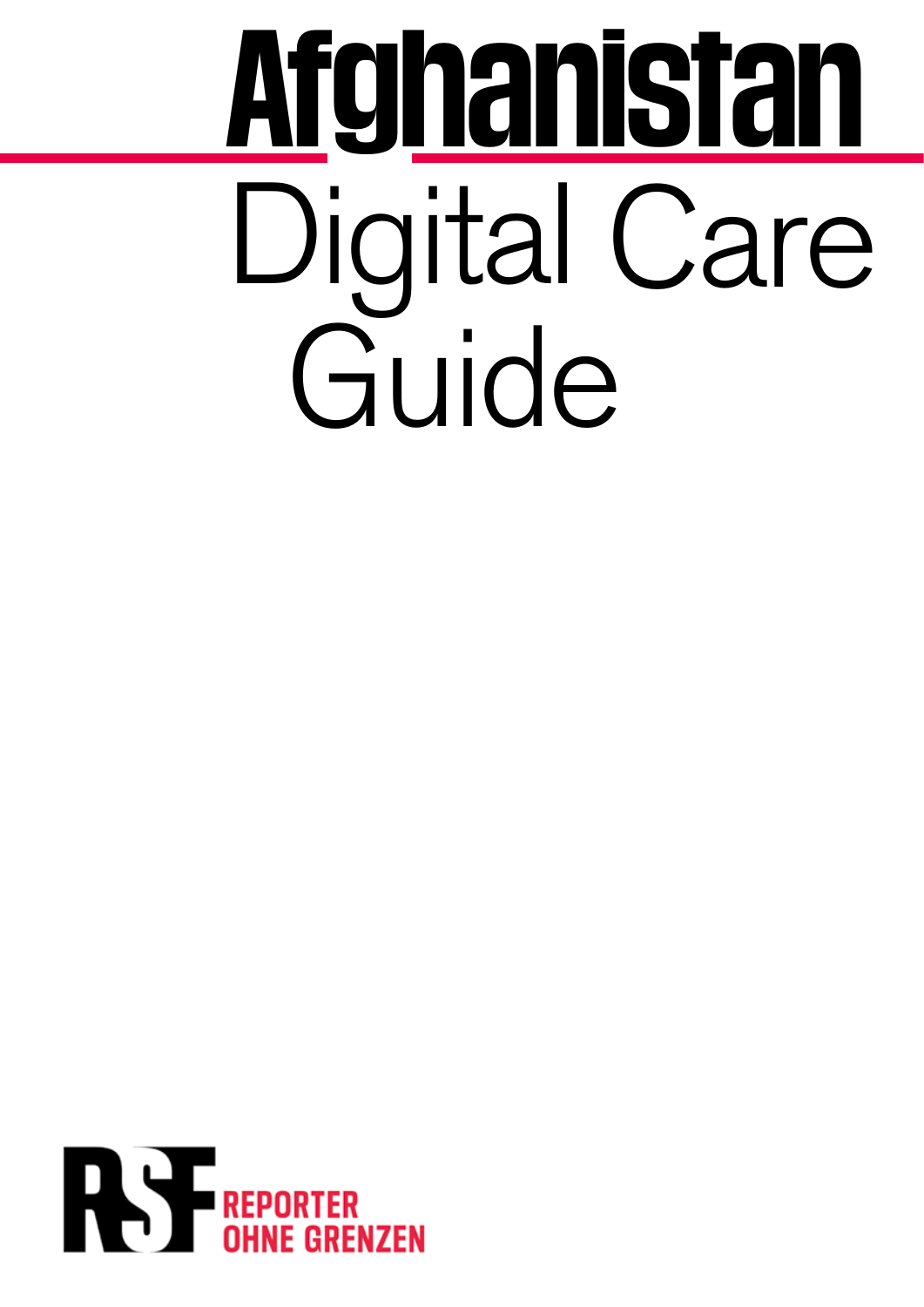Care is Resistance Emergency hotlines for digital emergencies Prepare for digital emergencies, detention and check-points: Make a plan Special advice for women journalists Secure your online accounts, phone, tablet, and computer Delete your digital history and minimize your online footprint **1 2 3 4 5**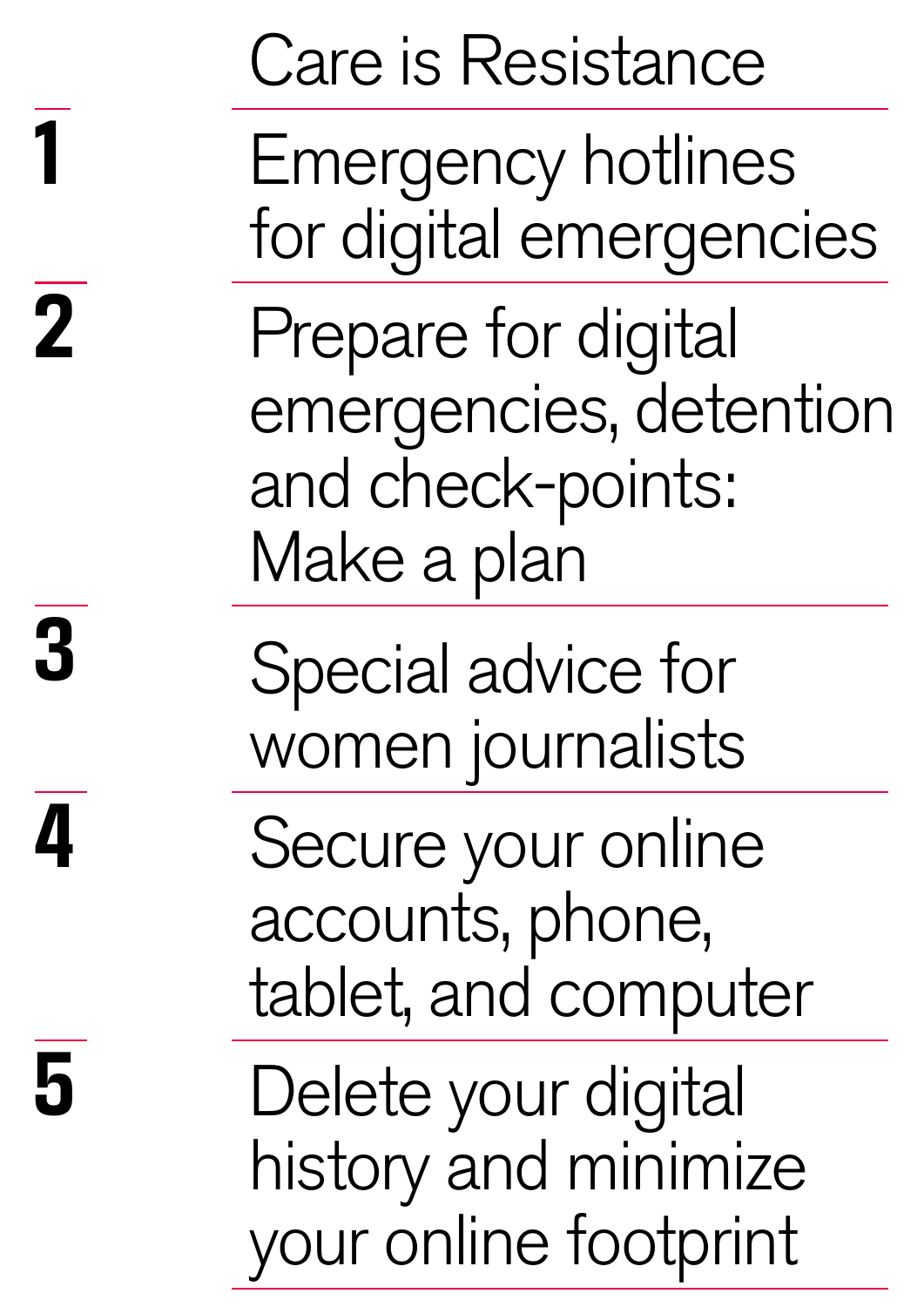| What to do if you lost<br>your device                              |
|--------------------------------------------------------------------|
| Recover your<br>account                                            |
| <b>VPNs: protecting</b><br>against spying,<br>attacks & censorship |
| Secure video<br>conferencing                                       |
| Secure file sharing<br>& online storage                            |
|                                                                    |

Please note: The information and resources provided in this guide are current as of May 2022. We plan on making an updated version available every six months for at least next two years. The updates will be available for download at: <https://helpdesk.rsf.org/digital-security-guide/afghanistan-digital-care-guide/>

**Credits**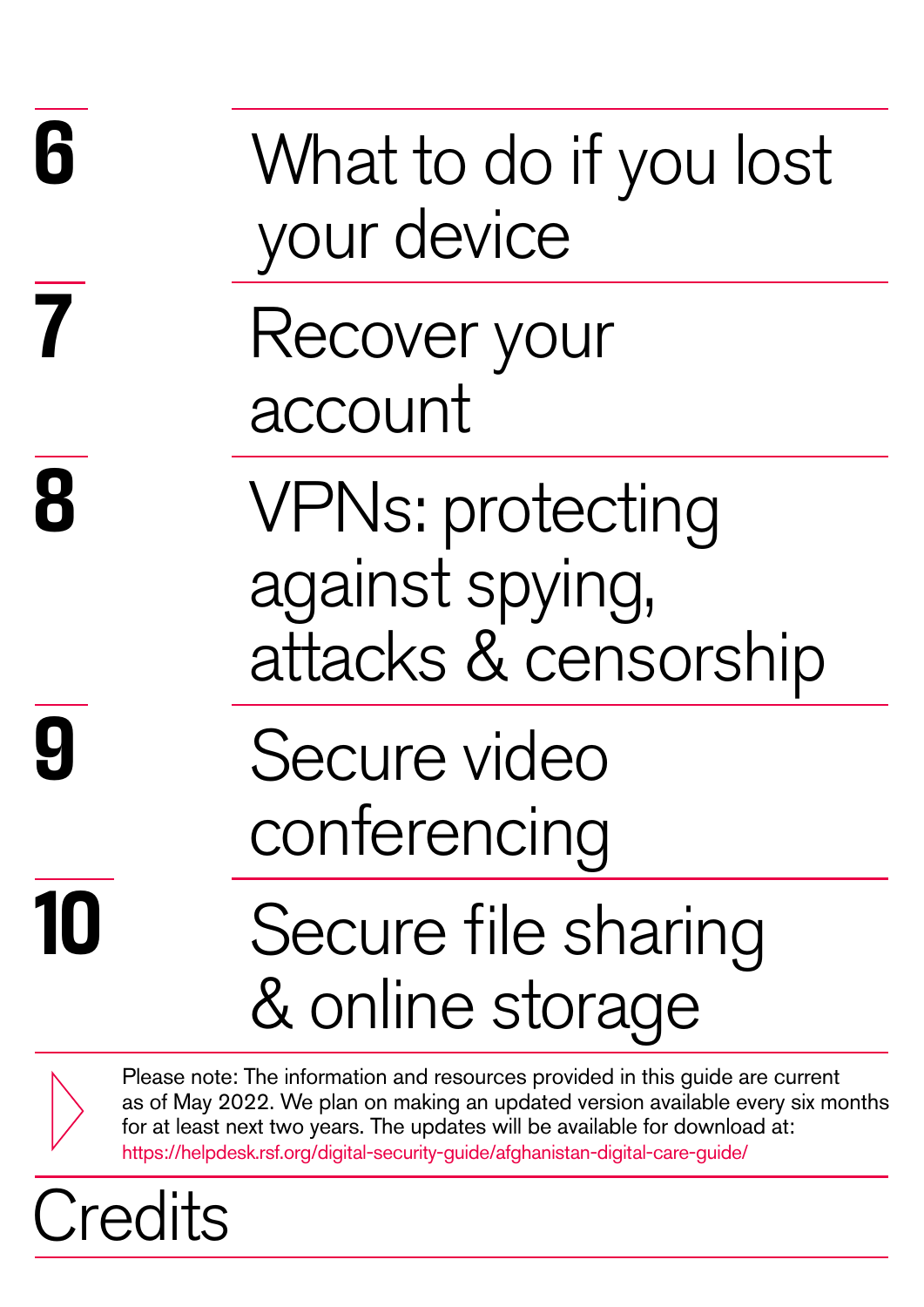### Care is Resistance

*Caring for myself is not an indulgence, it is self‑preservation and that is an act of political warfare*

Audre Lorde

Taking care of your device and data is not only to protect yourself, but also your whole community. Journalists, media workers, and activists run the risk of their lives, in case, online and other data, apps, and/or contacts are being used as evidence against them or someone linked to them. Access to this data, apps etc. might be gained. The following scenarios might occur:

- Confiscation of, and access to phones, tablets, computers, smart watches, and other storage devices (USBs, external hard drives, etc.) during raids, searches, detention, at check-points etc.
- Surveillance of digital communication and online connections
- Digital attacks on devices and accounts
- Open Source Intelligence research on publicly available platforms like Facebook or Wikipedia

Being aware, that not all risks can be prevented, certain steps such as having less data on our devices, using secure channels of communication and securing our devices can reduce the likelihood or impact of, that data or apps being turned into evidence. At the same time, some of these secure practices can turn into risks, if secure apps would be detected and framed as indicators of being linked to the wrong actors (e.g. international community or alike).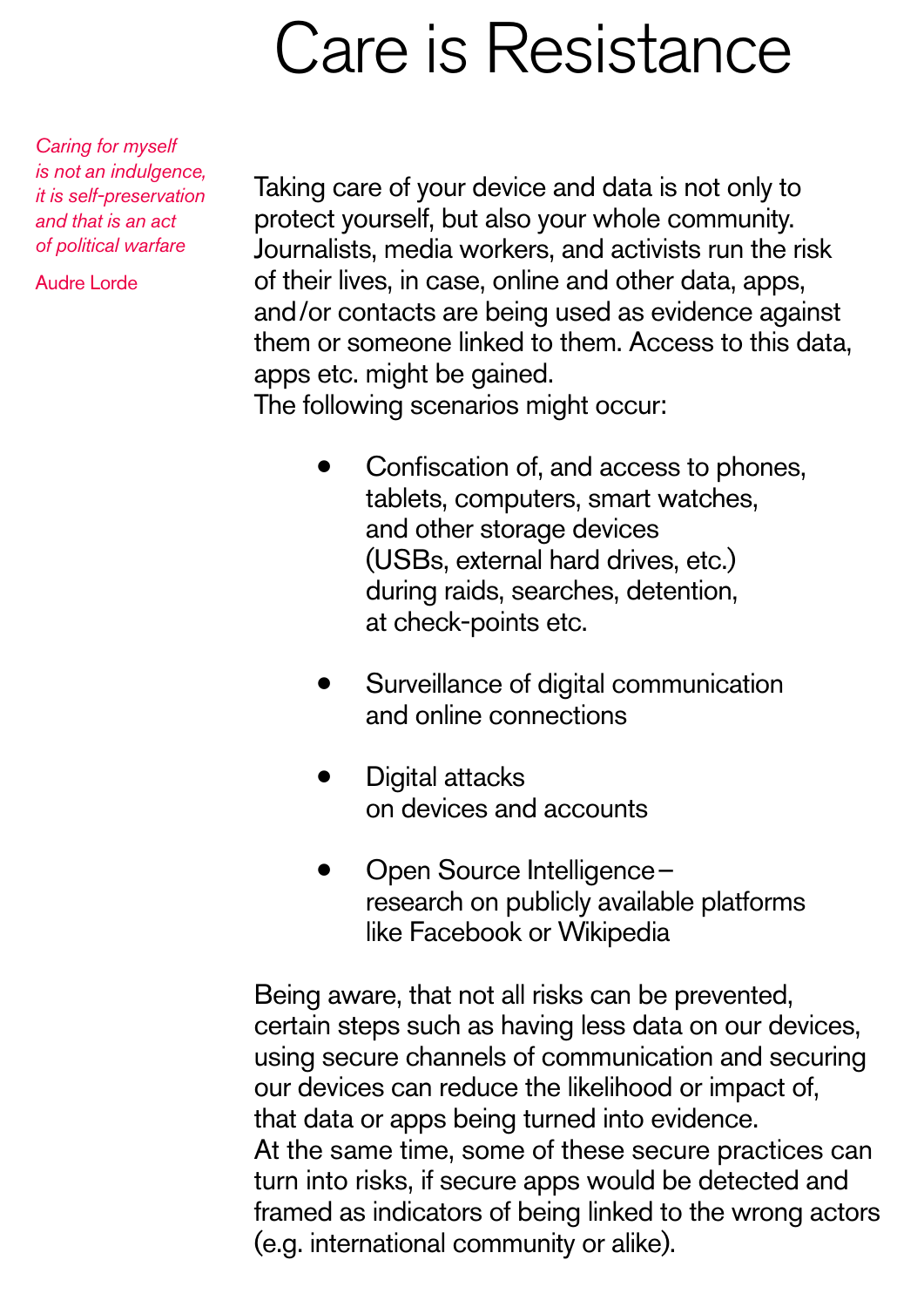| <b>Risk</b>                                                                                                                                                                      | Prevention<br><b>Steps</b>                                                                                                                                                                                                       | Response<br><b>Steps</b>                                                                                                                                                                                            | Remarks                                                                                                                                                                                                                                          |
|----------------------------------------------------------------------------------------------------------------------------------------------------------------------------------|----------------------------------------------------------------------------------------------------------------------------------------------------------------------------------------------------------------------------------|---------------------------------------------------------------------------------------------------------------------------------------------------------------------------------------------------------------------|--------------------------------------------------------------------------------------------------------------------------------------------------------------------------------------------------------------------------------------------------|
| <b>Confiscation of and</b><br>access to phones,<br>tablets, computers<br>and smart watches<br>during raids,<br>searches, detention<br>and checkpoints etc.                       | • Reducing data on<br>our devices to the bare<br>and inconspicuous but<br>realistic minimum<br>• Securing data on<br>our devices<br>• Securing devices<br>• Creating encrypted<br>backups of all data                            | • Not giving access<br>to the devices<br>• Remotely wiping<br>devices or automatic<br>wiping of devices on<br>failed login-attempts<br>• Informing affected<br>people<br>• Recovering data<br>and accounts          | • Important decision:<br>Will you give access<br>to your devices under<br>pressure?<br>• Consider, if encrypted<br>backups or other<br>encrypted files and<br>folders could trigger<br>attention and pose an<br>additional risk for you?         |
| <b>Surveillance of digital</b><br>communication and<br>online connections<br>(by authorities,<br>their allies, internet<br>service providers,<br>telecommunication<br>companies) | • Securing online<br>accounts<br>• Using secure online<br>services (end-to-end<br>encrypted messengers,<br>online storage,<br>searches, video<br>conferences, etc.)<br>• Securing our<br>internet access<br>through VPN or alike | • Document the<br>surveillance if possible<br>• Activate mechanisms<br>of abuse protection of<br>the service providers<br>• Backup and de-<br>activate the affected<br>accounts                                     | • Secure apps and<br>channels like VPNs<br>might trigger attention<br>themselves and might<br>be risky to use                                                                                                                                    |
| Digital attacks on<br>devices and accounts<br>(spyware and hacking<br>attacks and planting<br>of evidence by<br>authorities and their<br>allies, criminals)                      | • Securing devices<br>• Securing online<br>accounts<br>• Updating of firmware<br>and software<br>• Refusing contact<br>requests by unknown<br>persons through<br>social media                                                    | • Document attacks<br>and all evidence<br>• Take the attacked<br>device offline<br>• Recover accounts<br>via the provider or<br>emergency helplines<br>• Enable 2-Factor-<br>Authentication on<br>regained accounts |                                                                                                                                                                                                                                                  |
| <b>Open Source</b><br><b>Intelligence (OSINT)</b><br>research on publicly<br>availableplatforms like<br>Facebook or Wikipedia information from online                            | • Reducing digital<br>footprint by removing<br>information or request-<br>ing the removal of<br>platforms                                                                                                                        | • Trying to remove<br>evidence from online<br>platforms                                                                                                                                                             | • Be aware that a lot of<br>online information<br>cannot be removed<br>completely and if done<br>then only with delays<br>due to distributed<br>backups and platforms<br>like the way-backma-<br>chine and other internet<br>archiving services. |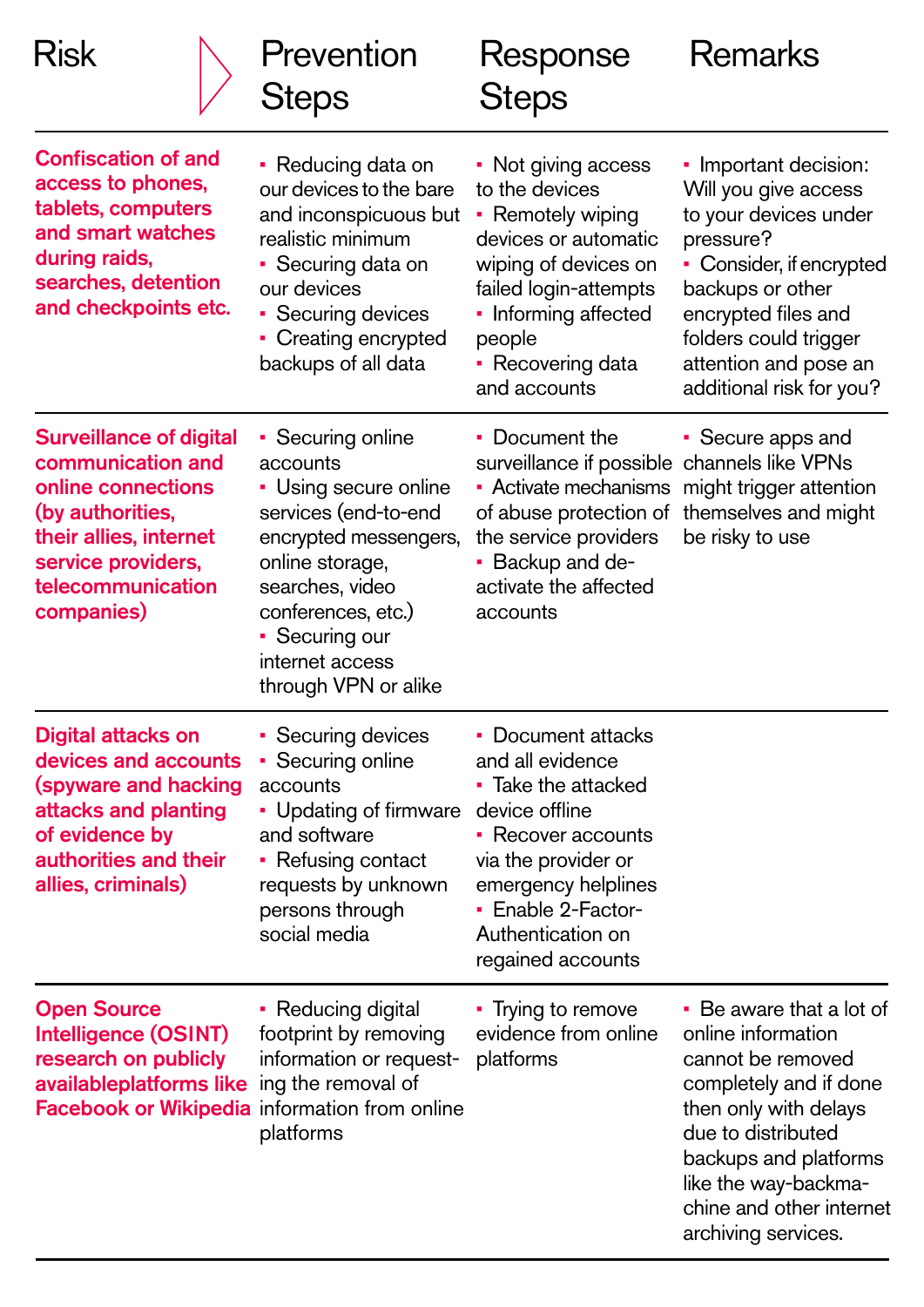### Emergency hotlines for digital emergencies



**1**

If you are a journalist, activist, or civil society member who needs emergency assistance, Access Now's Helpline provides 24/7 digital security support.

Please note: The Helpline team does not speak local Afghan languages.

## More options

[https://cpj.org/emergency-response/how-to-get-help](https://cpj.org/emergency-response/how-to-get-help/)

<https://www.frontlinedefenders.org/emergency-contact>

Digital Rights Foundation can also take cases via [helpdesk@digitalrightsfoundation.pk](https://digitalrightsfoundation.pk/)

If you suspect, that your phone got attacked with spyware or alike, the Emergency VPN by the Civilsphere project can help you check: <https://www.civilsphereproject.org/emergency-vpn>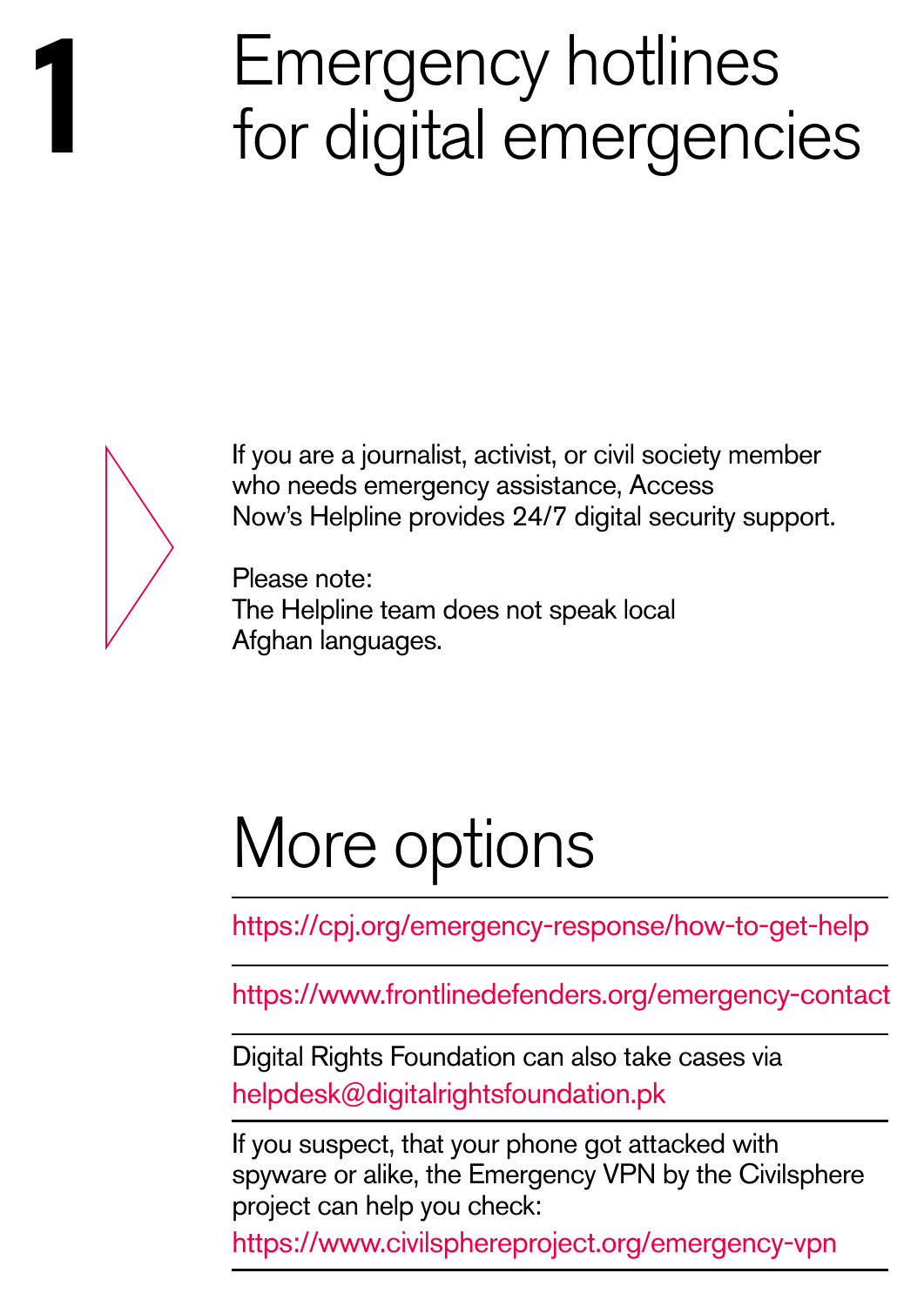### Prepare for digital emergencies, detention and check-points: Make a plan

**2**

**2.1.** 

**2.2.** 

To build online safety, determine what threats you face and which of your online activities might put you at risk—your threat model. This first look at digital security

<https://www.accessnow.org/first-look-at-digital-security/> can help you get started in answering those questions. When thinking about risks, please keep the following in mind:

Make a plan for the possibility that you or someone you know could be detained by authorities. Take a look at this guide: <https://digitalfirstaid.org/en/arrested/> by RaReNet and CiviCERT — which includes digital security precautions — for more.

There is also the Coping-with-Prison-Guide <https://coping-with-prison.org> which includes tips for families, supporters and lawyers of detained persons.

At checkpoints and during raids, be prepared that authorities could confiscate or force you to unlock your device. Do not take your phone with you when going out. Or take a phone, which has no sensitive data like contacts or alike with you. Minimize the amount of data you save on your devices, especially on mobile ones.

The golden rule is: if in doubt, delete!

No information is worth risking your life or putting friends at risk. (Tips below on how to delete content and accounts.)

Make up your mind, if you would give access to your devices or not. It is not an easy decision, but good to think about it before it happens. Be aware, that fingerprint or Face-ID can be easily unlocked by force, if you are present. On iOS there is the emergency option to switch from FaceID or Fingerprint to passcodes by pressing the power button several times (older iPhones) or by initiating power off/Emergency SOS by pressing and holding either volume button and the side button simultaneously for 2 seconds (newer iPhones).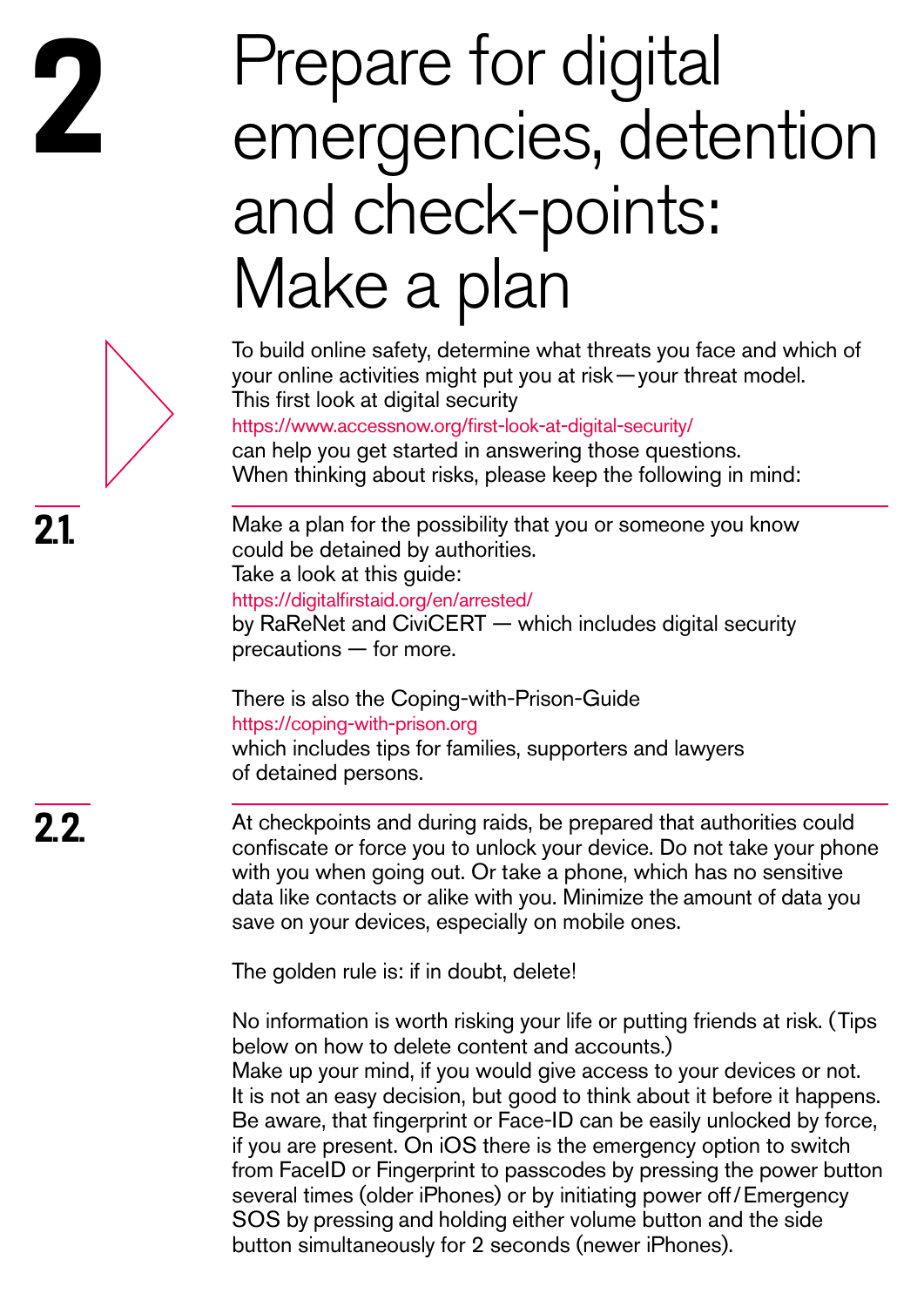Make yourself used to this option, if you might need to use it. Apps that can pose security risks, for you or others:

- Address/Contact List
- Messenger Apps
- Facebook Account
- Twitter or other Social Media Accounts
- Emails
- Notes & voice notes
- Photos
- Search and Web history
- Youtube videos you have watched/ Google account
- Documents you have stored on your laptop/phone
- VPN Apps
- Google/Apple Maps data and location history (significant locations for Apple, location history for Google)
- Calendar App may contain sensitive entries as well
- Music Apps (some music might be taken as "politically or religiously inappropriate")
- Dating Apps

Be aware, that you need to clean the bin of deleted items and that a thorough forensic analysis might bring back traces of these deleted contents. In case you want to delete everything from your phone: keep at least some personal images to show the use of the phone.

Change contacts in your address book into Dari or Pashtu language and spelling and check if you need to remove international numbers.

- Your address book, messenger contacts and chat histories should not contain foreign-sounding names or addresses.
- If you need to preserve a list with those addresses, do not keep them on your phone or laptop! Send them to yourself on an email account that is not your primary address. Do not save the password for that account on your phone or laptop and do not leave a reference of this email on your device (e.g. if sending an email from your primary email account to your other email address, the email is still in the sent-folder).
- Delete any harmful emails from your Inbox, Archive, Sent, and Draft folders. Make sure to clear the bin after deleting the emails.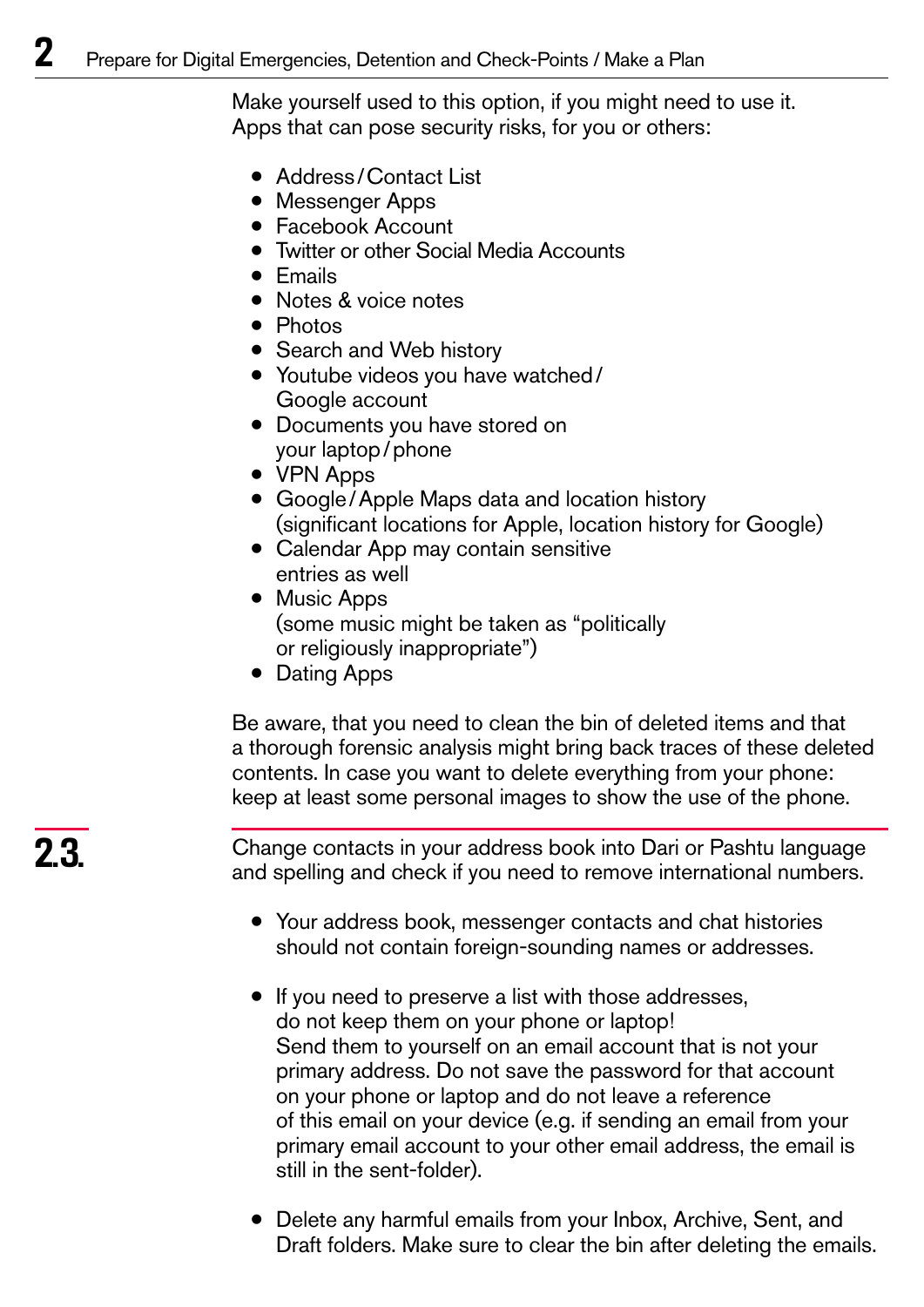| 24  | For messengers and other onlinegroups:<br>Activate several admins beforehand for each chat group,<br>so several people/ admins can actually do a kick-out of a member<br>contact if needed (e.g. if someone's phone gets confiscated).                              |
|-----|---------------------------------------------------------------------------------------------------------------------------------------------------------------------------------------------------------------------------------------------------------------------|
| 2.5 | Don't respond to contact requests via social media, if they don't come<br>via friends or trusted channels. There are cases, the T. "dressed"<br>as foreign journalists, requested interviews and, afterwards abused<br>the information and tracked the victim down. |
| 26  | Create functional email addresses instead of personalized ones,<br>so not to contain names or alike, which could identify you.                                                                                                                                      |



epa09663664 Journalists cover the protest as people demand the unfreezing of central banks assets abroad, in Kabul, Afghanistan, 02 January 2022. The protesters criticized the United States President Joe Biden and the international community for allowing the people of Afghanistan to starve due to the economic crises, and urged them and the Taliban government to help them. The return of the Islamists, criticized of human rights abuses during their previous regime during 1996-2001, prompted the US to freeze its foreign assets, while a large part of the international community imposed economic sanctions and blocked aid. Photo: picture alliance/EPA/STRINGER

—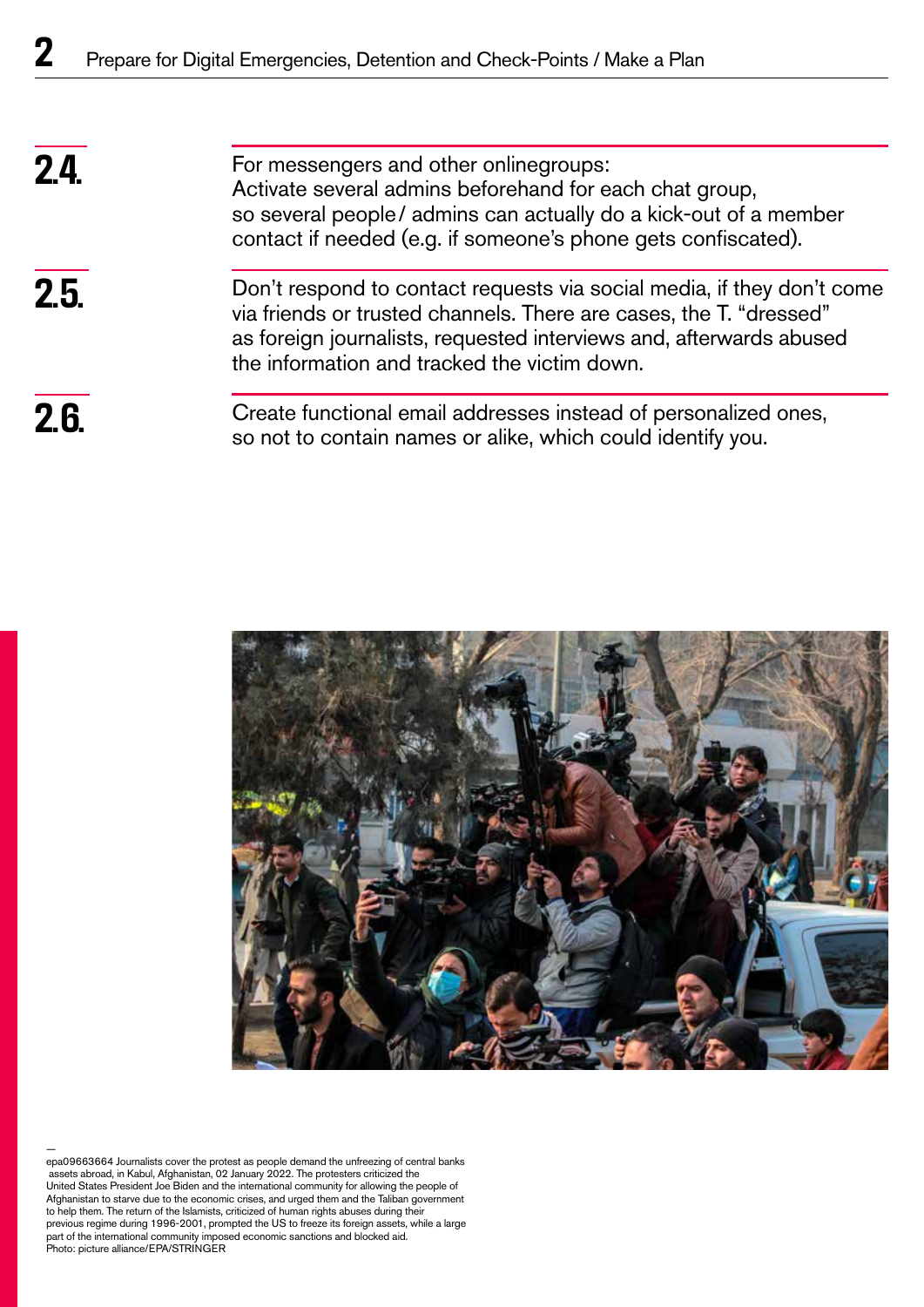## Special advice **3** for women journalists

If you are identified as a woman, you may face unique digital security threats. Check out this guide: [https://digitalrightsfoundation.pk/wp-content/uploads/2017/11/](https://digitalrightsfoundation.pk/wp-content/uploads/2017/11/Hamara-Internet-Guidebook-English-Version-2016.pdf) [Hamara-Internet-Guidebook-English-Version-2016.pdf](https://digitalrightsfoundation.pk/wp-content/uploads/2017/11/Hamara-Internet-Guidebook-English-Version-2016.pdf)

from the Digital Rights Foundation for tips; they also provide services in Pashto: [https://digitalrightsfoundation.pk/services/](https://digitalrightsfoundation.pk/services/ ) 

There is an online safety guide for women facing abuse by Chayn <https://www.chayn.co/> in several languages below.

Pashto: <https://chayn.gitbook.io/diy-online-safety/pashto-p-tw>

Farsi: <https://chayn.gitbook.io/diy-online-safety/farsi-farsy>

English: <https://chayn.gitbook.io/diy-online-safety/english>



— May 15, 2022, London, England, United Kingdom: Afghans protesters stage anti-Taliban demonstration outside Downing Street. (Credit Image: © Tayfun Salci/ZUMA Press Wire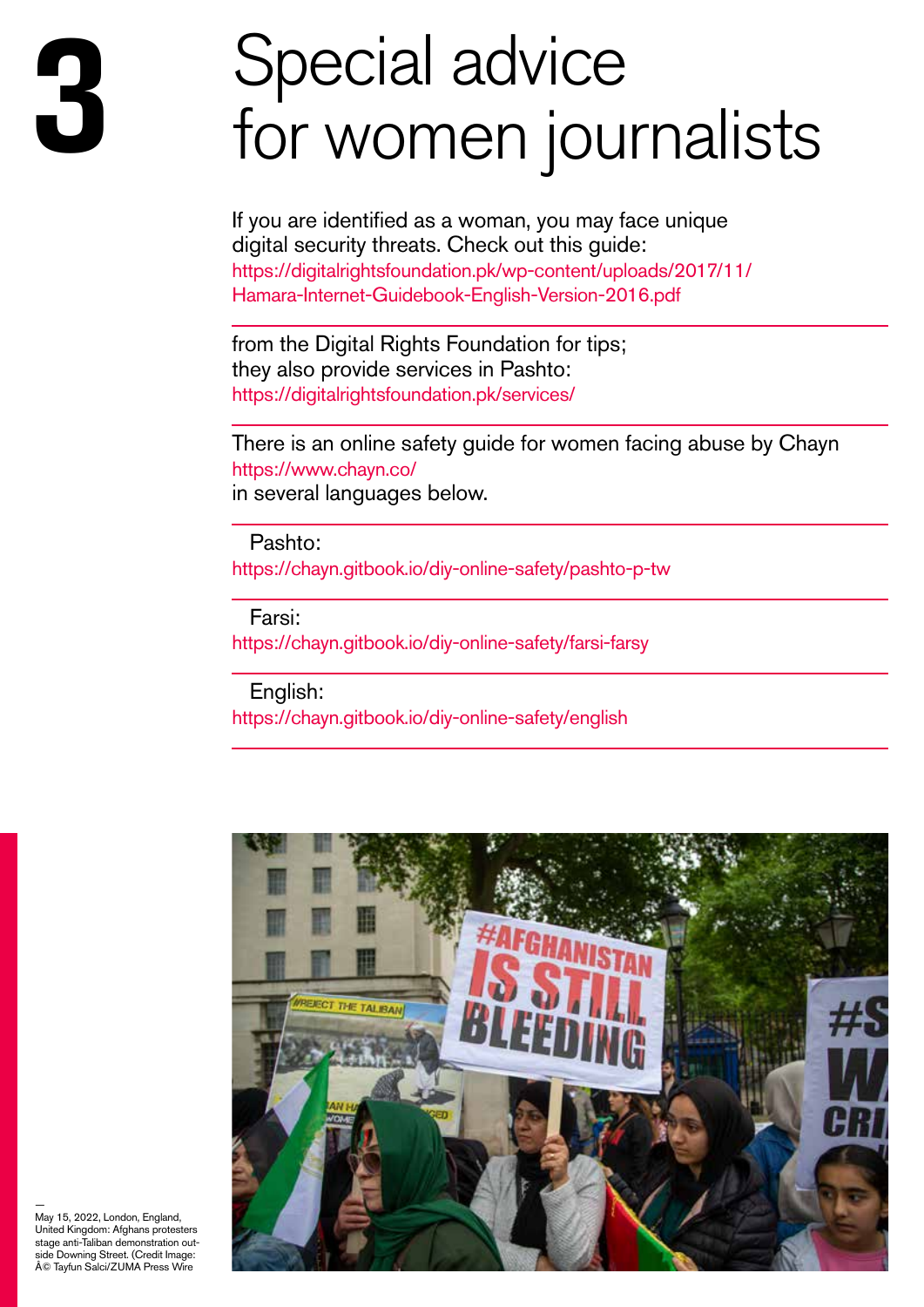## **4**

### Secure your online accounts, phone, tablet, and computer



**4.1.** 

**4.2.** 

Require passwords to unlock your phone and computer, and enable fulldisk encryption. If, however, you think it might trigger attention if your device is searched, have a story ready to justify or just secure your data on the laptop securely. Turn the device off if left unattended and when going through a security check.

See point 2, if you will be willing to share your passwords or access to your devices or not.

Use an end-to-end encrypted messaging app,

| like Whatsapp: | https://whatsapp.com |
|----------------|----------------------|
| or Signal:     | https://signal.org   |
| or Wire:       | https://wire.com     |

for texting and enable disappearing messages and/or clear chats regularly. Be aware, that apps like Signal or Wire, which are not so frequently used or only used by "international" non-governmental organizations (INGOS) or "NGO people" might trigger attention, although they might be as such safer than Whatsapp. An alternative to Signal for Android is a Signal-based messenger, called Molly, which might not trigger attention: <https://molly.im/>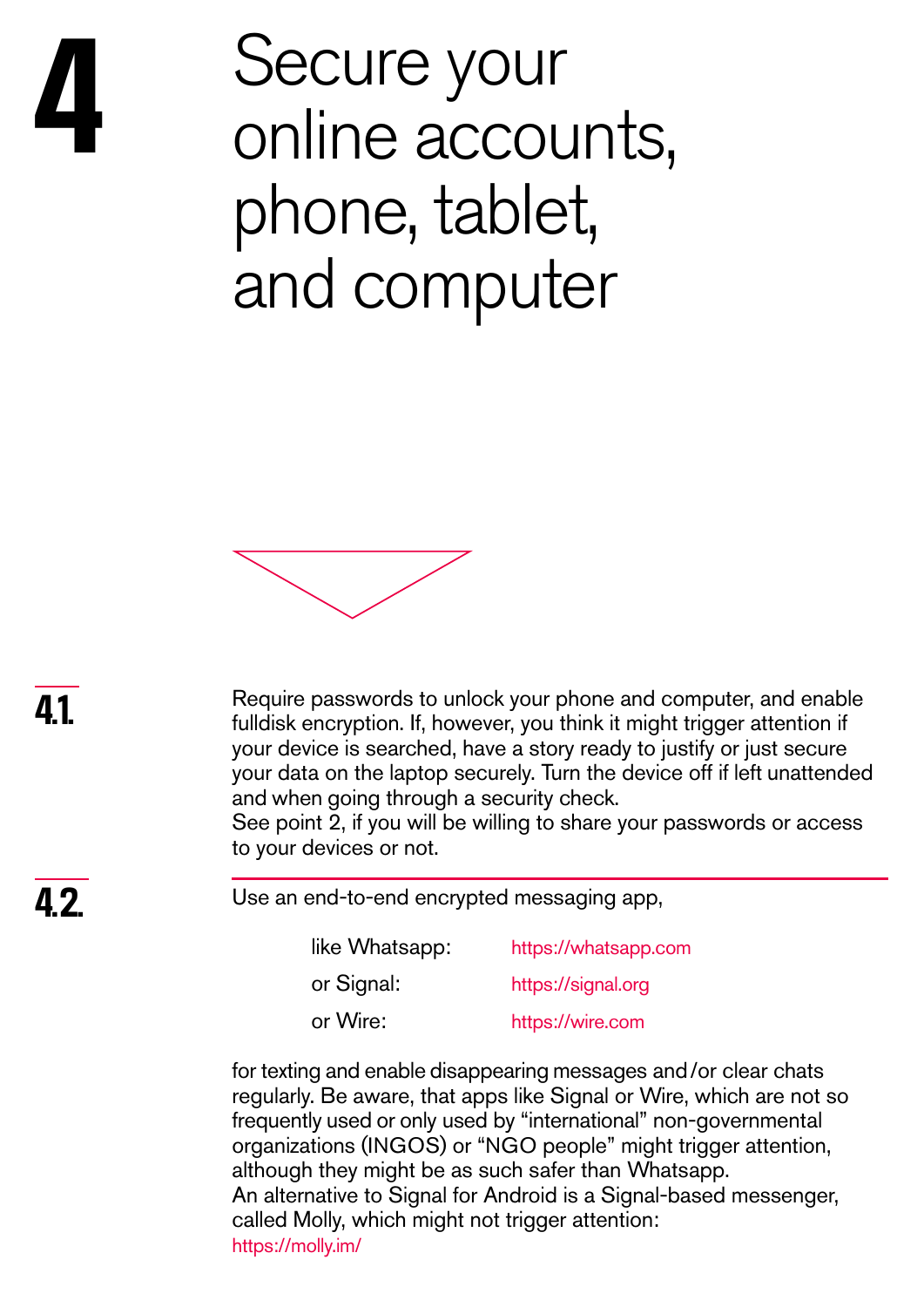Check the security settings on your accounts. See whether you have missed any important action items, and set up security alerts. If possible enable 2-Factor-Authentication (2FA) using an authentication app like freeOTP: <https://freeotp.github.io/>

 or Aegis for Android (as it has a lock with password feature): <https://getaegis.app/>

 and Raivo for iOS: <https://apps.apple.com/us/app/raivo-otp/id1459042137>

Google (on mobile phones):

<https://myaccount.google.com/security-checkup/>

be aware, that if you connected your account to a phone number, your account might become traceable through the phone number!

Facebook:

<https://www.facebook.com/help/799880743466869/> if you are using Facebook Messenger, it is better to use "Secret Conversations."

### Whatsapp:

[https://faq.whatsapp.com/general/verification/how-to-manage-two-step-verifi](https://faq.whatsapp.com/general/verification/how-to-manage-two-step-verification-settings/?lang=en)[cation-settings/?lang=en](https://faq.whatsapp.com/general/verification/how-to-manage-two-step-verification-settings/?lang=en)

 Telegram: [https://telegram.org/blog/sessionsand-2-step-verification](https://telegram.org/blog/sessionsand2stepverification) 

#### <https://2fa.directory/de/#email>

links to documentation for all email providers Make sure to write down the backup or recovery codes you get and keep them separate from your phone to recover your account if your phone is broken/stolen/out of battery!

More info:

<https://ssd.eff.org/en/module/how-enable-two-factor-authentication>

If you want to change your phone or phone number due to anonymity reasons, be aware, that you always need to change both the phone AND the SIM-card. As both identify separately but at the same time to the phone towers (SIM-card number plus IMEI-Number of the phone), changing only one of them won't suffice because, the other one still identifies you!

**4.4.** 

**4.3.**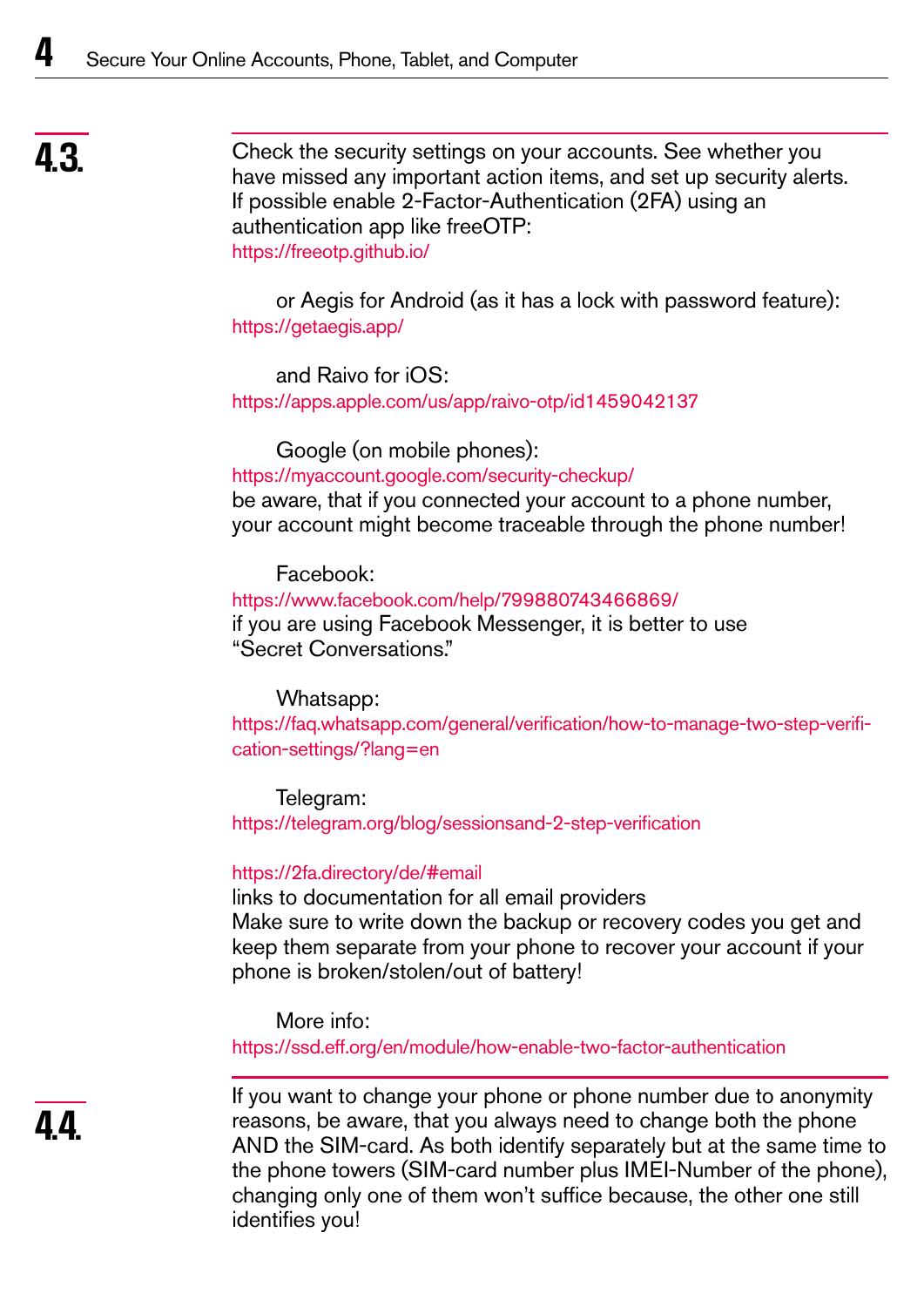## **5**

### Delete your digital history and minimize your online footprint



It's uncertain if and to what extent Taliban forces are currently surveilling people, notably human rights defenders and journalists, online. The situation is developing quickly, and it could be helpful to delete online information: <https://news.trust.org/item/20210817111442-4d73x>

that may hurt your online safety in Afghanistan. Following is some guidance from WIRED: <https://www.wired.com/story/how-to-clean-up-your-digital-history/>

and Human Rights First:

[https://www.humanrightsfirst.org/sites/default/files/How%20to%20delete%20](https://www.humanrightsfirst.org/sites/default/files/How%20to%20delete%20your%20history_updated.pdf) [your%20history\\_updated.pdf](https://www.humanrightsfirst.org/sites/default/files/How%20to%20delete%20your%20history_updated.pdf)

Farsi version here:

[https://twitter.com/dooley\\_dooley/statu s/1427223031429181441](https://twitter.com/dooley_dooley/statu s/1427223031429181441)

Attention:

- Be careful about giving personal information to third-party services.
- Some platforms have data retention policies that archive accounts for law enforcement.
- Your deleted data may still be retained locally on your laptop or phone.

How to delete selected content like photos and posts and secure use

 A general short guide in Farsi: [https://twitter.com/dooley\\_dooley/status/1427223031429181441](https://twitter.com/dooley_dooley/status/1427223031429181441)

Facebook:

<https://www.facebook.com/help/261211860580476/>

• The Taliban have an active presence on Facebook and may use FB to identify who is openly opposed to them, who works with foreigners, and who has resources that might be exploited.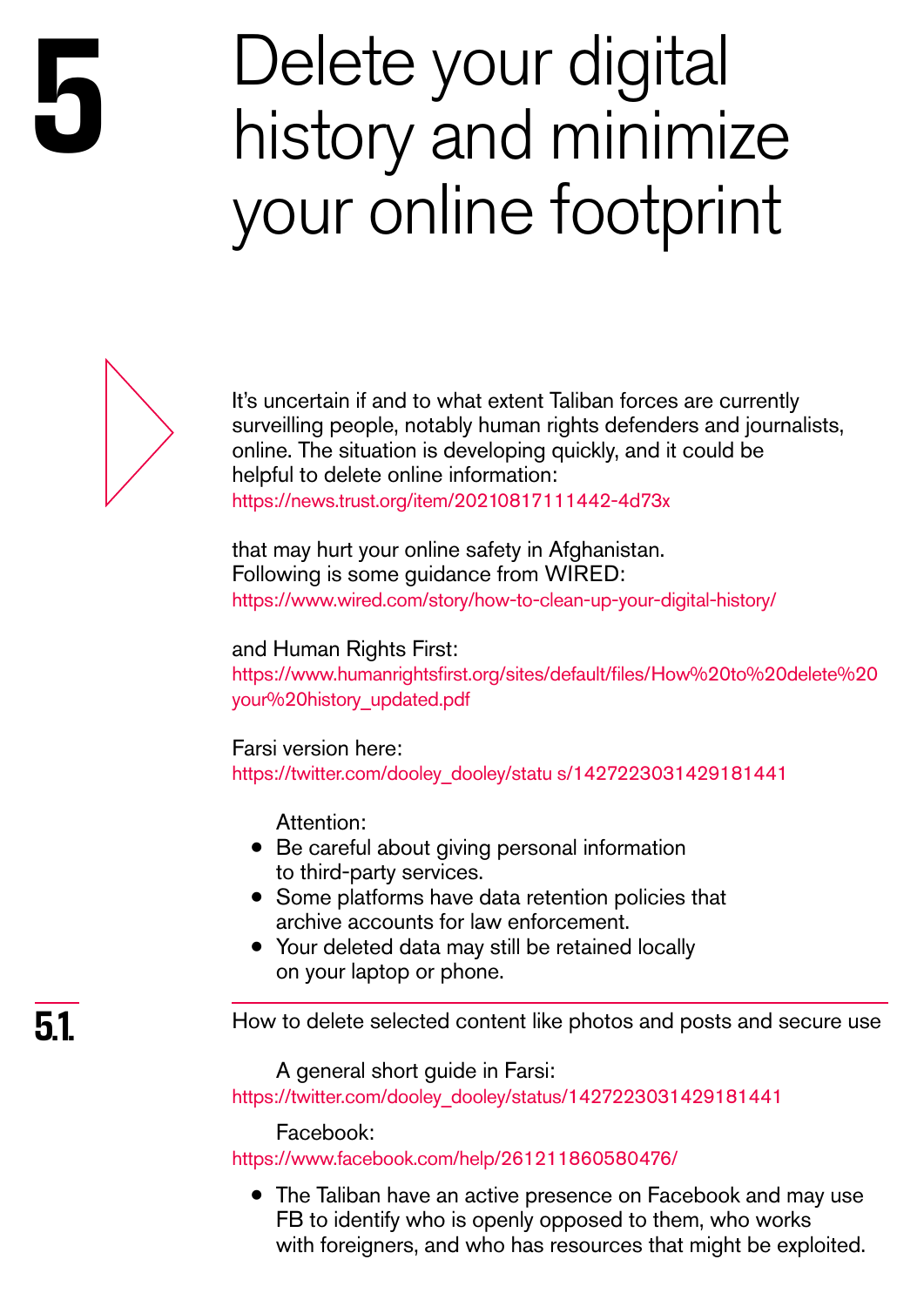● Facebook has launched a one-click-tool to quickly lock down their account. When their profile is locked, people who aren't their friends can't download or share their profile photo or see posts on their timeline: <https://twitter.com/ngleicher/status/ 1428474008295464965>

• Create a 'local' account with only ocal friends that you keep on your phone app to avoid being associated with your international contacts. Keep your account as generic as possible, no political or religious content. Use a generic photo as profile picture, you might want to use a pseudonym. Be aware, that if you bind your new account to a phone number, your account might become traceable through the phone number!

- Make sure the "about" section of your account is not visible to the public. Do not add any job history to your account. Make sure your previous affiliations with any foreign entity including your job history is not visible on your account.
- If you want to keep your 'international account' only log on to it when you are in the safety of your home. Do not store the password on your phone or your laptop.
- Check your Facebook posts (delete ANYTHING that is potentially objectionable), your friends' list (delete anybody who may raise suspicion, especially if foreign), and check what groups and pages you have liked in the past.
- Check your Facebook photos, especially profile and cover photos. Check the settings of all these photos, including the old photos, and make sure these photos are not visible to the public and only your rusted friends can view them. If you have any "questionable" photos, delete them.
- Restrict who can see your friend lists (and ask all friends to do the same). This can be done in Settings / How People find and contact you /Who can see your friends list? / "Only me."
- Do not tag fellow Afghans in Facebook
- Disable the functionality that others can tag you in photos https:/[/www.hongkiat.com/blog/prevent-facebook-tagging/amp/](http://www.hongkiat.com/blog/prevent-facebook-tagging/amp/)

1. Review posts and photos that people, including your friends, have tagged you in the past, and if "problematic", remove the tags.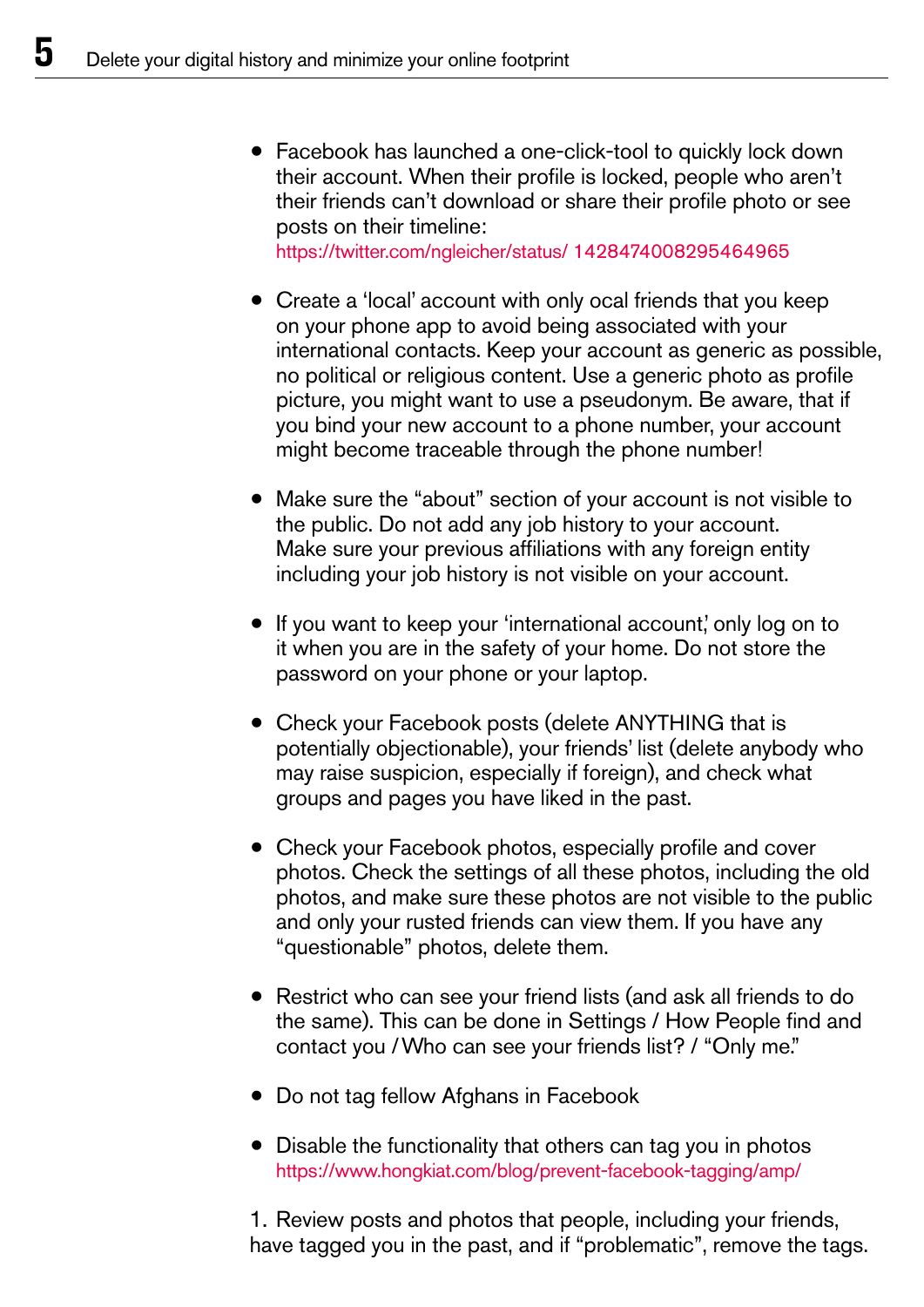### Twitter:

<https://www.businessinsider.com/how-to-delete-old-tweets-from-twitter-2018-12>

- Similar rules (as for Facebook) apply for twitter or other social media accounts. Review your list of whom you follow, and unfollow anyone or delete any tweets that could be objected to by the Taliban.
- Make sure you have not activated "tweet with location" in your Twitter setting. If you have, disable it.

### ● Delete old tweets:

<https://semiphemeral.com>

### LinkedIn:

[https://www.linkedin.com/help/linkedin/answer/3003/delete-content-you-ve](https://www.linkedin.com/help/linkedin/answer/3003/delete-content-you-ve-shared?lang=en)[shared?lang=en](https://www.linkedin.com/help/linkedin/answer/3003/delete-content-you-ve-shared?lang=en)

 Instagram: <https://help.instagram.com/997924900 322403>

 Signal: <https://support.signal.org/hc/en-us/articles/360007320491>

### Telegram:

[https://telegram.org/faq#q-can-idelete-my-messages](https://telegram.org/faq#qcanideletemymessages)

### Messenger:

<https://www.facebook.com/help/messenger-app/194400311449172>

### WhatsApp:

https://[faq.whatsapp.com/android/chats/how-to-delete-messages/](http://faq.whatsapp.com/android/chats/how-to-delete-messages/)

### Google Search:

<https://support.google.com/websearch/troubleshooter/3111061?hl=en>

### TikTok:

https://[support.tiktok.com/en/account-and-privacy/account-privacy-settings/](http://support.tiktok.com/en/account-and-privacy/account-privacy-settings/privacy-controls) [privacy-controls](http://support.tiktok.com/en/account-and-privacy/account-privacy-settings/privacy-controls)

### Wikipedia:

If you find information on Wikipedia or other Wikimedia projects that could cause harm to you or other people in Afghanistan, please email ca@wikimedia.org and put AFG in the subject line. Review your friends' profile pictures

and cover photos. If any of them has a "questionable" photo (for example: showing a flag or a banner that could be considered Anti-Taliban), ask them to change their it. If in doubt, delete this contact.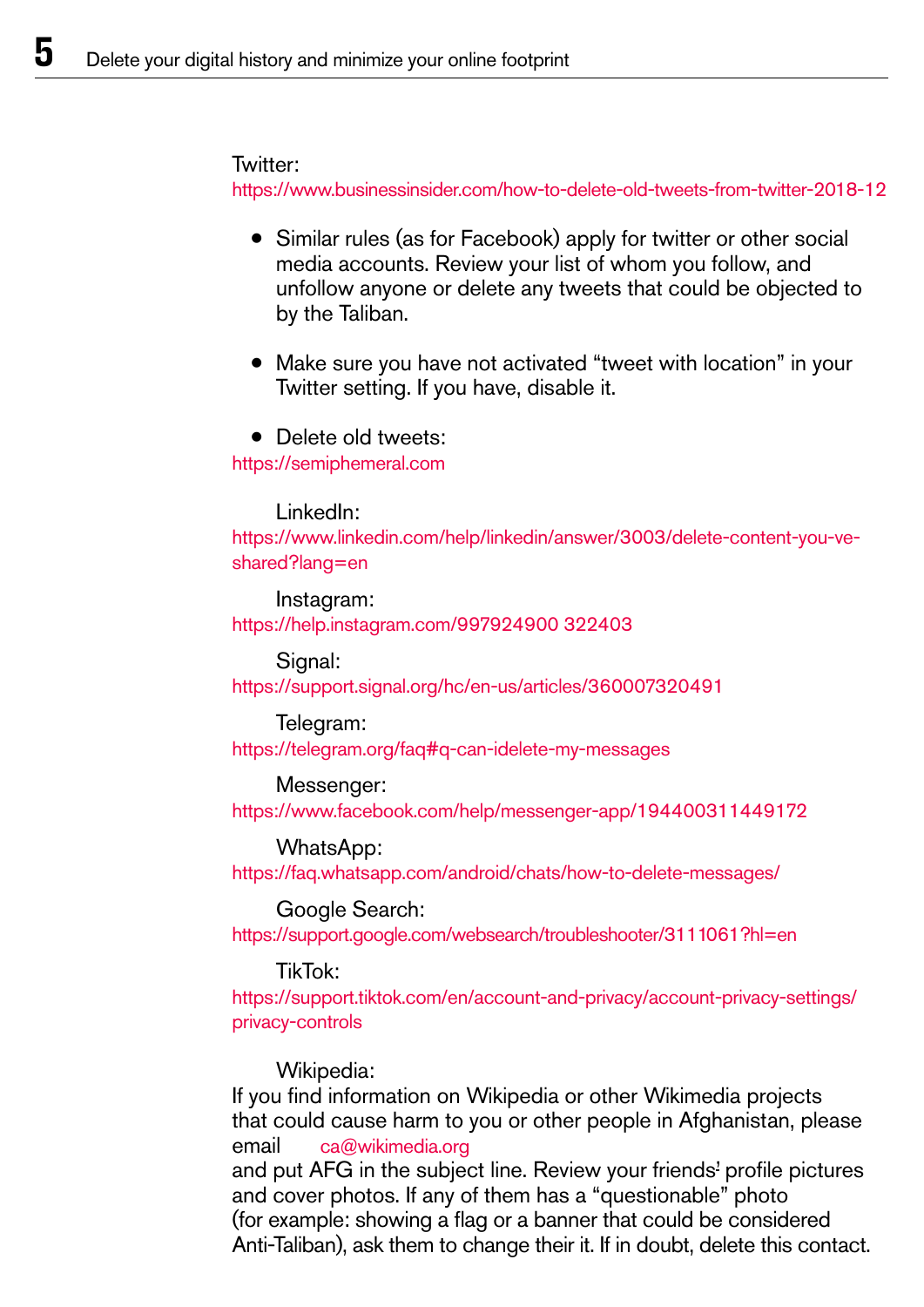### **5.2.**

How to delete entire accounts

 Facebook: <https://www.facebook.com/help/224562897555674/>

Twitter:

[https://help.twitter.com/en/managing-your-account/how-to-deactivate-twit](https://help.twitter.com/en/managing-your-account/how-to-deactivate-twitter-account)[ter-account](https://help.twitter.com/en/managing-your-account/how-to-deactivate-twitter-account)

 LinkedIn: <https://www.linkedin.com/help/linkedin/answer/63?lang=en>

 Instagram: <https://help.instagram.com/448136995230186/>

 Signal: [https://support.signal.org/hc/en-us/articles/360007061192-Unregister-or-](https://support.signal.org/hc/en-us/articles/360007061192-Unregister-or-Delete-Account)[Delete-Account](https://support.signal.org/hc/en-us/articles/360007061192-Unregister-or-Delete-Account)

 Telegram: <https://my.telegram.org/auth?to=delete>

 WhatsApp: [https://faq.whatsapp.com/android/account-and-profile/how-to-delete-your-ac](https://faq.whatsapp.com/android/account-and-profile/how-to-delete-your-account/?lang=en)[count/?lang=en](https://faq.whatsapp.com/android/account-and-profile/how-to-delete-your-account/?lang=en)

 Google: <https://support.google.com/accounts/answer/32046?hl=en>

 Additionally, request to delete cached Google results here: <https://google.com/webmasters/tools/removals>

### Microsoft/Hotmail:

[https://support.microsoft.com/en-us/help/12412/microsoft-account-how-to](https://support.microsoft.com/en-us/help/12412/microsoft-account-how-to-close-account)[close-account](https://support.microsoft.com/en-us/help/12412/microsoft-account-how-to-close-account)

**5** Yahoo: <https://en-global.help.yahoo.com/kb/SLN2044.htm>

 Protonmail: https://[protonmail.com/support/knowledge-base/delete-account/](http://protonmail.com/support/knowledge-base/delete-account/)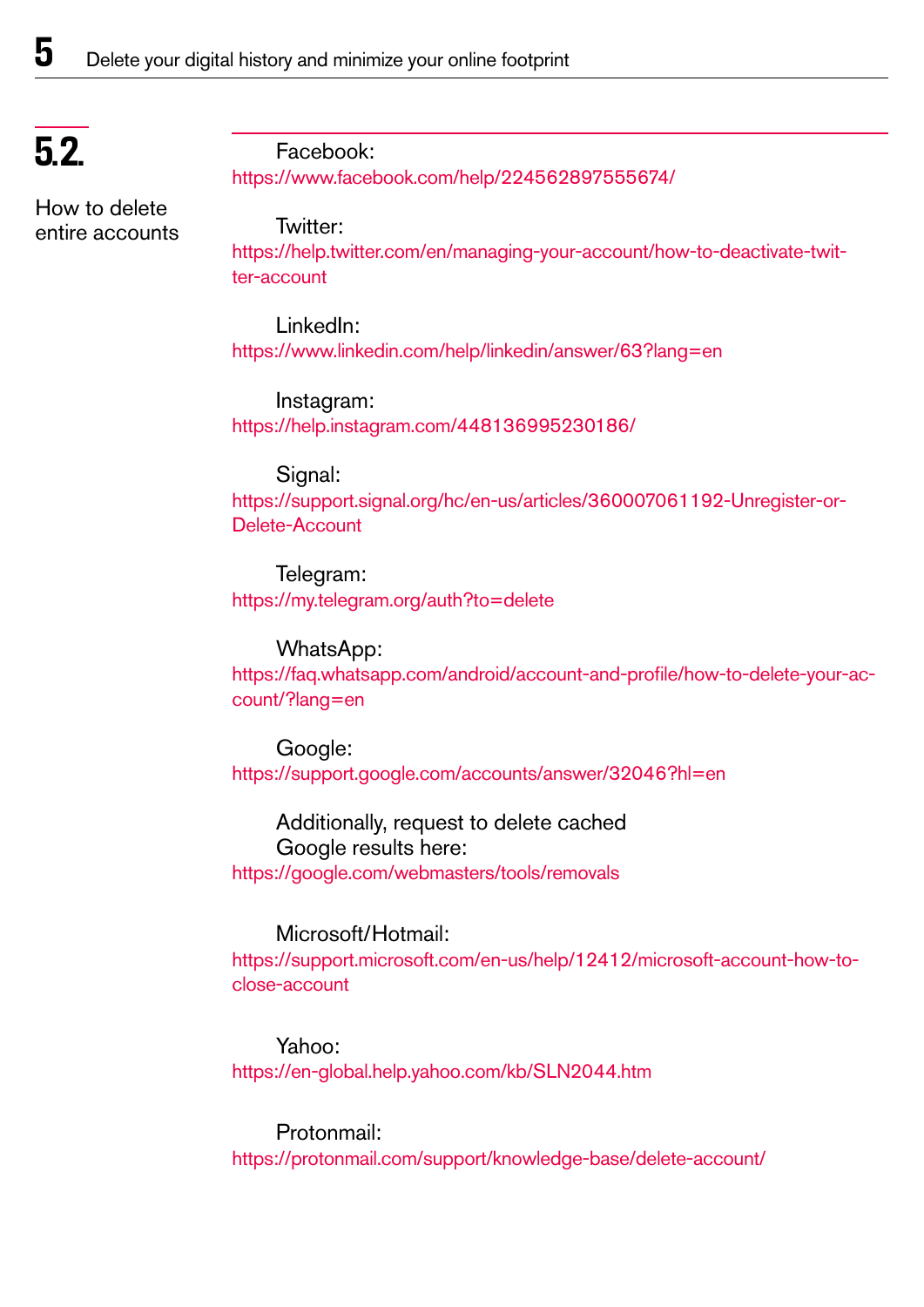**5.3.** 

How to deal with photos

- Make sure you review all of the photos you keep on your phone to make sure that there are no 'objectionable' photos (such as of you with an American flag, you with foreigners, or of women without hijab or your family abroad).
- If in doubt, delete! It is understandably hard for you to delete photos that mean something to you, but remember they could potentially put you or others at risk.
- If you want to keep them, store them in the cloud, which does not use your main account, under a name and password that is not recorded anywhere, and delete them from your phone. See for example: What is and how to use Google Drive \* English Video with Persian subtitle \*

<https://youtu.be/EbVnObwFJic>

● There are some apps that allow you to keep photos hidden behind a 'decoy' folder or that pretend to be another app (such as Secret Calculator or Private Photo Vault), but remember this is not safe because other people know about these types of apps, too.

Before browsing websites that could be seen as Anti-Taliban:

- Enable the private browsing mode in your browser
- If possible do not accept cookies
- Do not save bookmarks
- Do not save login data or passwords
- Do not login to websites with Google or Facebook or connect them to a third party website account

In general:

- Try to use browsers (like Mozilla Firefox) that protect your privacy and enable additional privacy settings
- Make sure to build a history of "safe"websites you visited (i.e. do not always surf in privacy mode). Your computer should show some entries so that no one will get suspicious.
- Make sure you are not logged in to browsers such as Firefox or Google Chrome (for example make sure you are not logged in to Chrome browser with your Google/Gmail account). If you browse the internet while logged in to your account, your account will keep a record of all your activities. Remove sensitive search results

### Online searches Google/Youtube

**5.4.**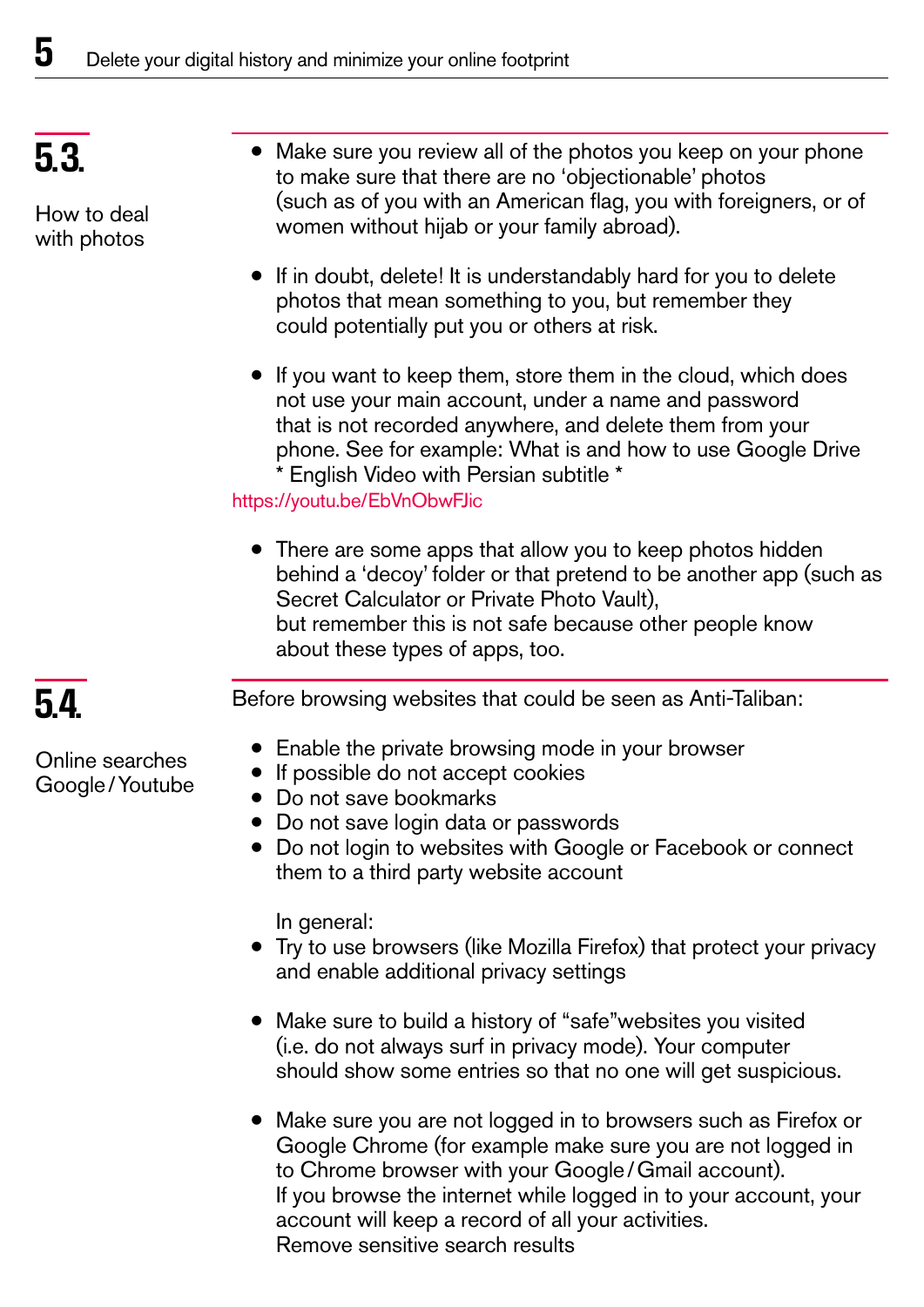[https://www.humanrightsfirst.org/sites/default/files/How%20to%20delete%20](https://www.humanrightsfirst.org/sites/default/files/How%20to%20delete%20your%20history_updated.pdf) [your%20history\\_updated.pdf](https://www.humanrightsfirst.org/sites/default/files/How%20to%20delete%20your%20history_updated.pdf)

https://[twitter.com/dooley\\_dooley/status/1427223031429181441](http://twitter.com/dooley_dooley/status/1427223031429181441)

Request removal of actual site content:

Removing the search result does not remove the content. You will have to work with the owner of each site to remove your information from that site.

On Youtube & Google

- Remember that if you search youtube videos, this may show on your google account on your phone (the two accounts are usually linked)
- Regularly delete the "search history" on your YouTube and Google accounts.See how to delete Google activity

<https://support.google.com/accounts/answer/465>

This "self-doxing" guide: <https://guides.accessnow.org/self-doxing.html>

might also be useful for understanding how much information about you is publicly available and minimizing things that can put you at risk, especially for activists who are detained and questioned about their views. You could be newly targeted for things you've posted, or based on your networks:

<https://twitter.com/BBCWomansHour/status/1427287851016798213>

If you discovered particularly sensitive information on a site, and you've been able to remove it from the site, also enter the URL of the specific page where the information was on <https://archive.org/web/>

If there is an archived copy there, please contact help@accessnow.org for support. https://[cpj.org/2019/09/digital-safety-remove-personal-data-internet/](http://cpj.org/2019/09/digital-safety-remove-personal-data-internet/)

### Online Search and People Finder services: https://[github.com/yaelwrites/Big-Ass-Data-Broker-Opt-Out-List](http://github.com/yaelwrites/Big-Ass-Data-Broker-Opt-Out-List)

[https://www.eff.org/deeplinks/2020/12/doxxing-tips-protect-yourself-on](https://www.eff.org/deeplinks/2020/12/doxxingtipsprotectyourselfonlinehowminimizeharm)[line-howminimize-harm](https://www.eff.org/deeplinks/2020/12/doxxingtipsprotectyourselfonlinehowminimizeharm)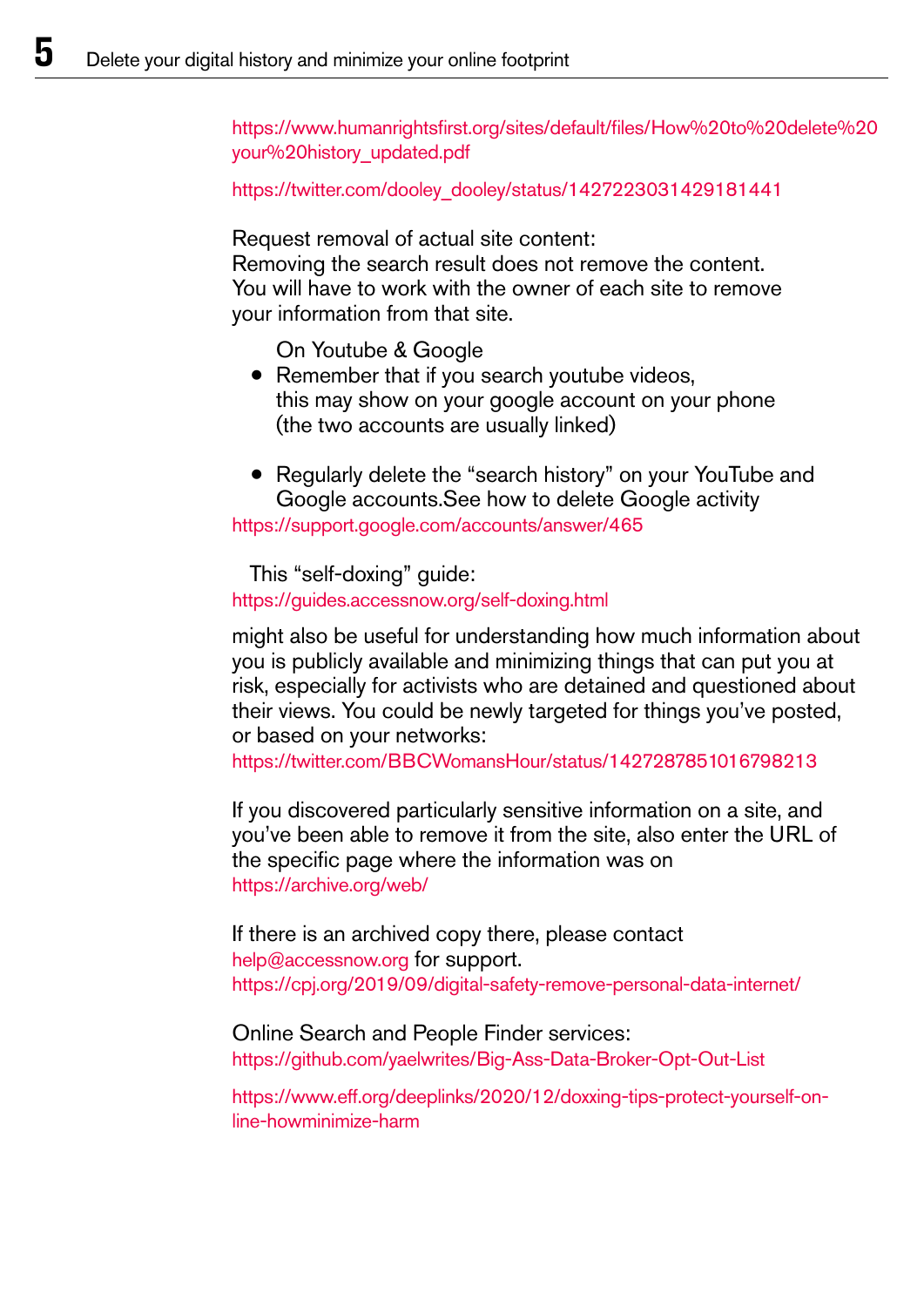## What to do if you lost **6** your Device



If that happens, it's impotant to act quickly to lessen the risk of someone else accessing your accounts, contacts, and personal information. Check out this Digital First Aid guide: https://[digitalfirstaid.org/en/topics/lost-device/](http://digitalfirstaid.org/en/topics/lost-device/) to learn how to assess your risk, and what to do next.

If possible, lock and wipe the phone remotely

### Android:

<https://support.google.com/accounts/answer/6160491?hl=en>

### Samsung:

https://[www.samsung.com/za/support/mobile-devices/how-do-i-use-find-my](http://www.samsung.com/za/support/mobile-devices/how-do-i-use-find-my-mobile-to-remotely-wipe-my-samsung-galaxy-s6-edge-plus/)[mobile-to-remotely-wipe-my-samsung-galaxy-s6-edge-plus/](http://www.samsung.com/za/support/mobile-devices/how-do-i-use-find-my-mobile-to-remotely-wipe-my-samsung-galaxy-s6-edge-plus/)

### iPhone:

https:/[/www.igeeksblog.com/how-to-erase-data-from-lost-stolen-iphone-ipad](http://www.igeeksblog.com/how-to-erase-data-from-lost-stolen-iphone-ipad-remotely/)[remotely/](http://www.igeeksblog.com/how-to-erase-data-from-lost-stolen-iphone-ipad-remotely/)

**6.2.** 

**6.3.** 

**6.4.** 

**6.1.** 

Kick the number of the lost phoneout of all social media groups (to prevent that the person finding the phone might gain access to those social media groups), for this activate several admins beforehand for each chat, so several people/admins can actually do this kick-out

- Whatsapp
- Signal
- Telegram

### Change all passwords for all accounts affected (including for their reset/recovery email addresses) and enable 2-Factor-Authentication on these accounts where possible.

Inform your contacts about the loss of the phone and the risk that your contacts might be abused by the person finding and accessing your phone.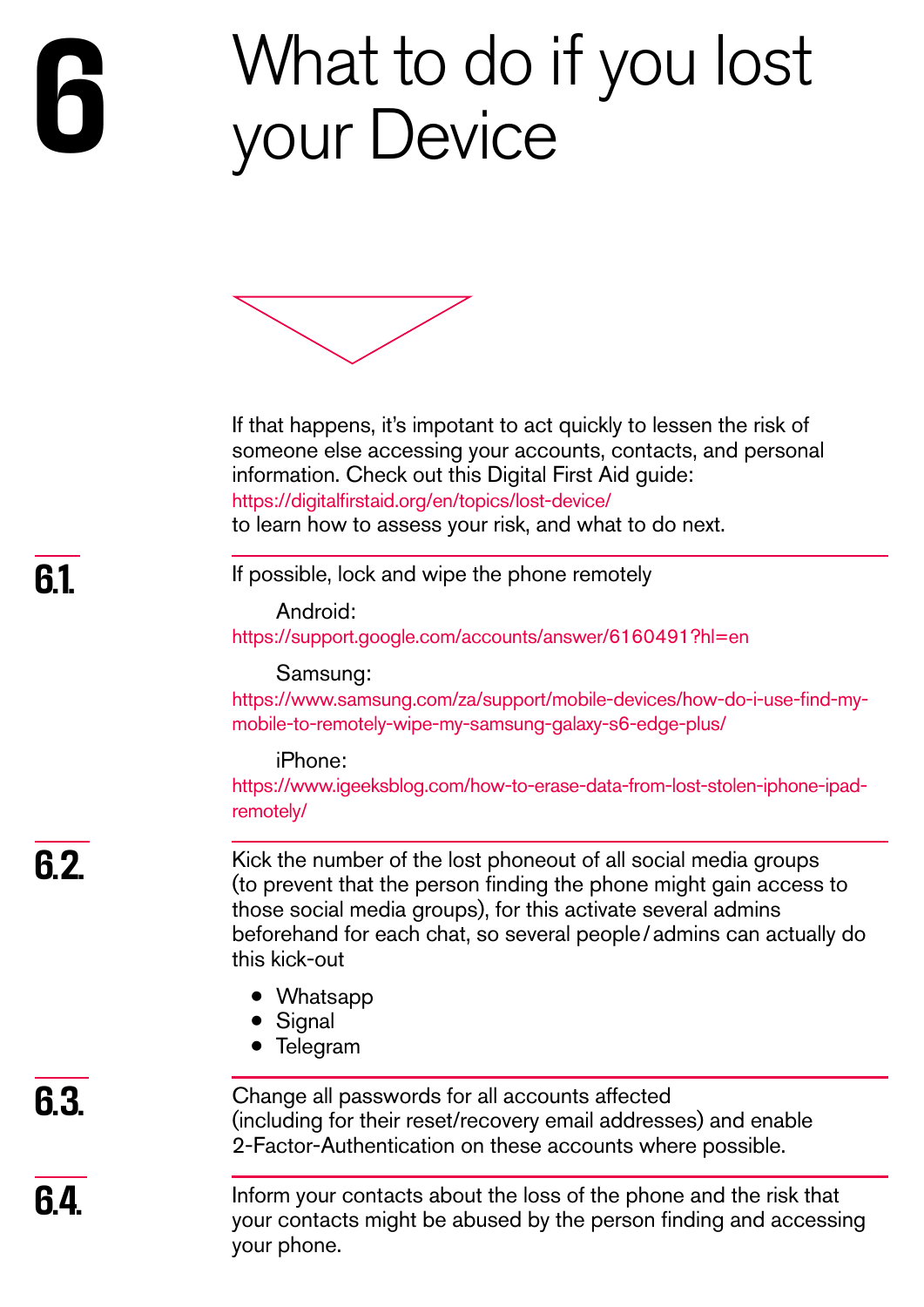## Recover your **7** account



Most social media platforms, email services, and other sites have resources to help you recover your account. Major platforms also typically have ways to report any unusual account activities. We've listed several guides below. And also check out this first-aid guide:

https://[digitalfirstaid.org/en/topics/account-access-issues](http://digitalfirstaid.org/en/topics/account-access-issues)

 Google (Recover) <https://support.google.com/accounts/answer/183723>

 Facebook (Report): https://[www.facebook.com/hacked](http://www.facebook.com/hacked) (Recover): https://[www.facebook.com/notes/10157814523321886/](http://www.facebook.com/notes/10157814523321886/)

 Instagram (Support steps): https://[help.instagram.com/149494825257596](http://help.instagram.com/149494825257596)

 Twitter (Support steps): https://[help.twitter.com/en/safety-and-security/twitter-account-hacked](http://help.twitter.com/en/safety-and-security/twitter-account-hacked)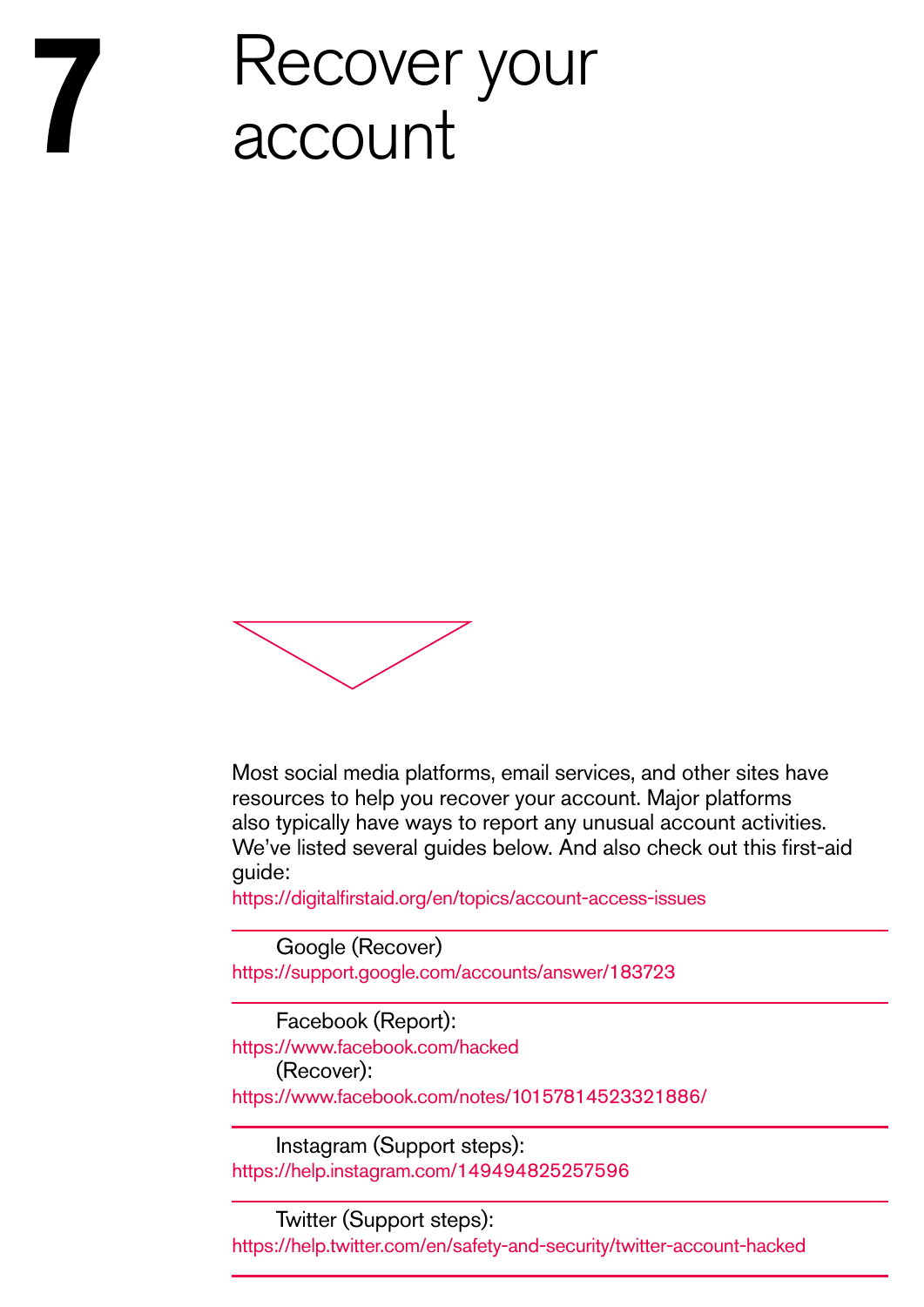## **8**

### VPNs: Protecting against Spying, Attacks & Censorship

VPNs build an encrypted tunnel between your device and the exit provided through the VPN. So it can not only access websites etc, which might be blocked and censored, but protect your surfing and traffic from being surveilled.

- If you are already using a VPN, continue with the same one, but check, if it is working properly. If you don't use a VPN so far, it might draw attention to you! Check out, which VPNs are mostly used to hide well in the crowd.
- All of this only helps if you download these tools before censorship or network shutdowns happen. Your use of these tools can often be detected by your Internet provider, and show up as installed apps visible to anyone looking at your unlocked phone.
- Once installed and running, check, if your VPN is working properly: [https://ipleak.net](http://ipleak.net)

VPNs with good anti-censorship track records:

 ● TunnelBear: https://[www.tunnelbear.com/download](http://www.tunnelbear.com/download )  (Windows, MacOSX, Linux, iOS, Android)

### Note:

Tunnelbear is currently free for users in Afghanistan for up to 10G/ month. Not available in Google App store, but users can download an APK from the official Telegram channel (Global) https://[t.me/tunnelbearofficial](http://t.me/tunnelbearofficial)

If people are having problems connecting to Tunnelbear, report issues: [https://forms.office.com/Pages/ResponsePage.aspx](http://forms.office.com/Pages/ResponsePage.aspx)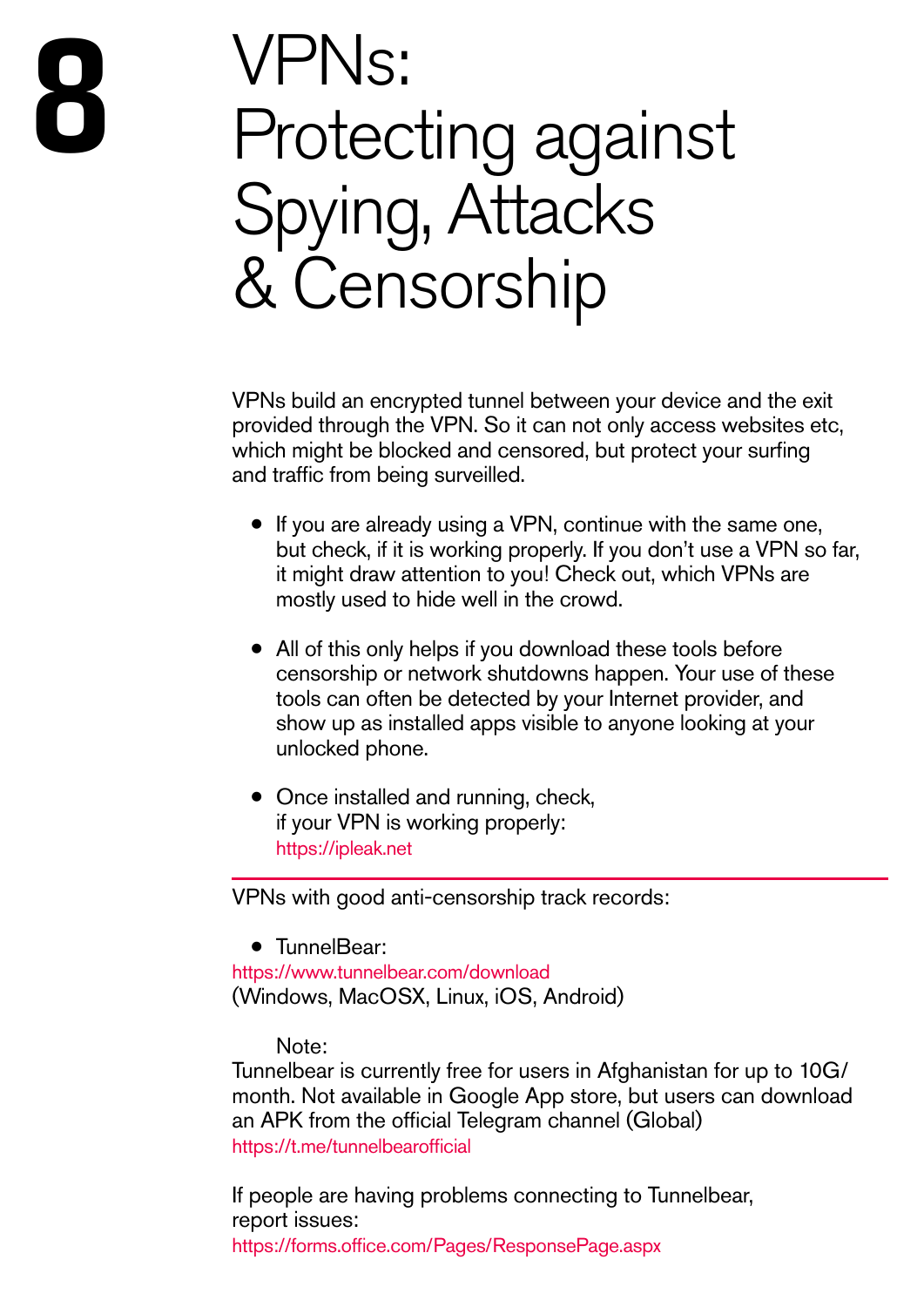- Mullvad [https://mullvad.net/en/download/](http://mullvad.net/en/download/) (Windows, MacOSX, Linux, iOS, Android) €5/month; free licenses available from helplines like help@accessnow.org, anonymous purchasing method without sign-up and also accepts cash and crypto
- VPNGate [https://www.vpngate.net](http://www.vpngate.net) (Windows, MacOSX, Linux, iOS, Android) a list of public VPN relay servers hosted by volunteers around the world.
- ProtonVPN [https://protonvpn.com](http://protonvpn.com) (Windows, MacOSX, Linux, iOS, Android, Chromebook) Free tier available.
- Bitmask https://bitmask.net (Windows, MacOSX, Linux, Android) is an open source VPN. You can use a built in provider [\(https://riseup.net](http://riseup.net) or https://calyx.net) or start your own. Many other VPNs are available out there, but not all have made efforts to evade censorship or have good and proven security, privacy, and business practices. This review is a good place to start if you are looking for additional options:

https:/[/www.nytimes.com/wirecutter/reviews/best-vpn-service/](http://www.nytimes.com/wirecutter/reviews/best-vpn-service/)

• A good resource for how VPNs work, what they do and what they don't help with is here: https:/[/ssd.eff.org/en/module/choosing-vpn-thats-right-you](http://ssd.eff.org/en/module/choosing-vpn-thats-right-you)

Please note that most (if not all) VPN "review" sites profit off of VPN purchases and/or are owned by the same companies which own the VPNs.

Dedicated anti-censorship tools:

Make your risk assessment, if these apps could pose a risk to you (like triggering attention), if they are found on your devices or their use otherwise discovered.

● Psiphon is a free and open source censorship circumvention VPN that uses a variety of techniques to bypass Internet censorship <https://www.psiphon3.com/en/download.html> (iOS, Android, Windows)

Download via email: Send an email to get@psiphon3.com to receive mirror download links of Psiphon in multiple languages.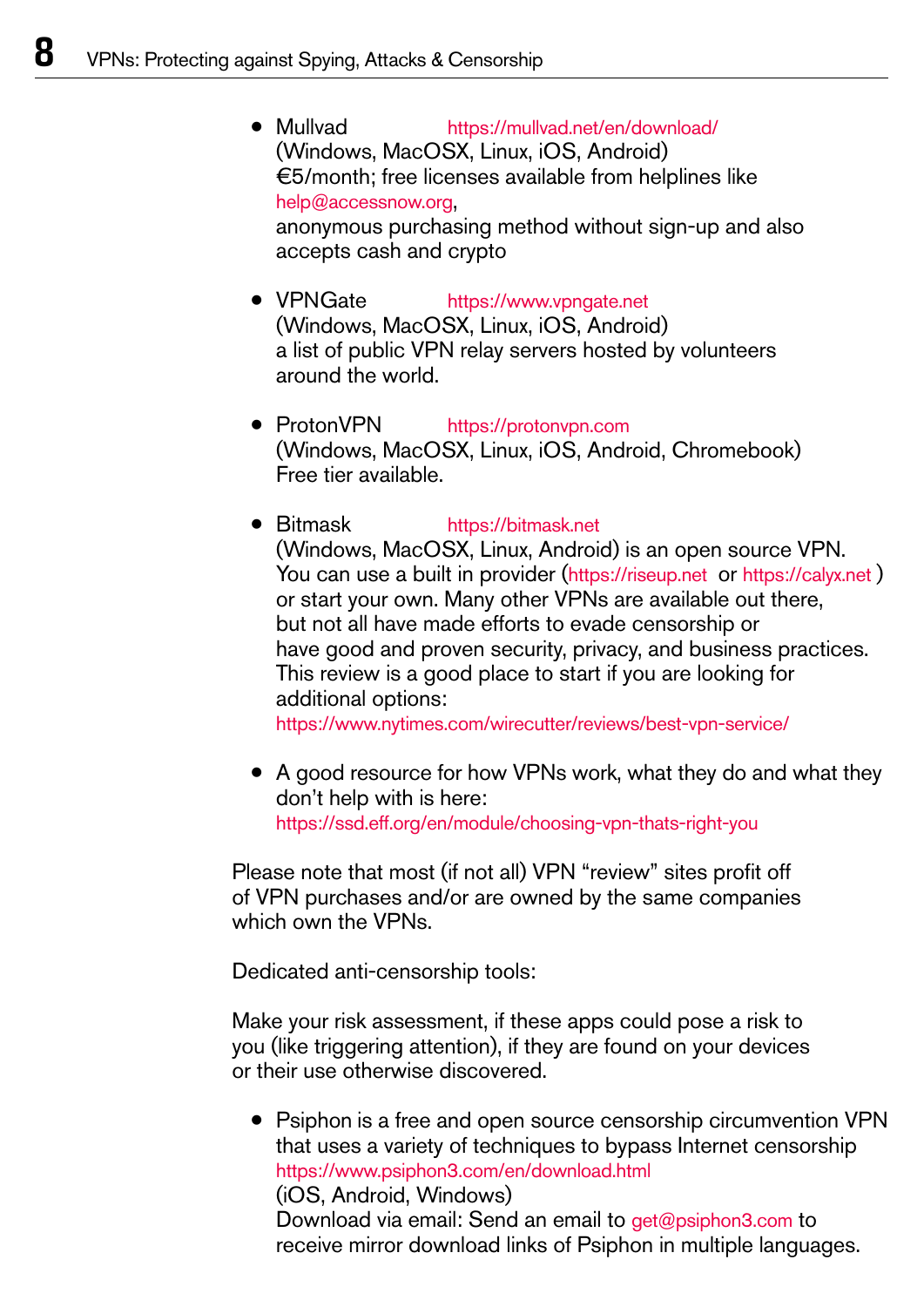- Lantern is a free and open source censorship circumvention VPN that uses a variety of techniques to bypass Internet censorship. https:/[/getlantern.org/en\\_US/index.html](http://getlantern.org/en_US/index.html) (Windows, MacOSX, Linux, iOS, Android)
- Tor Browser is the de-facto anonymity web browser that uses the Tor network for improved anonymity and provides censorship circumvention. https:/[/www.torproject.org/download/](http://www.torproject.org/download/) (Windows, MacOSX, Linux, Android);

 Download via email: Send a request to GetTor gettor@torproject.org specifying your operating system (and your locale). Ex: "windows fa"

• OnionBrowser (iOS) https:/[/onionbrowser.com](http://onionbrowser.com) 

https:/[/apps.apple.com/us/app/onion-browser/id519296448](http://apps.apple.com/us/app/onion-browser/id519296448)

— ©Adrien Vautier / Le Pictorium/MAXPPP - Adrien Vautier / Le Pictorium - 24/11/2021 - Afghanistan / Kabul - In the newsroom of the Tolo News channel in Kabul on November 24, two journalists are working. The media now has more women than at the beginning of the year, before the Taliban took over.

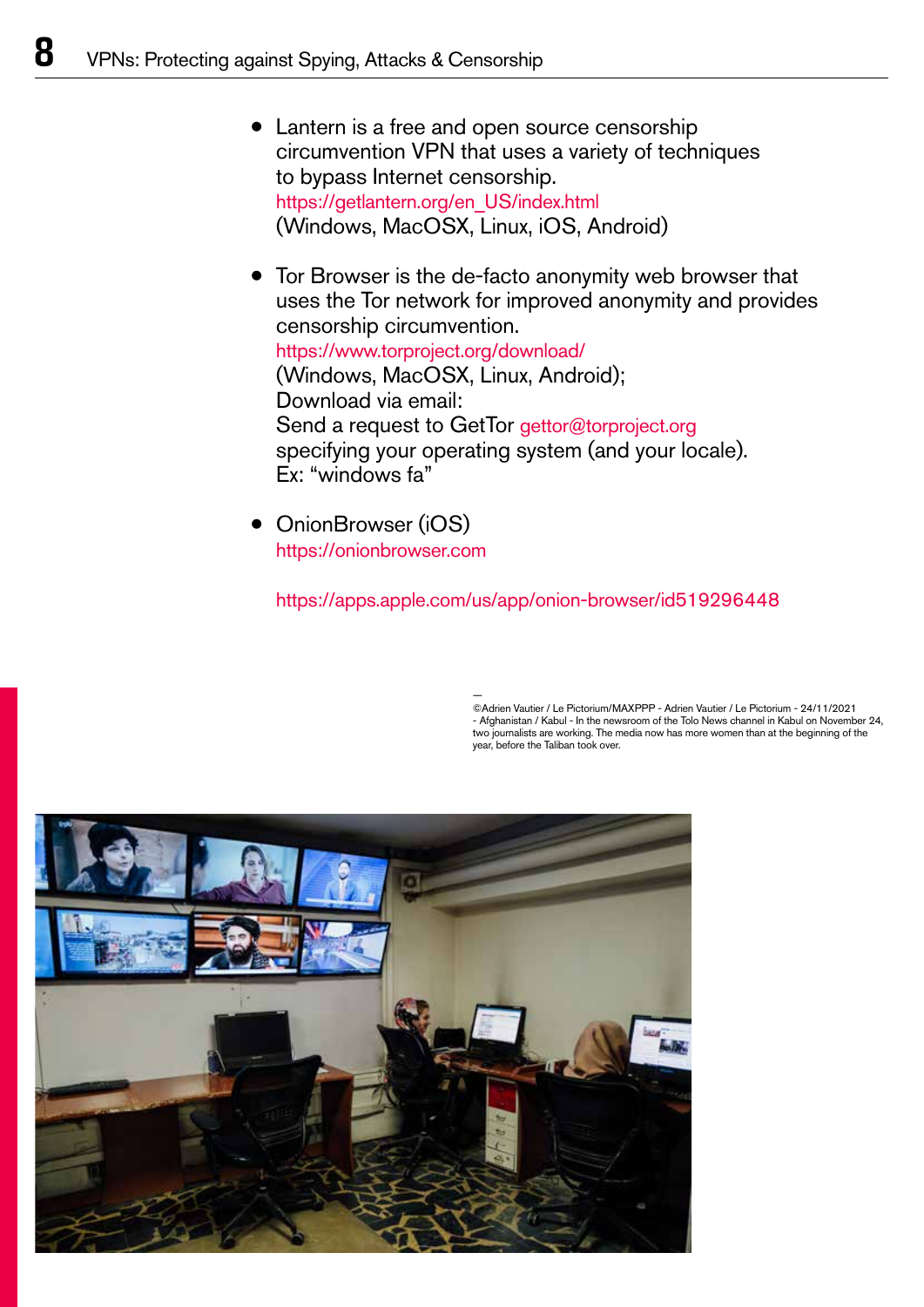## Secure<br>Video Conferencing

Messengers which allow for secure video calls. Be aware, that Signal and Wire might trigger attention, as they might not be so widely used in your communities.

Signal [https://signal.org](http://signal.org)

- End-to-end encrypted video calls available for up to 8 participants
- Tied to the mobile phone number

Wire [https://wire.com](http://wire.com)

- End-to-end encrypted video calls available for up to 4 participants (free version)
- Possibility of signing up without phone number

WhatsApp [https://whatsapp.com](http://whatsapp.com)

- End-to-end -encrypted video calls available for up to 4 participants
- Part of META-company (formerly Facebook, so meta-data is going to be captured)

### **JitsiMeet**

- Video calls for up to 25 participants on trusted servers
- Free to use
- On computers access with browsers, apps available for Android and iOS
- Trusted Providers: [https://meet.greenhost.net](http://meet.greenhost.net) [https://meet.systemli.org](http://meet.systemli.org)

### Secure use guides

https://[www.frontlinedefenders.org/en/resource-publication/guide-secure](http://www.frontlinedefenders.org/en/resource-publication/guide-secure-group-chat-and-conferencing-tools)[group-chat-and-conferencing-tools](http://www.frontlinedefenders.org/en/resource-publication/guide-secure-group-chat-and-conferencing-tools)

[https://www.frontlinedefenders.org/en/resource-publication/jitsi-meet-sim](https://www.frontlinedefenders.org/en/resource-publication/jitsi-meet-simple-and-secure-video-conferencing-platform)[ple-and-secure-video-conferencing-platform](https://www.frontlinedefenders.org/en/resource-publication/jitsi-meet-simple-and-secure-video-conferencing-platform)

App downloads for phoneshttps://[jitsi.org/downloads/](http://jitsi.org/downloads/)

If you need to use conferencing tools like zoom.us make sure, that you enable the end-to-end -encryption feature:

https://[support.zoom.us/hc/en-us/articles/360048660871-End-to-end-E2EE](http://support.zoom.us/hc/en-us/articles/360048660871-End-to-end-E2EE-encryption-for-meetings)[encryption-for-meetings](http://support.zoom.us/hc/en-us/articles/360048660871-End-to-end-E2EE-encryption-for-meetings)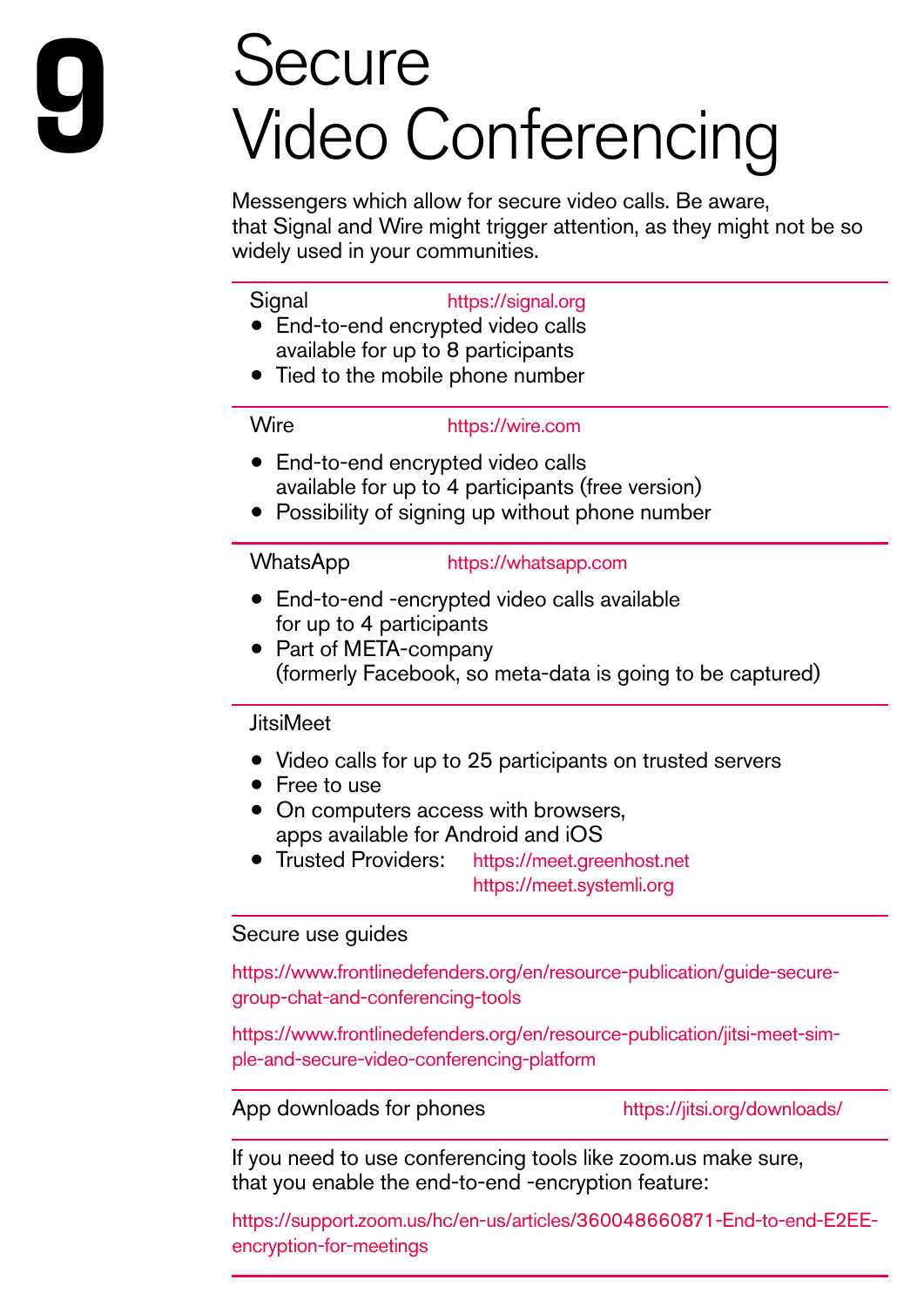## Secure File Sharing<br>& Online Storage

For storing documents securely on your computer or securing (encrypting) files before uploading them for online sharing and storage, the app Veracrypt https:/[/veracrypt.fr](http://veracrypt.fr) allows to save encrypted containers (folders) on harddrives and online storages, Google Drive or on Dropbox, which to outsiders look like normal or system files. After using Veracrypt to encrypt a document like this, opt for deleting the application afterwards (including from Trash), to avoid that the app draws attention. See: How to Use Veracrypt \*English Video with Persian subtitle" https://[youtu.be/C25VWAGl7Tw](http://youtu.be/C25VWAGl7Tw)

File Sharing: Secure (end-to-end encrypted) options

### <https://ufile.io/>

● for non-registered users: max 10 files (max 5GB per file), max 30 days hosting

### <https://send.tresorit.com/>

● for non-registered users: up to 5GB

### <https://send.tresorit.com/>

● upload is limited to 50mb and files are stored no longer than 12 hours!

### [https://cryptpad.fr/drive/](https://cryptpad.fr/drive/ )

● anonymous registration necessary up to 1GB free hosting The name might draw attention!!!

If you are using the TOR-Browser: https://[www.torproject.org/&nbsp](http://www.torproject.org/ )

Onionshare: https://[onionshare.org](http://onionshare.org)

### Online Storage

• Use online storage only through browser, not through installed apps!

If you use a cloud-access from an organizational server, be aware, that the URL/Link used might give away the name of the organisation and this can be seen by the Internet Service Providers. In this case the use of a VPN is reducing the risk.

**10.1.** 

**10.2**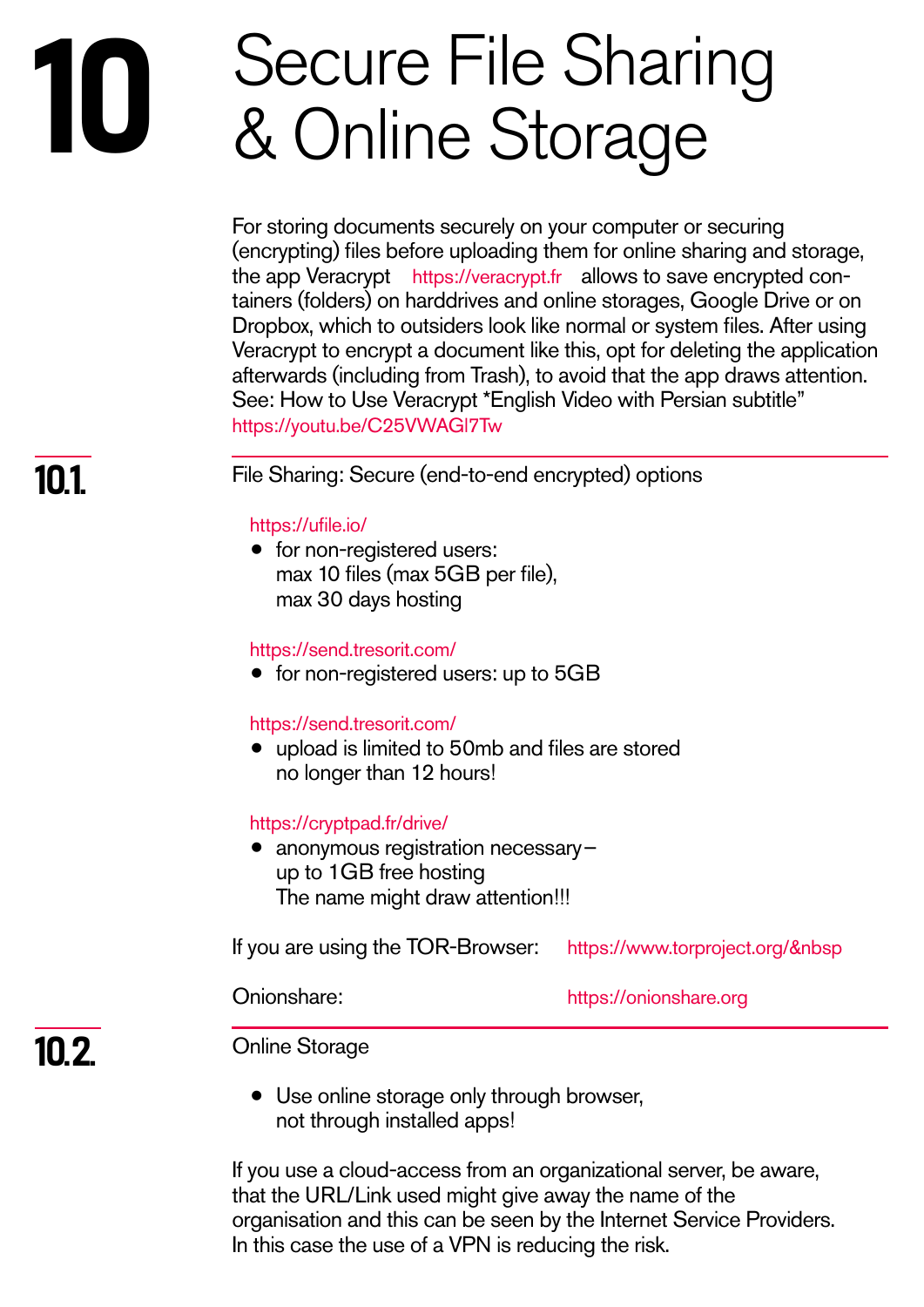these commercial ones might draw less attention:

 https:/[/mega.io](http://mega.io) (20gb for free)

 https:/[/sync.com](http://sync.com)  (5gb for free)

https:/[/cryptpad.fr/drive](http://cryptpad.fr/drive)

The name might draw attention!!!

- Google Drive and OneDrive and iCloud are not end-to-end encrypted, so the servers can see, what you have uploaded, if you don't protect it beforehand (like ZIP-file with password on it or something similar)
- You may have a need to store documents somewhere (such as copies of your family's passports, your employment contracts, papers that document danger you have been exposed to).
- The best thing to do is to ensure these documents are saved in a secure cloud storage that does not use your main email account, or sent to a secure email address that you can access but is not your main known account, and not stored on your phone or your computer.
- Academics/students who need to save sensitive documents and/or information can use the Article 26 Backpack initiative by the University of California, Davis. Documents will be saved on cloud. Instructions available in English, Farsi and Dari.

https:/[/backpack.ucdavis.edu](http://backpack.ucdavis.edu)

 https:/[/human-rights.ucdavis.edu/news/afghanistan-emergency-re](http://human-rights.ucdavis.edu/news/afghanistan-emergency-resource- information)   [source-information](http://human-rights.ucdavis.edu/news/afghanistan-emergency-resource- information)

### Credits With Afghan journalists as well as on

with Afghan journalists as well as on these guides:

1. Online safety resources for Afghanistan's human rights defenders (EN): https:/[/www.accessnow.org/online-safety-resources-afghanistan/](http://www.accessnow.org/online-safety-resources-afghanistan/)

2. Checklist for Afghans. Minimise Risk through Data on Phones/Devices (20 August 2021; EN, Dari, Pashto): https:/[/docs.google.com/document/d/19GPJDmMLPagNnbumZwmKZGJaIiRMFmHiJKtuvmL-](http://docs.google.com/document/d/19GPJDmMLPagNnbumZwmKZGJaIiRMFmHiJKtuvmL6wl8/edit)[6wl8/edit](http://docs.google.com/document/d/19GPJDmMLPagNnbumZwmKZGJaIiRMFmHiJKtuvmL6wl8/edit)

3. Digital Security Resources for Afghanistan. + Internet Shutdowns, Online Privacy (EN, Dari): https:/[/drive.google.com/drive/folders/1v9WvDvoCPjP13Y2Lsd0hqwDt6mqEgvtW](http://drive.google.com/drive/folders/1v9WvDvoCPjP13Y2Lsd0hqwDt6mqEgvtW)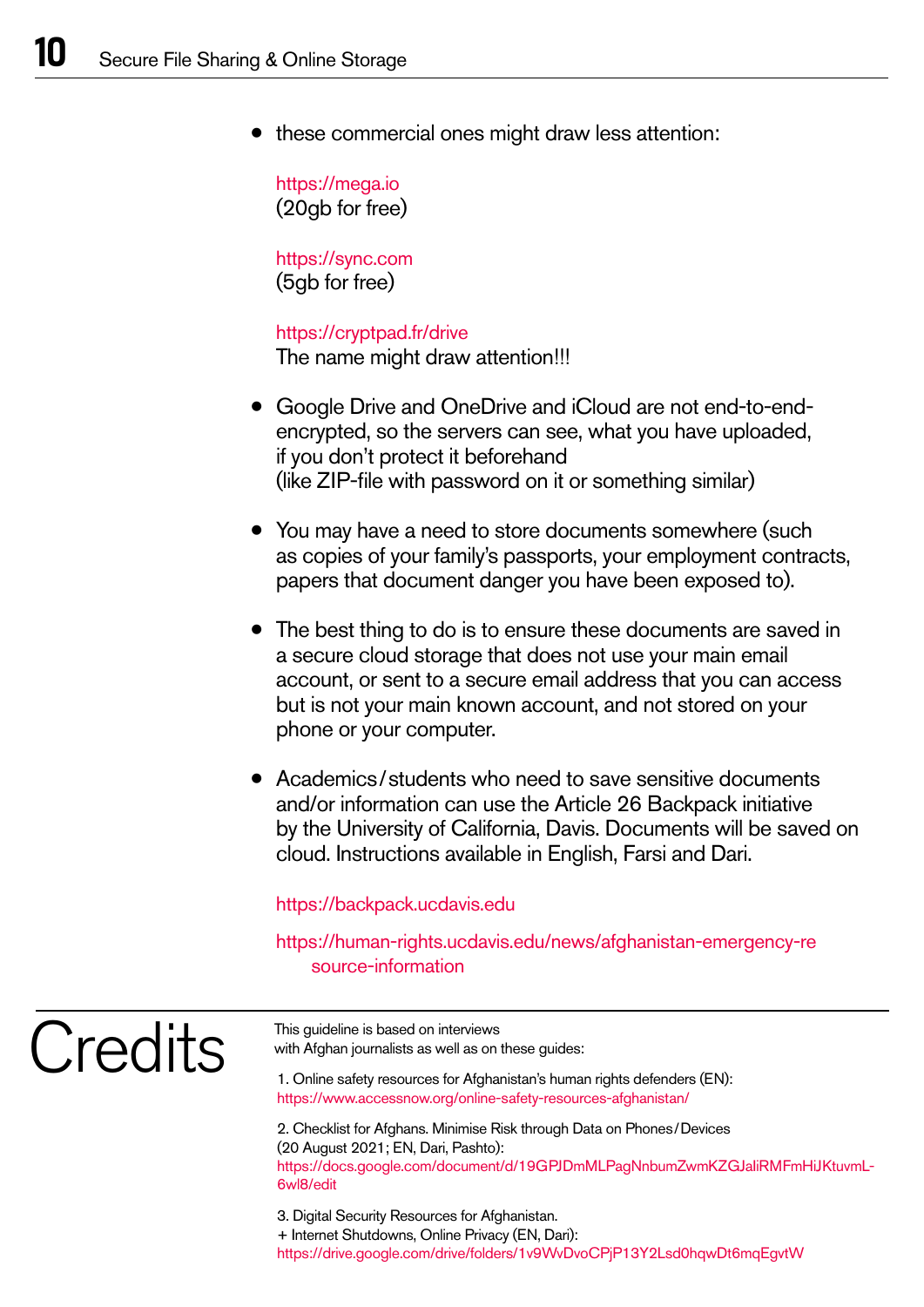Scan the QR code for the digital version of this care guide.



[https://helpdesk.rsf.org/digital-security-guide/](https://helpdesk.rsf.org/digital-security-guide/afghanistan-digital-care-guide/) [afghanistan-digital-care-guide/](https://helpdesk.rsf.org/digital-security-guide/afghanistan-digital-care-guide/)



Senate Department for Economics,<br>Energy and Public Enterprises

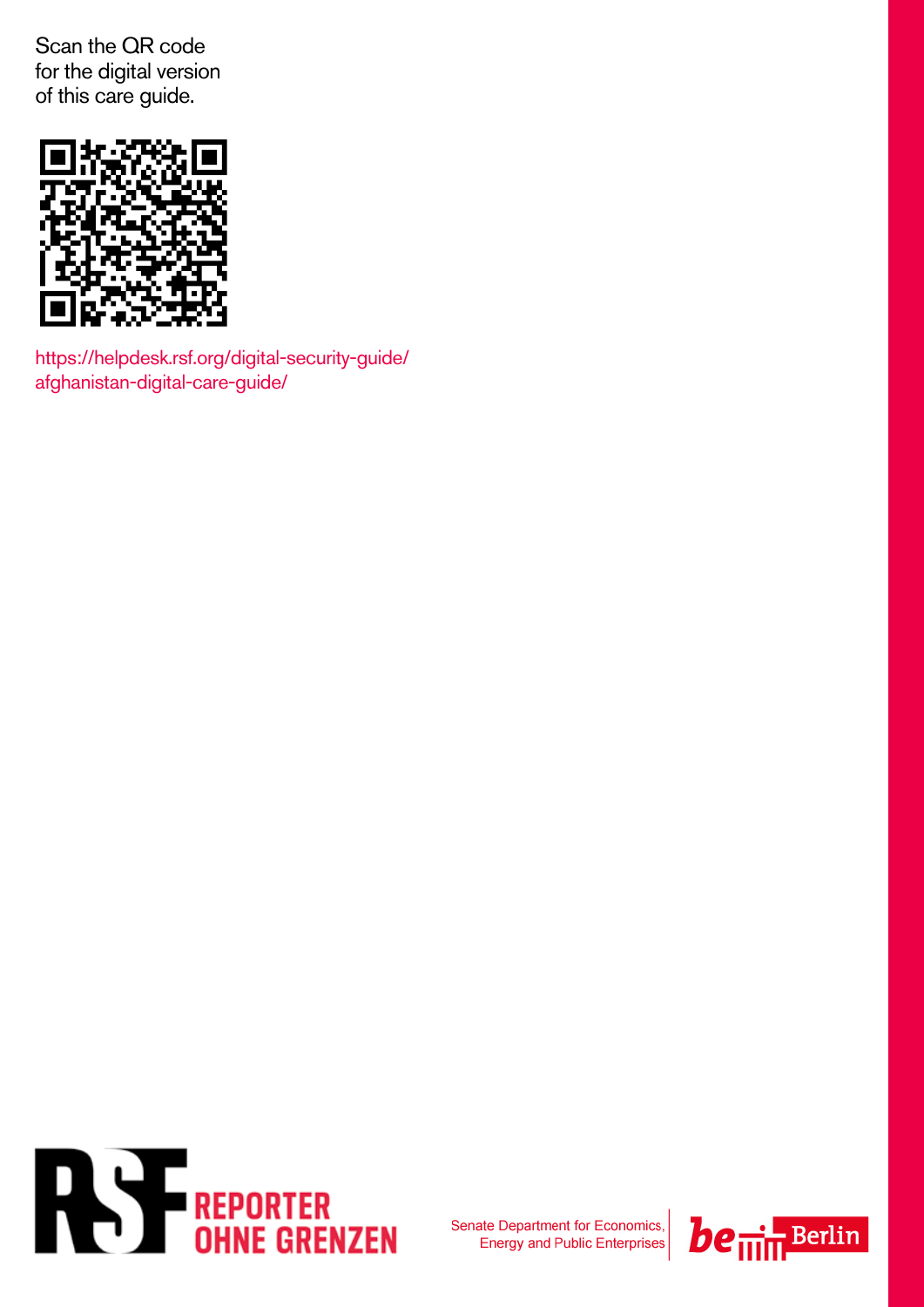مراقبت کردن، مقاومت است خطوط تلفون اضطراری برای حالتهای اضطراری دیجیتالی آمادهگی برای حالت اضطراری دیجیتالی، دستگیری و محالت تالشی | یک طرح بسازید توصیه های ویژه برای زنان خربنگار حسابهای کاربری آنالین، تلفون، تبلیت و کامپیوتر خود را مصون سازید سابقه دیجیتالی خود را حذف کنید و ردپای آنالین خود را کاهش دهید  **1 2 3 4 5**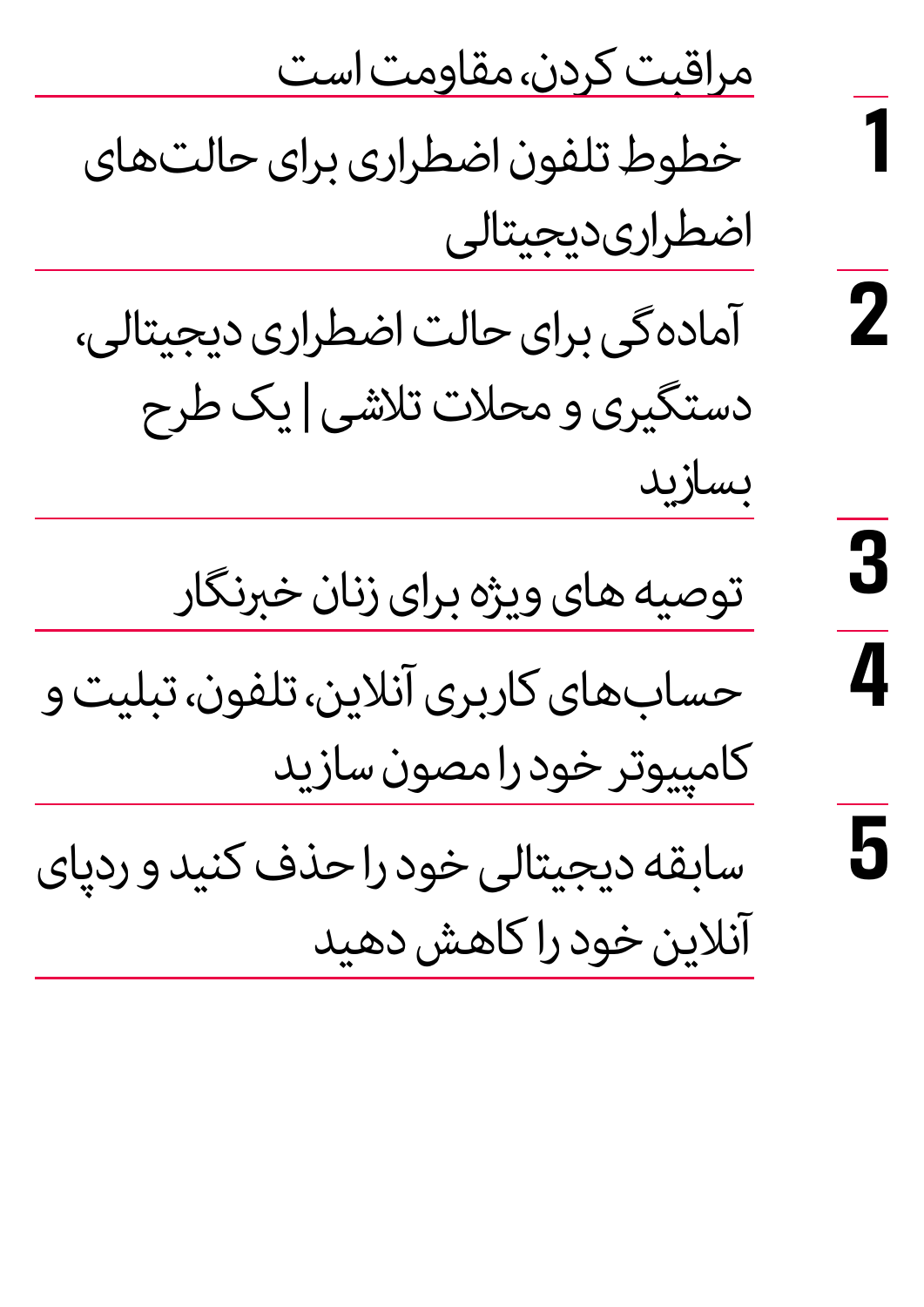**6 7 8 9 10**  اگر دستگاه (کامپیوتر/موبایل) خود را گم کردید، چی باید کرد حساب کاربری/ اکونت تان را بازیابی کنید VPNs: محافظت در برابر جاسوسی، حمالت و سانسور برگزاری ویدیو کنفرانس مصون به اشرتاک گذاری مصون فایل و ذخیره سازی آنالین

لطفا" توجه داشته باشید: معلومات و منابع که در این رهنمود دیجیتالی ارائه شده، از ماه می ۲۰۲۲ به بعد است و ما در هر شش ماه محتویات و منابع آن را بروزرسانی مینمایم. محتویات بروز شده از این آدرس قابل دانلود خواهد بود: [https://helpdesk.rsf.org/digital-security-guide/afghanistan-digital-care-guide](https://helpdesk.rsf.org/digital-security-guide/afghanistan-digital-care-guide )

امتیاز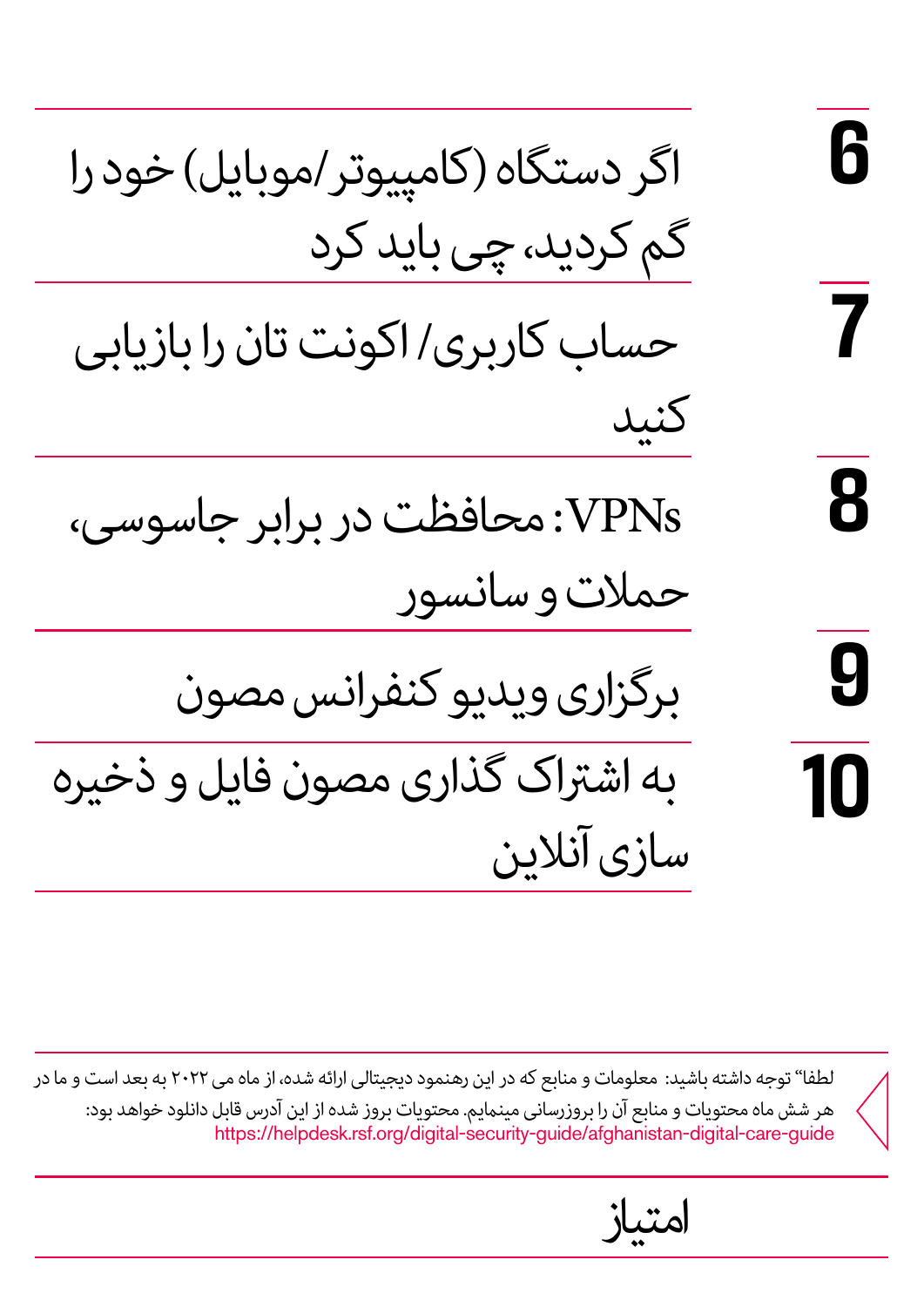**مراقبت کردن، مقاومت است.**

" مراقبت از خودم یک زیاده خواهی نیست، بلکه این به معنی حفاظت از خودم میباشد و یک کنش از جنگ سیاسی است." (اودره لرده)

مراقبت از دستگاه (کامپیوتر/موبایل) و دیتا یا معلومات تان نه تنها به مفهوم محافظت از شخص شام، بلکه محافظت از متام جامعه است.

خربنگاران، کارمندان رسانهها و فعاالن زندگی خود را به مخاطره میاندازند، اگر در صورتیکه از دیتا/ معلومات آنالین، آپها، و یا ارتباطات شان به حیث شواهد علیه آنها و یا شخصی دیگری که با آنها در ارتباط است، استفاده شود. ممکن است دسرتسی به چنین دیتا یا معلومات، برنامهها و غیره اتفاق بیفتد. همچنین ممکن است سناریو های ذیل نیز رخ بدهند.

- مصادره و یا دسترسی به تلفونها، تبلیتها، کامپیوترها، ساعتهای هوشمند و دیگر دستگاههای قابل بازیابی( USB ها، هاردسکهای بیرونی، و غیره) در جریان یورش، جستجو، دستگیری و یا در محل تالشی و غیره
	- نظارت از ارتباطات دیجیتالی و یا تماسهای آنلاین
	- حملات دیجیتالی بر دستگاهها (کامپیوتر/موبایل) و حسابهای کاربری
	- هوش منابع باز| تحقیق روی پلاتفورمهای که به شکل عام قابل دسترس هستند، مانند: فیسبوک و ویکی پدیا

با اطالع از اینکه منیتوان از متام خطرات جلوگیری کرد با برخی اقدامات مشخص مثل داشنت دیتا یا اطالعات کمرت در دستگاهها، استفاده از کانالهای مصون ارتباطی و امن سازی دستگاههای ما (کامپیوتر/موبایل) میتوان احتمال و یا اثرگذاری اینکه چنین دیتاها و برنامهها به شواهد علیه ما تبدیل شوند را کاهش داد. در عین حال، برخی از این اقدامات امن به خطرات نیز تبدیل خواهند شد، اگر app ها و برنامههای شناسایی شده به حیث شاخصهای مرتبط با بازیگران اشتباه ( جامعه بینالمللی و یا نظیر آن) در نظر گرفته شود.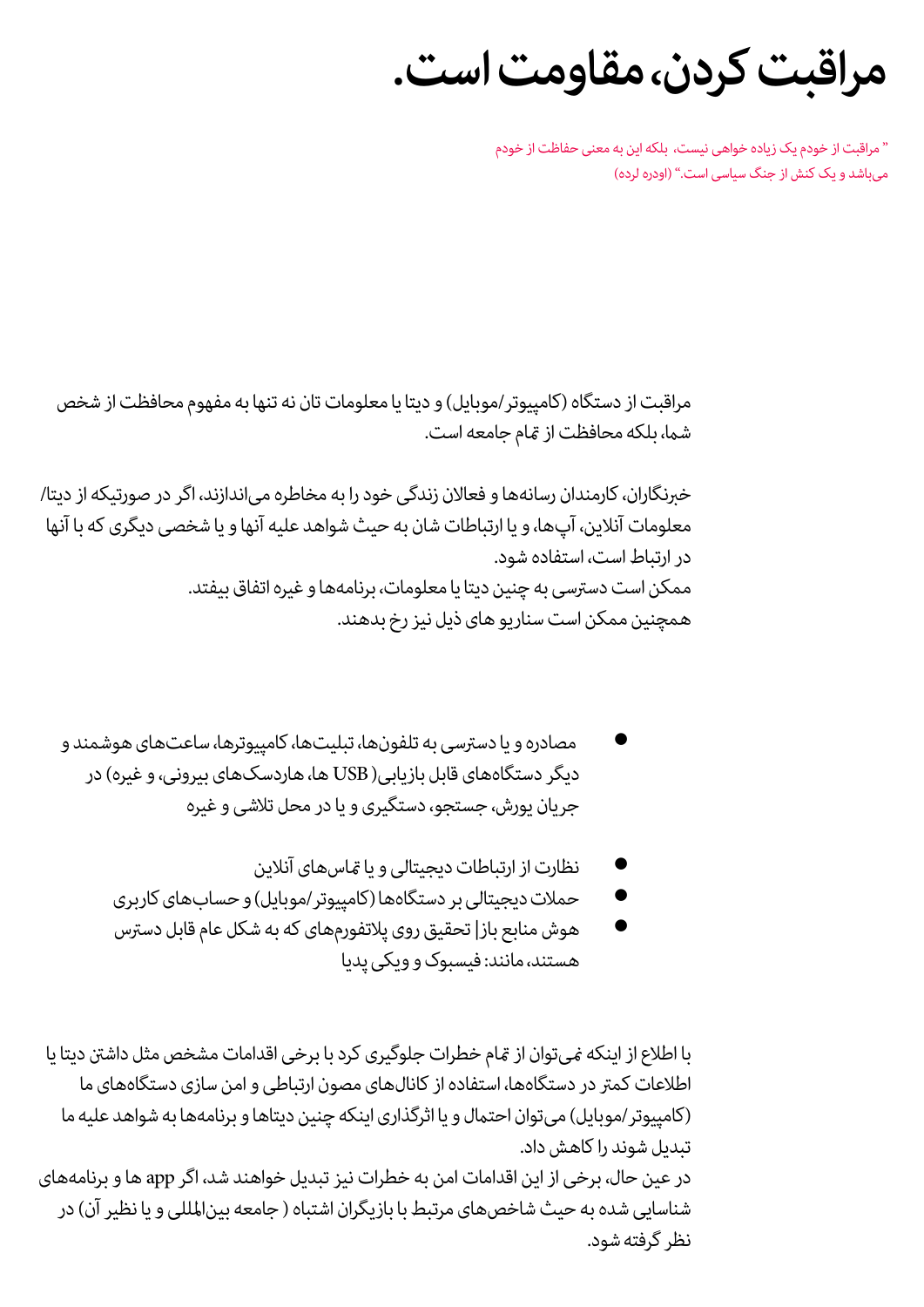| ملاحظات                                                                                                                                                                                                                                         | مراحل پاسخ دهی                                                                                                                                                                                                                                                               | <i> </i><br>   مراحل پیشگیری                                                                                                                                                                                                               | خطر                                                                                                                                                   |
|-------------------------------------------------------------------------------------------------------------------------------------------------------------------------------------------------------------------------------------------------|------------------------------------------------------------------------------------------------------------------------------------------------------------------------------------------------------------------------------------------------------------------------------|--------------------------------------------------------------------------------------------------------------------------------------------------------------------------------------------------------------------------------------------|-------------------------------------------------------------------------------------------------------------------------------------------------------|
| ■ اخذ تصميم مهم:<br>آیا تحت فشار اجازه خواهید داد که به<br>دستگاه (کامپیوتر/موبایل) تان دسترسی<br>صورت بگیرد؟<br>▪ در نظر داشته باشید، آیاپشتیبان های<br>رمزگذاری شده و یا فایل های رمزگذاری<br>شده باعث جلب توجه و ایجاد خطر به<br>شما می شود؟ | ■ عدم دسترسی به دستگاهها<br>(کامپیوتر/موبایل)<br>▪ یاک کردن دستگاهها از راه دور و<br>یا پاک کردن به شکل خودکار/<br>اتوماتیک در صورت تلاش ناموفق<br>برای ورود به دستگاه<br>▪ با خبر سازی افراد در معرض خطر<br>یا متاثر شونده<br>بازیابی معلومات و حساب های<br>کاربری/اکونت ها | كاهش ديتا/دادهها معلوماتي<br>در دستگاههای (کامپیوتر/<br>موبايل) ما به<br>حداقل نا محسوس اما واقع<br>بينانه<br>مصون سازی دیتا/معلومات در<br>دستگاههای ما<br>مصون سازی دستگاه ها<br>ایجاد پشتیبانی رمزگذاری شده<br>برای مّام دیتا/معلومات ها | مصادر و یا دسترسی به تلفونها،<br>تبلیتها، کامپیوترها و ساعت<br>های هوشمند دستی در جریان<br>حملە/يورش،جستجو،دستگیری<br>و همچنین محلات تلاشی و<br>غيره. |
| ▪ برنامهها و یا کانال های مصون مثل<br>VPNها ممكن باعث جلب توجه شوند<br>و یا خود باعث ایجاد خطر و تهدید<br>گردند                                                                                                                                 | ▪ نظارت را در صورت امکان مستند<br>سازی کنید<br>■   فعال سازی میکنازیم های حفاظتاز<br>سوءاستفاده توسط ارائه دهندگان<br>خنمات<br>▪ حسابهای متاثر شده یا آسیب<br>پذیر را پشتیبانی و غیر فعال کنید                                                                               | مصون سازی اکونت های آنلاین<br>استفاده از خدمات مصون آنلان (<br>پیام رسان های رمزگذاری شده سر تا<br>سر، ذخیره سازی آنلاین، کنفرانس های<br>ويديويي و غيره.)<br>■ مصون سازی دسترسی ما به انترنت<br>از طریق VPN یا ابزار مشابه به آن           | نظارت بر روابط دیجیتالی و ارتباطات<br>آنلاین (توسط مقامها، متحدین آنها، ارائه<br>کنندههای خدمات انترنتی، و شرکت های<br>مخابراتی)                      |

حمالت دیجیتالی بر دستگاهها و اکونت ها ) افزارجاسوسی، حمالت هک کننده، و جابجایی شواهد از سوی مقامها و متحدین شان یا هم مجرمان)

- مصون یا امن سازی دستگاه ها • حمالت و متام شواهد را مستند
	- امن سازی حسابهای کاربری آنالین سازی کنید
- به روز سازی سیستم اجرایی و نرم • دستگاه های حمله شده را خاموش نگه دارید
	- رد درخواست ارتباط توسط افراد ناشناس از طریق رسانههای اجتامعی

افزار ها

- اکونتها را از طریق ارائه کننده و یا خط متاس های کمکی بازیابی کنید
- گزینه FA2 را برای اکونت های بازیابی شده فعل سازید.

هوش یا اطلاعات منابع باز (اوسنت) | جستجو در سکوهای که به شکل عموم قابل دسرتس هستند، مثل فیسبوک و ویکی پدیا

- کاهش ردپای در فضایی دیجیتالی با حذف معلومات یا با درخواست حذف معلومات از سکوهای و پالتفورم های آنالین
- کوشش کردن برای حذف شواهد در سکوهای یا پالتفورم های آنالین

• متوجه باشید، که بسیاری از معلومات به شکل کامل حذف نخواهد شد، اما اگر این کار صورت بگیرد به دلیل تاخیر در پشتبیانی های توزیع شده و پالتفورم ها مثل ماشین بازگشت و سایر خدمات ذخیره سازی است.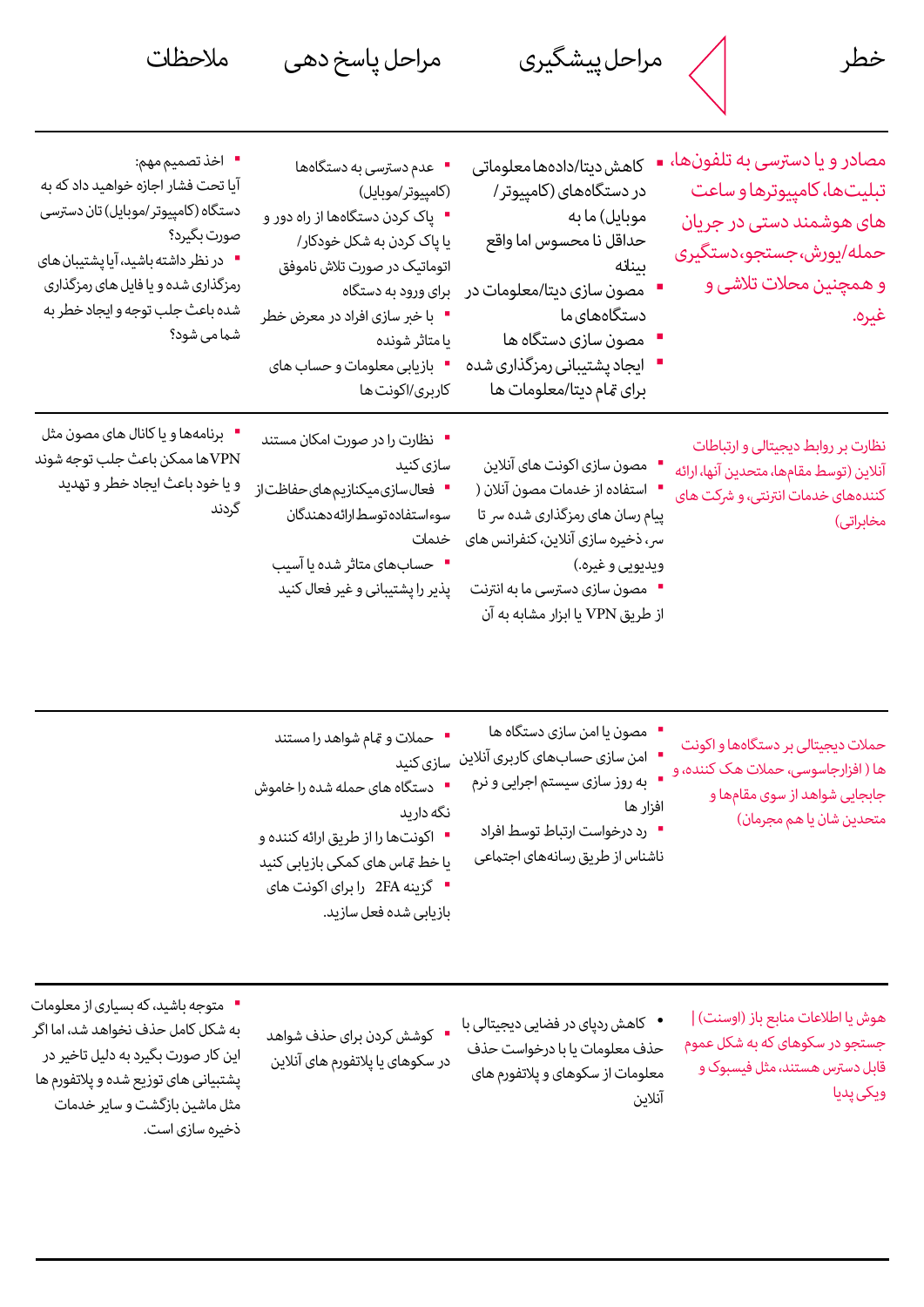

اگر شما یک خبرنگار، فعال و یا هم عضو جامعه مدنی هستید و در عین حال شما نیاز به کمک اضطراری دارید، Access Now`s Helpline حمایت امنیت دیجتالی 24 ساعته را برایتان ارائه می)کند.

یاداشت: تیم حمایت با زبانهای محلی افغانستان با شما صحبت نخواهد کرد.

گزینههای بیشرت:

**1**

[https://cpj.org/emergency-response/how-to-get-help](https://cpj.org/emergency-response/how-to-get-help/)

<https://www.frontlinedefenders.org/emergency-contact>

بنیاد حقوق دیجیتالی نیز به چنین پروندهها از طریق آدرس ذیل رسیدگی میکند. [helpdesk@digitalrightsfoundation.pk](https://digitalrightsfoundation.pk/)

اگر گمان دارید که تلفون شما با نرم افزارهای جاسوسی یا موارد مشابه مورد حمله قرار گرفته است، VPN Emergency توسط پروژه Civilsphere برایتان به منظور بررسی تلفون تان کمک فراهم می)کند:

<https://www.civilsphereproject.org/emergency-vpn>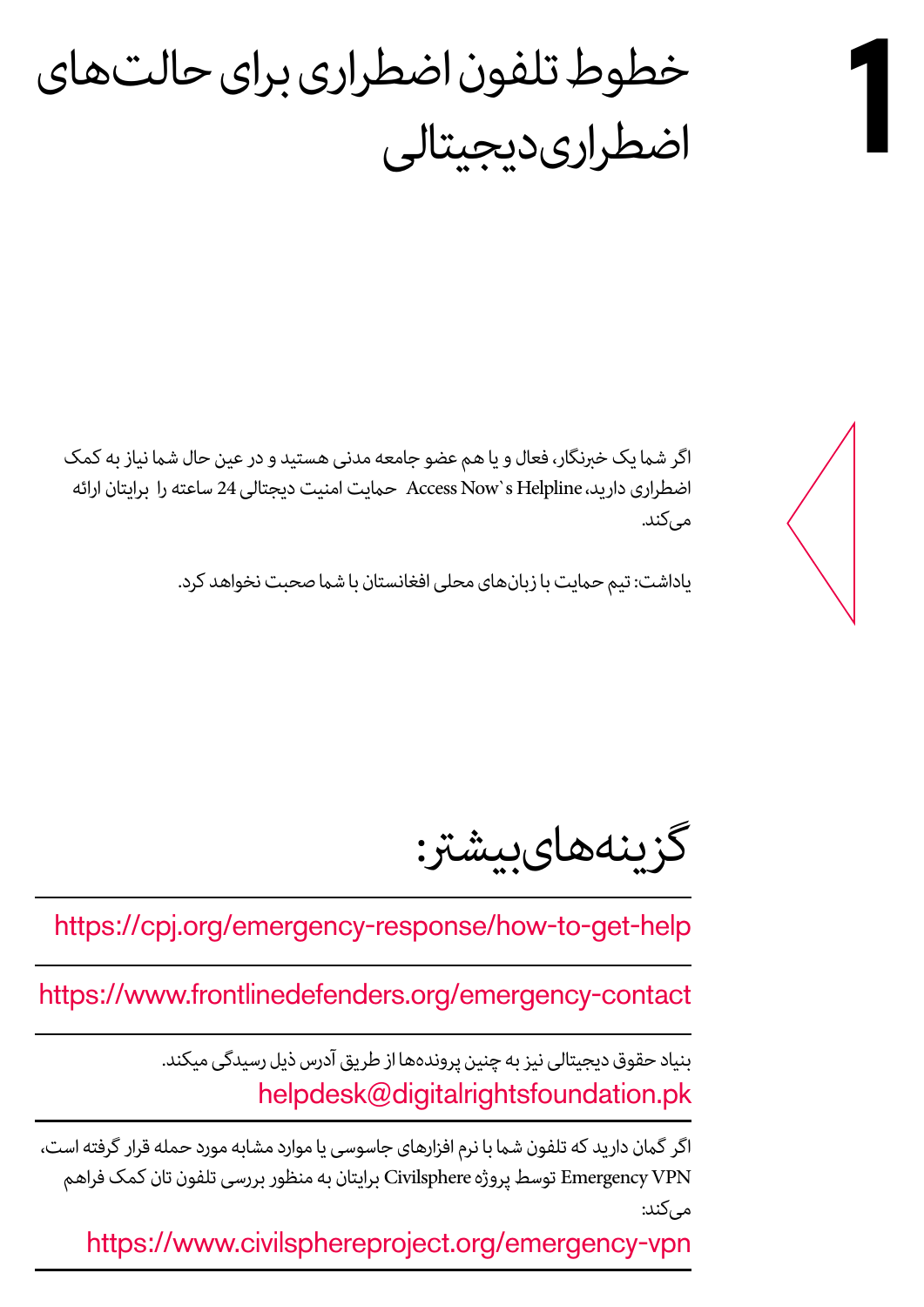آمادهگی برای حالت اضطراری دیجیتالی، دستگیری و محالت تالشی | یک طرح بسازید

برای ایجاد مصونیت آنلاین، تشخیص دهید که با کدام نوع تهدید شما رو به رو هستید و کدام فعالیت آنلاین تان شما را با خطر مواجه میسازد – نوع تهدید شام چیست؟ این نگاه نخست به امنیت دیجیتالی به شام کمک می کند که به چنین سئواالت خود پاسخ بیابید.

<https://www.accessnow.org/first-look-at-digital-security/>

زمانی که در مورد تهدید فکر میکنید، لطفاً موارد ذیل را نیز به خاطر داشته باشد.

یک برنامه بریزید برای این احتمال که شما و یا یکی از افراد را که میشناسید ممکن توسط مقامها بازداشت شود. به این رهنما یک نگاهی بیندازید.

<https://digitalfirstaid.org/en/arrested/>

این توسط RaReNet و CiviCERT ترتیب شده و شامل اقدامات احتیاطی امنیت دیجیتال برای اطالعات بیشرت است.

همچنین رهنمای مقابله با زندان نیز وجود دارد. <https://coping-with-prison.org> این رهنما شامل نکاتی برای خانوادهها، حمایت کنندهگان و وکیلان افراد بازداشت شده است.

در محلات تلاشی و در هنگام حمله یا یورش، آماده باشید اینکه مقامها دستگاههای شما (کامپیوتر/موبایل) را مصادره خواهند کرد و یا هم بر شام فشار میآورند تا آن را باز کنید. تلفون تان را با خود به بیرون نربید، یا هم یک تلفونی را با خود بردارید که دیتا/اطالعات حساس مثل شامره های ارتباط و یا معلومات مشابه در آن موجود نباشد. مقدار دیتا/ دادههای را که در دستگاههای خود خاصتاً موبایل تان ذخیره میکنید به حداقل برسانید.

– قانون طالیی اینست: اگر شک دارید، حذف اش کنید. هیچ اطالعاتی ارزش این را ندارد که به خاطر آن زندگی خود و یا دوستان تان را در مخاطره بیندازید.) نکات ذیل برای چگونگی حذف محتویات و حسابهای کاربری است.( تصمیم بگیرید که آیا میخواهید به دستگاههای تان دسرتسی داشته باشید یا خیر. این یک تصمیم ساده نخواهد بود، اما خوب است قبل از اینکه اتفاق بیفتد در مورد آن فکر کنید. توجه داشته باشید در صورت حضور شام، این ممکن است که اثرانگشت و یا هم ID-Face با استفاده از زور باز ساخته شود. در iOS البته آیفون های قدیمی گزینه اضطراری وجود دارد که با چندین بار فشار دادن دکمه پاور، این ممکن است که از ID-Face و یا اثرانگشت به مرحله رمز عبوری وارد شوید. همچنین در آیفون های جدید این کار در ابتدا با خاموش کردن / SOS Emergencyو برای دو ثانیه با فشار دادن و یا محکم گرفنت دکمهء صدا و یا دکمه کناری به شکل همزمان رخ میدهد. خود را آماده کنید که از این روش استفاده کنید اگر احتامالً رضورت به استفاده آن را داشتید.

برنامهها/App های که می تواند باعث خطرات امنیتی برای شام و دیگران شود:

- آدرس/لیست متاسها
	- برنامه مسنجر
	- اکونت فیسبوک
- تویتر و دیگر حسابهای کاربری اجتماعی
	- ایملها

 $\overline{21}$ 

**2**

 **2.2.**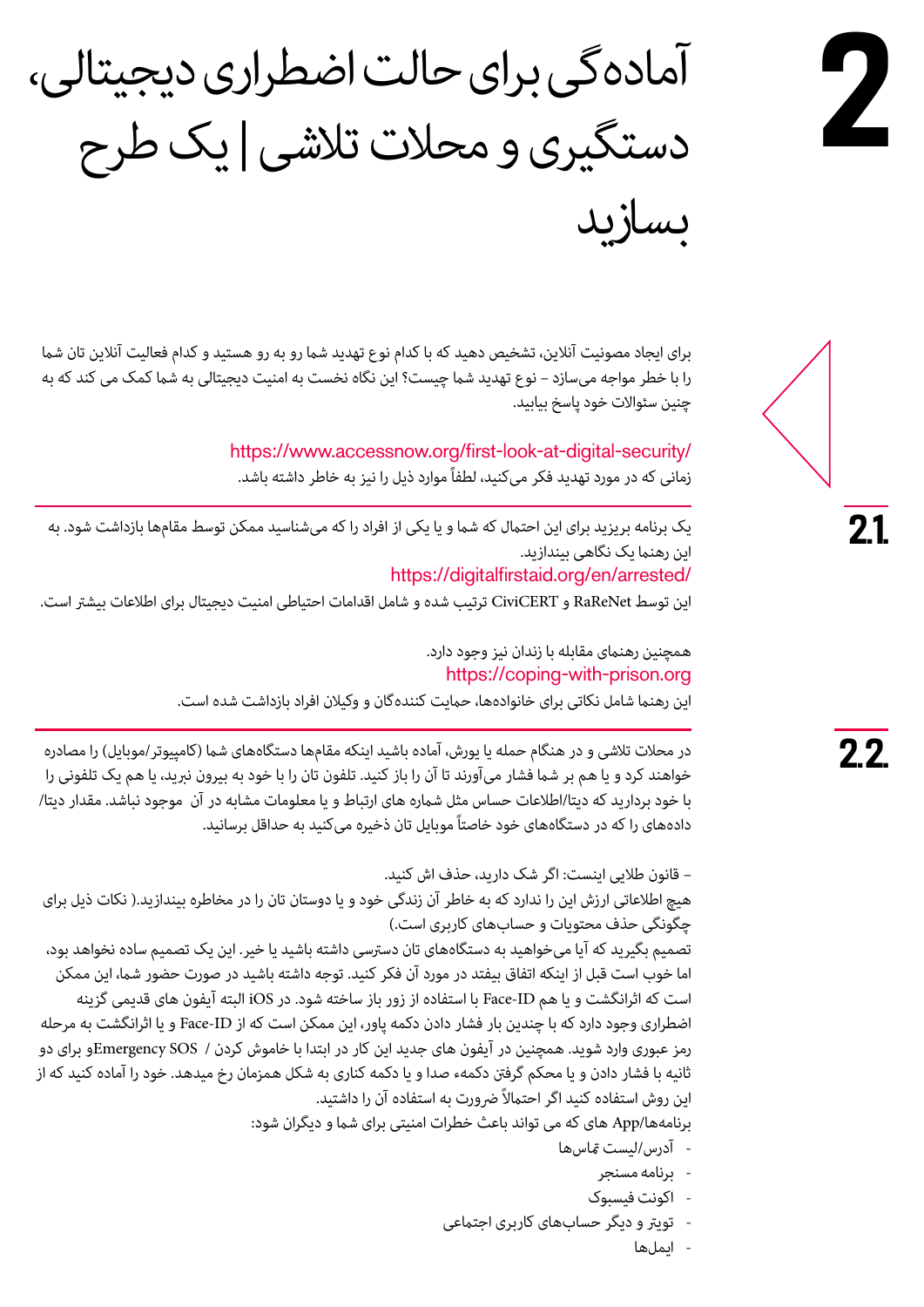- یاداشتها و یاداشتهای صوتی
	- عکسها
- جستجو/ سابقه جستجو در ویب سایتها
- ویدیوهای یوتیوب را که متاشا کرده اید/اکونت گوگل
- اسنادهای را در کامپیوتر و تلفون همراه تان ذخیره کرده اید
	- برنامههای VPN

- دادههای Maps Apple/Google و تاریخچه موقعیت مکانی )مکانهای مهم برای اپل، سابقه موقعیت مکانی برای )Google

- برنامه تقویم جنرتی که احتامالً حاوی ورودیهای حساس نیز باشند
- برنامههای موزیک ( برخی موزیکها ممکن از لحاظ سیاسی و مذهبی مناسب جلوه نکنند)
	- برنامههای دوستیابی

آگاه باشید، که شام باید موارد حذف شد را از سطل باطله تلفون/کامپیوتر تان پاک کنید و اینکه یک تحلیل از فرد متخصص ممکن است آثار از موارد حذف را باز گرداند.

در مورد که میخواهید همه چیز را از تلفون تان حذف کنید: حداقل برخی از تصاویر شخصی تان را نگهدارید تا نشان بدهد که تلفون مورد استفاده قرار گرفته است.

نام افراد متاس گیرنده در لیست تلفون همراه تان را به حروف زبان دری یا پشتو تغییر دهید و بررسی منائید اگر نیاز بود، شماره تماسهای خارجی/بین|لمللی را نیز از موبایل تان حذف کنید.

- آدرسهای موجود در تلفون همراه تان، مخاطبین مسنجر و یا سابقه چت تان نباید حاوی و بیانگر نامها و آدرسهای خارجی باشد.

- اگر میخواهید یک لیستی از این مخاطبین و یا آدرسها را با خود نگهداشته باشید، آنها را در تلفون یا لب تاپ تان حفظ نکنید! آنها را به خودتان به آدرس ایمل ارسال کنید که ایمل اصلی تان نباشد. رمز عبوری و یا حساب کاربری آن ایمل را در موبایل و لب تاپ تان ذخیره نکنید و سرنخ از آن را در دستگاه تان نگذارید. ( به طور مثال: اگر شما از ایمل اصلی تان به ایمل دیگر تان پیام میفرستید، پیام ارسال شده هنوز در پوشه ارسال موجود میباشد.(

- هر نوع ایمل زیان آور را از پیام خانه، آرشیف، بخش ارسال، و یا پوشه پیش نویس حذف کنید و مطمئین شوید که پوشه باطله را هم پاک کرده اید.

برای مسنجرها و دیگر گروههای آنالین: از قبل چندین فرد را به حیث مدیر گروههای مختلف انتخاب کنید چون در صورت نیاز یکی از مدیران آن گروه میتواند یک عضو را حذف کند. )به طور مثال: اگر تلفون کسی از نزد او مصادره شود.(

به درخواستهای متاس از طریق رسانههای اجتامعی پاسخ ندهید، اگر متاس از طرف دوستان تان و یا کانالهای قابل اعتماد نباشد. مواردی وجود دارند که یک فرد ناشناس خود را خبرنگار خارجی معرفی کرده و تقاضای مصاحبه میکند و اما بعداً از اطالعات ارائه استفاده سو کرده و سپس قربانی را ردیابی میکند.

بجای ایمل آدرسهای خصوصی شده، ایمل آدرسهای کاربردی یا ترکیبی بسازید، به این معنی که ایمل حاوی نام شما و یا محتویات نباشد که هویت شما به واسطه آن تشخصی شود.  **2.5.** 

 **2.6.**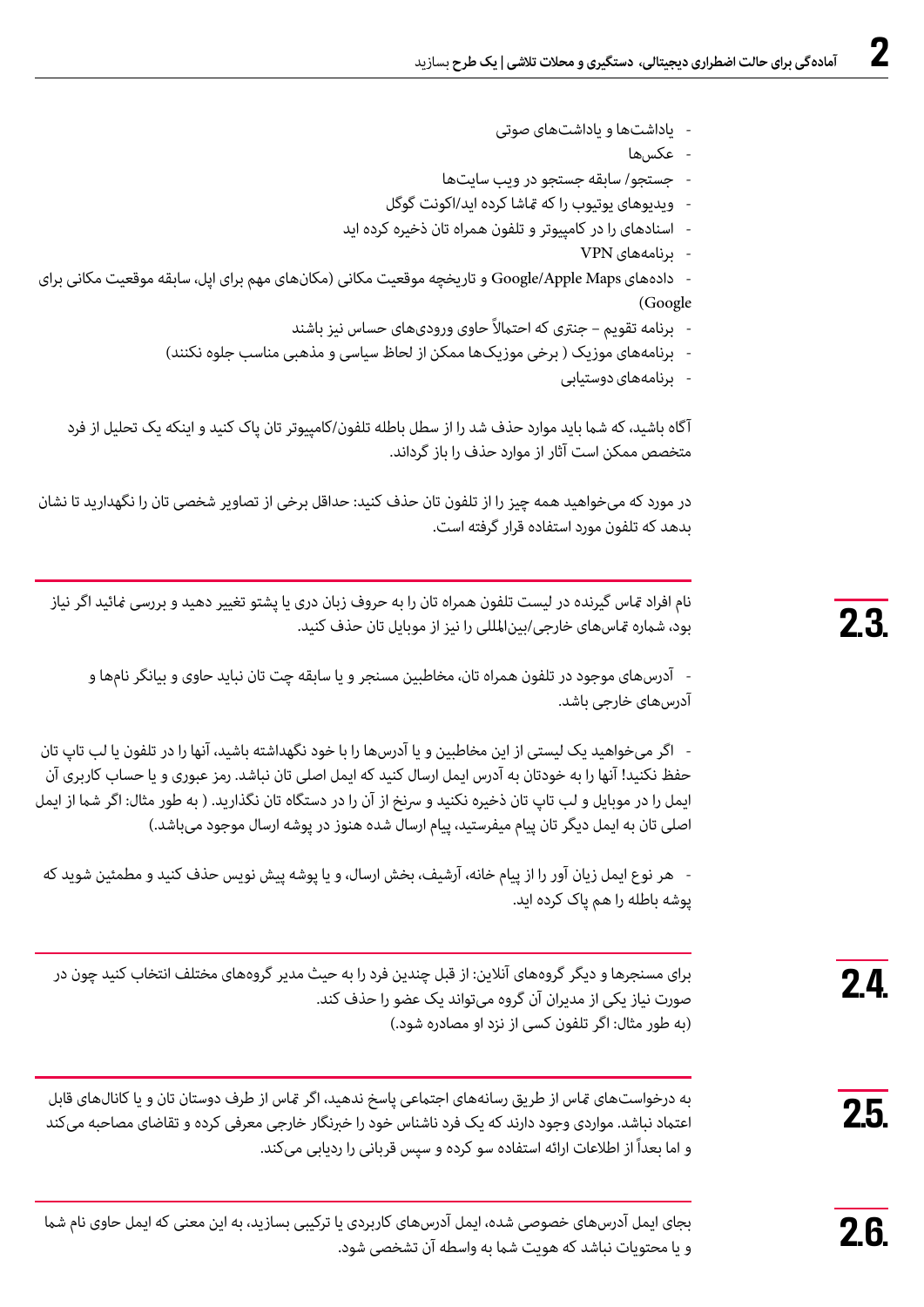**3** توصیه های ویژه برای زنان خربنگار

اگر شما به عنوان یک زن شناسایی شوید، ممکن شما با تهدیدهای امنیتی دیجیتالی منحصر به فرد رو به رو شوید. به روش موجود در این رهنما بنیاد حقوق دیجیتالی توجه کنید.

[https://digitalrightsfoundation.pk/wp-content/uploads/2017/11/Hamara-Inter](https://digitalrightsfoundation.pk/wp-content/uploads/2017/11/Hamara-Internet-Guidebook-English-Version-2016.pdf)[net-Guidebook-English-Version-2016.pdf](https://digitalrightsfoundation.pk/wp-content/uploads/2017/11/Hamara-Internet-Guidebook-English-Version-2016.pdf)

این بنیاد همچنین به زبان پشتو ارائه خدمات میکند.

 [/https://digitalrightsfoundation.pk/services](https://digitalrightsfoundation.pk/services/ )

یک رهنامیی مصونیت آنالین توسط Chayn برای زنانیکه با آزار و اذیت رو به رو هستند نیز وجود دارد. این رهنما به زبانهای مختلف است. <https://www.chayn.co/>

> پشتو <https://chayn.gitbook.io/diy-online-safety/pashto-p-tw>

 فارسی <https://chayn.gitbook.io/diy-online-safety/farsi-farsy>

 انگلیسی [https://chayn.gitbook.io/diy-online-safety/english](http://chayn.gitbook.io/diy-online-safety/english ) 



— اسام سهین، خربنگار تلویزون طلوع که ۲۲ سال دارد. او در حال مصاحبه با مردم در کابل است. سه شنبه ۸ فربوری، ۲۰۲۲ او و همکارش بینش کوشش کردند که افغانستان را با صدها خربنگار دیگر که فرار کردند و یا برای ترک افغانستان همرایشان کمک صورت گرفت، بعد از تسلط طالبان در اگست ۲۰۲۱ کشور را تر<br>تاک کنند.

رسوی که از سوی سازمان خربنگاران بدون مرز و انجمن آزاد خربنگاران افغانستان صورت گرفت، نشان میدهد که ۲۳۱ رسانه در کشور مسدود شده و بعد از تسلط طالبان در کابل ۶۴۰۰ خربنگار وظایف شان را از دست داده است.

عکس: از یک سال قبل از تسلط طالبان بر کابل است. )AP )Photo/ Hussein Malla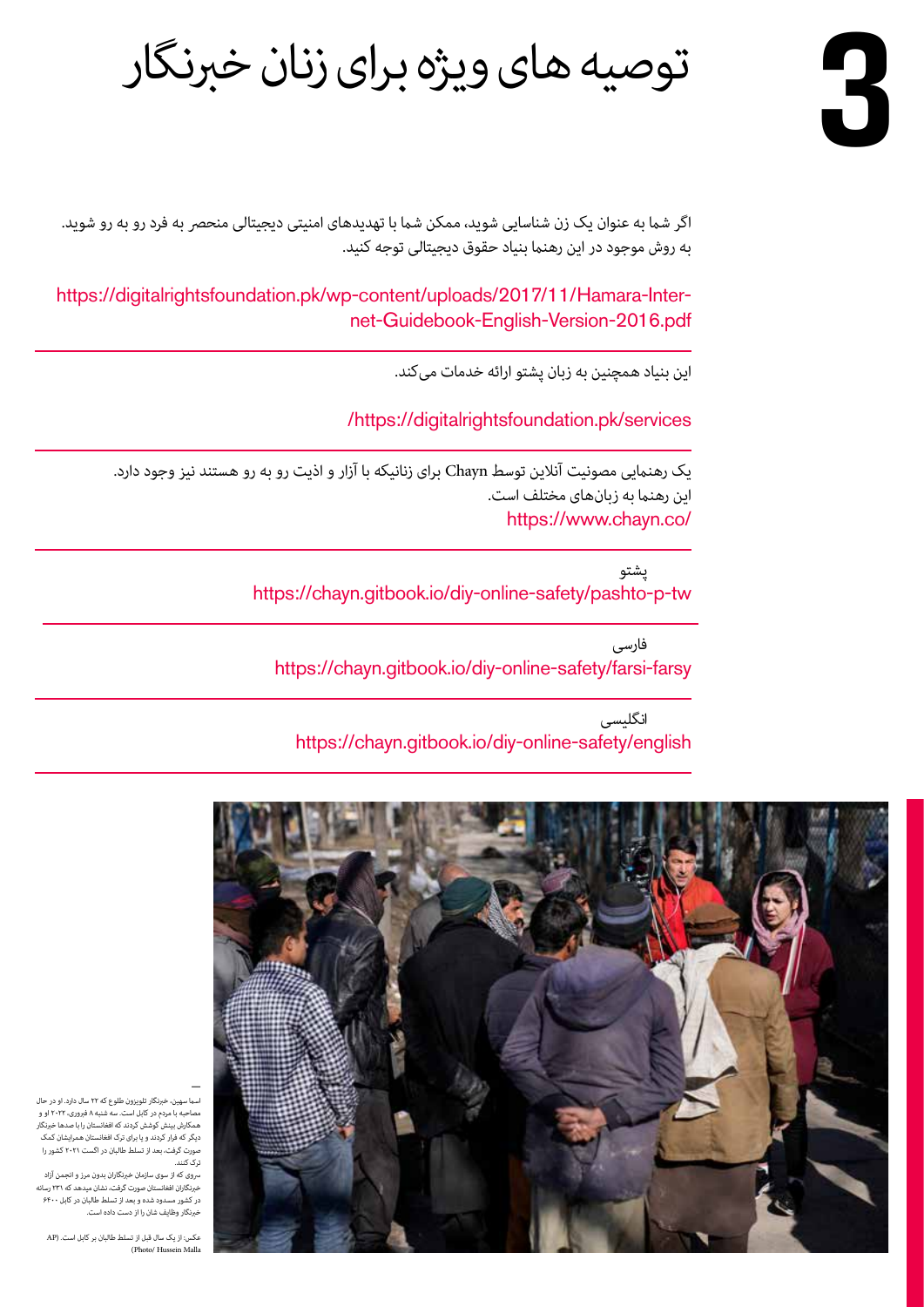

حسابهای کاربری آنالین، تلفون، تبلیت و کامپیوتر خود را مصون سازید

برای باز کردن تلفون و کامپیوتر تان نیاز به رمز عبوری دارید و مرز گذاری متام-دیسک یا دستگاه همراه تان را فعال کنید. ) اگر فکر میکنید، در صورت جستجوی دستگاه تان این مورد باعث جلب توجه میشود، یک داستان از قبل آماده برای توجیه و یا امن سازی معلومات در لب تاپ تان داشته باشید.) زمانی با کدام محل تلاشی مواجه شدید دستگاه تان را خاموش ساخته و در حالت عدم مراقبت رها اش کنید. به نکات شماره 2 مراجعه کنید. در صورتیکه مایل به اشتراک گذاری رمز عبوری و یا دسترسی به دستگاه (کامپیوتر/موبایل) تان بودید و یا هم خیر.

از برنامههای پیام دهی رمز گذاری شده سرتا سر

| https://whatsapp.com | مثل واتساپ |
|----------------------|------------|
| https://signal.org   | يا زيگنال  |
| https://wire.com     | يا واير    |

استفاده کنید و برای پیامهای نوشتار گزینه ناپدید شدن پیامها را هم فعال کنید و یا هم مسجهایتان را به طور منظم حذف کنید.

متوجه باشید، که برنامههای چون زیگنال و وایر که به شکل معمول مورد استفاده قرار منیگیرند و یا هم مورد استفاده سازمانها و افراد مرتبط به موسسات بیناملللی و نهادهای غیر دولتی هستند، ممکن باعث جلب توجه بیشرت شوند. هرچند که آنها ممکن مصونتر از واتساپ هم باشند.

یک جایگزینی برای زیگنال در Android یک پیام رسان مبتنی بر زیگنال به نام Molly است که ممکن است توجه را جلب بیشرت به خد نکند:

<https://molly.im/>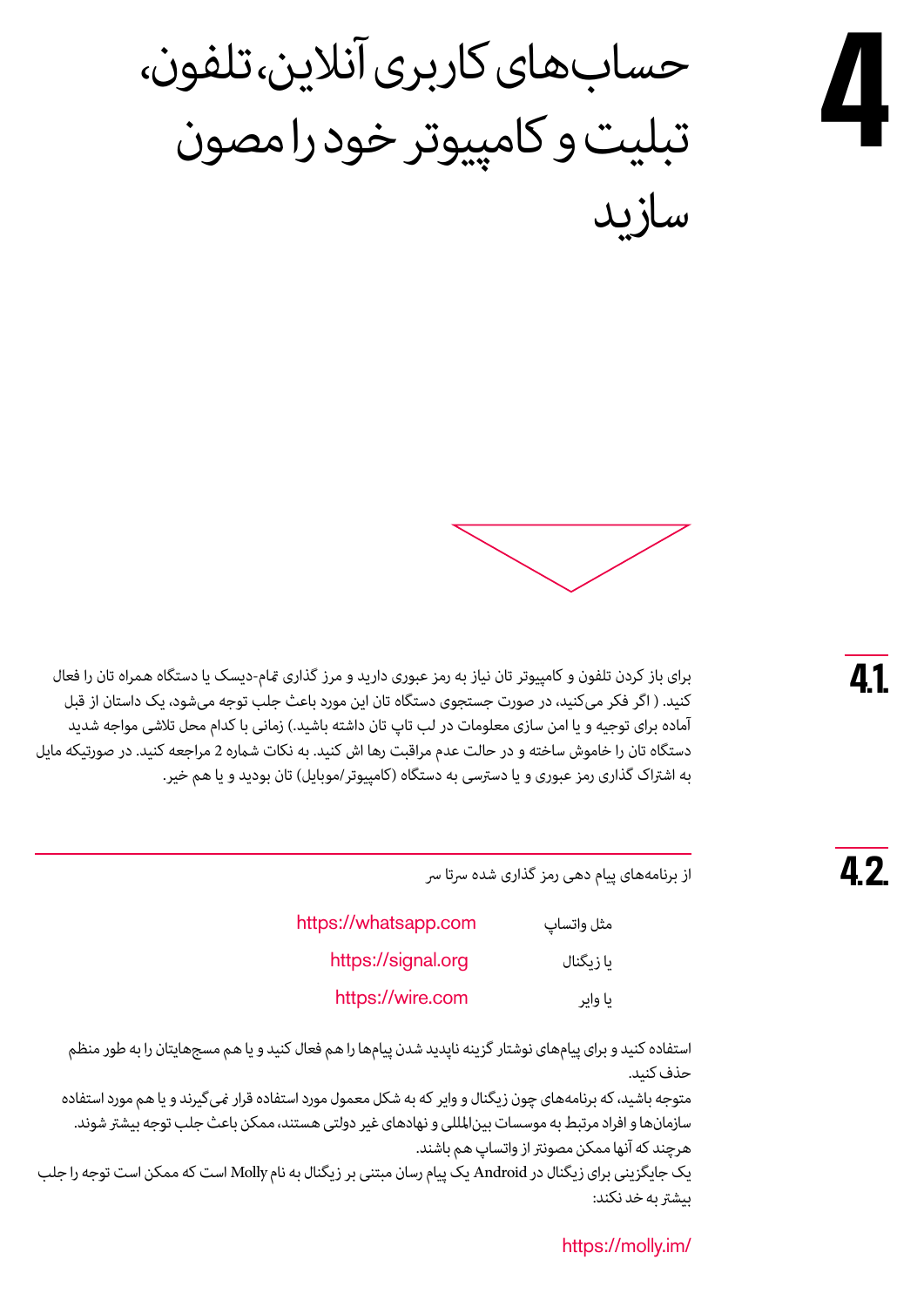**4.3.** 

تنظیامت امنیتی در حسابهای کاربری خود را بررسی کنید. ببنید آیا موارد اقدامات مهمی را متوجه شده اید یا خیر و نیز گزینه هشدار امنیتی را تنظیم کنید. اگر ممکن بود شما گزینه (2AF) یا همان گزینه برای Factor-Authentication- را با استفاده از یک برنامه تصدیق هویت مانند freeOTP فعال سازید.

#### <https://freeotp.github.io/>

یا هم Aegis را برای Adnriod (چون گزینه قفل شدن با قابلیت رمز عبوری را دارد)

<https://getaegis.app/>

 و همچنین Raivo برای iOS <https://apps.apple.com/us/app/raivo-otp/id1459042137> گوگل (در تلفون های موبایل): <https://myaccount.google.com/security-checkup/> توجه داشته باشید، اینکه اگر حساب کاربری خود را با یک شماره تلفون وصل ساخته اید، اکونت شما می تواند از طریق شماره مّاس قابل ردیابی باشد.

> فیسبوک: <https://www.facebook.com/help/799880743466869>

اگر شما از مسنجر فیسبوک استفاده میکنید این بهتر است که از (Secret Conversations) استفاده کنید.

واتساپ:

[https://faq.whatsapp.com/general/verification/how-to-manage-two-step-verifi](https://faq.whatsapp.com/general/verification/how-to-manage-two-step-verification-settings/?lang=en )[cation-settings/?lang=en](https://faq.whatsapp.com/general/verification/how-to-manage-two-step-verification-settings/?lang=en )

> تلگرام: <https://telegram.org/blog/sessions-and-2-step-verification>

> > لینک ذیل اسناد مرتبط به متام ارائه کنندهگان ایمل است. [https://2fa.directory/#email](https://2fa.directory/#email )

مطمین شوید که کدهای حمایتی و بازیابی خود را بیرون از تلفون به طور جداگانه یاداشت کنید که در دزدیده شدن، شکسنت و یا امتام باطری تلفون بتوانید حساب کاربری خود را بازیابی کنید. معلومات بیشرت:

[https://ssd.eff.org/en/module/how-enable-two-factor-authentication](https://ssd.eff.org/en/module/how-enable-two-factor-authentication )

اگر میخواهید که بخاطر ناشناس بودن، شامره تلفون و یا تلفون خود را تغییر بدهید. بخاطر داشته باشید که همیشه هر دو را همزمان باید تغییر داد.

هر چند هر دو به طور جداگانه اما همزمان توسط تاورهای تلفون شناسایی میشود. )شامره سیم کارت + IMEI منرب تلفون)، تغییر یکی آنها کافی نیست بخاطریکه دومی شما را هنوز شناسایی کرده می تواند.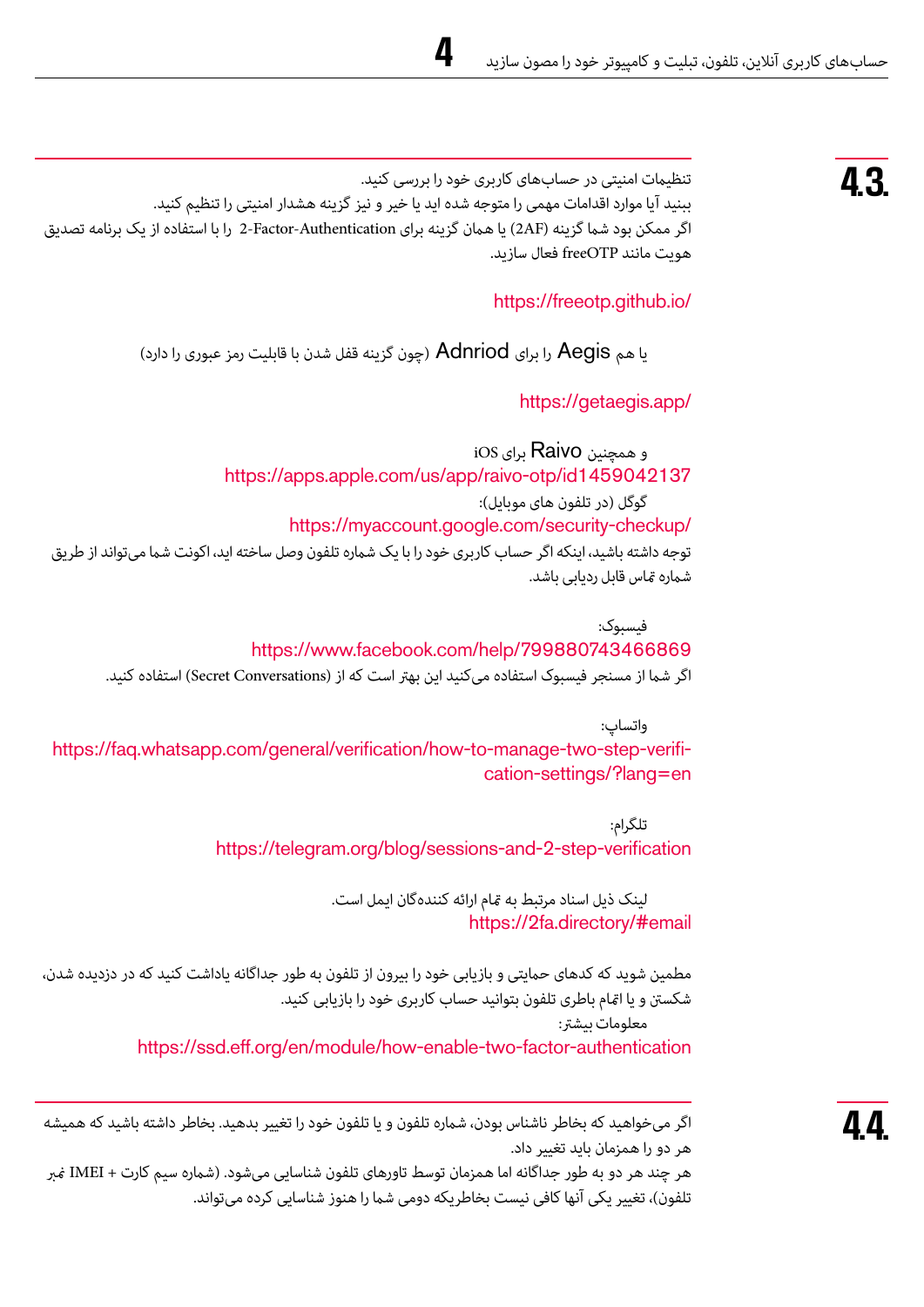سابقه دیجیتالی خود را حذف کنید و **5** ردپای آنالین خود را کاهش دهید

این هنوز دقیق نیست که آیا و تا چی اندازه نیروهای دشمن/هکران بر مردم خاصتاً مدافعان حقوق برش و خربنگاران نظارت آنلاین دارند یا خیر. این اوضاع به سرعت در حال توسعه است و حذف معلومات آنلاین میتواند موثر واقع شود.

#### <https://news.trust.org/item/20210817111442-4d73x>

این ممکن به مصونیت آنلاین شما در افغانستان صدمه بزند. در ذیل بعضی از رهنمایی های توسط WIRED ارائه شده.

<https://www.wired.com/story/how-to-clean-up-your-digital-history/>

#### همچنین First Rights Human معلومات ارائه میدهد.

[https://www.humanrightsfirst.org/sites/default/files/How%20to%20delete%20](https://www.humanrightsfirst.org/sites/default/files/How%20to%20delete%20your%20history_updated.pdf) [your%20history\\_updated.pdf](https://www.humanrightsfirst.org/sites/default/files/How%20to%20delete%20your%20history_updated.pdf) 

#### شکل فارسی [https://twitter.com/dooley\\_dooley/status/1427223031429181441](https://twitter.com/dooley_dooley/status/1427223031429181441)

توجه:

.1 در مورد به ارائه معلومات شخصی به خدمات گروه ثالث متوجه باشید. .2 برخی سکوها یا پالت فورمها خط و مشی نگهداری دیتا/دادهها را دارند که حسابهای کاربری را برای اجرای قانون آرشیف میکنند. 3. امکان دارد دیتا حذف شده شما هنوز به شکل محلی در لب تاپ و یا تلفون شما حفظ باشد.

چگونه محتویات انتخاب شده، مثل عکس و پستها را حذف کنیم و یا آن را به شکل مصون استفاده کنیم.

نظری بیندازید بر این رهنمایی کوتاه فارسی: [https://twitter.com/dooley\\_dooley/status/1427223031429181441](https://twitter.com/dooley_dooley/status/1427223031429181441) 

#### فیسبوک – Facebook [https://www.facebook.com/help/261211860580476/](https://www.facebook.com/help/261211860580476/ )

طالبان حضور فعال در فیسبوک دارند و ممکن از آن برای شناسایی افراد که با آنها آشکارا در مخالفت هستند، یا کسانی که با خارجی ها کار میکنند و یا هم کسانی که منابع قابل بهره گیری دارند، استفاده کند.

● فیسبوک ابزاری را ساخته که با یک کلیک آنها میتواند اکونت شان را قفل کند. زمانی که پروفایل شان قفل شود، افراد که دوستان شان نیستند، قادر به دانلود و یا اشرتاک گذاری عکس پروفایل و یا پست های صفحه شان میباشند.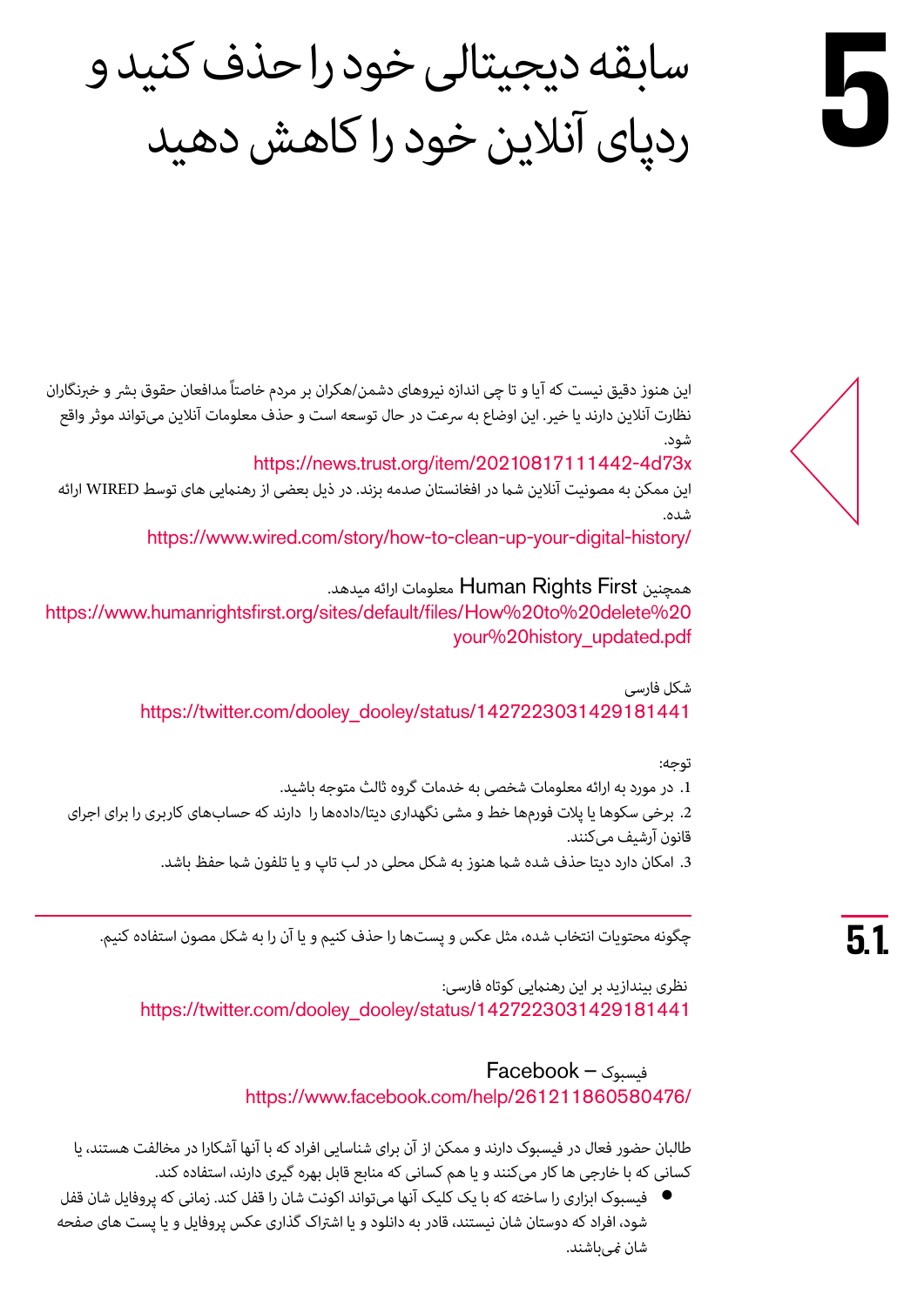### <https://twitter.com/ngleicher/status/1428474008295464965>

● یک حساب/اکونت محلی بسازید و تنها برای دوستان محلی تان باشد تا با نگه داشنت آن در برنامه تلفونی تان از ارتباط شدن با مخاطبین و متاس های بین املللی تان جلوگیری شود. اکونت تان را به اندازه که ممکن باشد عمومی بسازید، محتویات سیاسی و مذهبی نشر نکنید. از یک عکس عمومی به حیث تصویر پروفایل استفاده کنید و ممکن شما برای این اکونت یک نام مستعار هم استفاده کنید. اما متوجه باشید اگر حساب جدید تان را با شماره تلفون وصل کنید، ممکن از طریق شماره تلفون ردیابی شوید.

● مطمین شوید که بخش معلومات اکونت شام برای عموم قابل مشاهد نیست. هیچ سابقه کاری را به اکونت/ حساب تان اضافه نکنید. اطمینان حاصل کنید که هیچ ارتباط قبلی شام با نهادهای خارجی و یا سابقه کاری شما در اکونت تان قابل مشاهد نیست.

● اگر میخواهید از اکونت بیناملللی خود استفاده کنید، فقط زمان وارد آن شوید که در مکان امن و یا در خانه هستید. رمز عبوری آن را در موبایل یا لب تاپ تان ذخیره نکنید.

● پست های فیسبوک خود را بررسی کنید ( هر آنچه که به طور بلقوه قابل اعتراض بوده میتواند را حذف کنید.)، لیست دوستان تان ( هر آن کسی را حذف کنید که میتواند باعث ایجاد شک شود خاصتاً اگر خارجی باشد.)، و صفحات و گروپ های را که در گذشته پسند کرده اید، هم بررسی کنید.

● عکس های فیسبوک تان خاصتاً تصویر پروفایل و پس منظر را بررسی کنید. تنظیامت متامی این عکس ها را بررسی کنید به شمول عکس های قدیمی و مطمین که این عکس ها قابل مشاهده بجز دوستان قابل اعتامد برای دیگران نیست. اگر کدام عکس (سوال برانگیز) دارید را حذف کنید.

● مشاهده لیست دوستان را محدود بسازید تا دیگران دیده نتواند. ( و از مّام دوستان بخواهید که چنین کنند.) این موارد در بخش تنظیامت فیسبوک تان تنظیم میشود. / ? How People find and contact you / Who can see your friends list

".Only me"

● هم دیاران افغان تان را در فیسبوک برچسب/تگ نکنید.

● گزینه را که دیگران می توانند شما را در عکس ها برچسب گذاری کنند غیرفعال سازید. https:/[/www.hongkiat.com/blog/prevent-facebook-tagging/amp/](http://www.hongkiat.com/blog/prevent-facebook-tagging/amp/)

.1 پست ها و عکس های را که قبآل دوستان تان شام را تگ کرده، مرور کنید اگر باعث ایجاد مشکل میشوند، برچسب را حذف کنید.

#### تویرت- Twitter

<https://www.businessinsider.com/how-to-delete-old-tweets-from-twitter-2018-12>

● قواعد مشابه به فیسبوک بر تویتر و دیگر رسانههای اجتماعی نیز اعمال میشود. لیست کسانی که شما را دنبال میکنند را مرور کنید، هر کسی را و یا هر تویت که میتواند مخالف طالبان را به همراه داشته باشد،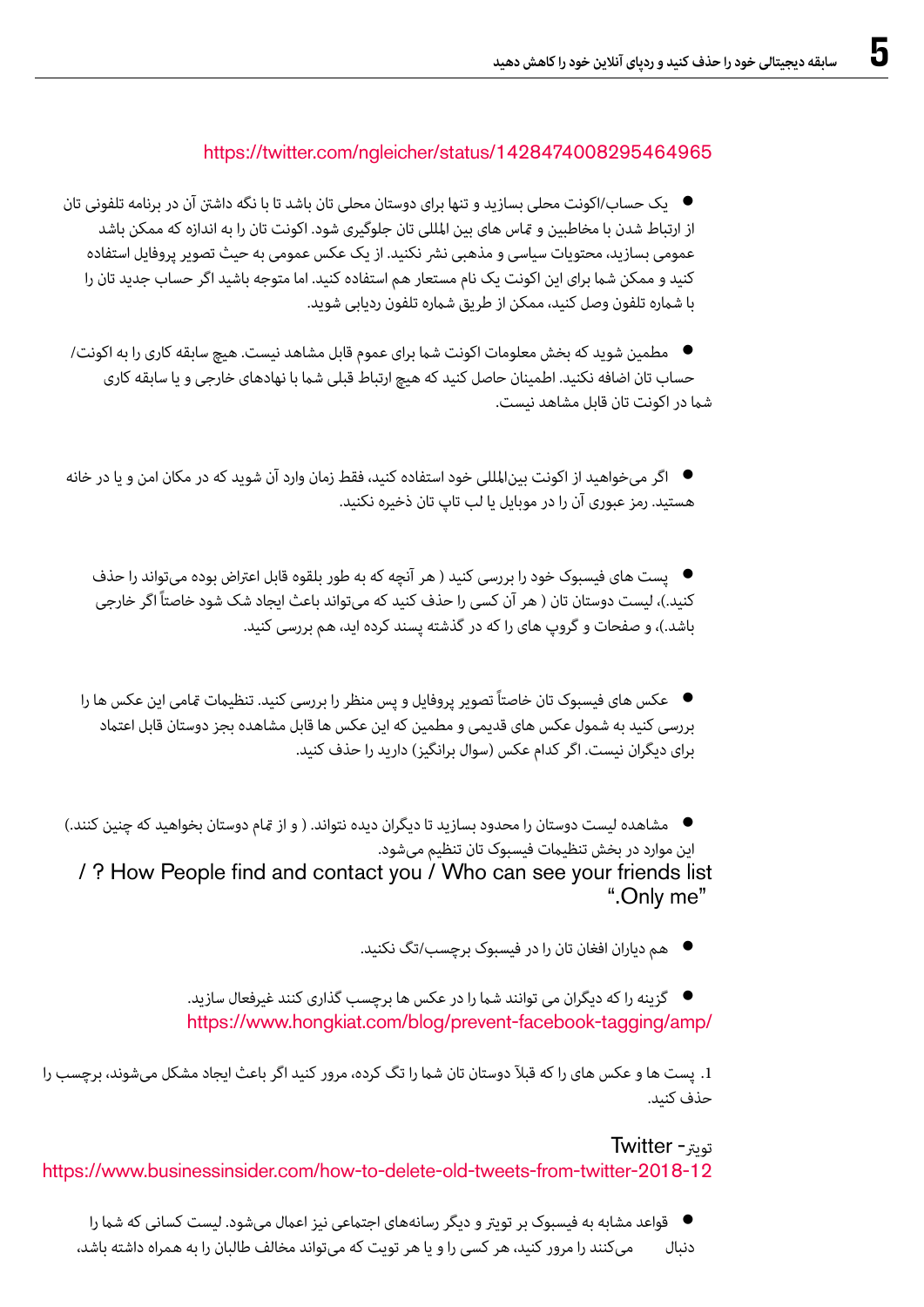لغودنبال کردن و یا حذف کنید.

- مطمین شوید که شما موقعیت تویت کردن را در بخش تنظیمات تویتر تان فعال نه کرده اید. اگر چنین است، آن را غیر فعال کنید.
	- تویت های قبلی را حذف کنید:

<https://semiphemeral.com>

 لینکدان – Linkedin [https://www.linkedin.com/help/linkedin/answer/3003/delete-content-you-ve](https://www.linkedin.com/help/linkedin/answer/3003/delete-content-you-ve-shared?lang=en)[shared?lang=en](https://www.linkedin.com/help/linkedin/answer/3003/delete-content-you-ve-shared?lang=en)

> انستاگرام – Instagram [https://help.instagram.com/997924900322403](https://help.instagram.com/997924900322403 )

 زیگنال – Signal <https://support.signal.org/hc/en-us/articles/360007320491>

 تلگرام – Telegram <https://telegram.org/faq#q-can-i-delete-my-messages>

 مسنجر – Messenger <https://www.facebook.com/help/messenger-app/194400311449172>

 واتساپ – WhatsApp <https://faq.whatsapp.com/android/chats/how-to-delete-messages/?lang=en>

 جستجوی گوگل – Search Google <https://support.google.com/websearch/troubleshooter/3111061?hl=en>

تیک تاک – TikToK [https://support.tiktok.com/en/account-and-privacy/account-privacy-settings/](https://support.tiktok.com/en/account-and-privacy/account-privacy-settings/privacy-controls ) [privacy-controls](https://support.tiktok.com/en/account-and-privacy/account-privacy-settings/privacy-controls )

ویکی پدیا:

اگر در ویکی پدیا یا سایر پروژههای ویکیمدیا اطالعاتی پیدا کردید که میتواند به شام یا سایر افراد در افغانستان آسیب برساند، لطفاً در مورد آن به این آدرس ایمل کنید – org.wikimedia@ca و AFG را در نوار مطلب یا Subject Line بنویسید.

عکس پروفایل و یا پس منظر حساب های کابری دوستان تان را مرور کنید. اگر هر کدام از آنها عکس سئوال برانگیز ) به طور مثال: مایش یک پرچم یا بنر ضد طالبان) را داشتند، از آنها بخواهید تغییر اش دهد. اگر مشکوک بودید آن آدرس را حذف کنید.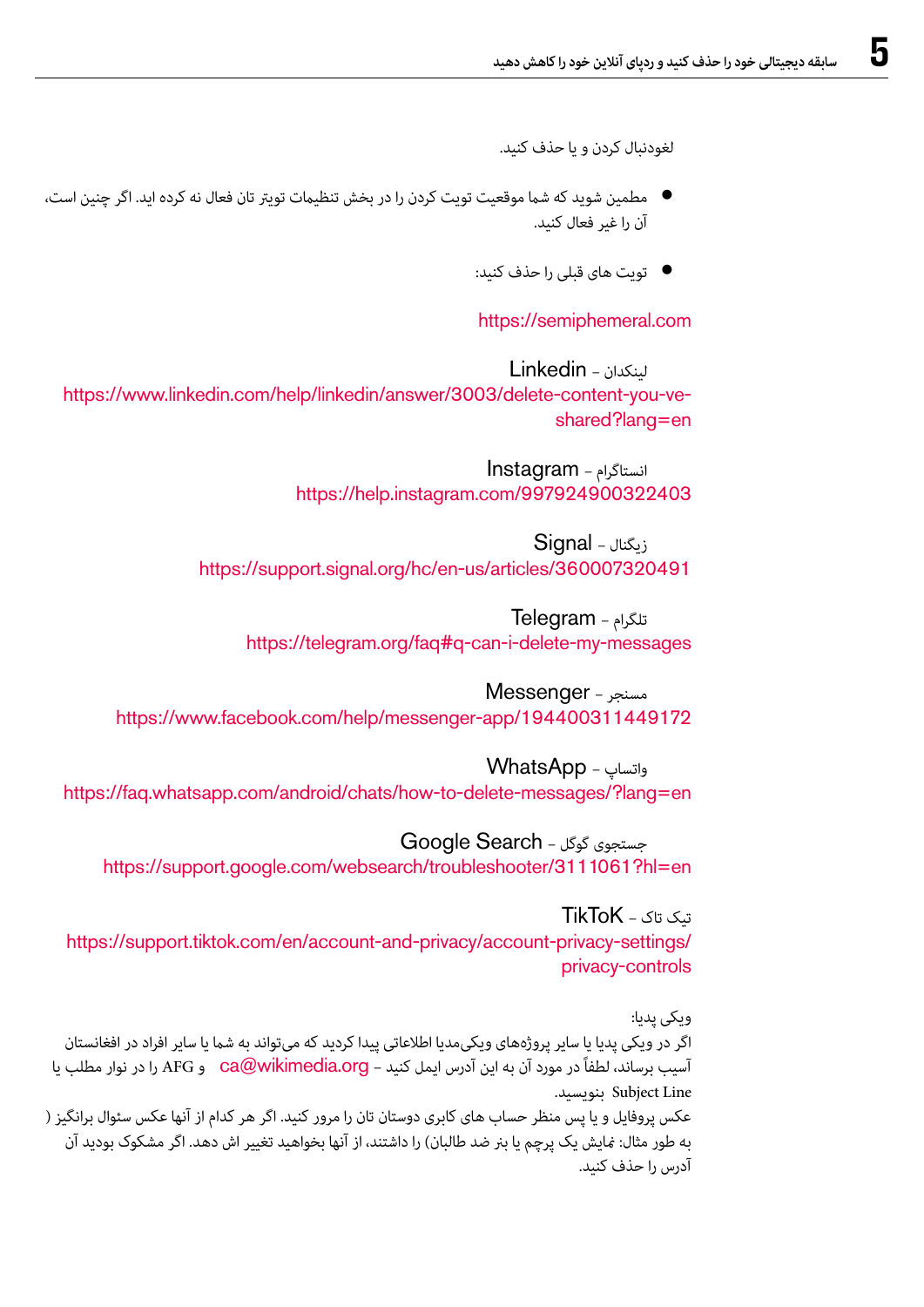# **5.2.**

حذف مّام اکونت ها/ حساب های کاربری

 فیسبوک – Facebook <https://www.facebook.com/help/224562897555674/>

 تویرت – Twitter [https://help.twitter.com/en/managing-your-account/how-to-deactivate-twit](https://help.twitter.com/en/managing-your-account/how-to-deactivate-twitter-account)[ter-account](https://help.twitter.com/en/managing-your-account/how-to-deactivate-twitter-account) 

> لینکد ان – LinkedIn <https://www.linkedin.com/help/linkedin/answer/63?lang=en>

> > انستاگرام – Instagram <https://help.instagram.com/448136995230186/>

 زیگنال –Signal [https://support.signal.org/hc/en-us/articles/360007061192-Unregister-or-De](https://support.signal.org/hc/en-us/articles/360007061192-Unregister-or-Delete-Account )[lete-Account](https://support.signal.org/hc/en-us/articles/360007061192-Unregister-or-Delete-Account )

> تلگرام – Telegram <https://my.telegram.org/auth?to=delete>

 واتساپ – WhatsApp [https://faq.whatsapp.com/android/account-and-profile/how-to-delete-your-ac](https://faq.whatsapp.com/android/account-and-profile/how-to-delete-your-account/?lang=en)[count/?lang=en](https://faq.whatsapp.com/android/account-and-profile/how-to-delete-your-account/?lang=en)

> گوگل – Google [https://support.google.com/accounts/answer/32046?hl=en](https://support.google.com/accounts/answer/32046?hl=en   )

 عالوه بر این، از طریق این لینک میتوانید درخواست حذف نتایج ذخیره شده در حافظ پنهان گوگل را بدهید. [https://google.com/webmasters/tools/removals](https://google.com/webmasters/tools/removals  ) 

مایکروسافت/هاتمیل – Microsoft/Hotmail [https://support.microsoft.com/en-us/help/12412/microsoft-account-how-to](https://support.microsoft.com/en-us/help/12412/microsoft-account-how-to-close-account)[close-account](https://support.microsoft.com/en-us/help/12412/microsoft-account-how-to-close-account)

> یاهو- Yahoo <https://en-global.help.yahoo.com/kb/SLN2044.html>

 پروتون میل –Protonmail <https://protonmail.com/support/knowledge-base/delete-account/>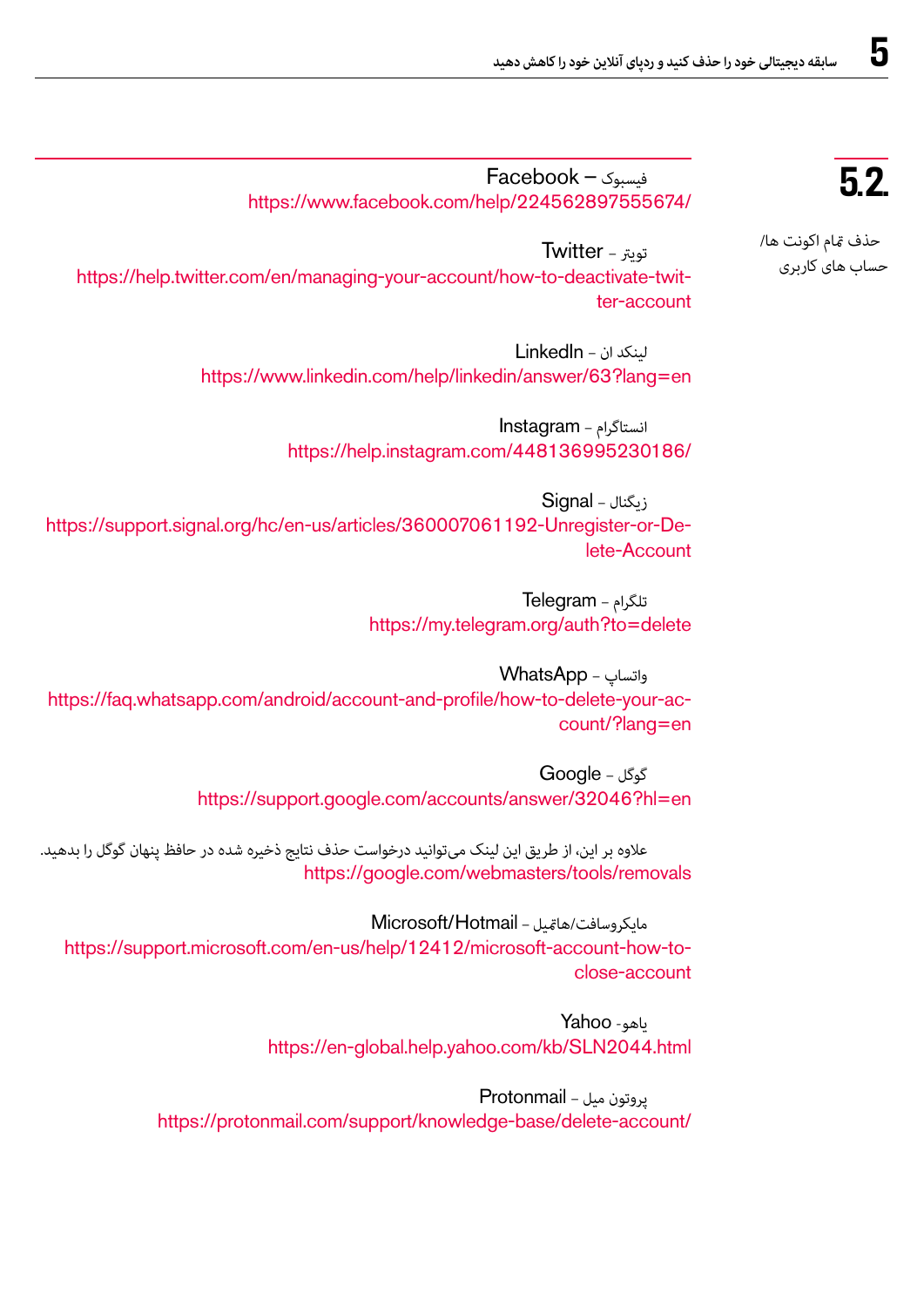**5.3.** 

- نحوه برخورد ما با عکس ها
- مطمین شوید که همه عکس های موجود در موبایل خود را دیده اید و میدانید که هیچ عکس که دردسر ساز باشد وجود ندارد. (مانند: عکس خودتان با پرچم امریکا، شما با خارجیها، یا زنان بدون حجاب و یا شما با اعضای خانواده تان در خارج از کشور.(
- اگر شک دارید، حذف اش کنید. این قابل درک است که حذف چنین عکس ها برایتان دشوار خواهد بود، اما بخاطر داشته باشید که آنها به شکل بلقوه شام و یا دیگران را با خطر مواجه میکند.
- اگر میخواهید که آنها را با خود داشته باشید، آن عکس ها را در فضای ابری یا Cloud اکونتی ذخیره کنید، که حساب اصلی شما نباشد، نام و رمز عبوری آن نیز قبلآ هیچ جای ثبت نشده باشد و سپس از تلفون تان حذف اش کنید. ببینید به طور مثال: Drive Google چیست و چگوه استفاد میشود؟ \* ویدیویی انگلیسی با زیر نویس فارسی\* [https://youtu.be/EbVnObwFJic](https://youtu.be/EbVnObwFJic )
- برخی از برنامهها وجود دارد که این امکان را به شما فراهم میسازد تا عکسهای تان را در پوشه (فولدر) فریب دهنده یا به ظاهر برنامههای دیگر( مثل ماشین حساب مخفی یا البوم عکس خصوصی) پنهان کنید. اما بخاطر داشته باشید این روش مصون نیست چون دیگران نیز در مورد چنین برنامهها اطالع دارند.

قبل از جستجو در ویب سایتهای که میتواند ضد طالبان به نظر برسند:

● حالت مرورگر- جستجوگر خصوصی را در مرورگر فعال کنید

- اگر امکان داشت Cookies را نپذیرید
- بوک مارکها/ نشانک ها را ذخیره نکنید
- دیتا/معلومات وروردی یا پاسورد تان را ذخیره نکنید

● از ورود به وبسایتها با Google یا Facebook خوداری کنید یا آن را به یک حساب وبسایت شخص ثالث وصل نکنید

در عموم:

- کوشش کنید که از مرورگر های ( مثل: موزیلا فایرفاکس) را استفاده کنید که از حریم خصوصی شما محافظت میکند و تنظیمات حریم خصوصی بیشتر را فعال میکند.
- اطمینان حاصل کنید که یک سابقه از ویب سایت های مصون را که بازدید کرده اید، ایجاد کنید. )به طور مثال: همیشه در حالت حفظ حریم خصوصی فعال نباشید.) کامپیوتر/موبایل شما باید نشان دهنده برخی ورودی ها باشد، تا هیچ کسی بر شما مشکوک نشود.
	- مطمین شوید که به مرورگرهای مثل فایرفاکس و گوگل کروم in log نه شده اید ) به طور مثال: اطمینان حاصل کنید که شما به مرورگر کروم به اکونت گوگل/جمیل وارد نشده اید.) اگر در حالی که وارد حساب کاربری خود شده اید، اینترنت را مرور می کنید، حساب شما سابقه تمام فعالیت های شما را نگه می دارد. نتایج جستجو حساس را از بین بربید

[https://www.humanrightsfirst.org/sites/default/files/How%20to%20delete%20](https://www.humanrightsfirst.org/sites/default/files/How%20to%20delete%20your%20history_updated.pdf) [your%20history\\_updated.pdf](https://www.humanrightsfirst.org/sites/default/files/How%20to%20delete%20your%20history_updated.pdf)

 **5.4.**  جستجوی آنالین – گوگل

– یوتیوب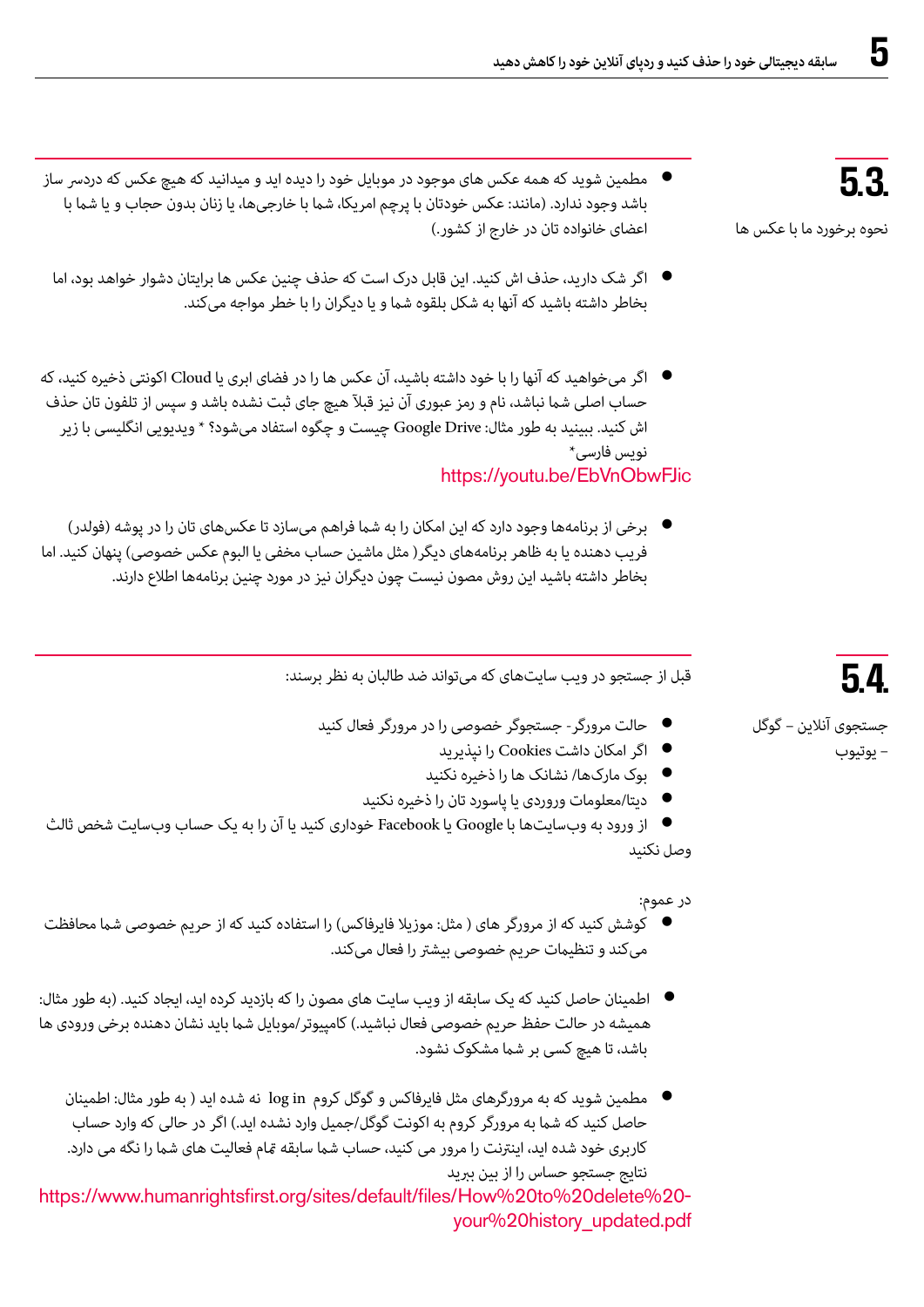#### [https://twitter.com/dooley\\_dooley/status/1427223031429181441](https://twitter.com/dooley_dooley/status/1427223031429181441)

حذف محتوای واقعی سایت را درخواست کنید: حذف نتیجه جستجو باعث حذف محتوا منی شود. برای حذف اطالعات خود از آن سایت باید با صاحب هر سایت در متاس شوید.

در یوتیوب و گوگل

- بخاطر داشته باشید اگر شما در یوتیوب ویدیو جستجو میکنید، این ممکن در حساب کاربر گوگل تان در تلفون هم مَایش داده شود. (این دو حساب معمولاً با هم وصل هستند.)
	- به طور منظم سابقه جستجو در یوتیوب و اکونت گوگل تان را حذف کنید. برای چگونگی حذف فعالیت های گوگل به لینک ذیل مراجعه کنید. <https://support.google.com/accounts/answer/465>

این رهنمای «افشای خودی» - Self-doxing Guide <https://guides.accessnow.org/self-doxing.html>

ممکن است برای درک اینکه چقدر اطلاعات در مورد شما به شکل عموم در دسترس است و به حداقل رساندن چیزهایی که می تواند شما را در معرض خطر قرار دهد، مفید باشد، به ویژه برای فعالانی که بازداشت شده اند و در مورد نظراتشان مورد سوال قرار گرفته اند.

امکان دارد به زودی بخاطر چیزهایی که پست کرده اید یا بر اساس شبکه هایتان هدف واقع شوید. <https://twitter.com/BBCWomansHour/status/1427287851016798213>

اگر شما در سایتی معلومات حساسیت برانگیز خاصی را دریافتید و قادر به حذف آن از ویب سایت شدید، همچنین URL صفحه مخصوص را که معلومات در آن قرار داشت را اینجا نیز وارد کنید. <https://archive.org/web> اگر کاپی آرشیف شده آن موجود بود، پس برای کمک به این آدرس متاس بگیرد. help@accessnow.org <https://cpj.org/2019/09/digital-safety-remove-personal-data-internet/>

> جستجوی آنالین و خدمات دریافت افراد: <https://github.com/yaelwrites/Big-Ass-Data-Broker-Opt-Out-List>

[https://www.eff.org/deeplinks/2020/12/doxxing-tips-protect-yourself-on](https://www.eff.org/deeplinks/2020/12/doxxingtipsprotectyourselfonlinehowminimizeharm)[line-howminimize-harm](https://www.eff.org/deeplinks/2020/12/doxxingtipsprotectyourselfonlinehowminimizeharm)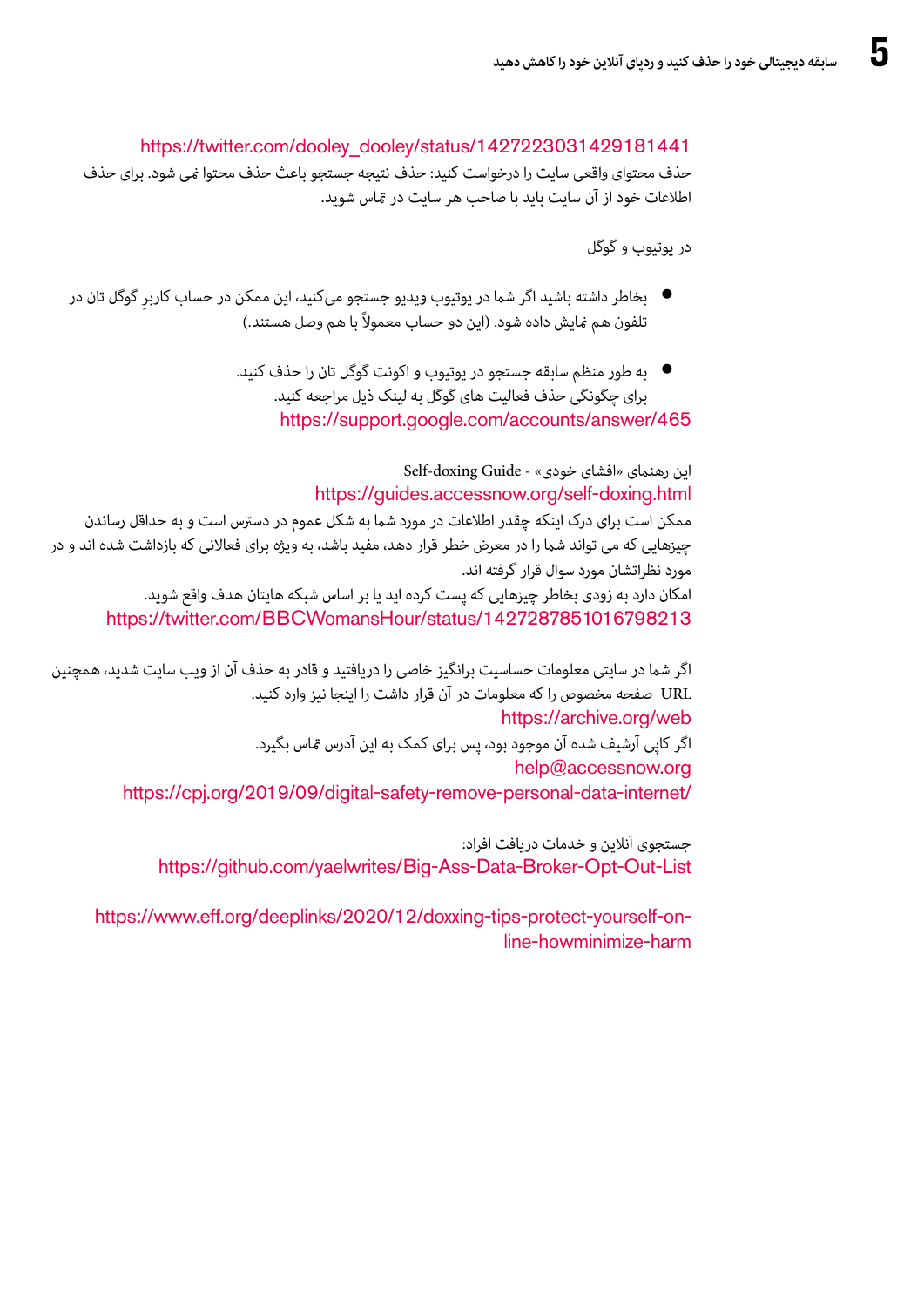اگر دستگاه (کامپیوتر/موبایل) خود را **6 گم کردید، چی باید کرد**



اگر چنین اتفاق بیفتد، خیلی مهم است که باید به طور عاجل وارد عمل شوید و بتوانید خطر دسرتسی یکی را به حساب کابری/اکونت، مخاطبان و معلومات شخصی تان کاهش بدهید.

رهنمایی کمک های اولیه دیجیتالی ما را ببنید.

<https://digitalfirstaid.org/en/topics/lost-device> چون یاد بگیرد که خطر را چگونه ارزیابی کنید و در مرحله بعدی چی کار باید بکنید.

اگر امکانش وجود دارد، تلفون را از راه دور قفل و پاک کنید.

اندوراید – Andriod : <https://support.google.com/accounts/answer/6160491?hl=en> سامسونګ – Samsung : [https://www.samsung.com/za/support/mobile-devices/how-do-i-use-find-my](https://www.samsung.com/za/support/mobile-devices/how-do-i-use-find-my-mobile-to-remotely-wipe-my-samsung-galaxy-s6-edge-plus/)[mobile-to-remotely-wipe-my-samsung-galaxy-s6-edge-plus/](https://www.samsung.com/za/support/mobile-devices/how-do-i-use-find-my-mobile-to-remotely-wipe-my-samsung-galaxy-s6-edge-plus/) آیفون – iPhone : [https://www.igeeksblog.com/how-to-erase-data-from-lost-stolen-iphone-ipad-](https://www.igeeksblog.com/how-to-erase-data-from-lost-stolen-iphone-ipad-remotely )

[remotely](https://www.igeeksblog.com/how-to-erase-data-from-lost-stolen-iphone-ipad-remotely )

شماره مّاس تلفون گم شده را از گروپ های رسانههای اجتماعی خود حذف کنید. (به منظور جلوگیری از اینکه شخصی دریافت کننده تلفون قادر به دسترسی به این گروپهای رسانه های اجتماعی شما نشود.)، برای انجام این فعالیت از قبل باید چندین مدیر مختلف برای چت ها داشته باشید، چون افراد مختلف/مدیران میتواند به راحتی این شماره را حذف کند.

- Whatsapp
	- Signal ●
	- Telegram ●

قام رمزهای عبوری برای حساب های متاثر شده را تغییر بدهید، (به شمول ایمل های بازیابی/ یا تنظیم دوباره) و AF2 را برای متام اکونت ها که قابلیت آن را دارد فعال بسازید.

مخاطبین خود را در مورد گم شدن تلفون تان اطالع دهید و همچنان آنها را از خطر متوجه برایشان مبنی بر سوی استفاده شان توسط فرد که تلفون شما را پیدا کرده است و به آن دسترسی دارد، آگاه سازید.

 **6.1.** 

 **6.3.** 

 **6.4.**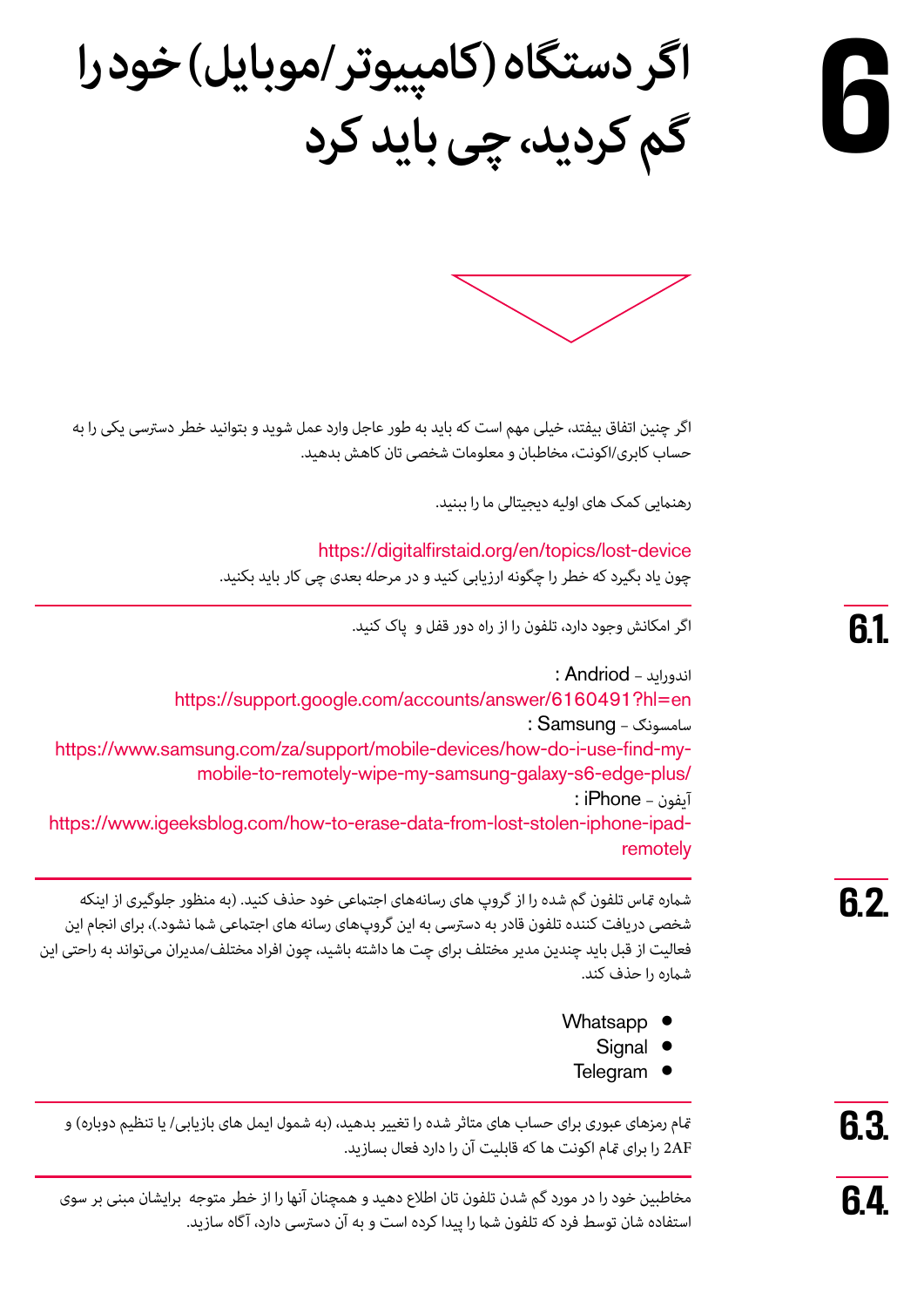



اکثری سکوهای رسانه های اجتماعی، خدمات ایمل و دیگر سایت ها منابع دارند که برای بازیابی حساب شما برایتان کمک میکند. بیشرتین سکوها/پالتفورم ها به طور معمول راه های برای گزارش دهی فعالیت های غیر معمول اکونت ها دارند. ما چندین رهنما را در ذیل لیست کردیم. همچنین این رهنمایی کمک های اولیه را ببنید: <https://digitalfirstaid.org/en/topics/account-access-issues>

> بازیابی گوگل : <https://support.google.com/accounts/answer/183723>

 گزارش کردن فیسبوک : <https://www.facebook.com/hacked> بازیابی فیسبوک : [/https://www.facebook.com/notes/10157814523321886](https://www.facebook.com/notes/10157814523321886/)

> مراحل حمایت برای انستاگرام : <https://help.instagram.com/149494825257596>

مراحل حمایت برای تویتر : <https://help.twitter.com/en/safety-and-security/twitter-account-hacked>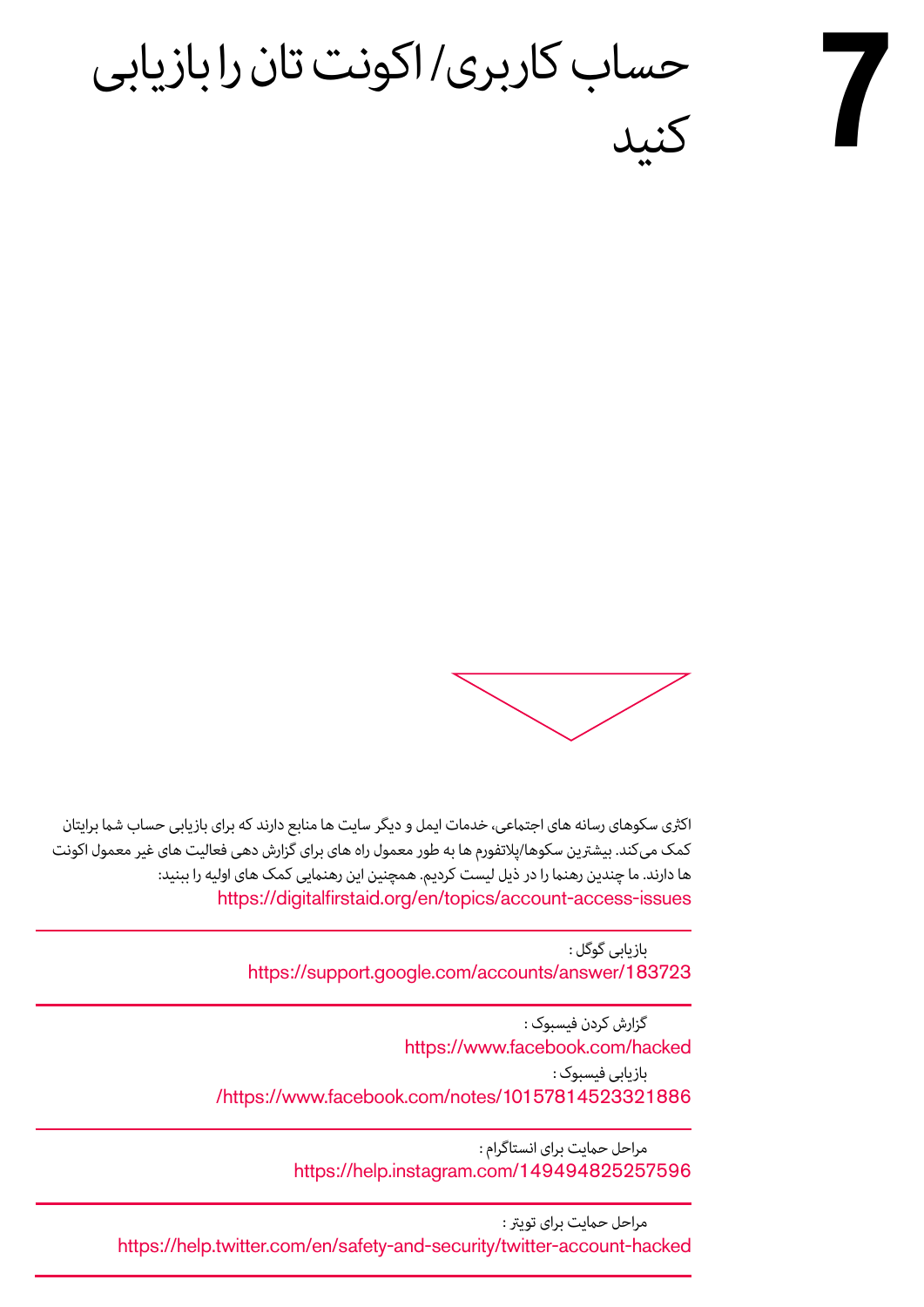VPNs: محافظت در برابر جاسوسی، **8** حمالت و سانسور

VPNها باعث ایجاد یک تونل رمزگذاری شده بین دستگاه )کامیپوتر/موبایل( شام و خروجی های ارائه شده از طریق VPN میشود. بنابر این تنها زمینه دستیابی به ویب سایت های را که مسدود و یا سانسور شده را برایتان میدهد بلکه از فعالیت و ترافیک شام در فضای انرتنتی به منظور جلوگری از نظارت شدن حفاظت میکند.

 ●

 $\bullet$ 

اگر قبلاً از VPN استفاده مَوده اید، با همان یکی به کار خود ادامه دهید. اما بررسی کنید که درست کار میکند. درغیر این صورت از VPN جدید استفاده کنید، و این کار ممکن باعث جلب توجه شام شود! بررسی کنید که کدام VPN ها بیشرت برای پنهان شدن در بین جمعیت موثر است.

 $\bullet$ این همه زمانی کارا خواهد بود، که شما قبل از اینکه سانسور اتفاق بیفتد و یا هم شبکه خاموش ساخته شود، آن را دانلود کنید. استفاده از این ابزار ممکن است اغلب توسط ارائه دهنده انترنت شما شناسایی شود و به عنوان برنامههای نصب شده در تلفون همراه تان، قابل مشاهده برای هر کسی باشد که به تلفون قفل نشده شام نگاه می)کند.

> پس انستال و اجرا، یکبار بررسی کنید که VPN به درستی کار میدهد: <https://ipleak.net>

> > VPN های ضد سانسور با سابقه خوب:

● تیونل بییر – TunnelBear : [https://www.tunnelbear.com/download](https://www.tunnelbear.com/download  ) (Windows, MacOSX, Linux, iOS, Android)

 یاداشت: تیونل بییر برای فعآل به کابران در افغانستان ماهانه تا 10 جی.بی استفاده رایگان است. در گوگل آپ ستور قابل دسترس نیست، اما کابران میتوانند یک APK را از کانال رسمی تلگرام دانلود کند. <https://t.me/tunnelbearofficial>

> اگر افراد در استفاده از تیونل بییر با مشکل مواجه شوند، میتوانند آنرا گزارش کنند: https:/[/forms.office.com/Pages/ResponsePage.aspx](http://forms.office.com/Pages/ResponsePage.aspx)

> > ● مولواد – Mullvad :

<https://mullvad.net/en/download>

(Windows, MacOSX, Linux, iOS, Android)

قیمت ماهانه 5 یورو؛ مجوزهای استفاده از خطوط کمکی مانند (help@accessnow.org) قابل دسترس است، روش خرید به شکل ناشناس و بدون ثبت نام نیز صورت میگرد. همچنین در کنار ارز دیجیتالی میتواند برای خرید آن از پول نقد استفاده کرد.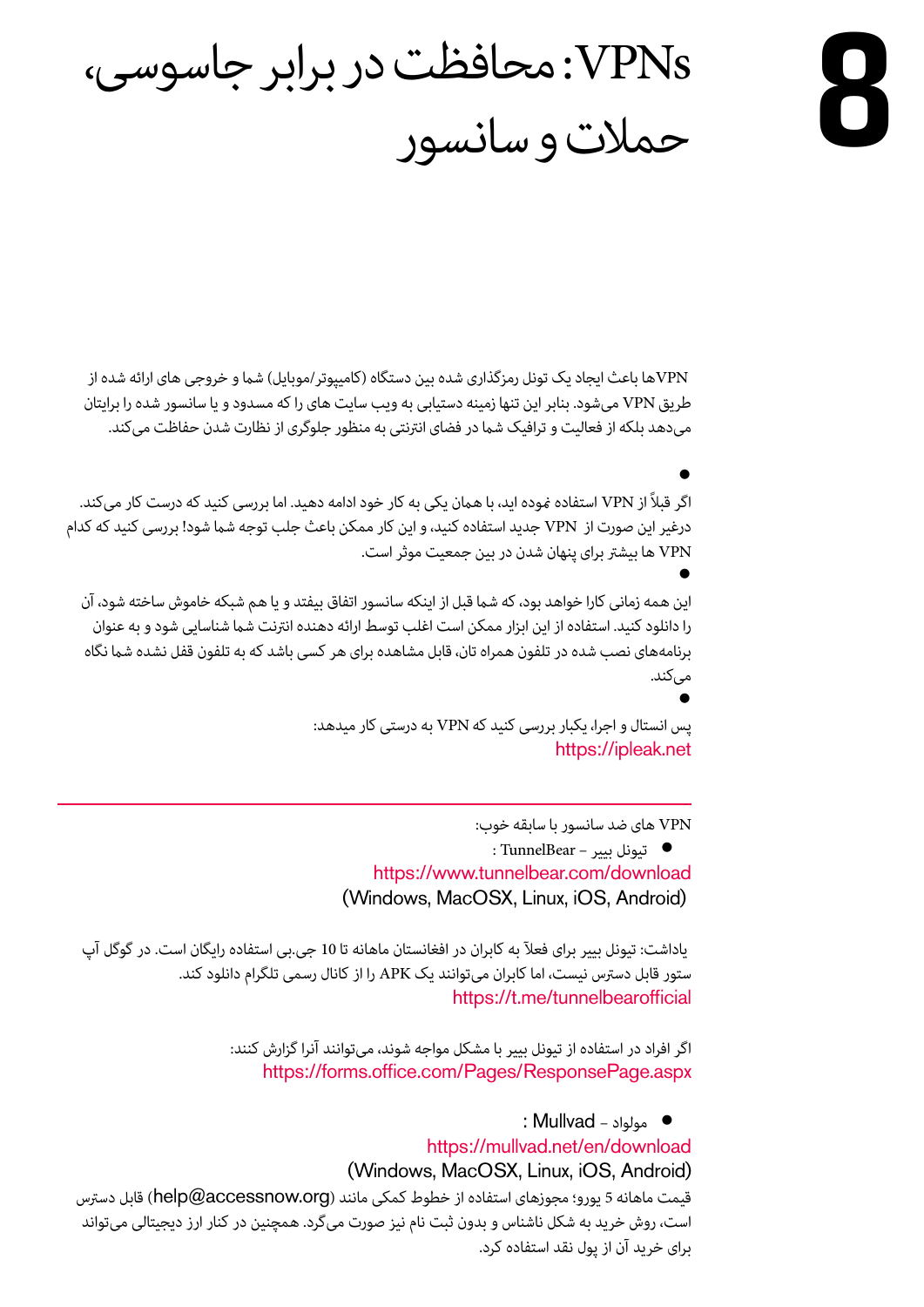● وی.پی.ان.گیت – VPNGate : <https://www.vpngate.net/> (Windows, MacOSX, Linux, iOS, Android) یک لیست از رسورهای عمومی VPN دریافت و ارسال که توسط رضاکارانی از رسارس جهان میزبانی شده.

> ● پروتون وی.پی.ان – ProtonVPN : <https://protonvpn.com/> (Windows, MacOSX, Linux, iOS, Android, Chromebook) به شکل رایگان قابل دسرتس است.

> > ● بیت ماسک – Bitmask : <https://bitmask.net/>

(Windows, MacOSX, Linux, Android) این VPN یک منبع باز است. شما میتوانید از VPN های از قبل تهیه شده توسط ارائه دهنده (riseup.net) یا (calyx.net) استفاده کنید و یا هم خودتان یکی را راه اندازی کنید. بسیاری از VPN های دیگر نیز قابل دسرتس هستند، اما متامی آنها تالش های موثر برای فرار از سانسور یا داشنت امنیت بهتر، حفظ حریم خصوصی و یا رفتارهای تجارتی خوب نداشته اند. اگر به دنبال امتحان گزینه های بیشتر هستید، نگاه بر این آدرس آغاز خوبی بوده میتواند: <https://www.nytimes.com/wirecutter/reviews/best-vpn-service>

● برای چگونگی فعالیت VPN ها، اینکه آنها چی انجام میدهند و یا هم با کدام موارد کمک کننده نیستند؟ این یک منبع خوبی بوده میتواند:  [https://ssd.eff.org/en/module/choosing-vpn-thats-right-you](https://ssd.eff.org/en/module/choosing-vpn-thats-right-you  ) 

لطفاً توجه داشته باشید که اکثراً (نه همه) سایت های مرور VPN از خرید VPN ها سود میبرند و یا هم مرتبط به همان شرکت های هستند که مالک VPN ها می باشند.

ابراز های مختص برای ضد سانسور:

یک ارزیابی انجام دهید که این برنامهها آیا باعث ایجاد خطر برای شما خواهد شد. (مثل: جلب توجه )، اگر آنها در دستگاه شما به شکل نصب شده دریافت شوند و یا هم این کشف شود که شما از آن استفاده میکند.

Psiphon یک VPN برای دور ساخنت سانسور منبع باز است که از تکنیک های مختلف برای دور ساخنت سانسور انت<sub>ا</sub>نت استفاده می کند.

#### <https://www.psiphon3.com/en/download.html>

(iOS, Android, Windows)

- دانلود از طریق ایمل: یک ایمل به آدرس (get@psiphon3.com) بفرستید تا لینک های دانلود Psiphon را با چندین زبان دریافت کنید.

● الترن – Latern : این یک VPN دور ساخنت سانسور برای منبع باز است که از روش های مختلف برای دور ساخنت سانسور انرتنتی استفاده میکند. https:/[/getlantern.org/en\\_US/index.html](https://getlantern.org/en_US/index.html) (Windows, MacOSX, Linux, iOS, Android)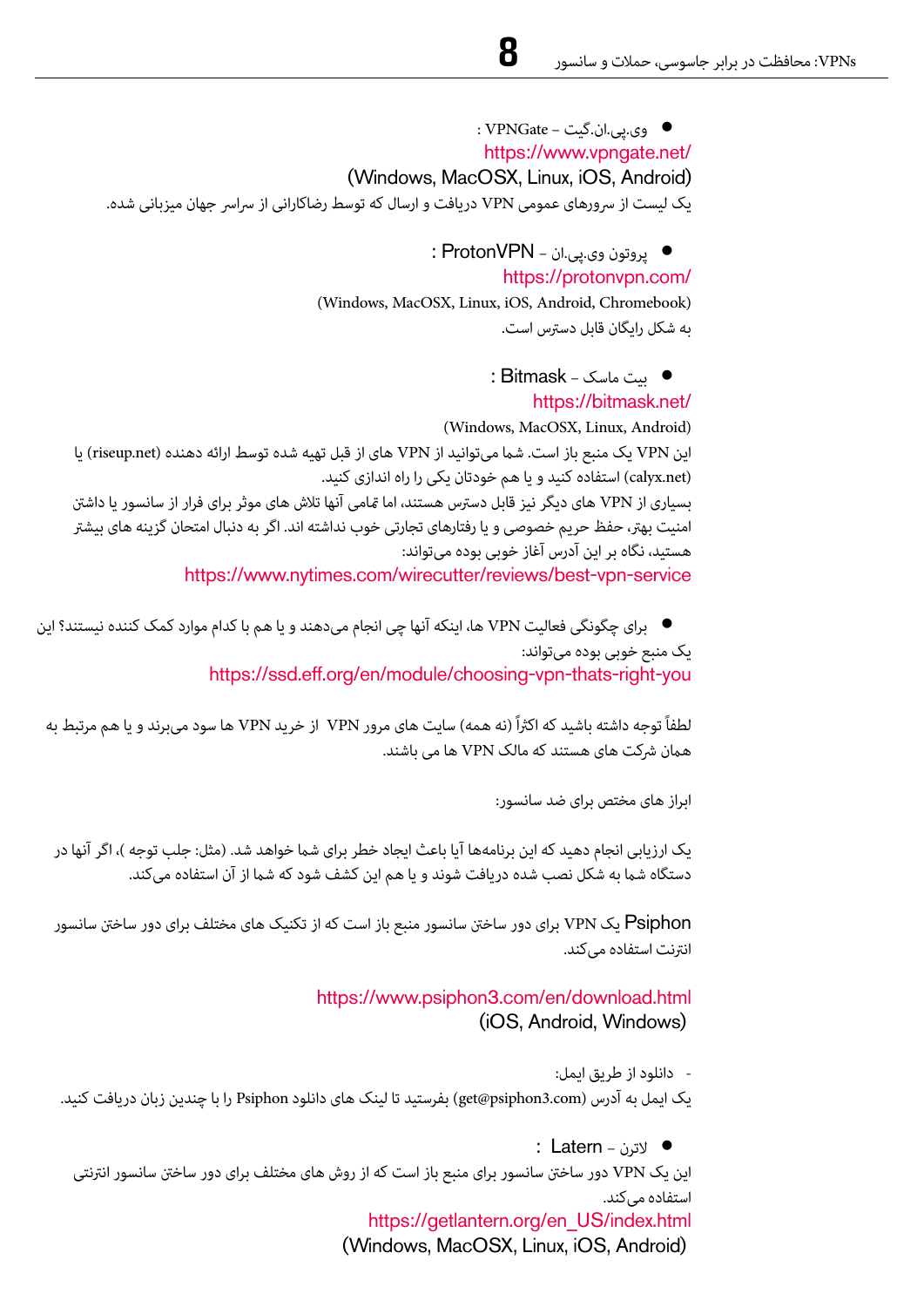● توور – Tor : یک مرورگر برای ناشناس بودن بلقوه است، که از شبکه Tor برای ناشناس باقی ماندن و دور ساخنت سانسور انرتنتی استفاده میکند. [/https://www.torproject.org/download](https://www.torproject.org/download/) (Windows, MacOSX, Linux, iOS, Android)

از طریق ایمل آن را دانلود کنید: به GetTor (gettor@torproject.org) یک درخواست بفرستید با مشخص سازی سیستم عامل تان و( منطقه تان). به طور مثال: "fa windows"

> ● مرورگر اونیون – OnionBrowser (iOS) : <https://onionbrowser.com>

#### <https://apps.apple.com/us/app/onion-browser/id519296448>

— راحیل سیاح، ژورنالست مهاجر افغان در Genoa و الوک امیری، دایرکرت، سکرین رایرت و پرودیورس افغان در اعرتاضی در روم اند که در برابر جینوساید مردم هزاره برگزار شده بود. عکس: متیو ناردونه/ Press Pascific

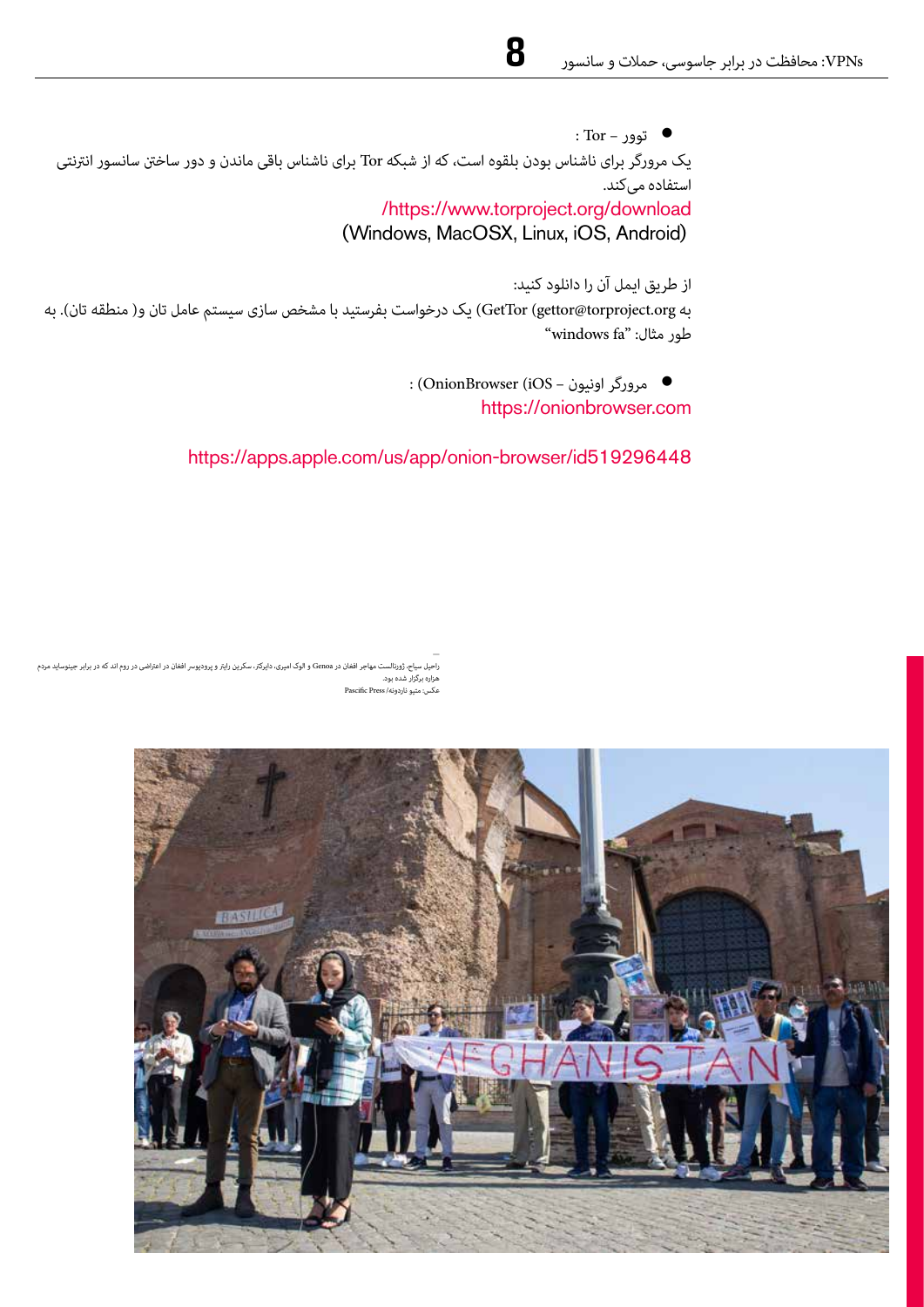**9** برگزاری ویدیو کنفرانس مصون

مسنجرها/ پیام رسانهایکه زمینه متاسهای ویدیویی مصون را فراهم میسازد. در نظر داشته باشید، که استفاده از زیگنال و وایر به دلیل اینکه در اجتماع شما احتمالاً کاربرد بیشتر ندارد، ممکن باعث جلب توجه شود.

#### ● زیگنال : <https://signal.org>

1. مّاس های ویدیویی رمزگذاری شده سر تا سر را برای حداقل هشت اشتراک کننده همزمان فراهم می سازد 2. وابسته به شماره مّاس موبایل همراه تان میباشد

#### ● وایر : <https://wire.com>

1. مّاس های ویدیویی رمزگذاری شده  $\,$ س تا سر و قابل دسترسی برای تا به چهار اشتراک کننده(نسخه رایگان)

- 2. امکان داخل شدن بدون داشتن شماره تماس تلفون همراه را دارد
	- واتساپ :

### <https://whatsapp.com>

1. مّاس های ویدیویی رمزگذاری شده سر تا سر و قابل دسترسی با به چهار اشتراک کننده

2. بخشی از میتا-کمپنی (قبلاً فیسبوک، بنابراین میتا-دیتا قرار است گرفته شود.)

#### جتسی میت- JitsiMeet :

- قاس های تصویری برای تا به 25 مخاطب در سرورهای قابل اعتماد
	- استفاده بدون هزینه
- در کامپیوترها دسرتسی از طریق مرورگر امکان پذیر است، برنامهها برای Andriod و iOS وجود دارند
	- ارائه کنندهگان قابل اعتماد :

<https://meet.greenhost.net> <https://meet.systemli.org>

#### رهنمای استفاده مصون:

https://[www.frontlinedefenders.org/en/resource-publication/guide-secure-](https://www.frontlinedefenders.org/en/resource-publication/guide-secure-group-chat-and-conferencing-tools) [group-chat-and-conferencing-tools](https://www.frontlinedefenders.org/en/resource-publication/guide-secure-group-chat-and-conferencing-tools)

> [https://www.frontlinedefenders.org/en/resource-publica](https://www.frontlinedefenders.org/en/resource-publication/jitsi-meet-simple-and-secure-video-conferencing-platform)[tion/jitsi-meet-simple-and-secure-video-conferencing-platform](https://www.frontlinedefenders.org/en/resource-publication/jitsi-meet-simple-and-secure-video-conferencing-platform)

#### دانلود اپلیکیشن برای تلفون ها: [https://jitsi.org/downloads](https://jitsi.org/downloads )

اگر نیاز به استفاده از ابزارهای کنفرانس مانند https://zoom.us داشتید، مطمئن شوید که ویژگی رمزگذاری -end-to end را فعال کرده اید. :

[https://support.zoom.us/hc/en-us/articles/360048660871-End-to-end-E2EE](https://support.zoom.us/hc/en-us/articles/360048660871-End-to-end-E2EE-encryption-for-meetings )[encryption-for-meetings](https://support.zoom.us/hc/en-us/articles/360048660871-End-to-end-E2EE-encryption-for-meetings )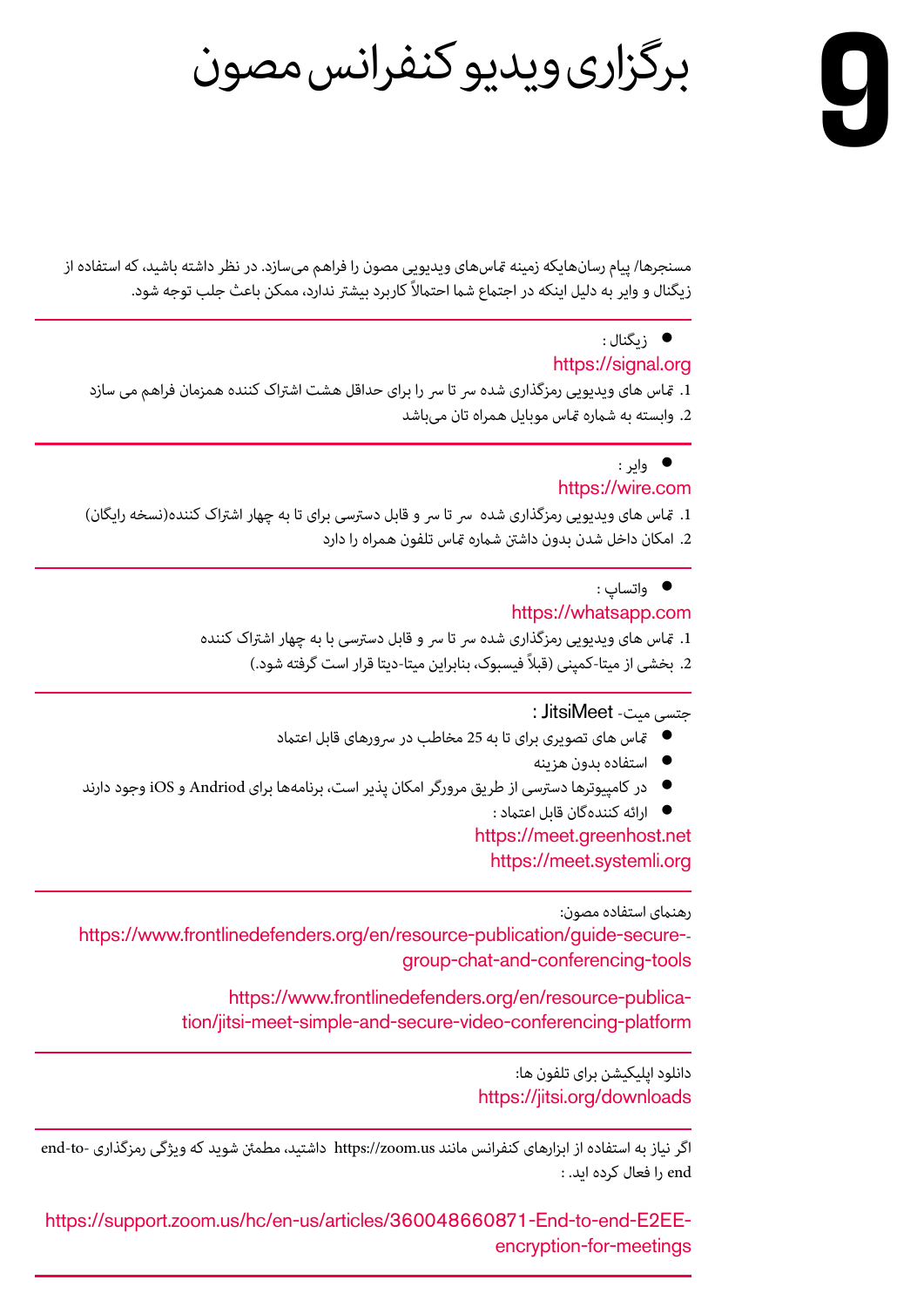به اشرتاک گذاری مصون فایل و **0 1** ذخیره سازی آنالین

برای ذخیره کردن اسناد به شکل مصون در کامپیوتر و یا هم امن ساختن (رمزگذاری) فایل ها قبل از به اشتراک گذاری و یا ذخیره آنالین، برنامه Veracrypt اجازه میدهد تا پوشههای رمزگذاری شده را در سخت افزار و یا به شکل آنالین، در Google Drive یا در Dropbox ذخیره کنید و به دیگران به شکل عادی و یا فایل های سیستم کامپیوتری به نظر می رسد. <https://veracrypt.fr>

پس از استفاده Veracrypt برای رمز گذاری سند به این شکل، پس از آن برنامه را حذف کنید به شمول حذف کردن از Trash دستگاه تان، تا اینکه برنامه باعث جلب توجه نشود. اینکه از Veracrypt چگونه استفاده کنید به این ویدیو که زبان انگلیسی با زیر نویس فارسی است توجه کنید. [https://youtu.be/C25VWAGl7Tw](https://youtu.be/C25VWAGl7Tw )

اشتراک گذاری فایل گزینه های (سر تا سر رمز گذاری شده)

#### <https://ufile.io>

و برای کابران راجستر ناشده: نهایتاً 10ً فایل ( 5 گیگابایت برای هر فایل)، با یک ماه میزبانی رایگان  $\bullet$ 

#### <https://send.tresorit.com>

● برای استفاده کننده های راجستر ناشده قابلیت استفاده تا5 گیگابایت

#### <https://send.tresorit.com>

● اپلود تا به 50 میگابایت میباشد و فایل ها تا بیشتر از 12 ساعت در آن ذخیره نمیشوند.

#### <https://cryptpad.fr/drive>

● ثبت نام به شکل ناشناس الزم است. تا یک جی.بی میزبانی یا هاستینگ رایگان دارد. نام ممکن است جلب توجه مائید!!!

> اگر شام مرورگر Tor را استفاده میکنید. : <https://www.torproject.org> یا هم OnionShare: <https://onionshare.org>

#### ذخیره سازی آنالین

- برای ذخیره سازی آنالین تنها و تنها از مرورگر های استفاده کند، نه از برنامه های نصب شده در دستگاه )کامپیوتر/ موبایل)!

اگر شما برای دسترسی ابری – Could Access از سرور سازمان تان استفاده میکنید. متوجه باشید که UR/Link استفاده شونده ممکن است نام سازمان را نشان بدهد و ارائه دهندهگان خدمات انترنتی شما میتوانند آن را ببینند. در این قسمت استفاده از VPN خطر را کاهش میدهد.

# **10.2.**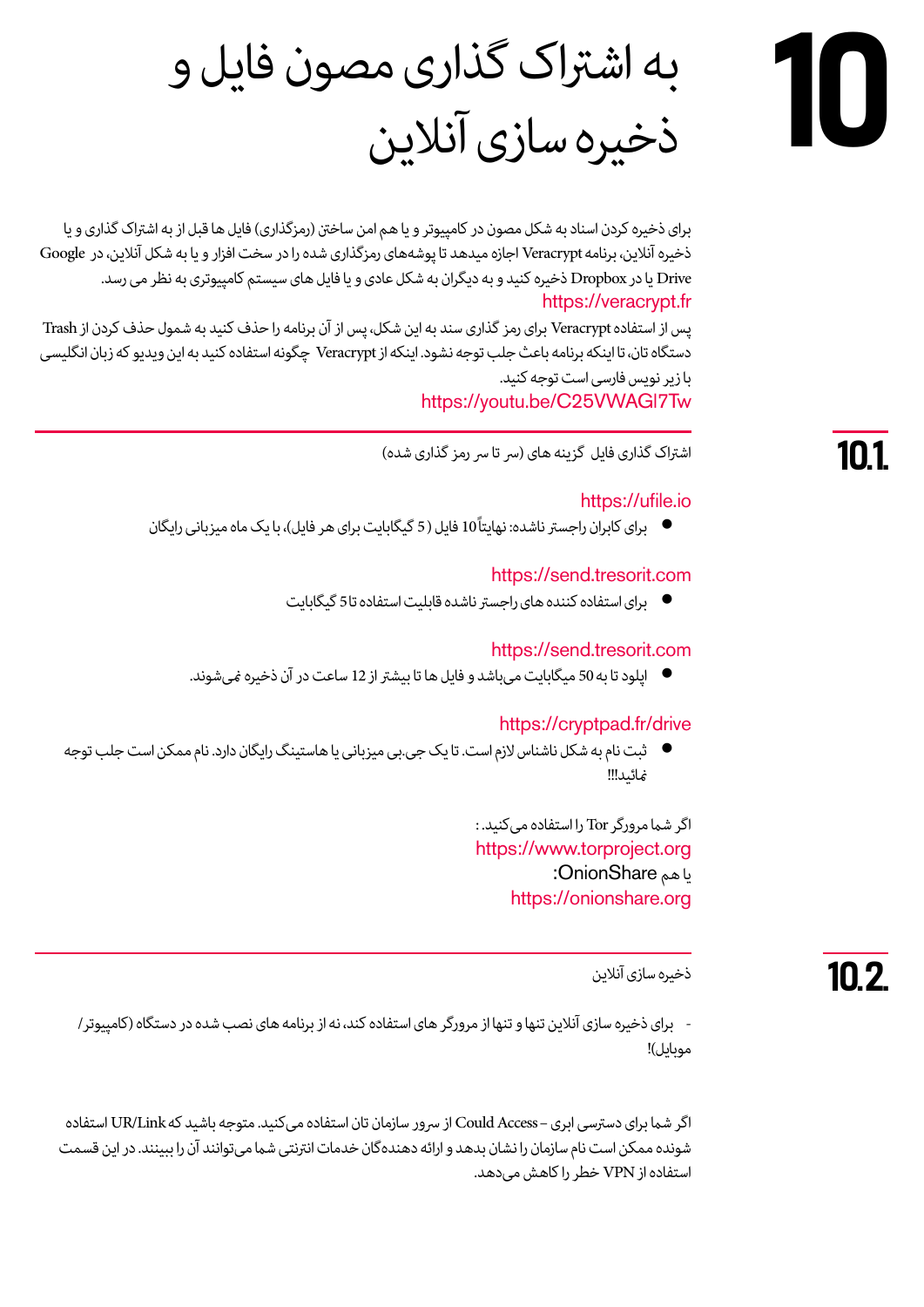● این هایکه تجارتی هستند ممکن باعث جلب توجه کمتر باشد: 20) [io.mega](http://mega.io):/[/](http://mega.io)https جی.بی رایگان( )رایگان بی.جی https://[sync.com](http://sync.com) m (5 https:/[/cryptpad.fr/drive](http://cryptpad.fr/drive) نام ممکن باعث جلب توجه شود!!!

OnveDrive ،Drive Google و iCould نوعیت رمزگذاری رستارسی را ندارند. بناً این رسورها قادر به مشاهده آنچه اپلود کرده اید، هستند، اما اگر شما آن را از قبل حفاظت نکرده باشید. (به طور مثال: استفاده از فایل با ZIP رمزگذار شده یا موارد مشابه.)

ممکن نیاز داشته باشید که تا اسنادی را در جای ذخیره کنید.) مانند: کاپی پاسپورت های اعضای خانواده، قراردادهای کاری شما، اسناد که مستند کننده خطری باشد که شما با آن مواجه شده اید.)

بهرتین کاری که برای ذخیره سازی امن اسنادهایتان انجام داده می توانید اینست که آن را در یک فضای ابری مصون ذخیره کنید که با ایمل اصلی شما استفاده نمیشود. یا هم آن را به یک ایمل آدرس مصون دیگری ارسال کنید که شما میتوانید به آن دسترسی داشته باشید و حساب کاربری اصلی شما نیست و در تلفون و یا هم در کامپیوتر تان ذخیره نشده است.

اکادمیسنها/محصلین کسانی که ضرورت به مصون سازی اسناد و یا معلومات حساس دارند، میتوانند از طرح Article 26 Backpack که توسط پوهنتون کالفورنیا داویس ارائه شده استفاده کنند. اسناد در فضای ابری ذخیره خواهند شد. رهنامیی استفاده از آن به زبانهای انگلیسی و دری در لینک ذیل قابل دسرتس است. https:/[/human-rights.ucdavis.edu/news/afghanistan-emergency-re](http://human-rights.ucdavis.edu/news/afghanistan-emergency-resource- information) [source-information](http://human-rights.ucdavis.edu/news/afghanistan-emergency-resource- information)

> یا هم به زبان دری: <https://backpack.ucdavis.edu/?language=fa>

امتیاز

این دستورالعمل بر مبنای مصاحبه ها با خربنگاران افغان و همچنین با در نظرداشت رهنامهای ذیل ساخته شده است:

1 منابع مصونیت آنالین برای مدافعان حقوق برش افغانستان <https://www.accessnow.org/online-safety-resources-afghanistan> EN

2 چک لیست برای افغان ها کاهش خطر از طریق دیتا/ داده های تلفونها/دستگاهها )20 اگست 2021(

https://[docs.google.com/document/d/19GPJDmMLPagNnbumZwmKZGJaIiRMFmHiJKtuvmL6wl8/edit](https://docs.google.com/document/d/19GPJDmMLPagNnbumZwmKZGJaIiRMFmHiJKtuvmL6wl8/edit) EN, Dari, Pashto

> 3 منابع امنیت دیجیتالی برای افغانستان: قطع شدن انرتنت و حریم خصوصی آنالین https:/[/drive.google.com/drive/folders/1v9WvDvoCPjP13Y2Lsd0hqwDt6mqEgvtW](http://drive.google.com/drive/folders/1v9WvDvoCPjP13Y2Lsd0hqwDt6mqEgvtW) EN, Dari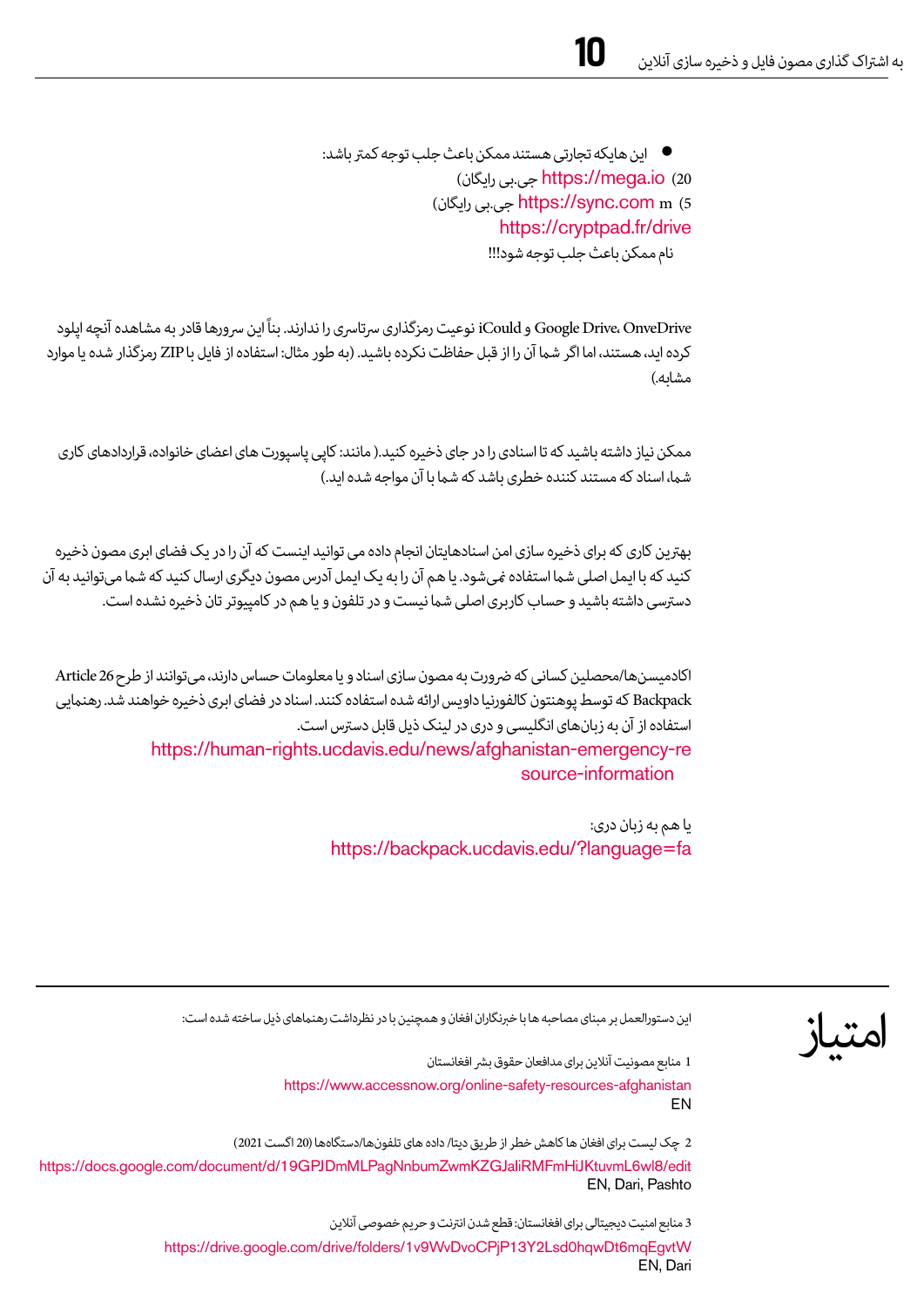

[https://helpdesk.rsf.org/digital-security-guide/](https://helpdesk.rsf.org/digital-security-guide/afghanistan-digital-care-guide/) [afghanistan-digital-care-guide/](https://helpdesk.rsf.org/digital-security-guide/afghanistan-digital-care-guide/)



Senate Department for Economics,<br>Energy and Public Enterprises

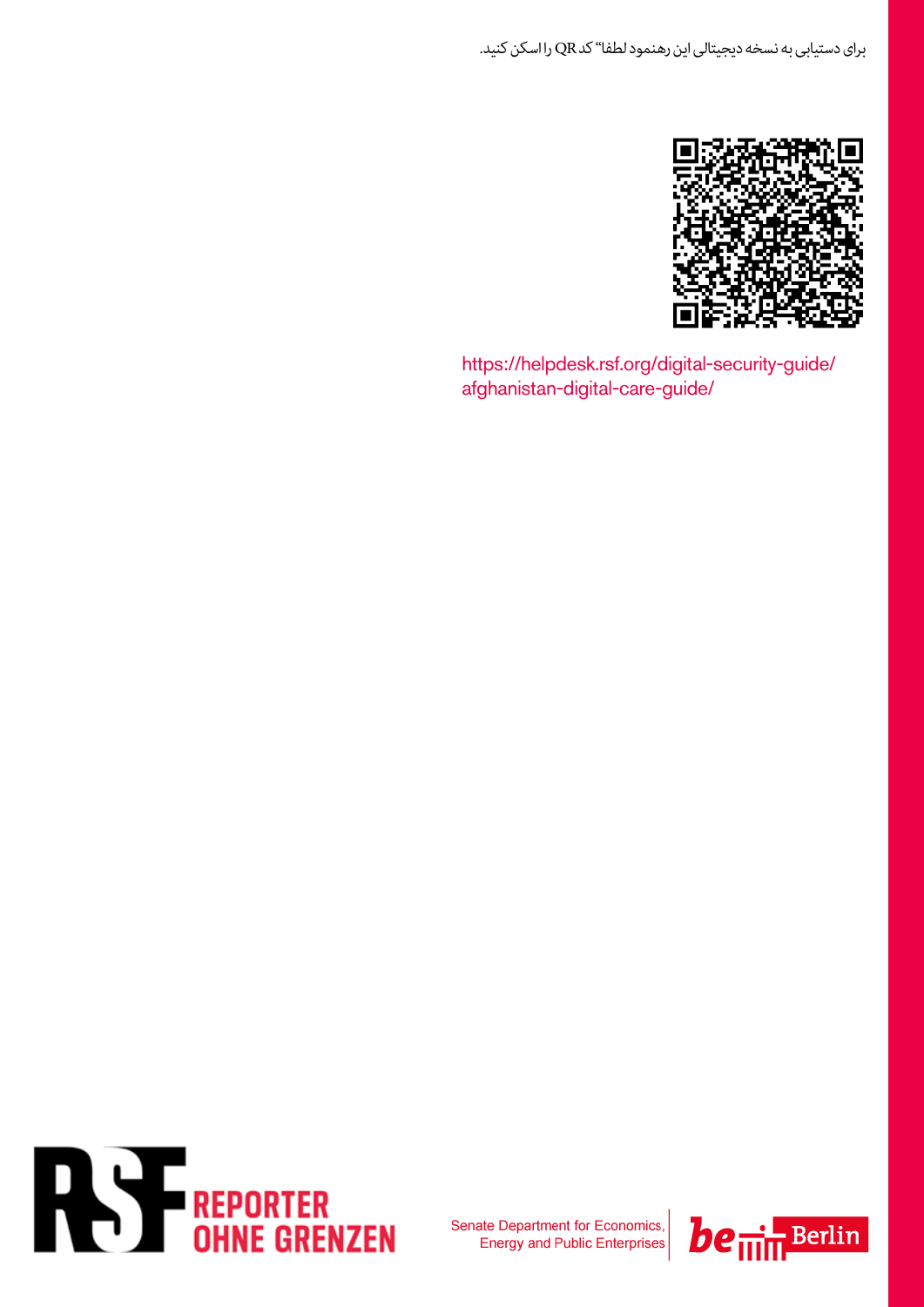پاملرنه کول، یعنی مقاومت کول دي د ډیجیتالي بېړنیو حالتونو لپاره د تلفونونو بېړنۍ کرښې د ډیجیتالي بېړني حالت، د نیونې او د تالاشي سیمې لپاره چمتو وسئ | یو پالن جوړ کړی د ښځینه خربیاالنو لپاره ځانګړې سپارښتنې خپل انالین اکونټونه، تلفون، تبلیت او کامپیوټر خوندي کړئ خپله ډیجیتالي مخینه حذف کړئ او د انالین فعالیت نښه مو کمه کړئ  **1 2 3 4 5**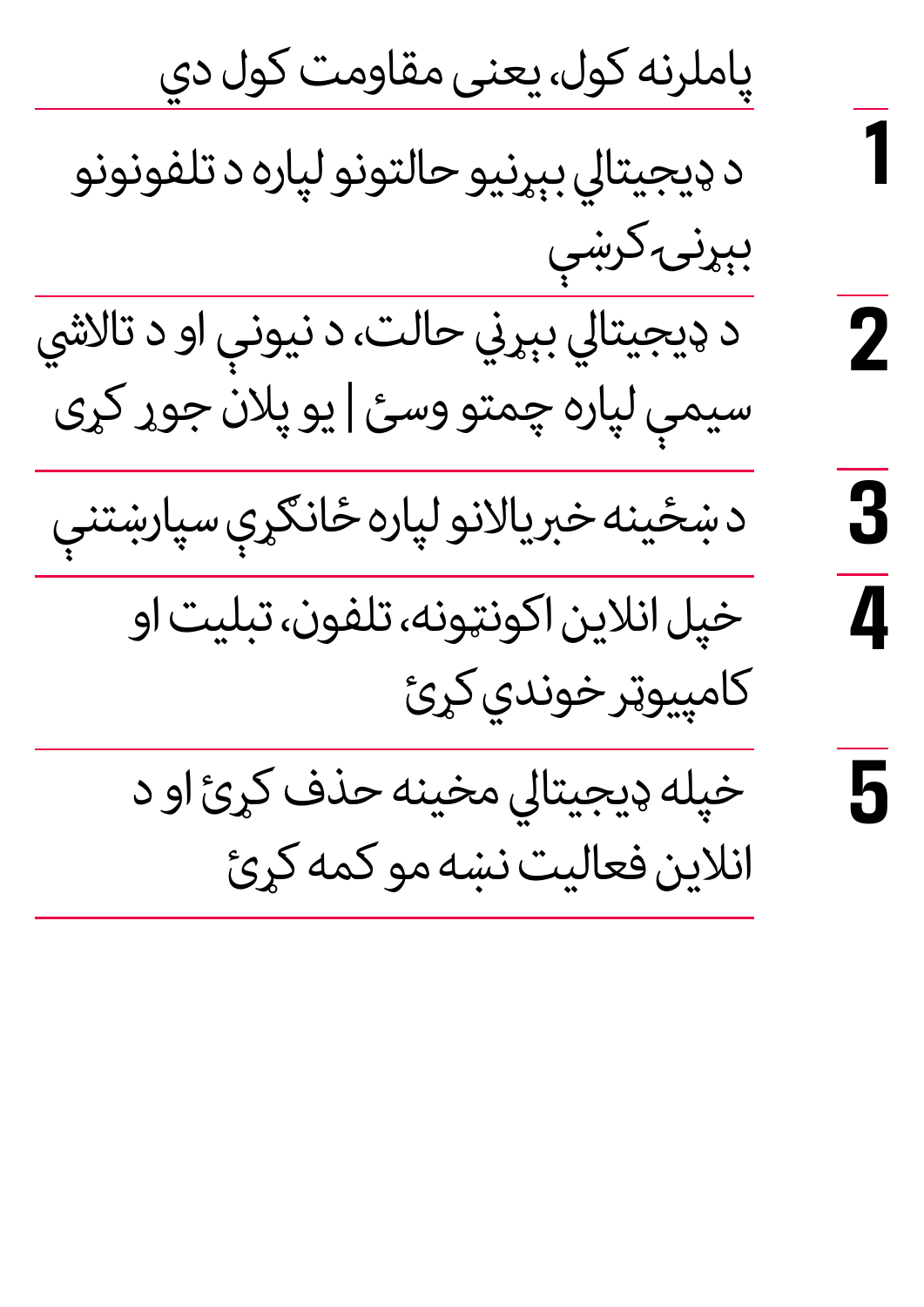**6 7 8 9 10**  د موبایل او یا کامپیوټر دې ورکېدو په صورت کې څه وکړو خپل اکونټ/حساب بیا ترالسه کړئ VPNs: د جاسوسۍ، حملو او سانسور په وړاندې ساتنه په خوندي او مصون توګه ویدیو کنفرانس په خوندې توګه د فایلونو رشیکول او په انالین بڼه یې ذخیره کول

ستاسو د پاملرنې وړ: کوم معلومات او منابع چې دغه ډیجیتايل الرښود کې ځای پر ځای شوي، د ٢٠٢٢ کال د مې میاشتې له راهیسې دي او د دوه کلونو لپاره به په هر شپږو میاشتو کې اپدیت یا نوي کیږي. د معلومات نوې شوې بڼه له دغه آدرس څخه دانلود کولی شئ: [/https://helpdesk.rsf.org/digital-security-guide/afghanistan-digital-care-guide](https://helpdesk.rsf.org/digital-security-guide/afghanistan-digital-care-guide/)

امتیاز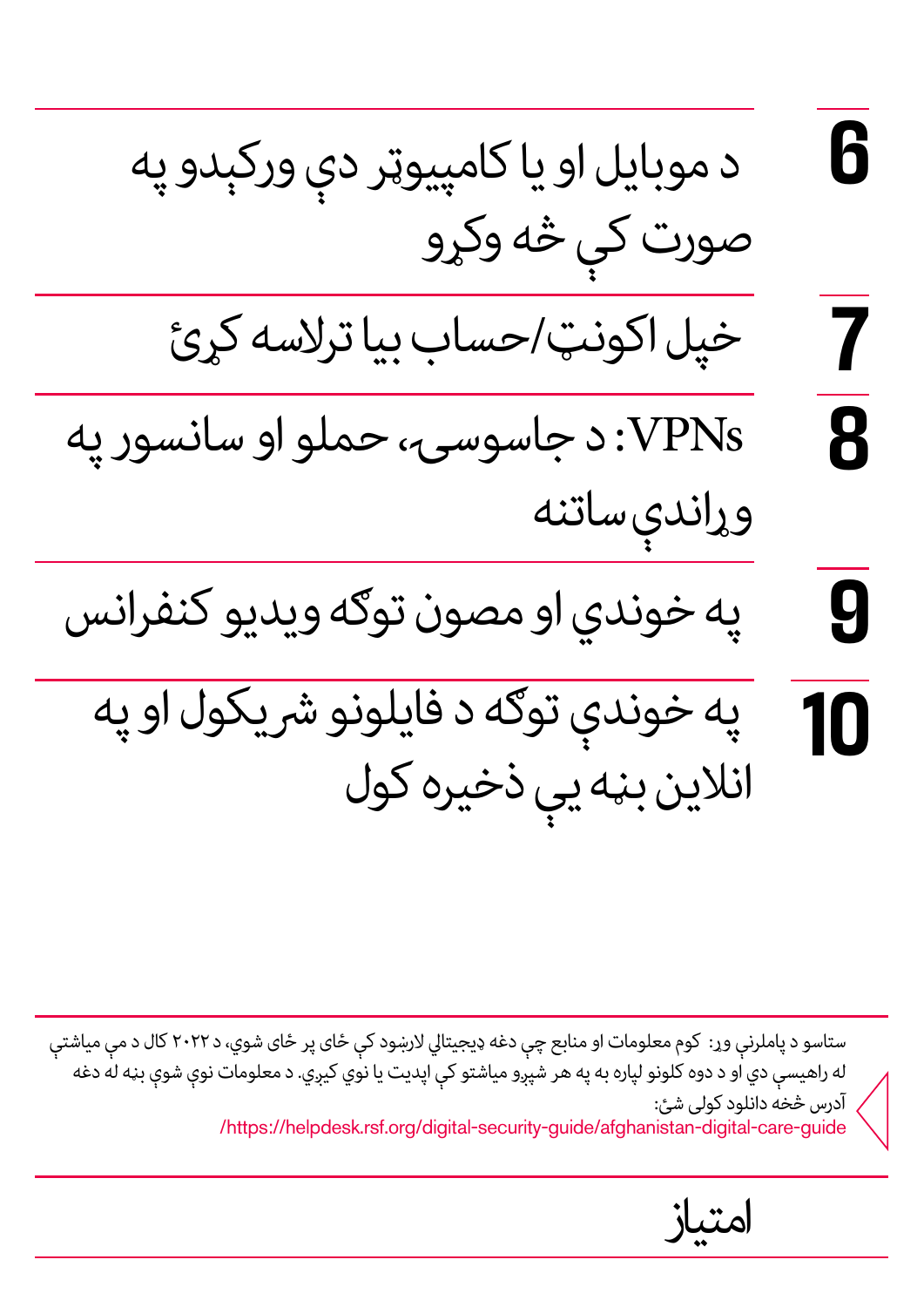**پاملرنه کول، یعنی مقاومت کول دي.**

" ځان ته پاملرنه کول، زیاده غوښتنه نه ده، بلکې د خپل ځان د خوندي ساتلو په مفهوم ده، او دا د سیاسی جګړې یوه کړنه ده." )اودره لرده(

خپلو وسایلو(کامپیوټر/موبایل) او ډېټا یا معلوماتو ته پام کول، نه یواځې د خپل ځان خوندي ساتنه ده، بلکې د ټولې ټولنې د خوندي ساتنې په مفهوم ده.

خبریالان، د رسنیو کارکوونکي او فعالان خپل ژوند له ګواښ سره مخ کوي، که د دوی له انلاین ډېټا/معلوماتو، برنامو، او اړیکو څخه د هغوی او یا د بل کس په وړاندې چې له دوی سره په اړیکه کې دي، د شواهدو په توګه کار واخستل شي. امکان لري، چې دا ډول ډېټا یا معلوماتو، برنامو او داسې نورو مواردو ته لاس رسی ترسره شي. همدارنګه ممکنه ده، چې کله هم دا لاندې سناریوګانې رامنځته شي.

د حملې، لټونې، نیونې او د تالاشي پر مهال د ټلفونونو، ټبلیتونو، کامپیوټرونو، د ځېرک ساعتونو او د نورو بیا ترلاسه کېدونکو( USB ګانو، هارډسکونو، او نورو څېزونو) مصادره کول او هغوی ته الس رسی پیدا کېدل.

- د ډیجیتالي ارتباطاتو او انلاین اړیکو څارل کېدل
- پر وسایلو(کامپیوټرونو/موبایلونو) او اکونټونو د ډیجیتالي حملو ترسره کېدل

د خلاصې سرچینې اطلاعات | پر هغو پلاتفورمونو تحقیق کول چې په عام شکل ورته الس رسی کیږي، لکه: فیسبوک او ویکي پدیا

د دې په پوهېدو چې نه شو کولی له ټولو متوجه ګواښونو مخ نیوی وکړو، خو د ځینو ځانګړو اقداماتو په ترسره کولو سره لکه په خپلو وسایلو(کامپیوټر او موبایل) کې د کمو معلوماتو په ځای پر ځای کولو، د اړیکو له خوندي کانالونو څخه د کار په اخیستلو او د خپلو وسایلو په مصون کولو سره کولی شو دا احتمال چې یاد ډېټاوې او پروګرامونه زمونږ په وړاندې د شواهدو په توګه وکارول يش، کم کړو. په عین وخت کې، ځیني دا خوندي اقدامات به په ګواښ هم بدل يش، که چېرې زمونږ انالین پروګرامونه له غلط لوبغاړو (نړېوالې ټولنې او یا هغه ته ورته سازمانونو) سره د مرتبطو شاخصونو په توګه په پام کې ونیول شي.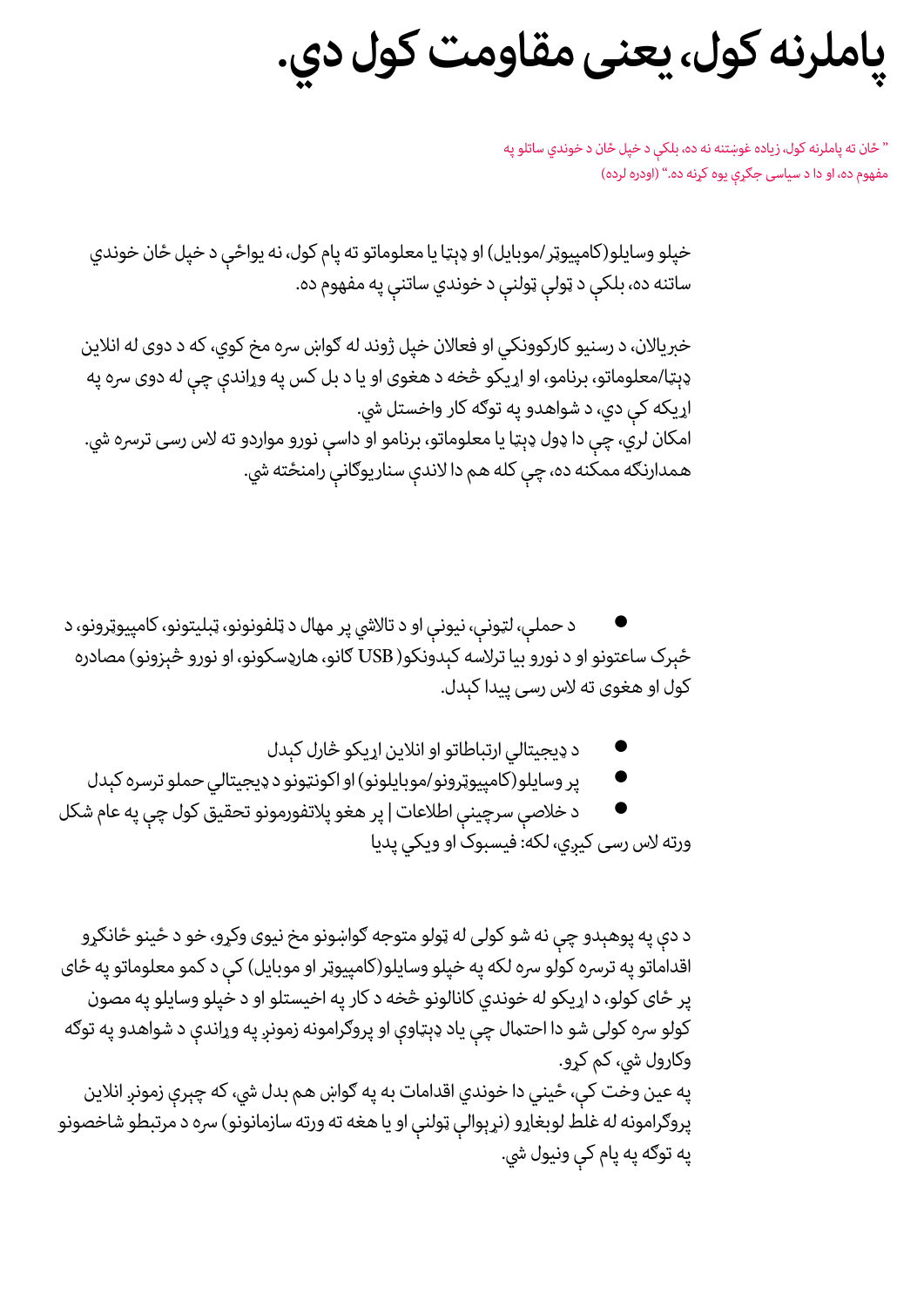|                                                                                                                                                                                                                                                                  | د ځواب ويلو مرحلې     ملاحظات                                                                                                                                                                                                                                                                                | د مخ نيوي مرحلې $\bigwedge$                                                                                                                                                                                                                                                   | خطر                                                                                                                                                     |
|------------------------------------------------------------------------------------------------------------------------------------------------------------------------------------------------------------------------------------------------------------------|--------------------------------------------------------------------------------------------------------------------------------------------------------------------------------------------------------------------------------------------------------------------------------------------------------------|-------------------------------------------------------------------------------------------------------------------------------------------------------------------------------------------------------------------------------------------------------------------------------|---------------------------------------------------------------------------------------------------------------------------------------------------------|
| ▪ امهمه پرېکړه کول<br>آيا تر فشار لاندې به اجازه ورکړئ چې<br>ستاسو وسیلې (کامپیوټر/موبایل) ته لاس<br>رسي ترسره شي؟<br>▪   په پام کې مو وي چې ايا کډ لرونکی<br>ملاتړ (Backup) او یا کډ لرونکي فایلونه<br>توجه ځان ته راجلبوي او ايا تاسو به له<br>خطر سره مخ کړي؟ | ▪ وسایلو(کامیپوټر/موبایل) ته نه لاس<br>رسی<br>▪   له لرې لارې د دستګاه پاکول او یا<br>Device ته د داخلیدو د بې پایلې<br>هڅې په نتيجه کي په اتوماتيک بنه د<br>کامپیوټر/موبایل پاک کول<br>■   متاثر کیدونکي او احتمالي خطر<br>سره د مخ کسانو خبرول<br>د معلوماتو او اکونټونو بيا موندنه<br>او بېرته ترلاسه کول | ▪ زمونږ په Device (کامپیوټر/<br>موبایل) کې د معلوماتو یا ډېټا د<br>ساتنې کچه نا محسوس خو<br>واقعبينانه حداقل ته را ټيټول<br>■ زمونږ په Device کې د<br>معلوماتو يا ډېټا مصون او خوندي<br>كول<br>د وسایلو مصون کول<br>▪   اټولې ډېټا يا معلوماتو ته د کډ<br>لرونکي Backup جوړول | د حملې، پلټنې، نيونې او د<br>تالاشي پر مهال د موبايلونو،<br>تبلیتونو، کامپیوټرونو او د ځیرک<br>لاسي ساعتونو مصادره او يا<br>هغوی ته لاس رسی پیدا کول.   |
| ■      مصون او خوندي پروګرامونه او یا<br>چینلونه لکه VPNs ممکن دی، پام ځان<br>ته راجذب کړي او د ګواښ د رامنځته<br>کېدو سبب شي                                                                                                                                    | ▪   د امکان په صورت کې د ترسره<br>کېدونکي نظارت/څارنې په اړه اسناد<br>را ټول کړئ<br>د خدماتو وړاندې کوونکو له لوري د<br>ناوړه کټې اخستنې دحفاظت د<br>ميكانيزمونوفعالهكول<br>متاثره او متضرر کېدونکي اکونټونه<br>Backup او غير فعاله كړئ                                                                      | ▪ د انلاين اکونټونو خوندی کول<br>■   له انلاين خوندي خدمتونو ګټه<br>اخيستنه ( لکه بشپړ کډ شوي<br>مسنجرونه، انلاین ذخیره کول، لټونونه،<br>ویډیو کنفرانسونه او داسې نور)<br>■ د VPN او يا د ورته ابزارو له لاري<br>انترنت ته زمونږ د لاس رسي خوندي کول                          | د ډيجيتالي اړيکو او انلاين ارتباطاتو<br>نظارت/ څارنه ( البته د چارواکو، د هغوی<br>د متحدينو، د انترتي خدماتو وړاندې<br>كوونكو او مخابراتي شركتونو لخوا) |

• حملې او ټول شواهد مستند کړئ

• حمله شوې دستګاه خاموشه

وساتئ

• اکونټونه مو د خدماتو د وړاندې کوونکو او یا د بېړنۍ مرستې د غوښتنې د خطونو له الرې ترالسه کړئ.

• د بیا ترالسه شویو اکونټونو لپاره مو

د FA2 اپشن/اختیار فعاله کړئ

د خلاصي سرچينې اطلاعات (اوسنت) | په مختلفو پالتفورمونو کې کله لټون چې په عمومي شکل د لاس رسي وړ وي. ( لکه فیسبوک او وکی پدیا)

چارواکو او یا د هم مجرمانو له لوري د

شواهدو ځای پرځای کول.)

پر ډيجيتالي وسايلو او اکونټونو حملې ( د **"** د دستګاو خوندي کول

جاسوسۍ وسیلې، هک کوونکې حملې، د • د انالین اکونټونو خوندی کول

• د اجرايي سیستم او پروګرامونو

• د ټولنیزو شبکو له الرې د ناپېژنده

اپډېټ کول

کړئ

اړیکو د غوښتنې ردول

• د معلومات په ملنځه وړلو او یا له نورو پالتفورمونو څخه د اطالعاتو د لرې پالتفورمونو شواهد ملنځه یوسئ کولو په غوښتنې سره په دیجیتالي فضا کې دخپل نښان د پاتې کېدو کچه کمه • هڅه وکړئ چې له انالین

• متوجه وسئ، چې ډېری معلومات به په بشپړ ډول ملنځه نه ځي، او که داسې ويش هم نو یواځې په وېشل شوي مالتړ کې د ځنډ او د پالتفورمونو د بېا راګرځېدو ماشین او د ذخیره کوونې د نورو خدماتو له امله به وي.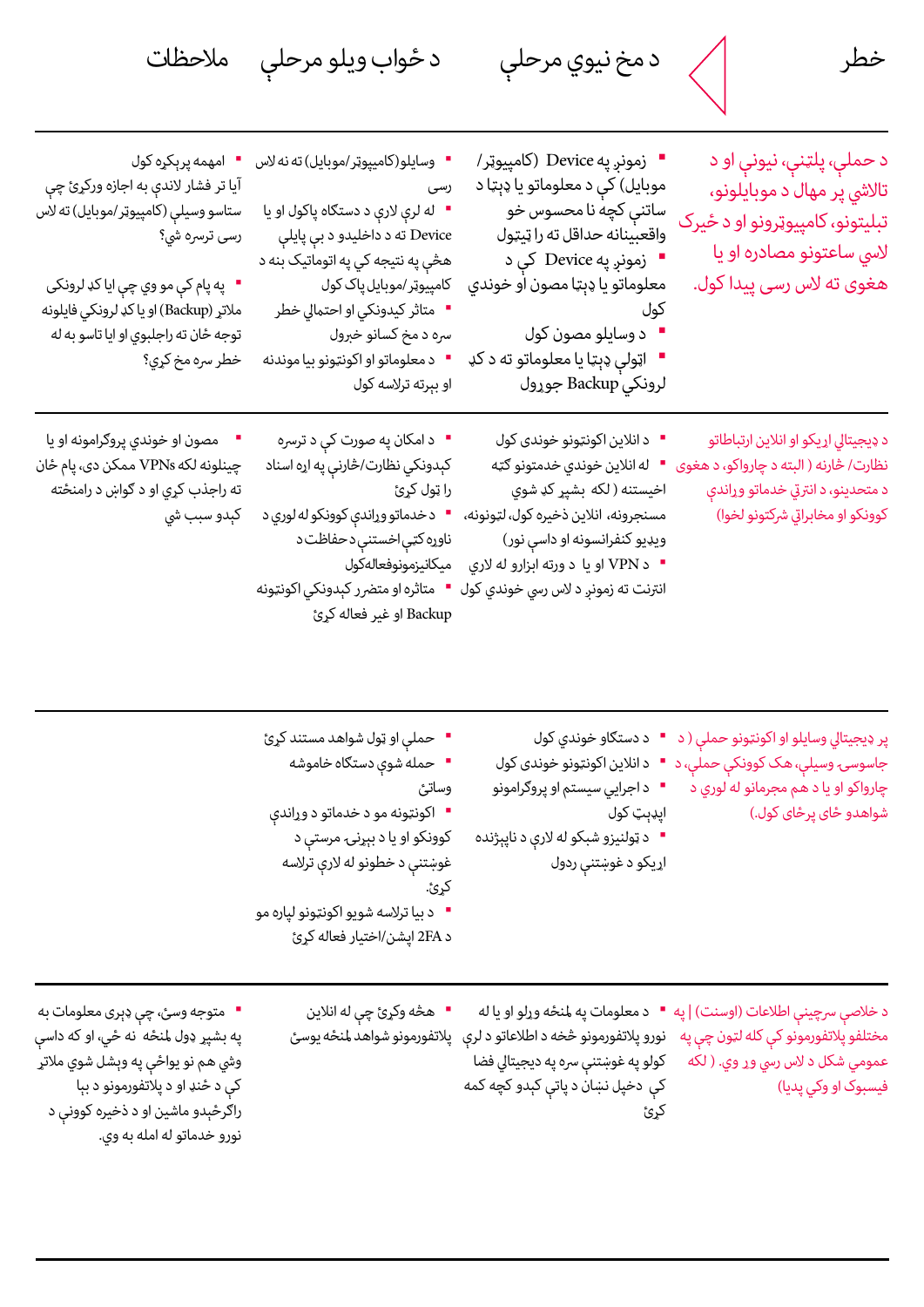د دیجیتالي بېړنیو حالتونو لپاره د تلفونونو بېړنۍ کرښې



نور اختیارونه:

**1**

[https://cpj.org/emergency-response/how-to-get-help](https://cpj.org/emergency-response/how-to-get-help/)

<https://www.frontlinedefenders.org/emergency-contact>

د ډیجیتالي حقونو بنسټ دا ډول قضیو ته د لاندې ادرس له لارې ځواب وايي. [helpdesk@digitalrightsfoundation.pk](https://digitalrightsfoundation.pk/)

که ګامن کوی چې ستاسو پر تلفون د Spyware په وسیله او دې ته ورته پروګرامونو باندې حمله شوې، VPN Emergency د Civilsphere پروژې له الري دررسه مرسته کوي ترڅو خپل تلفون چک کړی او وېڅارئ:

<https://www.civilsphereproject.org/emergency-vpn>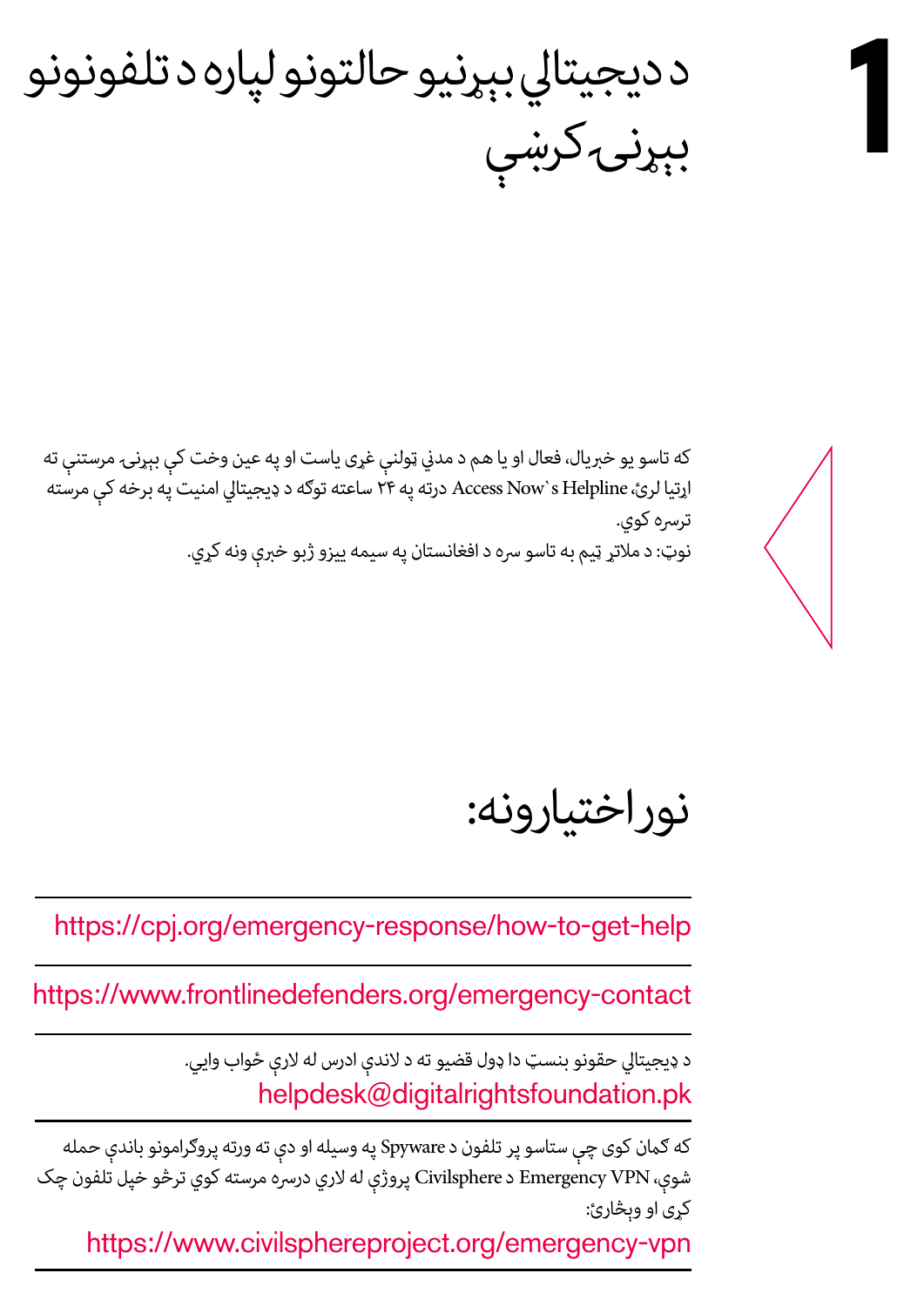**2**

د ډیجیتالي بېړني حالت، د نیونې او د تااليش سیمې لپاره چمتو وسئ | یو پالن جوړ کړی

د انالین مصونیت د تامینولو لپاره، دا تشخیص کړئ چې له څه ډول ګواښ رسه مخ یاست او یا کوم انالین فعالیت تاسو له خطر سره مخ کوي ـ د ګواښ نوعیت څه ډول دی؟ د ډیجیتالي امنیت په اره دغه لاندې لینک تاسو سره مرسته کوي چې خپلو پوښتونو ته ځواب پیدا کړی.

<https://www.accessnow.org/first-look-at-digital-security/>

کله چې د ګواښ په اړه فکر کوئ، لطفاً دا الندې مواردو ته هم پام وکړی.

یو پلان جوړ کړئ او هغه د دې لپاره چې احتمال یې شته ممکن تاسو او یا هم له تاسو سره یو ارتباط لرونکی کس به د چارواکو لخوا ونیول يش. الندې الرښود ته پام وکړئ. <https://digitalfirstaid.org/en/arrested/>

دا د RaReNet او د CiviCERT لخوا ترتیب شوی او په کې د ډیجیتايل امنیت خونديتوب په اړه معلومات په کې ځای پر ځای شوي دي. همدا راز له زندان سره د مقابلې لارښود هم موجود دی. <https://coping-with-prison.org>

دغه الرښود کې د نیول شوي شخص د کورنۍ غړو، د هغه مالتړ کوونکو او وکیالنو لپاره معلومات را ټول شوي.

2.2 | د تالاشي/پلټنې په ځایونو کې او د حملې پر مهال چمتو وسئ دا چې چارواکي به ستاسو (کامپیوټر او موبایل) مصادره کړي او یا به پر تاسو فشار راوړي ترڅو هغه ورته خلاص کړی. خپل تلفون له ځان سره د باندې مه وباسئ، او یا هم داسې یو تلفون دررسه واخلئ چې حساس اطالعات لکه د اړیکو شمېرې او یا ورته معلومات په کې نه وي. په خپلو وسایلو خاصتاً موبایل کې د ډېټا/معلوماتو د ذخیرې سطح ټېټې کچې ته راورسوئ. – طاليئ قانون دا دی: که شک کوئ، معلومات مو ملنځه یوسئ. هېڅ داسې معلومات د دې ارزښت نه لري چې په خاطر یې ستاسو او یا ستاسو د یوه ملګري ژوند له خطر سره مخ شي. ( دلاندې نکات د محتویاتو او اکونټونو د لمنځه وړولو لپاره دي.) << پریکړه وکړئ چې آیا غواړئ چې خپلو وسایلو/دوایسونو ته الس رسی ولرئ او که نه؟ دا به یوه ساده پرېکړه نه وي، خو ښه دا ده مخکې له دې چې وررسه مخ شئ په اړه یې فکر وکړئ. پام مو وي چې د تاسو د حضور په صورت کې ممکن دی ستاسو د ګوتې اثر او یا ID-Face د فشار په وسیله درباندې خالص کړل يش. په iOS البته پخوانیو ایفونونو کې د بېړني حالت اختیار/اپشن شته چې څو ځله د پاور دکمې په فشار ورکولو سره ممکن د Face-ID او یا د ګوتې د اثر له مرحلې د رمز غوښتنې پړاو ته ورداخل شي. همداراز په نویو ایفونونو کې په پیل کې د Emergency SOS په خاموشه کولو او د دوه ثانیو لپاره د غږ او یا د بغلي دکمې په هم مهاله کیکاږلو سره دا کار کیږي. له دې طریقې څخه د ګتې اخستنې لپاره ځان چمتو کړئ، که د هغو استفاده ته مو اړتیا درلوده. هغه پروګرامونه/Apps چې تاسو او یا نورو ته د خطر سبب ګرځېدلی شي.

- ادرسونه/ د اړیکو شمېرې
	- د مسنجر پروګرام
	- د فیسبوک اکونټ
- ټویټر او د ټولنیزو رسنیو نور حسابونه
	- ایملونه

 **2.2.**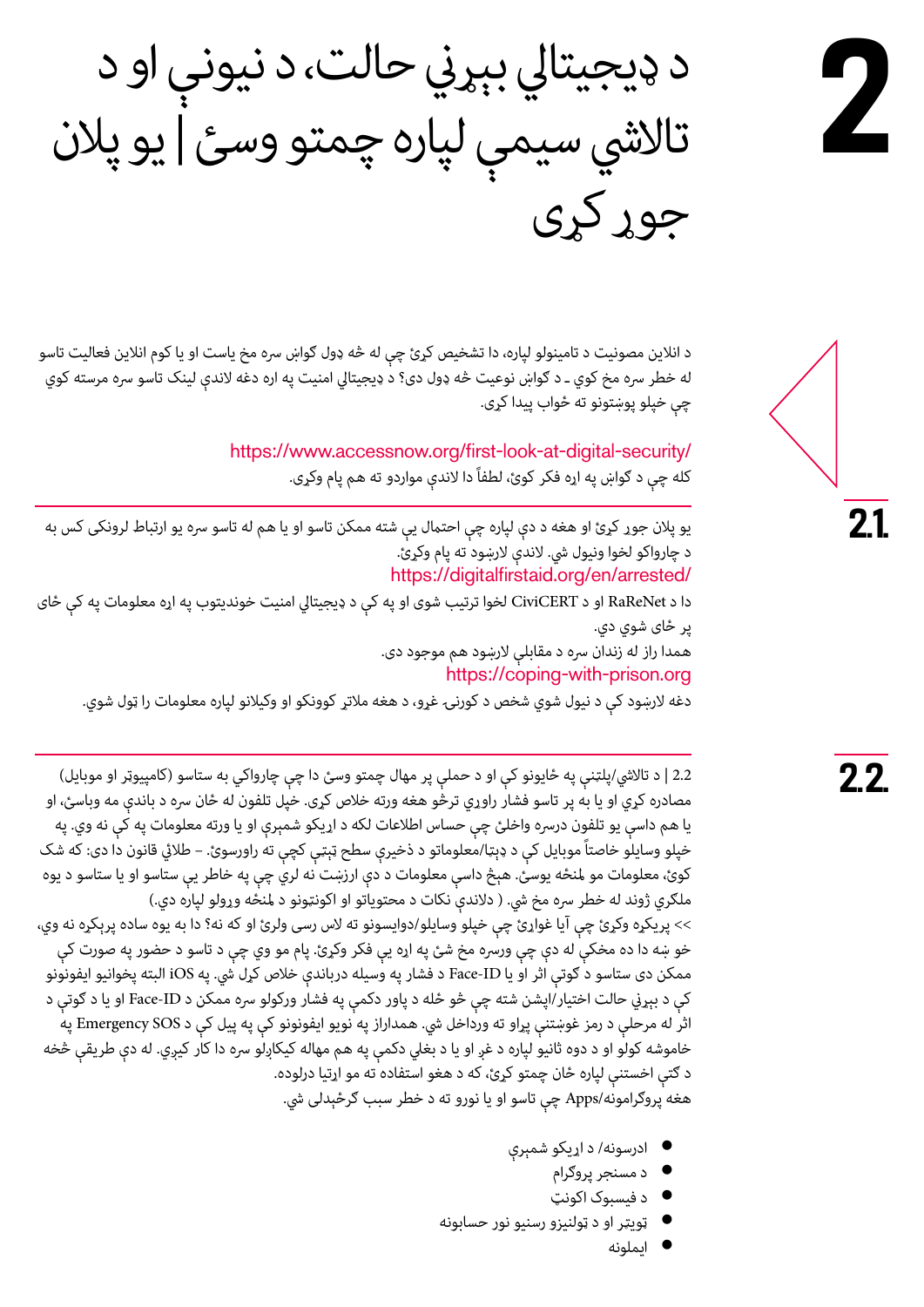- یاداشتونه او غږیز یاداشتونه
	- عکسونه
- پلټنه/ په ویب کې د پلټنې مخینه
- په یوټیوب کې ستاسو کتلې وېډیوګانې/ ګوګل اکونټونه
	- په کامپیوټر او تلفون کې ذخیره شوي اسناد
		- د VPN پروګرامونه
- د ګوګل/ او اپل مپ اطلاعات او د موقعیتونو مخینه ( د اپل لپاره ځانګړي موقعیتونه، د ګوګل لپاره د موقعیتون مخینه(
	- د تقویم برنامې جنرتي چې ممکن په کې د ننوتو حساس معلومات شامل وي
	- ه د موزیک پروګرامونه ( ځیني موزیکونه ممکن د سیاسي او مذهبي اړخه مناسب ښکاره نه شي.)
		- د دوست موندنې پروګرامونه

پام مو وي چې پاک شوي توکي د خپل کامپیوټر/موبایل د باطله سطل نه هم پاک کړئ او دا چې د یو متخصص شخص یو تحلیل کولی يش چې د حذف/پاک شویو توکو اثار را پیدا کړي.

کله چې غواړی هر څه له تلفون نه پاک کړی، حداقل خپل ځیني شخيص تصویرونه وساتئ ترڅو ښکاره کړي چې له دې تلفون کار اخستل کېده.

په خپل تلفون کې د اړیکو د شمېرو د خاوندانو نومونه پښتو او یا دري ته واړوئ، او وګورئ که اړتیا وه نړېوالې شمېرې له خپل موبایل پاکې کړئ.

● په ګرځنده تلفون کې مو شته ادرسونه، د مسنجر مخاطبین، او یا د خپل چت مخینه چې د بهرنیو نومونو او یا د ادرسونو ښکارندوی وي

● که غواړئ چې د مخاطبینو یو نوملړ یا ادرسونه دررسه ولرئ، هغه په خپل تلفون او یا لب تاپ کې مه ساتئ! هغه خپل ځان ته په یوه ایمل در ولېږئ چې ستاسو اصيل ایمل نه وي. د هغه ایمل د خالصولو کډ او ادرس په خپل لب تاپ یا تلفون کې مه درسره ذخیره کوئ او د هغو نښه په خپل وسیله که مه پرېږدئ. ( د مثال په توګه: که تاسو له خپل اصلي ایمل بل ایمل ته پیام استوئ، لا به یې کاپي ستاسو د استونې به فولدر کې پاتې وي.)

● هر هغه ایمل چې درته زیان جوړولی يش، له خپل پیام خونې، د استونې له برخې، او یا د لومړين پړاو له برخې پاک کړئ او ډاډه شئ چې د باطلې فولدر مو هم پاک کړئ.

د مسنجر او نورو انالین ګروپونو لپاره: وار له مخه څو مختلف کسان د دغو ګروپونو د مدیرانو په توګه وټاکئ، ځکه د اړتیا په وخت د دغو ګروپونو مدیران کولئ يش یو غړی له ډلې حذف کړي. (د مثال په توګه: که له چا یې تلفون مصادره شي.)

د ټولنیزو رسنیو له لارې د اړیکو نیولو غوښتنو ته ځواب مه وایاست، که اړیکې ستاسو د ملګرو او یا د اعتمادي کانالونو له لوري نه وي. داسې پېښې شته چې یوه کس ځان بهرنی خربیال معريف کړی دی او د مرکې غوښتنه یې کړې، خو بیا د ورکول شوي اطالعاتو څخه یې منفي ګټه اخیستې او بیا یې د قرباين د تعقیب لپاره کاروي.

د خصوصي شویو ایمل ادرسونو پر ځای له ترکیبي ایملونو څخه کار واخلئ، په دې مفهوم چې دا ایملونه ستاسو د نوم او محتویاتو بیانوونکي نه وي ترڅو په وسیله یې ستاسو هویت تشخیص نه شي.  **2.4.** 

 **2.5.** 

 **2.6.**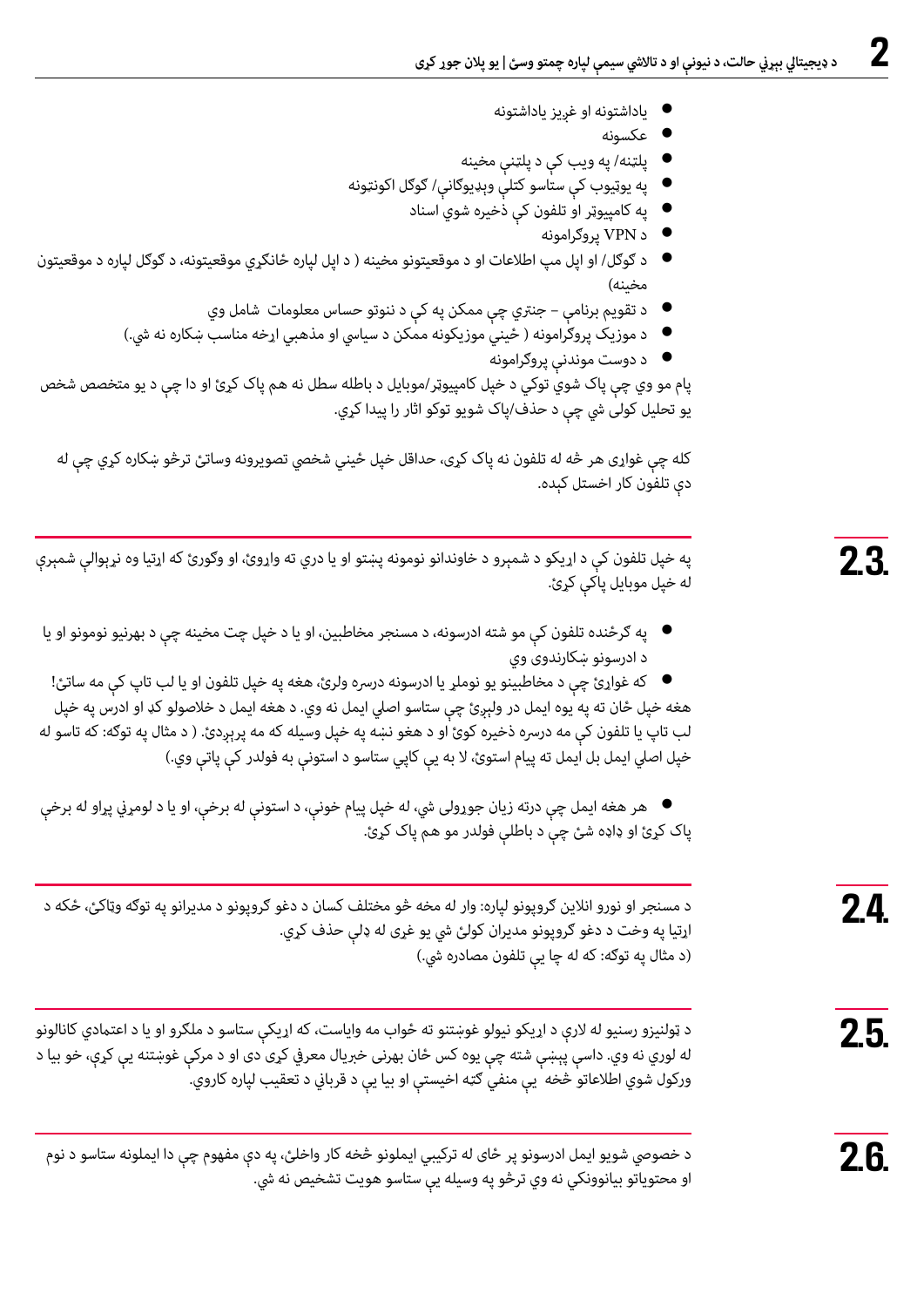**3**

د ښځینه خربیاالنو لپاره ځانګړې

سپارښتنې

که تاسو د یوې ښځې په توګه تثبیت او وپېژندل شئ، ممکن تاسو له ځانګړو ډیجیتالي امنیتي ګواښونو سره مخ شئ. لاندي د ډیجیتالي حقونو د بنسټ لارښود ته یام وکړئ.| [https://digitalrightsfoundation.pk/wp-content/uploads/2017/11/Hamara-Inter](https://digitalrightsfoundation.pk/wp-content/uploads/2017/11/Hamara-Internet-Guidebook-English-Version-2016.pdf )[net-Guidebook-English-Version-2016.pdf](https://digitalrightsfoundation.pk/wp-content/uploads/2017/11/Hamara-Internet-Guidebook-English-Version-2016.pdf )

> دا بنسټ همدا راز په پښتو ژبه چوپړتیاوې وړاندې کوي.|  [/https://digitalrightsfoundation.pk/services](https://digitalrightsfoundation.pk/services/   )

د هغه ښځو لپاره چې له ناوړه استفادې سره مخ دي د Chayn لخوا د انلاین مصونیت یو لارښود جوړ شوی. دا لارښود په مختلفو ژبو دی. [/https://www.chayn.co](https://www.chayn.co/)

> پښتو : <https://chayn.gitbook.io/diy-online-safety/pashto-p-tw>

فارسي : <https://chayn.gitbook.io/diy-online-safety/farsi-farsy>

انگلیسی : <https://chayn.gitbook.io/diy-online-safety/english>



— په Genoa کې افغان کډواله ژورنالیست راحیل سیاح او همداراز افغان ډایرکټر، پرودیورس او سکرین رایټر الوک امیری چې په روم کې د هزاره ګانو د ټول وژنې په هکله جوړ شوي اعرتاض کې ښکاري.

تصویر: ماتیو ناردون / Press Pasific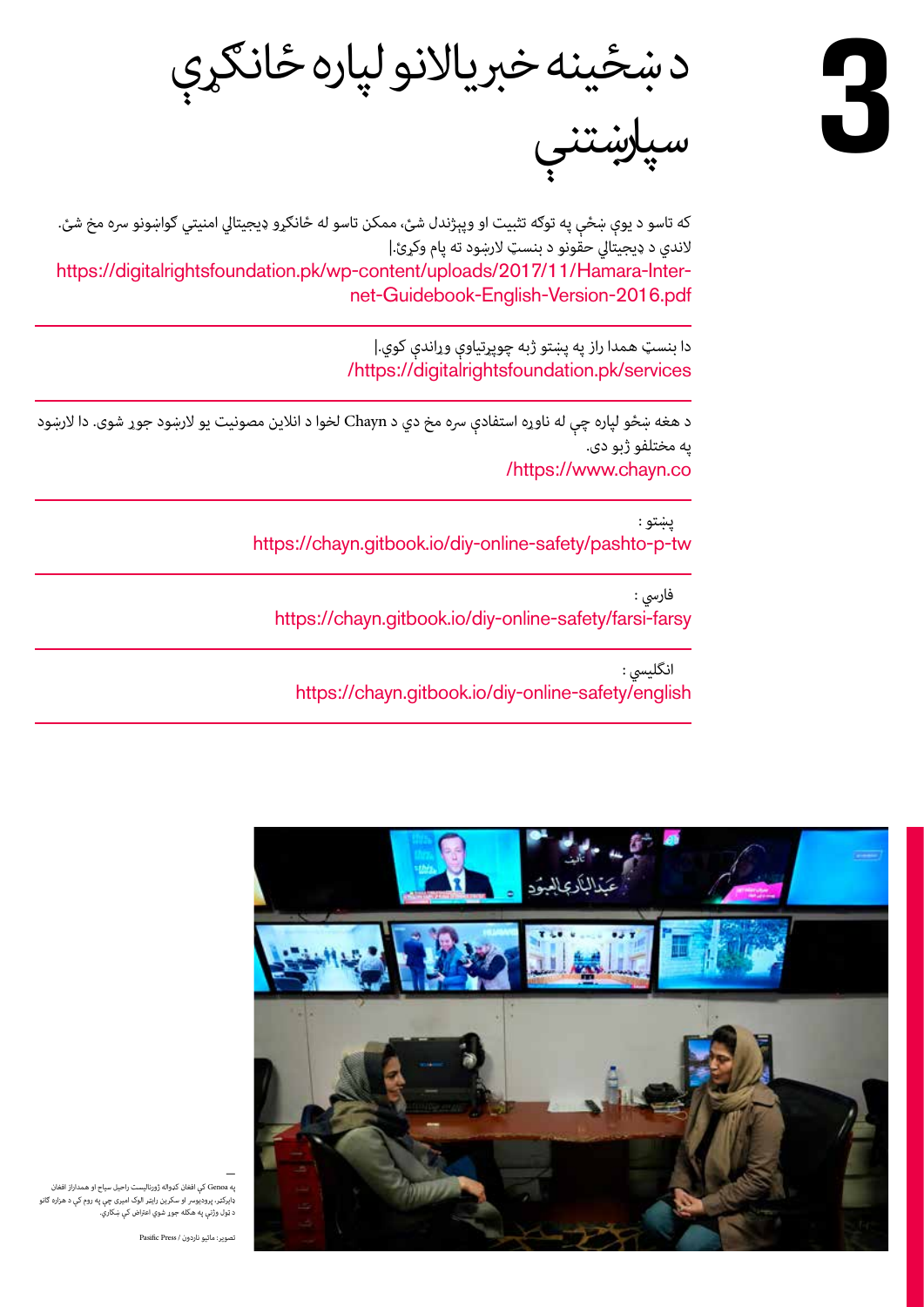

خپل انالین اکونټونه، تلفون، تبلیت او کامپیوټر خوندي کړئ

د تلفون یا د کامپیوټر د خالصولو لپاره د داخلېدو رمز ته اړتیا لرئ د خپلې وسیلې لپاره د ټول دسک -رمز ورکونې بټن فعاله کړئ. (که فکر کوئ، د تاسو د وسیلې د پلټنې په صورت کې دا مورد پام ځان ته راجذبوي، د توجیه او د خپل موبایل یا لب تاب د امن کولو لپاره وار له مخه یو جوړ کړی داستان له ځان سره، ویلو ته ولرئ.) که چېرې د تالاشي له کوم ځای سره مخ شوئ، خپله وسیله خاموشه کړئ، او د نه پاملرنې په حالت یې پرېږدئ. که کله مو غوښتل چې د خپلې وسیلې (کامپیوټر/موبایل) رمز شریک کړئ او کنه نه؟ د معلوماتو لباره په دوهمه برخه کې شته نکاتو ته پام وکړئ.

په بشپړ ډول کډ شويو برنامو لکه

واتساپ : <https://whatsapp.com> یا زیګنال : <https://signal.org> یا وایر : <https://wire.com>

څخه استفاده وکړئ او د لیکلو پیامونو لپاره د پیامونو د ورکېدو بټنه فعاله کړئ او یا هم په منظم ډول خپل مسجونه پاکوئ. پام مو وي، چې د زیګنال او وایر په شان پروګرامونه په معمول ډول نه کارول کیږي، او یا هم د سازمانونو او نړېوالو موسسو د غړو او یا د غیر دولتي بنسټو د استازو لخوا کارول کیږي، ممکن چې د پام د اوښتو سبب شي. سره له دې چې ممکن دا له واتساپ ډېر مصون هم وي. خو د زیګنال لپاره په Andriod کې یو بدیل زیګنال میشته مسنجر شته، چې Molly یادیږي او ممکن ډېره توجه ځان ته را جلب نه کړي. <https://molly.im/>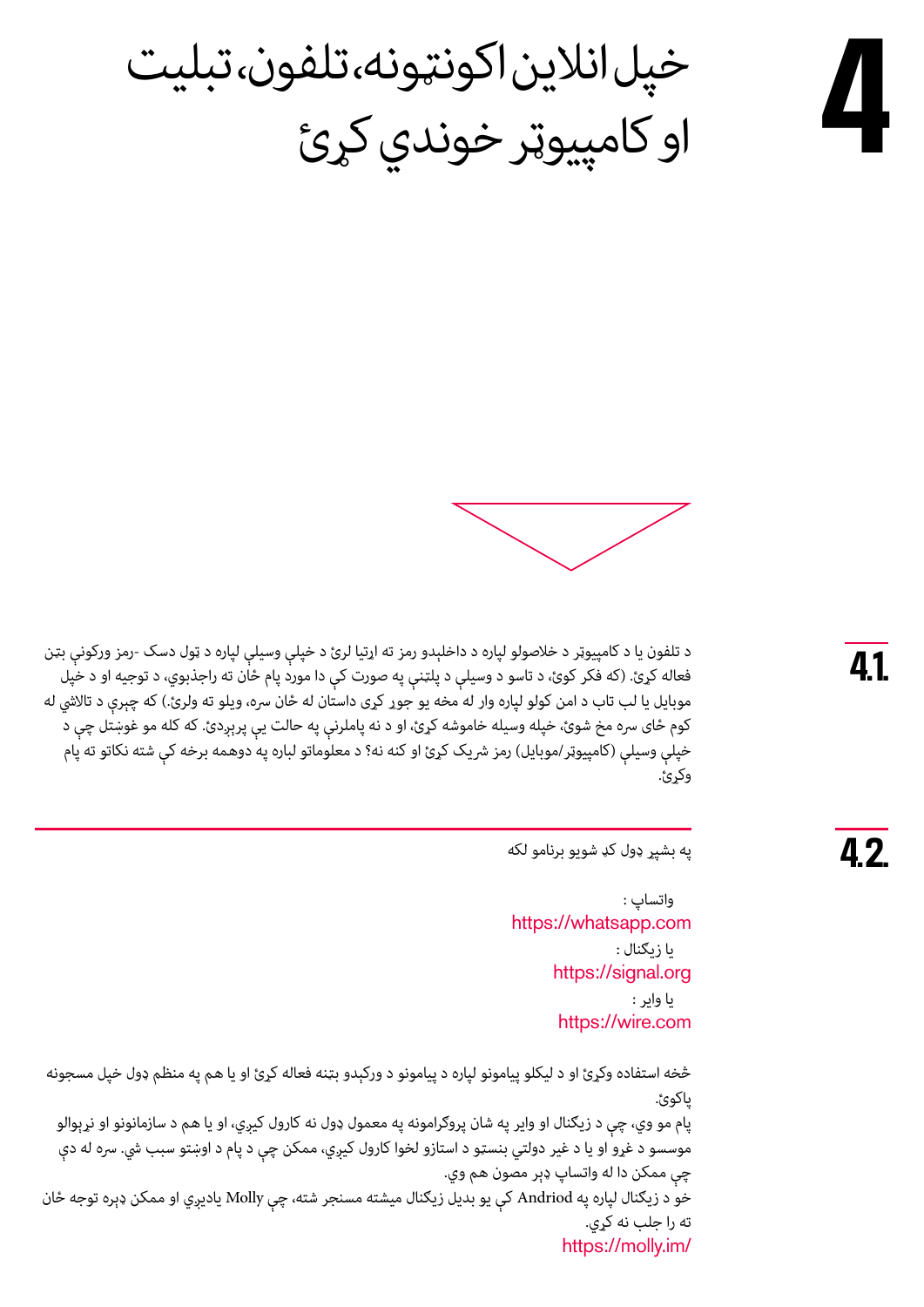## **4.3.**

په خپل اکونټونو کې امنیتي تنظیمات چک کړئ. وګورئ چې آیا تاسو کومو مهمو مواردو ته پام کړئ او که نه او هم د امنیتي خربداري بټنه فعاله کړئ. که امکان یې وه، تاسو د (2AF) اپشن/اختیار چې په بشپړ ډول ورته -2 Factor-Authentication وايي، هغه د هویت د تصدیق کولو په یوه پروګرام لکه freeOTP فعاله کړئ:. [/https://freeotp.github.io](https://freeotp.github.io/)

> او یا هم Aegis د Andriod لپاره ) ځکه په پاسورد رسه د قفل کېدو قابلیت لري.( [/https://getaegis.app](https://getaegis.app/)

او همدارنګه Raivo د iOS لپاره : <https://apps.apple.com/us/app/raivo-otp/id1459042137>

ګوګل (په موبایل ټلفونونو کې) :  [/https://myaccount.google.com/security-checkup](https://myaccount.google.com/security-checkup/) پام وکړئ، که تاسو خپل اکونټ د کوم تلفون له شمېرې سره وصل کړی وي، ستاسو اکونټ کېدای شي چې د تلفون د شمېرې له الرې تعقیب کړل يش.

> فیسبوک : [/https://www.facebook.com/help/799880743466869](https://www.facebook.com/help/799880743466869/) که تاسو د فیسبوک له مسنجر کار اخلئ دا ښه ده چی له (Secret Conversations) څخه کار واخلئ.

 واتساپ : [https://faq.whatsapp.com/general/verification/how-to-manage-two-step-verifi](https://faq.whatsapp.com/general/verification/how-to-manage-two-step-verification-settings/?lang=en)[cation-settings/?lang=en](https://faq.whatsapp.com/general/verification/how-to-manage-two-step-verification-settings/?lang=en)

> ټلګرام : [https://telegram.org/blog/sessionsand-2-step-verification](https://telegram.org/blog/sessionsand2stepverification) الندې لینک د ټولو ایمل ادرس وړاندې کوونکو په اړوند اسناد دي.

#### [https://2fa.directory/#email](https://2fa.directory/#email )

ډاډه شئ چې مالتړیز او بیاموندونکي کډونه مو له خپل تلفونه د باندې چېرې نوټ کړئ چې د تلفون د غال، ماتېدو او یا هم د بطرۍ د ختمېدو په صورت کې خپل اکونټ بیا ترالسه کړئ.

> نور معلومات: <https://ssd.eff.org/en/module/how-enable-two-factor-authentication>

> > **4.4.**

که غواړئ، چې د ناپېژنده پاتې کېدو لپاره، د تلفون شمېره نوې کړئ، او یا تلفون بدل کړئ. پام مو وي چې تل دواړه یو ځای سړه بدل کړئ. سره له دې چې دواړه په جلا جلا ډول خو په یو وار د تلفوني ټاورو لخوا پېژندل کیږي. ( سیم کارت مٰبر + د تلفون IMEI منرب(، د یوه بدلول کفایت نه کوي ځکه دویم یې ال هم د پېژندنې قابلیت لري.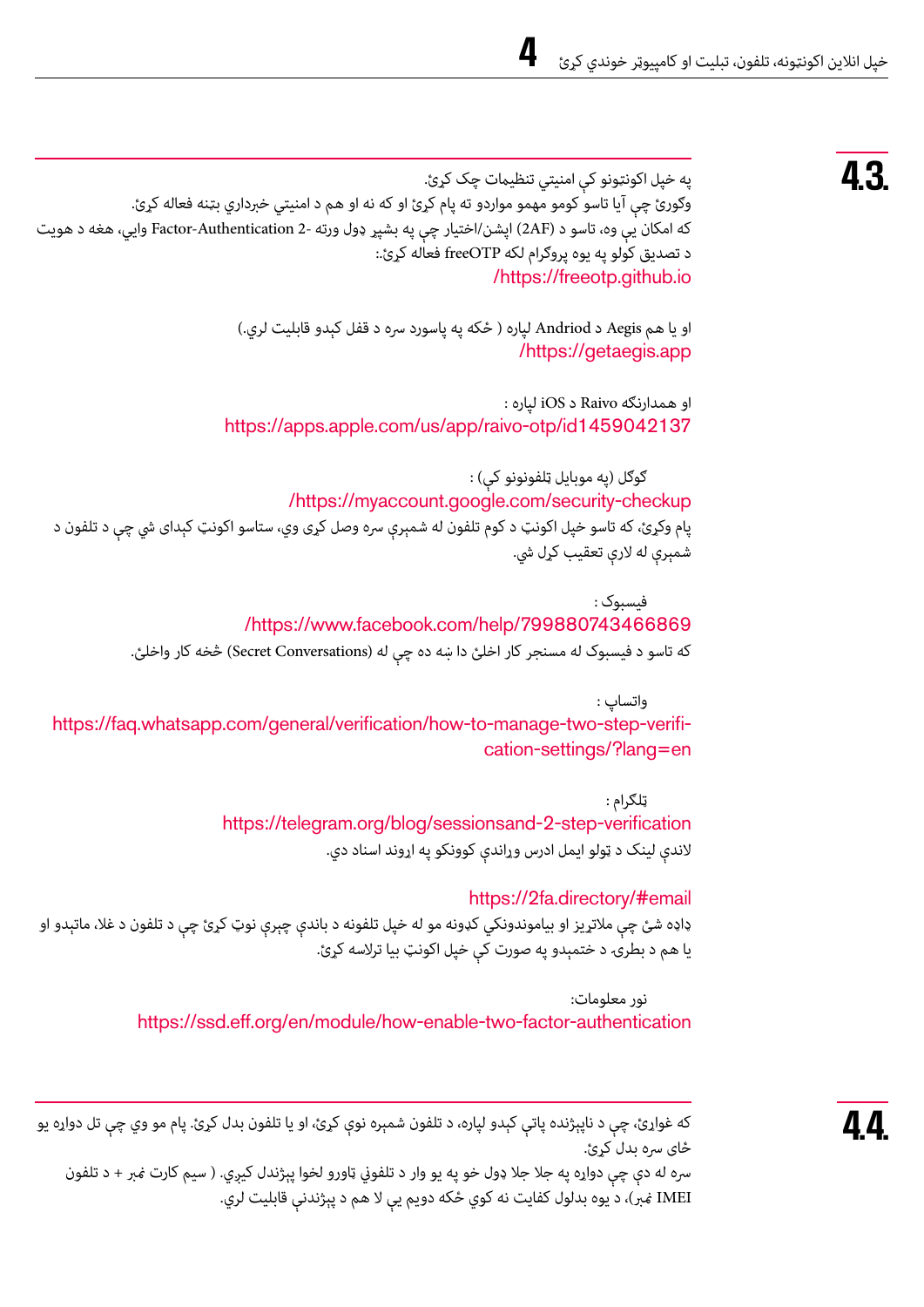**5**

خپله ډیجیتالي مخینه حذف کړئ او د انالین فعالیت نښه مو کمه کړئ



دا لا نده روښانه چې ایا او څومره د دښمن ځواکونه د بشر حقونو د مدافعانو او د خبریالانو انلاین فعالیت څاري او که نه؟ دا وضعیت په سرعت سره د ودې په حال کې دی او د انلاین معلوماتو پاکول کولی شي موثر ووسئ. <https://news.trust.org/item/20210817111442-4d73x>

دا ممکن په افغانستان کې ستاسو انالین مصونیت او خوندیتوب ته صدمه رسوي. الندې ځینې الرښونې د WIRED لخوا وړاندې شوي. <https://www.wired.com/story/how-to-clean-up-your-digital-history/>

همداراز First Rights Humanالندي معلومات وړاندې کوي. [https://www.humanrightsfirst.org/sites/default/files/How%20to%20delete%20](https://www.humanrightsfirst.org/sites/default/files/How%20to%20delete%20your%20history_updated.pdf) [your%20history\\_updated.pdf](https://www.humanrightsfirst.org/sites/default/files/How%20to%20delete%20your%20history_updated.pdf)

> فارسی بڼه یې : [https://twitter.com/dooley\\_dooley/statu s/1427223031429181441](https://twitter.com/dooley_dooley/statu s/1427223031429181441)

> > پاملرنه:

- د دریم ډلې خدماتو ته د خپلو شخيص معلوماتو په ورکولو کې ډېر پام وکړئ.
- ځیني پالت فورمونه د معلوماتو د ساتنې پالیيس ګانې لري، چې د قانوين د اجرا لپاره حسابونه آرشیف کوي.
- ممکنه ده چې ستاسو حذف شوې ډېټا/معلومات لا هم په محلي کچه ستاسو په تلفون او یا کمپیوټر کې وساتل شي.

5.1 | څه ډول ټاکل شوي محتویات لکه عکسونه او پستونه پاک کړو او یا یې په خوندي توګه وکاروو. لاندې یې په اړه فارسي لارښود دی: | [https://twitter.com/dooley\\_dooley/status/1427223031429181441](https://twitter.com/dooley_dooley/status/1427223031429181441)

> فیسبوک – Facebook <https://www.facebook.com/help/261211860580476/>

● طالبان په فیسبوک کې پراخ حضور لري او ممکن له هغو د هغه کسانو چې وررسه په اشکارا ډول مخالفت لري او یا له بهرنیانو سره کار کوي او یا هم هغه کسان چې د ګتې اخستنې مناسبې سرچینې دي، د دوی د پېژندو په خاطر استفاده کړي.

● فیسبوک د اکونټ د قفل کولو لپاره داسې وسیله/ابزار جوړ کړي چې کولی يش په یوه کېکاږلو رسه، ټول پروفایل قفل شي، ترڅو هغه کسان چې ستاسو ملګري نه دی، ونه توانیږي چې د پروفایل عکس او یا لیکنې دانلود کړي. | <https://twitter.com/ngleicher/status/ 1428474008295464965>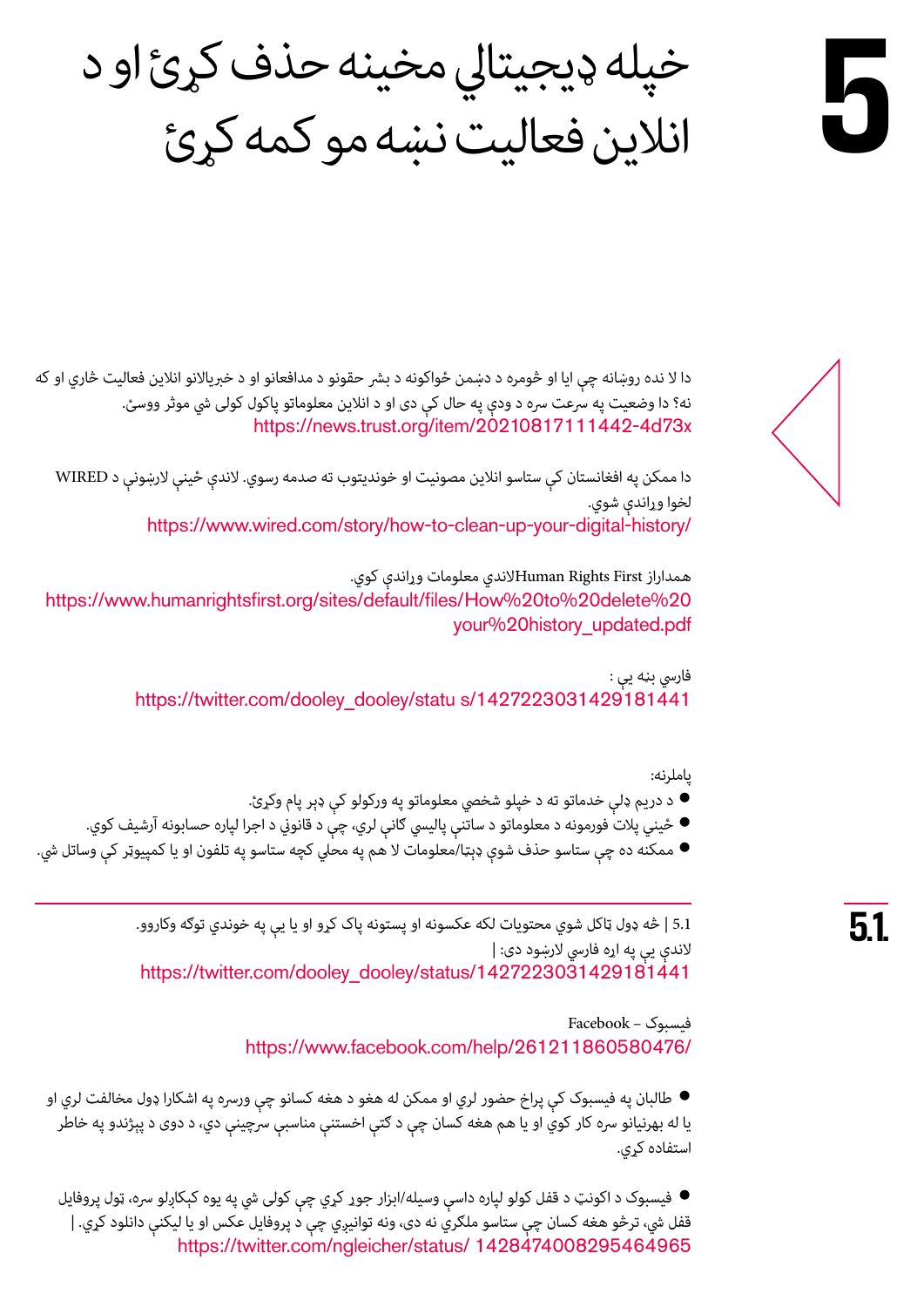● یو سیمه ییز اکونټ جوړ کړئ او یواځې د خپلو سیمه ییزو دوستانو لپاره مو وي، ترڅو په خپل تلفوين پروګرام کې د هغو په ساتلو سره له خپلو نړېوالو مخاطبینو سره له اړیکې مخ نیوی وکړئ. خپل اکونټ ترڅو چې ممکن وي عمومي یې کړئ، سیايس او مذهبي مطالب مه خپروئ. له یوه عمومي عکس څخه د پروفایل په توګه کار واخلئ او ممکن تاسو د دغه اکونټ لپاره یو مستعار نوم هم وکاروئ. خو پام وکړئ که خپل نوی حساب د تلفون له شمېرې سره وصل کړئ، ممکن د تلفون د شمېرې له لارې تعقیب شئ.

● ځان ډاډمن کړئ چې د اکونټ د معلوماتو څانګه مو د عموم لپاره د مشاهدې وړ نه ده. خپل اکونټ ته مو هېڅ ډول کاري سابقه مه وراضافه کوئ. ډاډ ترلاسه کړئ چې ستاسو پخوانۍ هېڅ ډول اړیکه چې له بهرنیو بنسټونو سره وه او یا ستاسو کاري سابقه په اکونټ کې د لیدلو وړ نه ده.

● که غواړئ له خپل نړېوال اکونټ څخه کټه واخلئ، یواځې داسې وخت هغه ته ورداخل شئ چې یا په امن ځای او یا هم په کور کې یاست. د هغه پاسورد په خپل لب تاپ او یا موبایل کې مه ذخیره کوئ.

● خپل فیسبوکي پستونه وڅېړئ (هر هغه شی چې په بلقوه توګه د اعتراض د رامنځته کېدو سبب ګرځېدلی شي، پاک یې کړئ.)، د دوستانو په نوملړ کې مو ( هر هغه کس حذف کړئ چې کولی شي د شک د رامنځته کېدو سبب وګرځي په ځانګړې توګه بهرنیان.)، هغه صفحې او ګروپونه مو چې پخوا لایک/خوښ کړي هم وڅېړئ.

● د خپل فیسبوک خاصتاً د پروفایل او د مخینی عکس (کاوور فوتو) چک کړئ. د دغو عکسونو ټول تنظیامت وڅېړئ هم د پخوانیو عکسونو په ګډون او مطمین شئ چې دا عکسونه پرته له ستاسو د اعتماد وړ دوستانو نور څوک نه شي لیدلی. که کوم (سئوال پاروونکی) عکس لرئ، پاک یی کړئ.

● د دوستانو د ليست مشاهده مو محدوده کړئ، ترڅو نور کسان يې ونه شي لېدلئ. ( او له ټولو دوستانو مو وغواړئ چې همداسې وکړي.) دا کار ستاسو د فیسبوک د تنظیماتو په برخه کې برابریږي. | ".How People find and contact you / Who can see your friends list? / "Only me

● خپل افغان وطنوال په فیسبوک کې مه تګ/tag کوئ.

● هغه بټنې چې کولی يش تاسو په عکسونو کې تګ کړئ، غیر فعاله کړئ. https:/[/www.hongkiat.com/blog/prevent-facebook-tagging/amp/](http://www.hongkiat.com/blog/prevent-facebook-tagging/amp/)

.1 هغه پستونه او عکسونه چې ملګرو مو تاسو پخوا په کې تګ کړي یاست، مرور کړئ، که د ستونزې د جوړېدو سبب کیږي، تګ ترې لرې کړئ.

ټویرت - Twitter <https://www.businessinsider.com/how-to-delete-old-tweets-from-twitter-2018-12>

● فیسبوک ته ورته قواعد پر ټویتر او نورو ټولنیزو رسنیو هم پلی کیږي. د هغه کسانو لیست چې تاسو فالو کوي/څاري وګورئ، هر څوک او یا هر ټویت چې کولی يش د طالبانو مخالفت راوپاروي، د هغه لغوه او یا یې حذف کړئ.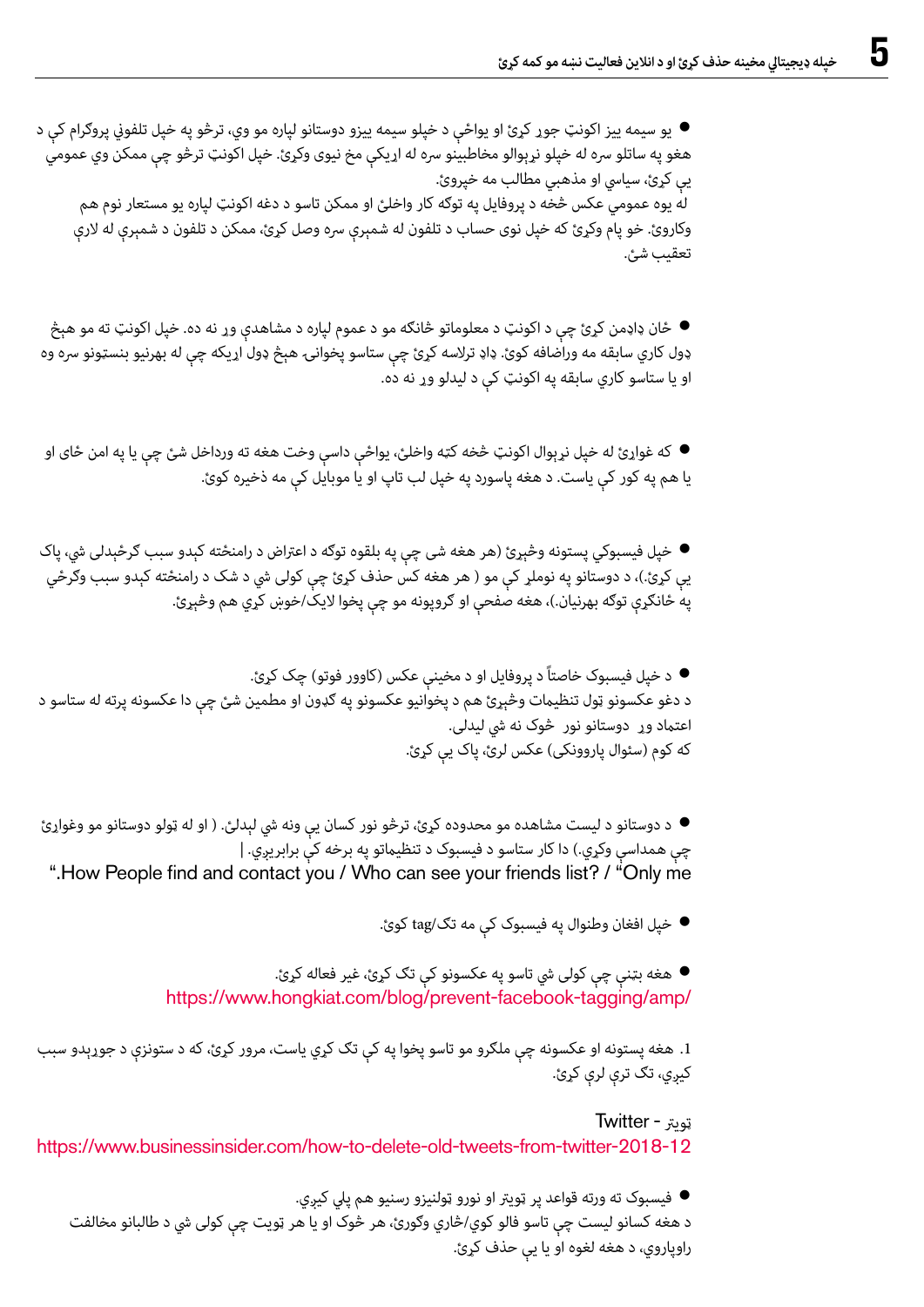● ډاډمن شئ چې تاسو د ټویت کولو لپاره د ټویت د موقعیت ښودلو تنظیامت نه دي فعاله کړي. که داسې مو کړي وي، هغه غیر فعال کړئ.

> ● پخواين ټویتونه پاک کړئ: <https://semiphemeral.com>

لینکدان – Linkedin [https://www.linkedin.com/help/linkedin/answer/3003/delete-content-you-ve](https://www.linkedin.com/help/linkedin/answer/3003/delete-content-you-ve-shared?lang=en)[shared?lang=en](https://www.linkedin.com/help/linkedin/answer/3003/delete-content-you-ve-shared?lang=en)

> انستاګرام – Instagram <https://help.instagram.com/997924900 322403>

زیګنال –Signal <https://support.signal.org/hc/en-us/articles/360007320491>

> ټلګرام – Telegram [https://telegram.org/faq#q-can-idelete-my-messages](https://telegram.org/faq#qcanideletemymessages)

مسنجر –Messenger <https://www.facebook.com/help/messenger-app/194400311449172> واتساپ – WhatsApp https:/[/faq.whatsapp.com/android/chats/how-to-delete-messages/](http://faq.whatsapp.com/android/chats/how-to-delete-messages/)

ګوګل لټون – Search Google <https://support.google.com/websearch/troubleshooter/3111061?hl=en>

ټیک ټاک – TikToK https:/[/support.tiktok.com/en/account-and-privacy/account-privacy-settings/](http://support.tiktok.com/en/account-and-privacy/account-privacy-settings/privacy-controls) [privacy-controls](http://support.tiktok.com/en/account-and-privacy/account-privacy-settings/privacy-controls)

ویکي پدیا:

که مو په ویکي پدیا یا د ویکي مدیا په نورو پروژو کې داسې کوم اطلاعات وموندل چې کولی شي تاسو ته او یا په افغانستان کې نورو کسانو ته صدمه ورسوي، لطفاً د هغه په اړه له دغه ایمل ادرس سره په اړیکه کې شئ. @ca org.wikimedia او د موضوع د عنوان په برخه کې AFG ورته ولیکئ. د خپلو ملګرو د پروفایل یا مخینې یا کاوور عکس چک او مرور کړئ. او که هر کوم د دغو عکسونو درته د پوښتنې وړ وه،( د مثال په توګه: که د طالبانو پر ضد یې د یوه بیرغ یا بنر ښکارندینه کوله) له دوی وغواړئ چې بدل یې کړي. که پرې مشکوک وئ، بیا هغه د خپلو ملګرو له لیست څخه پاک کړئ.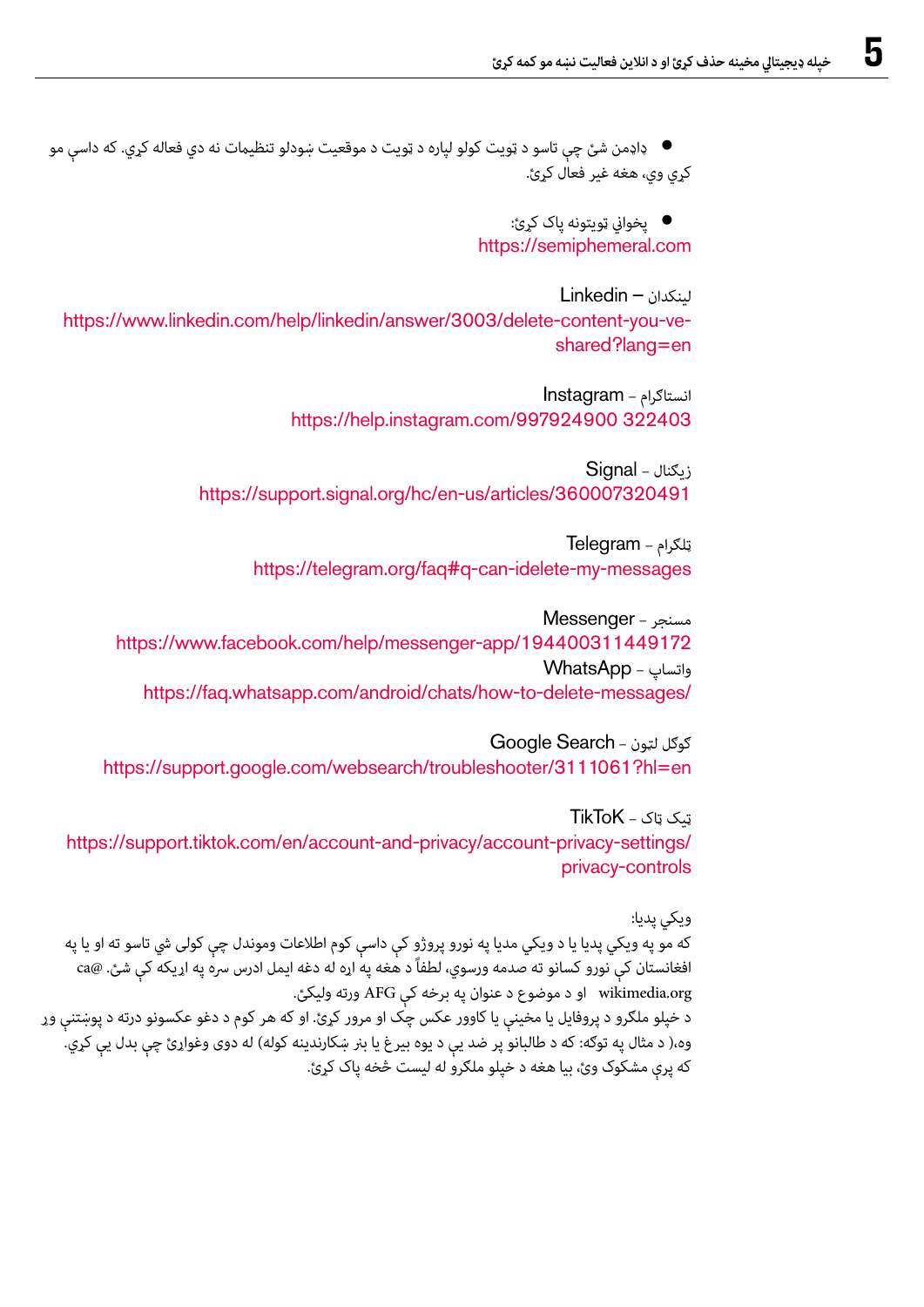### فیسبوک – Facebook : <https://www.facebook.com/help/224562897555674/>

 ټویرت – Twitter : <https://help.twitter.com/en/managing-your-account/how-to-deactivate-twitter-account>

> لینکد ان – LinkedIn : <https://www.linkedin.com/help/linkedin/answer/63?lang=en>

> > انستاګرام – Instagram : <https://help.instagram.com/448136995230186/>

 زیګنال – Signal : [https://support.signal.org/hc/en-us/articles/360007061192-Unregister-or-](https://support.signal.org/hc/en-us/articles/360007061192-Unregister-or-Delete-Account)[Delete-Account](https://support.signal.org/hc/en-us/articles/360007061192-Unregister-or-Delete-Account)

> ټلګرام – Telegram : <https://my.telegram.org/auth?to=delete>

 واتساپ – WhatsApp : [https://faq.whatsapp.com/android/account-and-profile/how-to-delete-your-ac](https://faq.whatsapp.com/android/account-and-profile/how-to-delete-your-account/?lang=en)[count/?lang=en](https://faq.whatsapp.com/android/account-and-profile/how-to-delete-your-account/?lang=en)

 ګوګل – Google : <https://support.google.com/accounts/answer/32046?hl=en> رسبېره پر دې، د دغه لینک په وسیله کولی شئ، د ګوګل په پټه حافظه کې د ذخیره شویو پایلو د حذف غوښتنه هم وکړئ. <https://google.com/webmasters/tools/removals>

مایکروسافت/هاتهیل – Microsoft/Hotmail : [https://support.microsoft.com/en-us/help/12412/microsoft-account-how-to](https://support.microsoft.com/en-us/help/12412/microsoft-account-how-to-close-account)[close-account](https://support.microsoft.com/en-us/help/12412/microsoft-account-how-to-close-account)

> یاهو- Yahoo : <https://en-global.help.yahoo.com/kb/SLN2044.htm>

 پروټون میل – Protonmail : https://[protonmail.com/support/knowledge-base/delete-account/](http://protonmail.com/support/knowledge-base/delete-account/)

## **5.2.**  | څه ډول ټول اکونټونه حذف کړو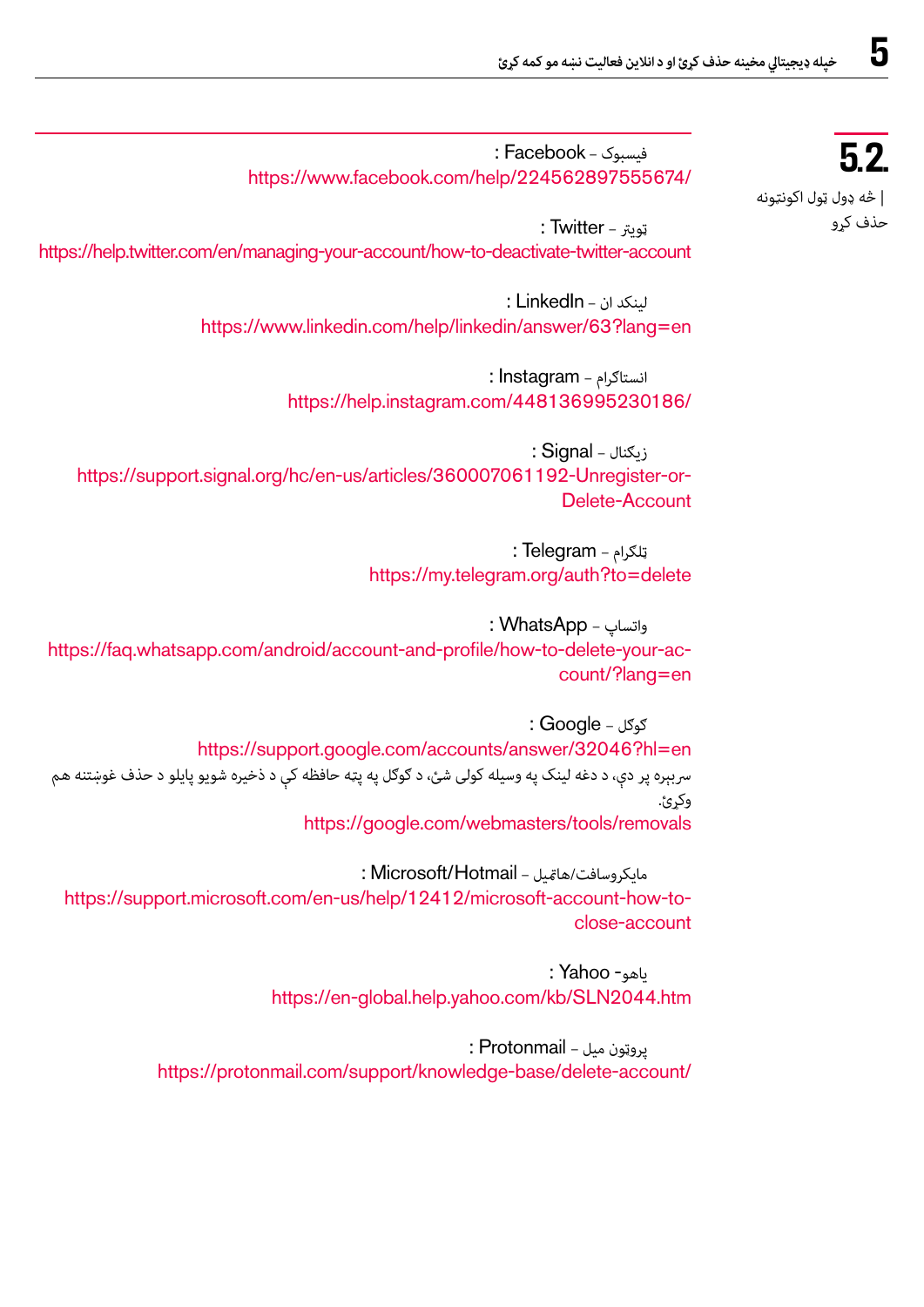**5.3.** 

له عکسونو رسه څنګه برخورد/ چلند وکړو

● ډاډه شئ چې په موبایل کې مو خپل ټول شته عکسونه لیديل او پوهیږئ چې هېڅ یو رس خوږونکی تصویر په کې نه شته. (لکه: د امریکا له بیرغ سره ستاسو خپل عکس، تاسو له بهرنیانو سره، یا ښځې له حجاب پرته، یا تاسو د خپلې کورنۍ له غړو سره په بهر کې.)

● که شک لرئ، ملنځه یې یوسئ. دا د درک وړ ده چې د عکسونو ملنځه وړل به درته سخت وي، خو په پام کې ولرئ چې هغه تاسو او نور په بلقوه ډول له ګواښ سره مخ کوي.

● که غواړئ هغه له ځان رسه وساتئ. نو په کالوډ – Could کې یې ذخیره کړئ او هغه اکونټ چې ورته کارول کیږي باید ستاسو اصيل حساب نه وي. د هغو نوم او پاسورد تر دې پخوا بل هېڅ ځای نه وي ثبت شوی او وروسته یې له خپل تلفون پاک کړئ. د مثال په توګه: ګوګل درایف څه دی او څنګه کارول کیږي؟ په اړه یې دا انګلیيس ویډیو چې فاريس لیکلې ژباړه لري وګورئ. <https://youtu.be/EbVnObwFJic>

● ځینې پروګرامونه شته چې دا امکان تاسو ته برابروي ترڅو خپل عکسونه په یوه دوکه ورکوونکي فولډر کې چې په ظاهر کې بل پروګرام غوندې ښکاري( لکه: مخفی ماشین حساب یا د عکس خصوصی البوم) په کې پټ کړئ. خو پام مو وي دا چلند مصون نه دی، ځکه نور خلک هم د دا ډول پروګرامونو په اړه معلومات لري.

په هغه ویب سایتونو کې چې ممکن د طالبانو ضد معلوم يش له لټون مخکې دا کارونه وکړئ:

- په خپل براوزر کې د خصويص لټون حالت فعال کړئ
	- که ممکن و، Cookies مه دررسه منئ
		- بوک مارکونه مه ذخیره کوئ
	- ډېټا/معلومات یا پاسورد مو مه ذخیره کوئ

● د ګوګل او فیسبوک ویب سایتونو ته له ورننوتو ډډه وکړئ او یا هغه د یوه دریم شخص د ویب سایت اکونټ ته وصل کړئ

په ټوله کې:

● هڅه وکړئ چې له دې مرورکوونکو -براوزرونو (لکه: موزیلا فایرفاکس) څخه کار واخلئ، چې ستاسو له خصوصي حریم ساتنه کوي او د خصوصي حریم ډېر نور تنظیمات فعال کړئ.

● ډاډ ترالسه کړئ، د هغه مصون ویب سایتونو لیدنه مو چې کړې د هغوی یوه مخینه دررسه جوړه کړئ. ) د مثال په توګه: تل د خصوصي حریم په حالت کې فعالیت مه کوئ.) ستاسو کامپیوټر/موبایل باید ښکاره کړي چې ځینې دخويل ګانې لري، ترڅو چې څوک پر تاسو شک ونه کړي.

● ډاډ ترالسه کړئ چې فایر فاکس او ګوګل کروم مرورکوونکو ته نه یې ورداخل شوي.)د مثال په توګه: مطمین شئ چې تاسو د کروم مرورګر ته په خپل ګوګل اکونت/جیمل سره نه یی ورداخل شوي.) که کله هم خپل حساب ته ورداخل شوي یاست، او انرتنت مو مرور کړی وي، ستاسو حساب د ټولو فعالیتونو مخینه ذخیره کوي. د حساس لټون پایلې ملنځه یوسئ

[https://www.humanrightsfirst.org/sites/default/files/How%20to%20delete%20](https://www.humanrightsfirst.org/sites/default/files/How%20to%20delete%20your%20history_updated.pdf)- -[your%20history\\_updated.pdf](https://www.humanrightsfirst.org/sites/default/files/How%20to%20delete%20your%20history_updated.pdf)

https:/[/twitter.com/dooley\\_dooley/status/1427223031429181441](http://twitter.com/dooley_dooley/status/1427223031429181441)

## **5.4.**  انالین لټون – ګوګل – یوتیوب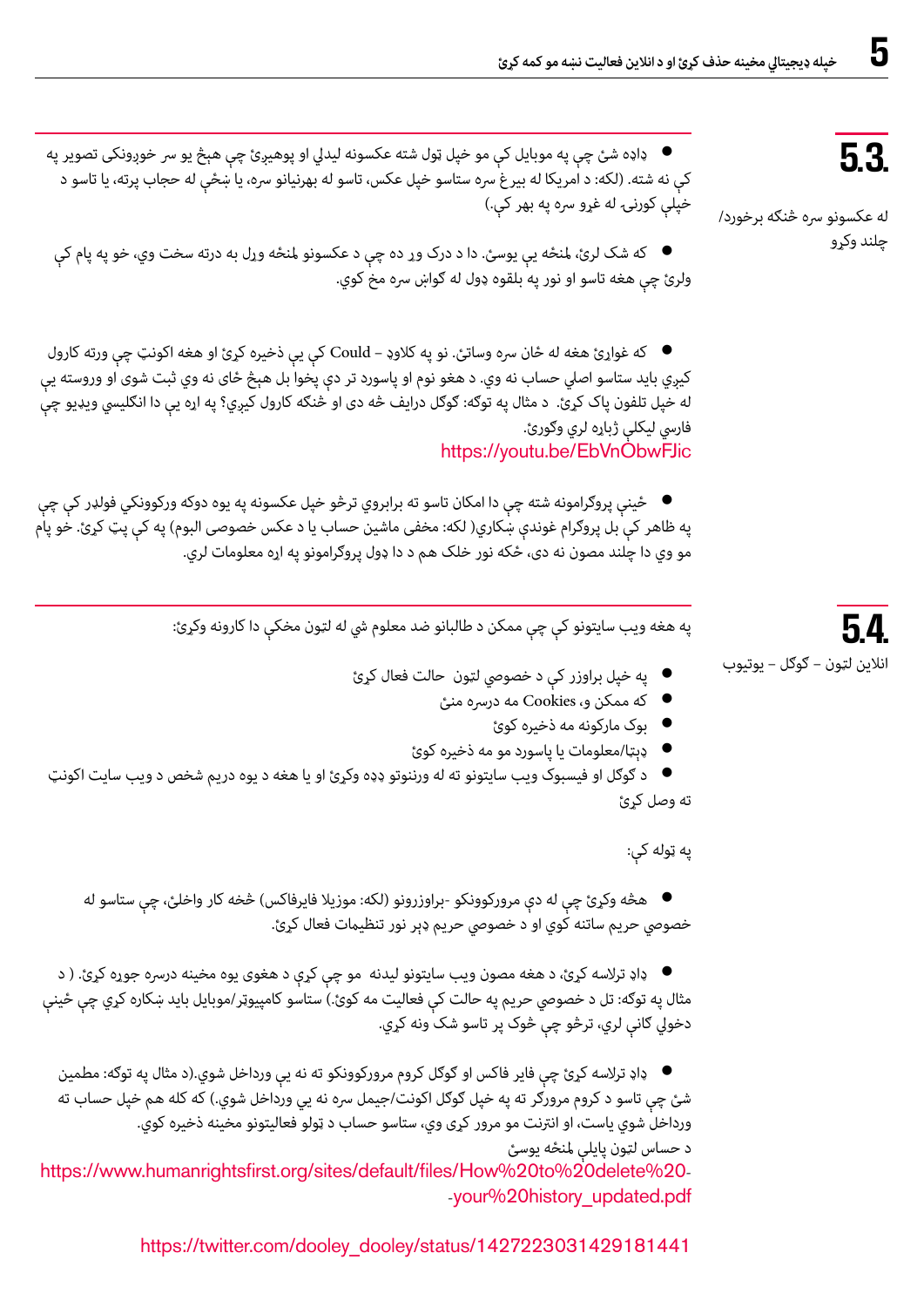د سایت د واقعي محتوا د ملنځه وړلو غوښتنه وکړئ: د پلټنې د پایلو ملنځه وړل د محتوا د ملنځه وړلو سبب نه ګرځي. په هر سایت کې د خپلو اطلاعاتو د لمنځه وړلو لپاره باید د هغه سایت له خاوند سره په اړیکه کی شئ. په یوتیوب او ګوګل کې

● پام مو وي، که تاسو په یوتیوب کې ویدیو لټوئ، دا ممکن په تلفون کې د تاسو په ګوګل حساب کې هم ښکاره کړل يش.)دا دوه حسابونه معموالً رسه وصل وي.(

> ● په منظم ډول په یوتیوب او ګوګل اکونټونو کې د خپل لټون مخینه پاکه کړئ. په ګوګل کې د خپلو فعالیتونو د پاکولو د څرنګوايل لپاره الندې لینک ته مراجعه وکړئ. <https://support.google.com/accounts/answer/465>

»د ځان افشا« الرښود - Guide doxing-Self: <https://guides.accessnow.org/self-doxing.html> ممکن د دغه درک لپاره چې څومره اطالعات د تاسو په اړه په عموم ډول د الس ريس وړ دي او حداقل کچې ته د هغو د راکمولو په برخه کې چې تاسو خطر سره مخ کولی شي، له تاسو سره مرسته وکړي. په ځانګړې توګه هغه فعالان چې زنداني شوي، او د خپلو نظریاتو لپاره تر پوښتونو راغلي. امکان لري چې ډېر ژر د هغه شیانو لپاره مو چې پست کړي دي، هدف وګرځئ. <https://twitter.com/BBCWomansHour/status/1427287851016798213>

که ستا په کوم سایت کې حساسیت پارونکي معلومات وموندل او بیا وتوانېدی چې هغه له ویب سایت څخه حذف کړئ، همداراز د مخصويص صفحې URL چې په هغه کې معلومات و، دلته هم ورداخل کړئ. <https://archive.org/web/>

> که یې ارشیف او ذخیره شوې کاپي موجوده وه، بیا د مرستې لپاه له لاندې ادرس سره په اړیکه کی شئ. help@accessnow.org

> https:/[/cpj.org/2019/09/digital-safety-remove-personal-data-internet/](http://cpj.org/2019/09/digital-safety-remove-personal-data-internet/)

انالین لټون او د وګړو/خلکو د موندنې خدمات: https:/[/github.com/yaelwrites/Big-Ass-Data-Broker-Opt-Out-List](http://github.com/yaelwrites/Big-Ass-Data-Broker-Opt-Out-List)

[https://www.eff.org/deeplinks/2020/12/doxxing-tips-protect-yourself-on](https://www.eff.org/deeplinks/2020/12/doxxingtipsprotectyourselfonlinehowminimizeharm)[line-howminimize-harm](https://www.eff.org/deeplinks/2020/12/doxxingtipsprotectyourselfonlinehowminimizeharm)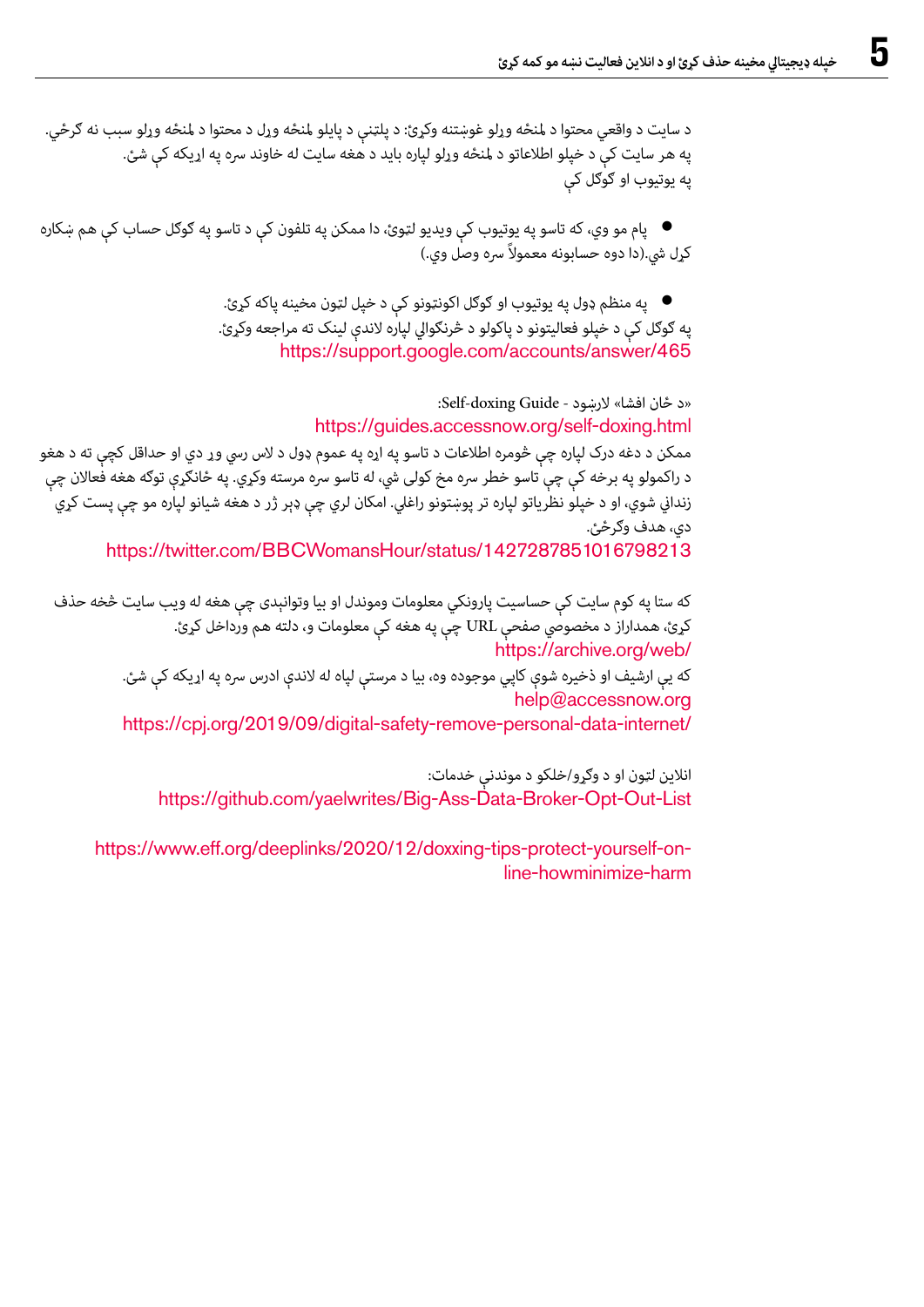

**د موبایل او یا کامپیوټر دې ورکېدو په 6 صورت کې څه وکړو**



که داسې یو څه پېښ يش، ډېره مهمه ده په عاجله ټوګه اقدام وکړئ او وتوانېږئ چې خپل اکونټ/انالن حساب، مخاطبینو او شخيص معلوماتو ته د الس ريس کچه کمه کړئ. زمونږ د بېړنیو ډیجیتايل مرستو الرښود ته پام وکړئ. https:/[/digitalfirstaid.org/en/topics/lost-device/](http://digitalfirstaid.org/en/topics/lost-device/) ځکه باید دا ارزیابي شی چی په به بل پړاو کی څه وکړو.

که ممکن و، تلفون له لرې الرې قفل کړئ او یا یې مواد پاک کړئ.

اندوراید – Andriod : <https://support.google.com/accounts/answer/6160491?hl=en>

سامسونگ – Samsung :

https:/[/www.samsung.com/za/support/mobile-devices/how-do-i-use-find-my-](http://www.samsung.com/za/support/mobile-devices/how-do-i-use-find-my-mobile-to-remotely-wipe-my-samsung-galaxy-s6-edge-plus/) [/mobile-to-remotely-wipe-my-samsung-galaxy-s6-edge-plus](http://www.samsung.com/za/support/mobile-devices/how-do-i-use-find-my-mobile-to-remotely-wipe-my-samsung-galaxy-s6-edge-plus/)

آیفون – iPhone : https://[www.igeeksblog.com/how-to-erase-data-from-lost-stolen-iphone-ipad](http://www.igeeksblog.com/how-to-erase-data-from-lost-stolen-iphone-ipad-remotely/)[remotely/](http://www.igeeksblog.com/how-to-erase-data-from-lost-stolen-iphone-ipad-remotely/)

د ورک شوي تلفون شمېره د ټولنیزو رسنیو له ګروپونو لرې کړئ.(په دې هدف چې د تلفون موندونکی ونتوانیږئ چې ستاسو دغو ټولنیزو ګروپونو ته لاس رسی پیدا کړئ.)، د دغه فعالیت د ترسره کولو لپاره باید له مخکې د هر ګروپ لپاره څو سمبالوونکي ولرئ، ځکه مختلف مدیران/سمبالوونکي کولئ شي دا شمېره په اساني سره پاکه کړئ.

- Whatsapp
	- Signal
	- Telegram ●

د اغیزمن شویو حسابونو/اکونټونو پاسوردونه بدل کړئ، (د بیا ترلاسه کولو / بیاځل تنظیم په ګډون) او 2AF اختیار هم دغه اکونټونو لپاره چې وړتیا یې لري ورته فعال کړئ.

د خپل تلفون د ورکېدو په صورت کې خپل مخاطبین خرب کړئ او همدا راز د هغوی په وړاندې هم د هغه کس لخوا چې تلفون ورسره دی، شته خطر ورته تشریح کړئ، ترڅو پوه وي.  **6.3.** 

 **6.4.**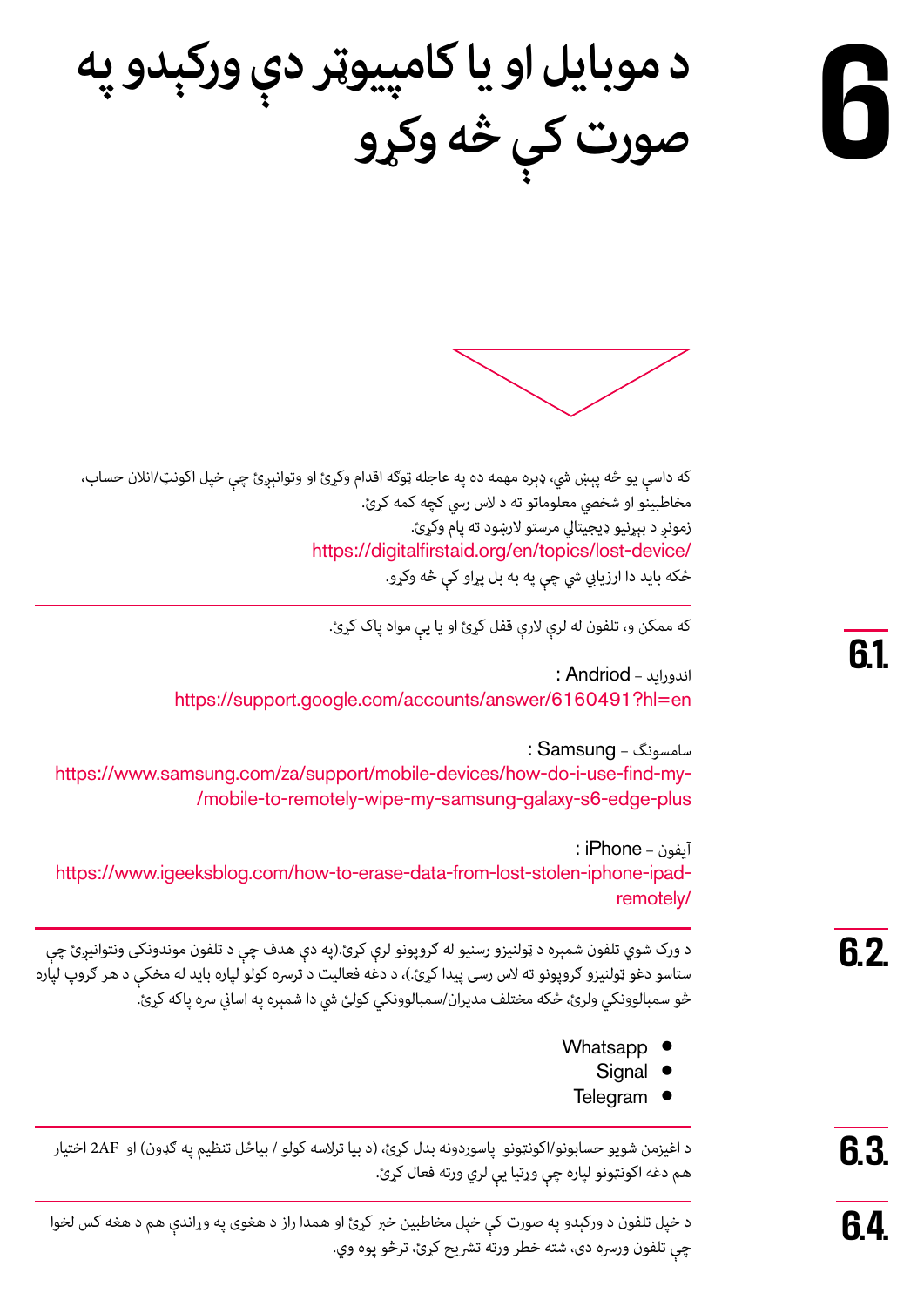خپل اکونټ/حساب بیا ترالسه کړئ



**7**

اکثراْ ټولنیزې رسنۍ، د ایملونو خدمات او نور سایتونه پلاتفورمونه داسې یوه منبع لري چې د تاسو د حساب د بیا ترلاسه کولو سره مرسته کوئ. ډېری پلاتفورمونه په اکونټونو کې د غیر معمول فعالیتونو د راپور ورکونې لارې هم لري. مونږ څو لارښودونه لیست کړي، تاسو سره په دغه برخه کې مرسته وکړي. د ډېجیتالي بېړنیو مرستو لاندې لارښود ته پام وکړئ. | https:/[/digitalfirstaid.org/en/topics/account-access-issues](http://digitalfirstaid.org/en/topics/account-access-issues)

> د ګوګل بیا ترالسه کول : <https://support.google.com/accounts/answer/183723>

 د فیسبوک راپور کول : https://[www.facebook.com/hacked](http://www.facebook.com/hacked) د فیسبوک بیا ترالسه کول : https://[www.facebook.com/notes/10157814523321886/](http://www.facebook.com/notes/10157814523321886/)

> د انستاګرام د مالتړ پړاونه : https:/[/help.instagram.com/149494825257596](http://help.instagram.com/149494825257596)

د ټویتر د ملاتړ پړاونه : https:/[/help.twitter.com/en/safety-and-security/twitter-account-hacked](http://help.twitter.com/en/safety-and-security/twitter-account-hacked)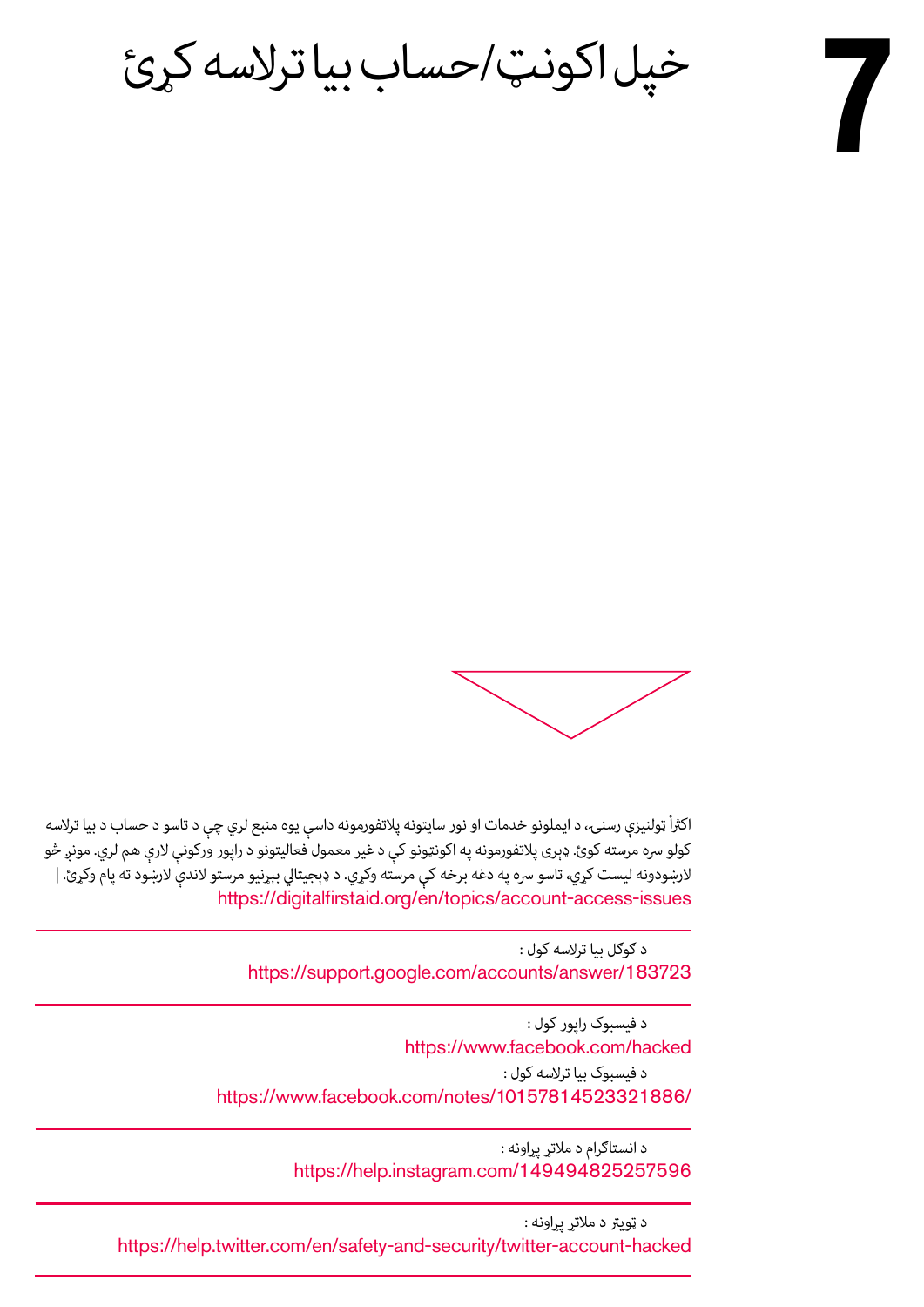**8**

VPNs: د جاسوسۍ، حملو او سانسو په وړاندې ساتنه

VPNs ستاسو د وسیلې )کامپیوټر/موبایل( او د وړاندې کړل شوې خروجي )exit )ترمنځ د VPN په وسیله یو کډ شوی تونل جوړوي. په همدې اساس دا کار هغه ویب سایتونو ته د الس ريس اجازه درکوي چي یا مسدود شوي او یا هم سانسور شوي او ترڅنګ یې په انرتنتي فضا کې ستاسو له فعالیت و ترافیک هم ساتنه کوي.

 ● که پخوا مو له VPN ګټه اخیستې له همغه یوه رسه مخ ته والړ شئ، او چک یې کړئ چې سم کار کوي. په غیر صورت کې له یوه نوي VPN څخه کټه پورته کړئ. او دا کار ممکن ستاسو پام ځان ته راجلب کړئ. چې کوم یو VPN د خلکو ترمنځ د پټېدو لپاره موثر دی.

● دا کار هغه وخت موثر وسېدلی شي له دې مخکې چې تاسو له سانسور سره مخ شئ او یا هم ستاسو دستګاه خاموشه شی، هغه دانلو کړئ. له دغه ابزار څخه استفاده کول ممکن ډېر وخت ستاسو د انترنت وړاندې کوونکی لخوا تثبیت شي، او ستاسو په تلفون کې د یوې نصب شوې برنامې په توګه هغه کس ته چې ستاسو قفل ناشوي تلفون ته لاس رسی لري د مشاهده وړ وي.

> ● له انستال او اجرا وروسته یې یو ځل چک کړئ چې VPN مو سم کار ورکوي: [ipleak.net](http://ipleak.net)

> > د سانسور ضد VPNs له ښه ترک ریکاډونو رسه

 ● تیونل بییر –TunnelBear : [h](http://www.tunnelbear.com/download )ttps://[www.tunnelbear.com/download](http://www.tunnelbear.com/download ) (Windows, MacOSX, Linux, iOS, Android)

یاداشت: تیونل بییر د اوس لپاره په افغانستان کې خپلو استفاده کوونکو ته دې میاشتې تر ۱۰ جي.يب وړیا خدمات لري. په ګوګل اپ ستور کې د موندنې وړ دی، خو کاروونکي یې کولی يش چې یو APK ِ د تلگرام له رسم کانال دانلود کړي. https://[t.me/tunnelbearofficial](http://t.me/tunnelbearofficial)

> کوم کسان چې د تیونل بییر له استفادې سره په ستونزو کې وي، کولئ شي هغه راپور کړئ: https:/[/forms.office.com/Pages/ResponsePage.aspx](http://forms.office.com/Pages/ResponsePage.aspx)

 ● مولواد – Mullvad : https:/[/mullvad.net/en/download/](http://mullvad.net/en/download/) (Windows, MacOSX, Linux, iOS, Android) میاشتنی لګښت 5 یورو؛ د ګټې اخستنې جواز له مرستندویه خطونو (help@accessnow.org) د لاس رسی وړ دی، پېر یې په ناپېژنده او له نوم ثبتونې پرته ترسره کیږي. همدارنګه د ډیجیتالي ارز ترڅنګ کولی شي له نقدو پیسو هم استفاده ويش.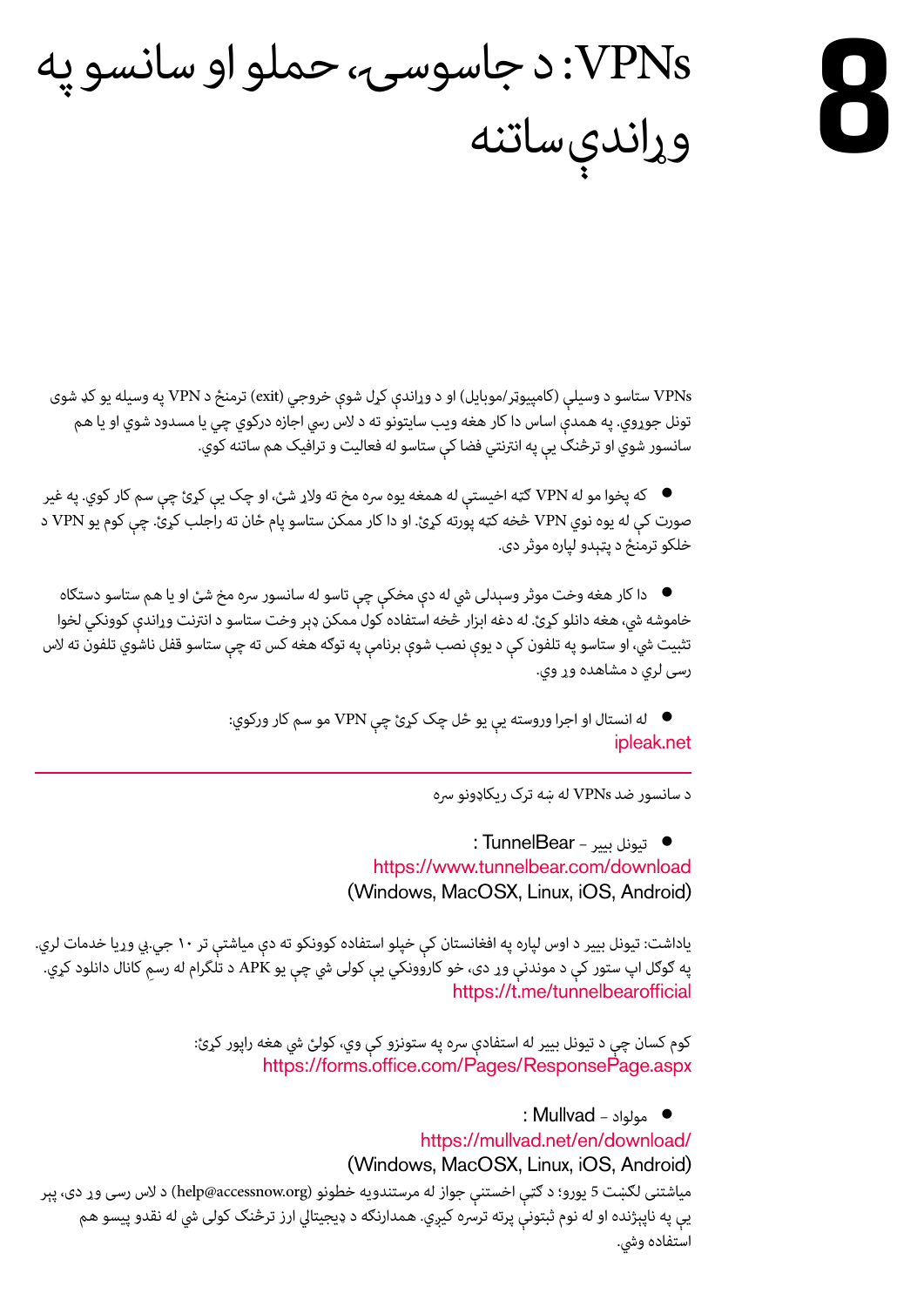● وی.پی.ان.گیت – VPNGate : https:/[/www.vpngate.net](http://www.vpngate.net) (Windows, MacOSX, Linux, iOS, Android) د عمومی VPN د ریلی سرورونو لېست چې په تولنه نړۍ کې د رضاکارانو لخوا کوربه کیږي.

 ● پروټون وی.پی.ان – ProtonVPN : https:/[/protonvpn.com](http://protonvpn.com) (Windows, MacOSX, Linux, iOS, Android, Chromebook) په وړیا توګه د الس ريس وړ دی.

 ● بیت ماسک – Bitmask : https://[bitmask.net](http://bitmask.net) (Windows, MacOSX, Linux, Android) دا VPN یوه خلاصه سرچینه ده. تاسو کولی شئ چی د تیار شویو VPNs څخه چی د riseup.net) یا (caly.net) لخوا وړاندې کیږي ګټه پورته کړئ، او هم خپل یو پیل کړئ. ډېر نور VPNs هم د الس ريس وړ دي، خو ټولو بیا د سانسو د ملنځه وړلو، د ښه امنیت درلودو، د خصويص حریم د ساتنې او یا د ښه تجاريت چلند لپاره موثرې هڅې نه دي کړي. که د ال زیاتو مواردو د امتحانولو په هڅه کې یاست، الندې ادرس ته مراجعه به يو ښه پیل وي: https:/[/www.nytimes.com/wirecutter/reviews/best-vpn-service/](http://www.nytimes.com/wirecutter/reviews/best-vpn-service/)

د VPNs د فعالیت د څرنګوايل په اړه چې دوی څه کوي او ایا کومو برخو ته د ګټې اخستنې وړ نه دي؟ دا الندې لینک یوه ښه منبع ده: https:/[/ssd.eff.org/en/module/choosing-vpn-thats-right-you](http://ssd.eff.org/en/module/choosing-vpn-thats-right-you)

لطفاً یام ولرئ، چې اکثراً (خو ټول نه) د VPN "بیاکتنې" سایتونه د VPN له خرڅلاوي څخه ګټه پورته کوي او/یا د ورته شرکتونو ملکیت دی چې د VPNs ملکیت لري. د سانسور ضد لپاره ځانګړي وسایل:

یو څېړنه ترسره کړئ چې ایا دا برنامې به تاسو ته د خطر د رامنځته کېدو سبب شي. (لکه: د پاملرنې جلب)، که هغه ستاسو په وسایلو(کامپیوټر/مبایل) په نصب شوي شکل وموندل شي او یا هم دا کشف شی چې تاسو له هغو استاده کوئ.

- Psiphon د خالصې منبعې د سانسور د سانسو د لرې کولو VPN دی چې له مختلفو تکتیکو څخه د سانسور د لرې کولو لپاره کار اخيل. <https://www.psiphon3.com/en/download.html> (iOS, Android, Windows)

- د ایمل له الرې دانلود: دغه ادرس ته (get@psiphon3.com) یو ایمل واستوئ، ترڅو د Psiphon دانلود لیکنونه په مختلفو ژبو ترلاسه کړئ.

 ● الټرن – Latern :

- دا د خالصې منبع د سانسور د لرې کولو یو VPN دی چې له مختلفو تکتیکونو څخه د سانسور د لرې کولو په خاطر کار اخيل. [https://etlantern.org/en\\_US/index.html](https://etlantern.org/en_US/index.html  )

(Windows, MacOSX, Linux, iOS, Android)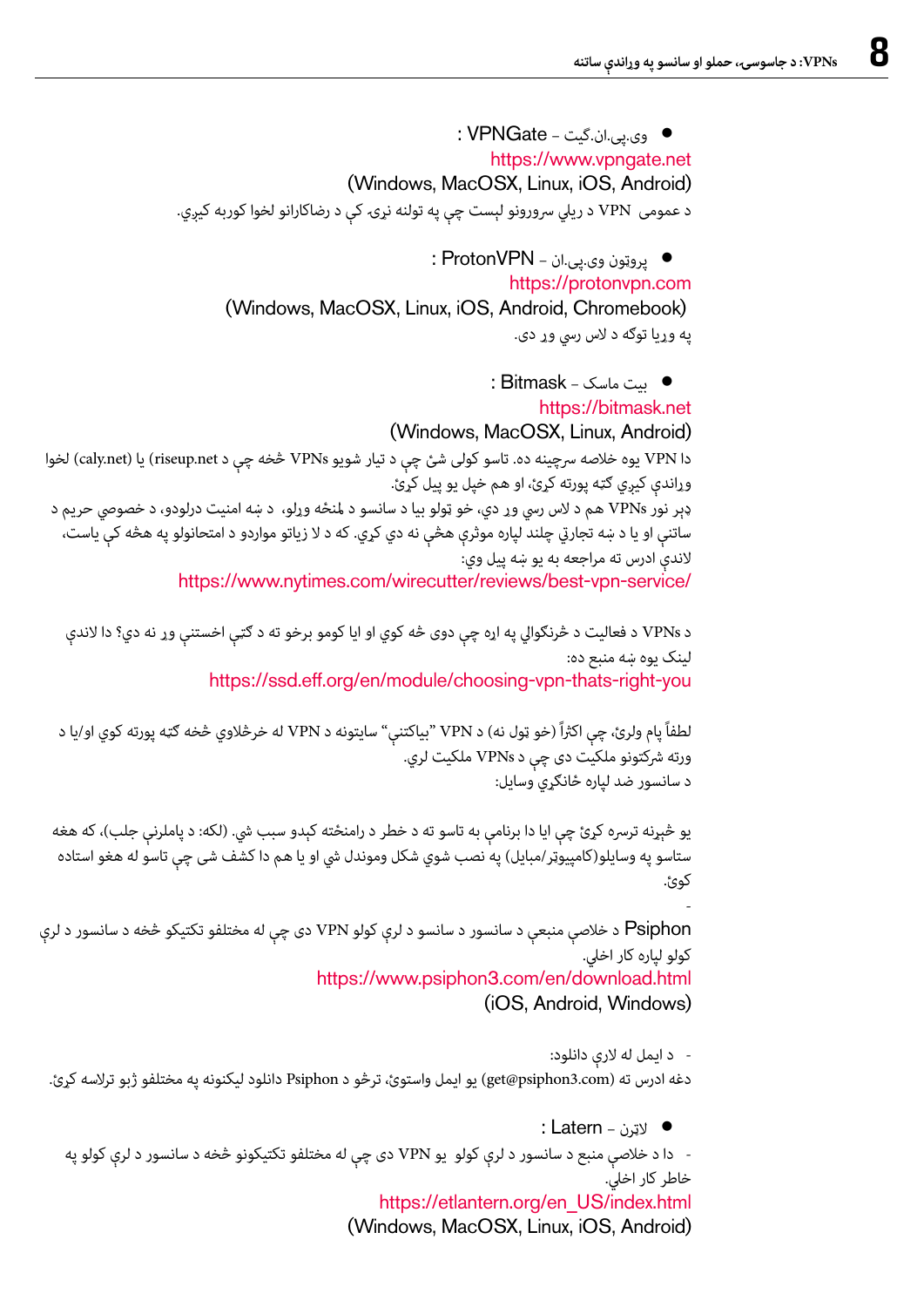● ټوور – Tor :

- د بلقوه ناپېژنده پاتې کېدو لپاره یو براوزر یا مرور کوونکی دی چې د Tor له شبکي څخه د ناپيژنده پاتې کېدو په خاطر کار اخيل.

 https:/[/www.torproject.org/download/](http://www.torproject.org/download/)  ;(Windows, MacOSX, Linux, Android)

د ایمل له الرې یې دانلود کړئ: .<br>GetTor ته یو ایمل ایمل واستوئ، او خپل عامل سیستم او (سیمه) ورته مشخص کړئ. د مثال په توګه: "windows fa"

 $\bullet$  اونیون مرور کوونی - OnionBrowser (iOS):

https:/[/onionbrowser.com](http://onionbrowser.com)

https:/[/apps.apple.com/us/app/onion-browser/id519296448](http://apps.apple.com/us/app/onion-browser/id519296448)

#### —

د افغانستان د پاسپورت عمومي ریاست مشر، علم ګل حقانی له خبریالانو رس له یوې میاشت ځنډ وروسته د ٢٠٢١ کال د ډسامیر په ١٨ نېټه په کابل کې د دغه ریاست د خدماتو پر بېرته فعالېدو خربې کوي چې د ګنه ګونې، د وسایلو د خرابوالي له ځنډ سره مخ شوي وو. هغه ووېل چې اوس ټولو والیتونو کې د ډسامرب له ١٨ نېټې د ورځېد ٣٠٠٠ پاسپورټونو غوښتنلیکونو ته رسېدنه کیږي. د اګست میاشتې له راهیسې ټول افغانستان د طالبانو په واک کې دی. دوی له ١٩٩٦ تر ٢٠٠١ کال هم دلته حکومت کړی، چې نظام یې پر شدیدو رشعي محدودیتونو، د برش حقونو پر رسغړونو او د اتباعو پر پراخ هجرت والړ و.

تصویر:

picture alliance/EPA/MAXIM SHIPENKOV

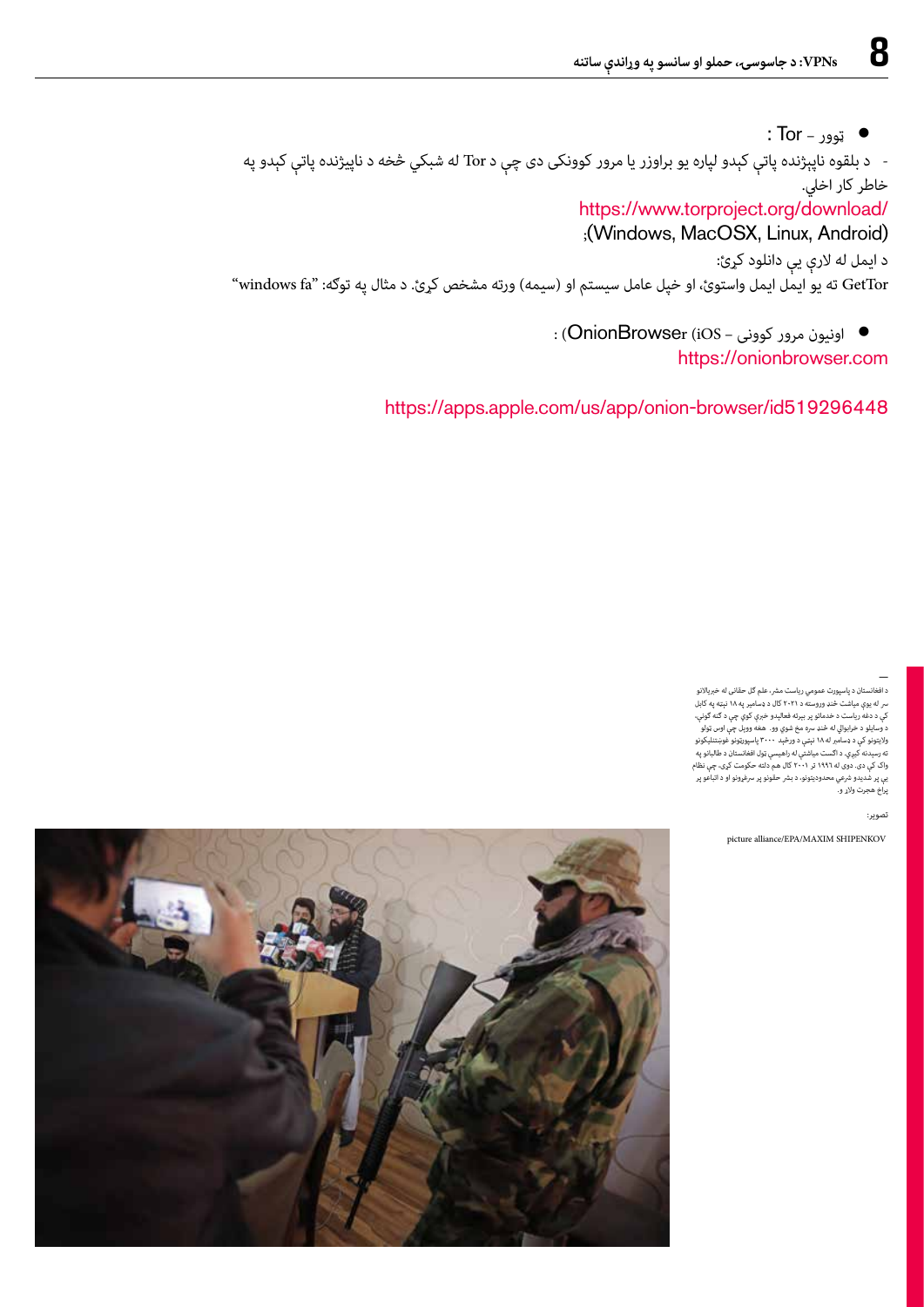**9**

په خوندي او مصون توګه ویدیو کنفرانس

هغه پیام رسوونکي یا مسنجرونه چې د ویدیويي متاسونو زمینه هواري. پام مو وي چې له زیګنال او وایر نه ستاسو په ټولنه کې احتمالاً کار اخیستنه لږ وي او ممکن د توجه د جلب سبب وګرځي. - زیګنال :

#### [https://signal.org](http://signal.org)

- وایر | په بشپړ ډول کډ شوی ویدیويي  $\vec{a}$ اسونه د حداقل 8 کسانو لپاره په یوه وخت په کې کارو کېدای شي.
	- ستاسو د تلفون په شمېر پورې تړلی اپلیکشن دی

#### - وایر :

#### [https://wire.com](http://wire.com)

- په بشپړ ډول کډ شوي ویدیویی  $\vec{z}$ اسونه حداقل څلور کسانو ته پر یوه وخت برابرولی شی.(وړیا ډول خدمات)
	- د تلفون شمريې پرته هم د استفاده وړی دی

#### - واتساپ :

#### [https://whatsapp.com](http://whatsapp.com)

- په بشپړ ډول کډ شوي متاسونه په یوه وخت د حداقل څلور کسانو لپاره وړاندې کوي
- ه د میتا کمپنی یوه برخه ده. (پخوا فیسبوک، په همدې اساس په پام کې ده میتا-دیتا واخستل شي.)

#### جتسی میت- JitsiMeet

- په اعتباري رسورونو کې پر یوه وخت تر ۲۵ مخاطب پورې تصویري اړیکې یولی يش
	- په وړیا ټوګه ګته اخیستنه
- په کامپیوټرونو کې د براوزرونو یا مرور کوونکو له الرې الس رسی ورته ممکن دی، د اندوراید او iOS لپاره هم اپلیکشن لري.
	- د خدماتو باوري او د اعتامد وړ وړاندې کوونکی:

[https://meet.greenhost.net](http://meet.greenhost.net) [https://meet.systemli.org](http://meet.systemli.org)

- په مصون ډول د ګټې اخیستو الرښود:

https:/[/www.frontlinedefenders.org/en/resource-publication/guide-secure](http://www.frontlinedefenders.org/en/resource-publication/guide-secure-group-chat-and-conferencing-tools)[group-chat-and-conferencing-tools](http://www.frontlinedefenders.org/en/resource-publication/guide-secure-group-chat-and-conferencing-tools)

[https://www.frontlinedefenders.org/en/resource-publication/jitsi-meet-sim](https://www.frontlinedefenders.org/en/resource-publication/jitsi-meet-simple-and-secure-video-conferencing-platform)[ple-and-secure-video-conferencing-platform](https://www.frontlinedefenders.org/en/resource-publication/jitsi-meet-simple-and-secure-video-conferencing-platform)

> - د تلفونونو لپاره د اپلیکیشن دانلود: https:/[/jitsi.org/downloads/](http://jitsi.org/downloads/)

- که اړتیا وه چې د انالین کنفرانسو له وسیلو کله us.zoom://https ګټه واخلئ، ځان مطمین کړئ چې د بشپړ کډ کولو خصوصیت یا اختیار فعال کړی.

https://[support.zoom.us/hc/en-us/articles/360048660871-](http://support.zoom.us/hc/en-us/articles/360048660871-End-to-end-E2EE-encryption-for-meetings) [End-to-end-E2EE-encryption-for-meetings](http://support.zoom.us/hc/en-us/articles/360048660871-End-to-end-E2EE-encryption-for-meetings)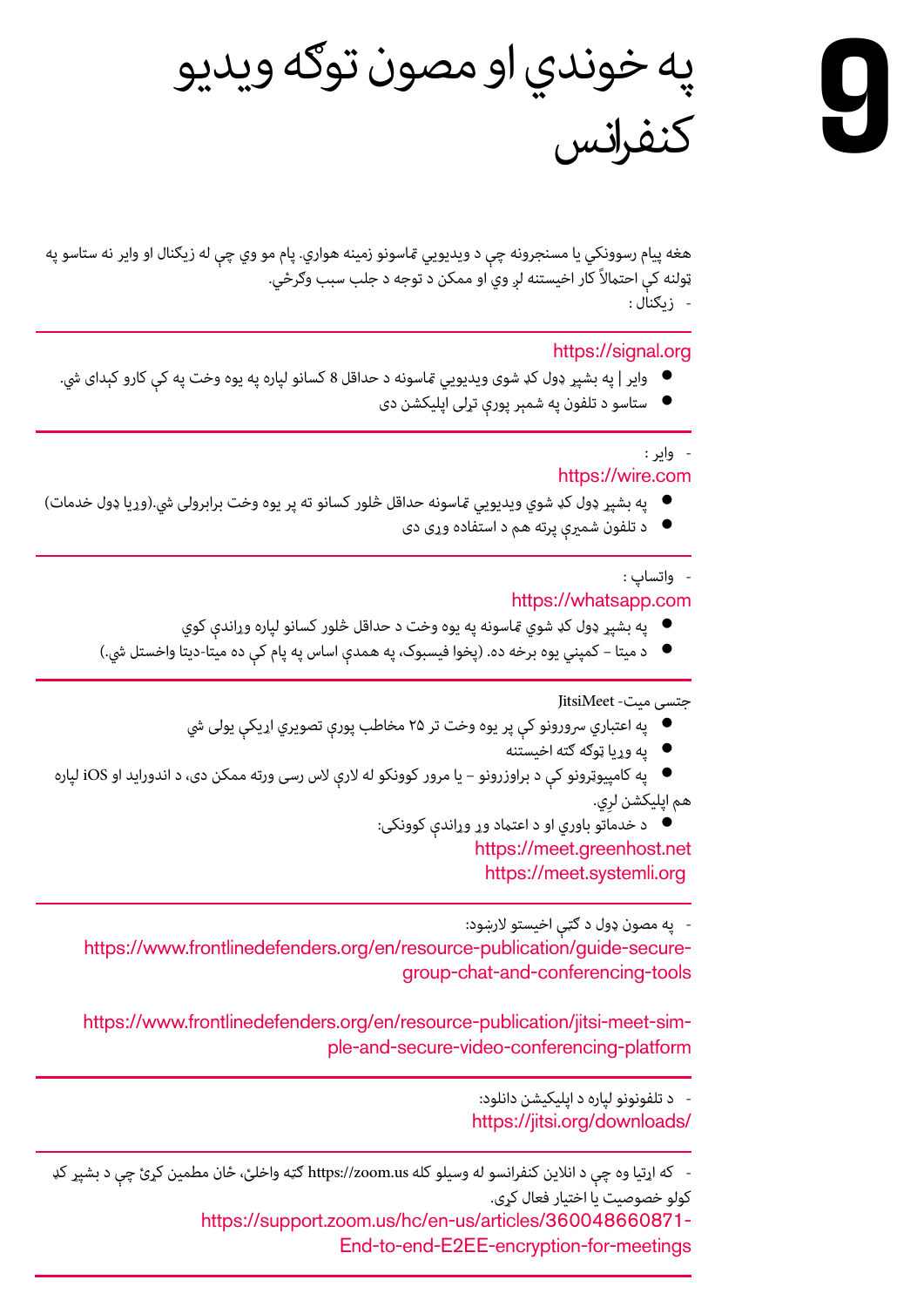# **10**

په خوندې توګه د فایلونو رشیکول او په انالین بڼه یې ذخیره کول

په کامپیوټر کې په خوندي توګه د فایلونو د ذخیره کولو او یا هم په انالین بڼه د ذخیره کولو مخکې په بشپړ ډول د فایلونو د کډ ورکونې لپاره Veracrypt : https:/[/veracrypt.fr](https://veracrypt.fr) اجازه ورکوي چې خپل فایلونه او په یوه کډ شوي فولدر کې په آنالین ډول په Drive Google او یا Dropbox کي ذخیره کړئ او نورو ته د یوه عادي فایل او یا کمپیوټري سیستم په توګه ښکاري.

په دې ډول له Veracrypt څخه د فایلونو له ذخیره کولو وروسته هغه له خپل کامپیوټر څخه پاک کړی او د کامپیوټر د باطلې سطل مو هم پاک کړی. دا چې ویرا-کریپ څنګه کارول کیږي په انګلیيس ژبه دغه ویدیو وګورئ چې په لیکي ډول فاريس ژباړه هم لری.

### https:/[/youtu.be/C25VWAGl7Tw](http://youtu.be/C25VWAGl7Tw)

د فایلونو شریکول | په بشپړ ډول (د کډ کولو ) اختیارونه

#### [/https://ufile.io](https://ufile.io/)

ه د نا راجستر شویو کاروونکو لپاره: نهایتاً 10 فایل ( 5 گیگابایت د هر فایل لپاره)، یوه میاشت وړیا خدمات  $\bullet$ 

#### https:/[/send.tresorit.com/&nbsp](http://send.tresorit.com/ )

ه د نا راجستر شویو کاروونکو لپاره، او تر 5 ګیګابایت پورې د استفادې له قابلیت سره  $\bullet$ 

#### [https://send.tresorit.com/&nbsp](https://send.tresorit.com/ )

● ا پلود یې تر 50 ګیګابایت پورې دی او فایلونو تر ۱۲ ساعتونو زیات نه په کې ذخیره کیږي.

#### [https://cryptpad.fr/drive/&nbsp](https://cryptpad.fr/drive/ )

● په نا پېژنده توګه نوم ثبتونه الزمي ده.| تر یو GB وړیا هاستینګ لري. نوم یې ممکن توجه ځان ته جلب کړي!!!

که تاسو دTor مرور کوونکی یا براوزر کاروئ. https:/[/www.torproject.org/&nbsp](http://www.torproject.org/ ) یا هم OnionShare: https:/[/onionshare.org](http://onionshare.org)

## **101**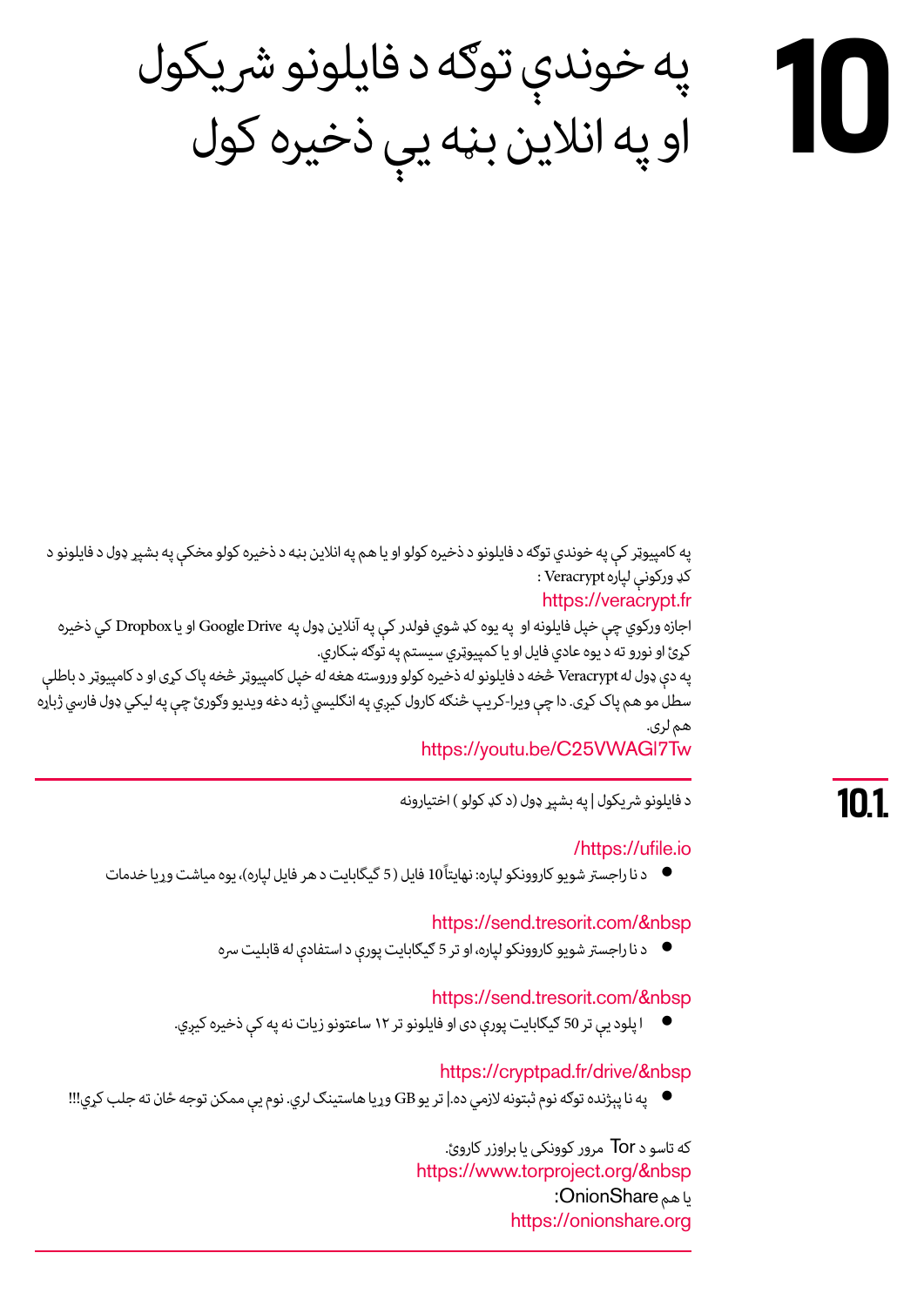انالین ذخیره کول

## **10.2.**

● د انالین ذخیره کولو لپاره یواځې او یواځې له مرور کوونکو یا براوزرونو نه کار واخلئ. په کمیپوټر او موبایل کې نصب شوې برنامې مه کاروئ.

که تاسو Access Could الس ريس لپاره د خپل سازمان رسور کاروئ، متوجه وسئ چې د Link/UR استفاده کېدونکی لینک ممکن ستاسو د سازمان نوم ښکاره کړي او تاسو ته د انترتي خدمات وړاندې کوونکی وتوانیږي چې هغه وویني. په دې برخه کې له VPN ګټه اخستل خطر کموي.

> ● هغه کوم چې تجاريت دي ممکن توجه جلب کړي: 20) https:[/](http://mega.io)/mega.io جی بی وړیا) 5) https:[/](http://sync.com)/sync.com جی.بی وړیا) https:/[/cryptpad.fr/drive](http://cryptpad.fr/drive) نوم ممکن دی د توجه د جلب کېدو سبب شي!!!

OnveDrive ،Drive Google و iCould د بشپړ کډ کولو نوعیت نه لري. له دې امله د هغه څه د مشاهده وړتیا لري چې اپلود کړي مو دي، خو کله چې تاسو هغه وار له مخه نوي حفاظت کړي. ( د مثال په توګه: د کډ کړل شوي ZIP او یا هغه ورته توکو کارونه)

ممکن اړتیا ولرئ چې ځیني اسناد چېرته ذخیره کړئ. ( لکه: د کورنۍ د غړو د پاسپورت کاپي، ستاسو کاري قراردادونه، هغه اسناد چې تاسو ته د متوجه خطر ښکارندیونه کوي.(

د اسنادونو د ذخیره کولو لپاره هغه ښه کار چې کولی شئ، دا دی چې هغه په یوه خوندي (کلاوډ- Could) فضا کې ذخیره کړئ، چې ستاسو له اصل ایمل سره په اړیکه کې نه وي. او یا هم هغه یوه بل مصون ایمل ته ورواستوی چې تاسو کولئ شي الس رسی ورته پیدا کړئ، خو ستاسو اصيل ایمل نه دی، او ستاسو په تلفون او یا هم کامپیوټر کې نه دی ذخیره شوی.

اکادمیسنان/ محصلین څوک چې د حساسو اکادمیکو او یا هم خپلو مهم سندونو د خوندي کولو په هڅه کې دي، کولی شي د Backpack 26 Article طرحې څخه چې د کالفورنیا داویس پوهنتون جوړه کړې، کار واخيل. اسنادونه به په کالوډ فضا کې ذخیره شي. د دغې طرحې د ګتې اخستنې د لارښود په لاندې لینک کې په انګلیسي او دري ژبو وړاندې شوی.  [h](http://human-rights.ucdavis.edu/news/afghanistan-emergency-resource- information)ttps://[human-rights.ucdavis.edu/news/afghanistan-emergency-re](http://human-rights.ucdavis.edu/news/afghanistan-emergency-resource- information) [source-information](http://human-rights.ucdavis.edu/news/afghanistan-emergency-resource- information)

> یا هم دری: [https://backpack.ucdavis.edu/?language=fa](https://backpack.ucdavis.edu/?language=fa )

دا لارښود له افغان خبريالانو سره د مرکو او همدا راز د دغو لاندو لارښونو پر اساس جوړ شوی:

 $\,$  | په افغانستان کې دبشر حقونو مدافعانو لپاره د انلاین خوندیتوب سرچینې  $\,$  | [https://www.accessnow.org/online-safety-resources-afghanistan](https://www.accessnow.org/online-safety-resources-afghanistan ) EN

2 | د افغانانو لپاره چک لیست| په تلفونونو او وسایلو کې د معلوماتو له الرې خطر کم کړئ|

https://[docs.google.com/document/d/19GPJDmMLPagNnbumZwmKZGJaIiRMFmHiJKtuvmL6wl8/edit](http://docs.google.com/document/d/19GPJDmMLPagNnbumZwmKZGJaIiRMFmHiJKtuvmL6wl8/edit) EN, Dari, Pashto

> 3 | د افغانستان لپاره د ډیجیتالي امنیت سرچینې/منابع: د انترنت پرې کېدل او انلاین خصوصي حریم| https://drive.google.com/drive/folders/1v9WvDvoCPjP13Y2Lsd0hqwDt6mqEgvtW EN, Dar

امتیاز